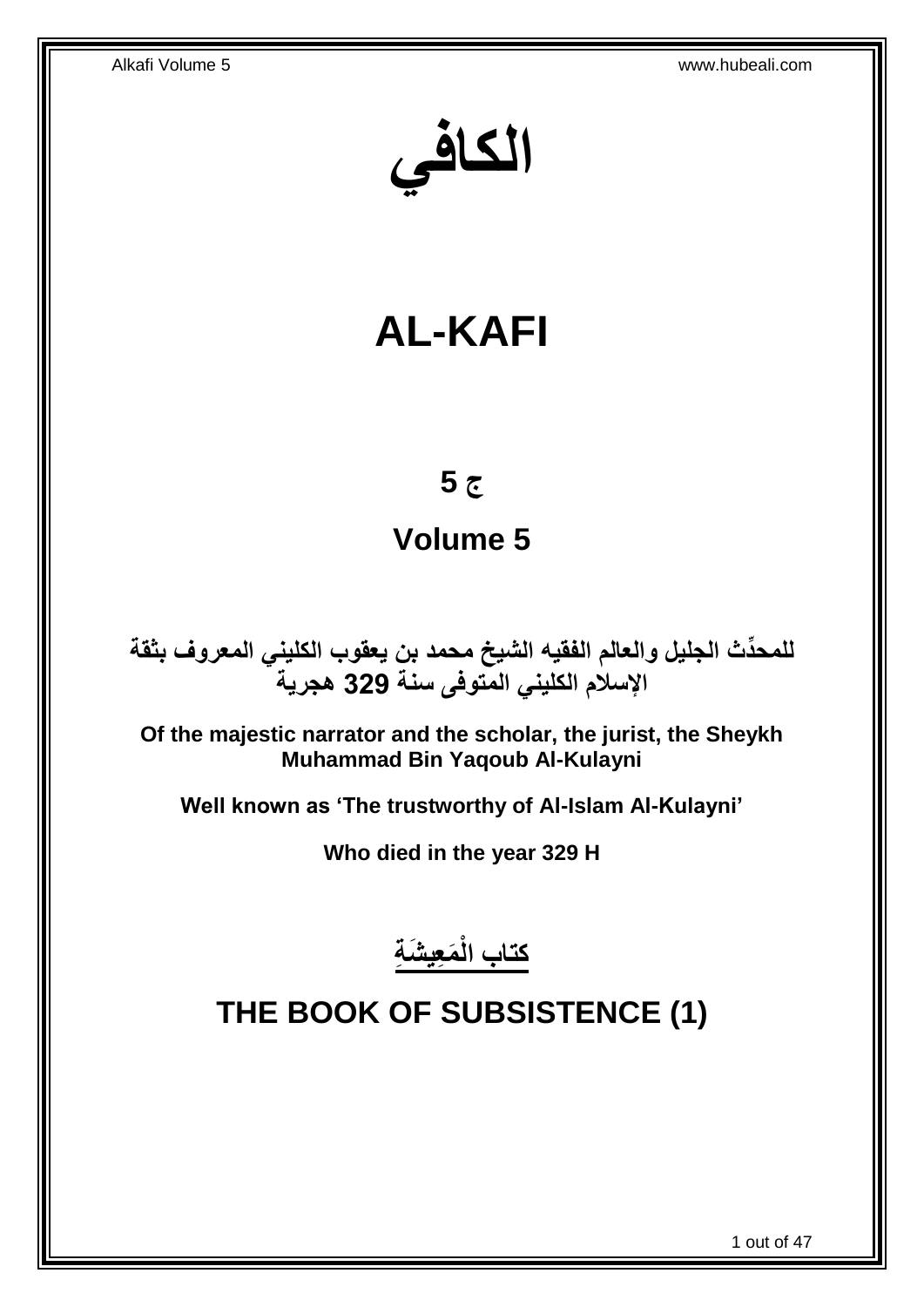# **TABLE OF CONTENTS**

| Chapter $1$ – The coming of the Sufis to Abu Abdullah <sup>asws</sup> and their argumentations against<br>him <sup>asws</sup> regarding what the people are being forbidden from it, from seeking of the |
|----------------------------------------------------------------------------------------------------------------------------------------------------------------------------------------------------------|
|                                                                                                                                                                                                          |
| Chapter 3 - The utilization of the world upon (attaining) the Hereafter 11                                                                                                                               |
| Chapter 4 - What is Obligated from the emulating the Imams <sup>asws</sup> regarding the                                                                                                                 |
| Chapter 5 - The urging upon seeking and the embarking for the livelihood  20                                                                                                                             |
|                                                                                                                                                                                                          |
|                                                                                                                                                                                                          |
|                                                                                                                                                                                                          |
|                                                                                                                                                                                                          |
|                                                                                                                                                                                                          |
|                                                                                                                                                                                                          |
|                                                                                                                                                                                                          |
|                                                                                                                                                                                                          |
|                                                                                                                                                                                                          |
|                                                                                                                                                                                                          |
|                                                                                                                                                                                                          |
|                                                                                                                                                                                                          |
|                                                                                                                                                                                                          |
|                                                                                                                                                                                                          |
|                                                                                                                                                                                                          |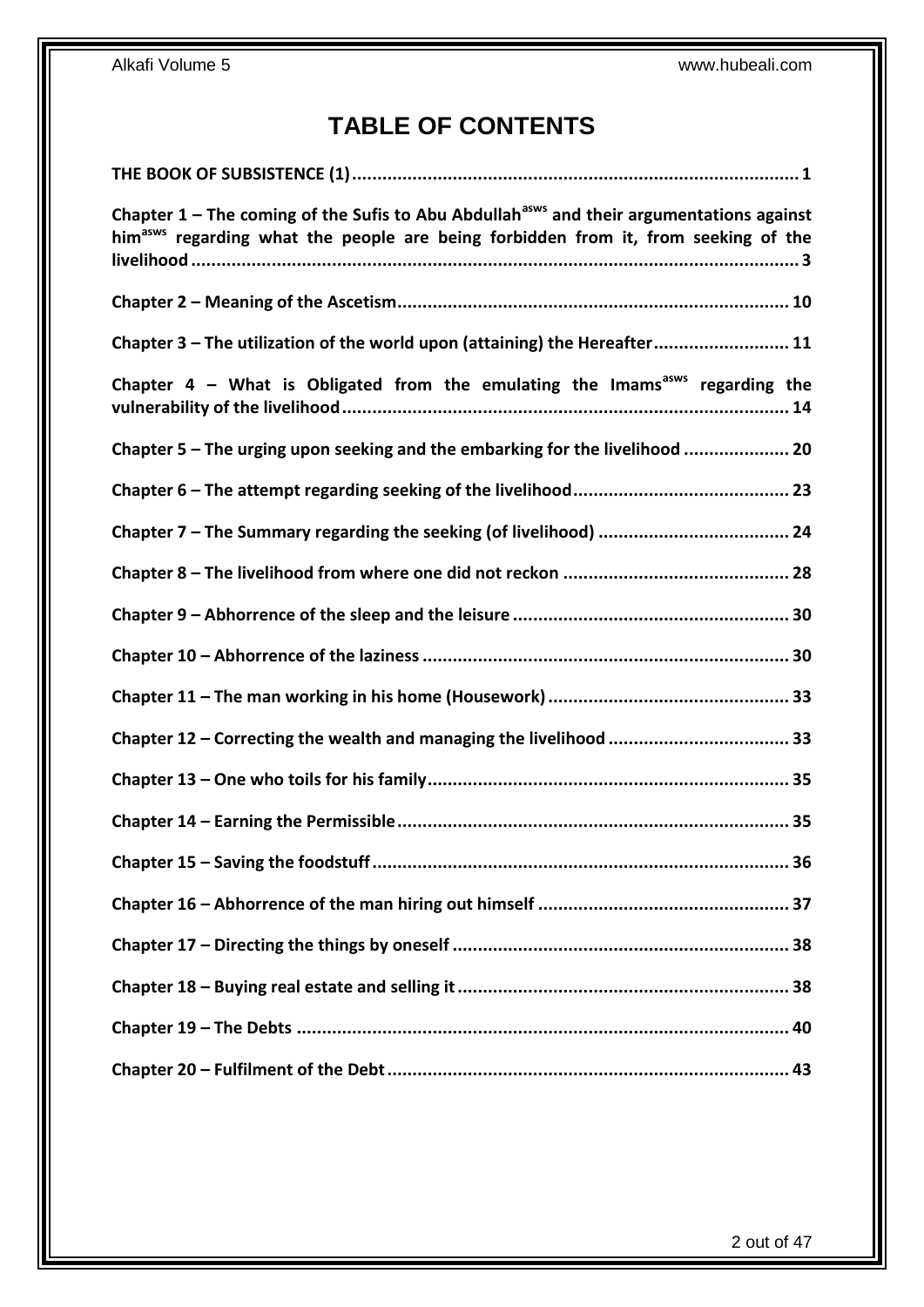**بسم هللا الرحمن الرحيم الحمد هلل رب العالمين، وصلى هللا على سيدنا محمد وآله الطاهرين، وسلم تسليما.**

In the Name of Allah<sup>azwj</sup> the Beneficent, the Merciful. The Praise is for Allah<sup>azwj</sup> Lord<sup>azwj</sup> of the Worlds, and Blessing be upon our Chief Muhammad<sup>saww</sup> and his<sup>saww</sup> Purified Progeny<sup>asws</sup>, and greetings with abundant greetings.

باب دُخُولِ الصُّوفِيَّةِ عَلَى أَبِى عَبْدِ اللّهِ ( عليه السلام ) وَ احْتِجَاجِهِمْ عَلَيْهِ فِيمَا يَذْهَوْنَ النَّاسَ عَنْهُ مِنْ طَلَبِ الرِّزْقِ **َ**

## <span id="page-2-0"></span>**Chapter 1 – The coming of the Sufis to Abu Abdullahasws and their argumentations against himasws regarding what the people are being forbidden from it, from seeking of the livelihood**

عَلِيُّ بْنُ إِبْرَاهِيمَ عَنْ هَارِونَ بْنِ مُسْلِمٍ عَنْ مَسْعَدَةَ بْنِ صِدَقَةَ قَالَ دَخَلَ سُفْيَانُ الثَّوْرِيُّ عَلَى أَبِي عَبْدِ اللَّهِ ( عليه السلامِ )<br>. ِ َّ ֧֧֧֚֓֝֝֬֝֓֝֬ <u>֖֚֚֚֓</u> َ فَرَأَى عَلَيْهِ ثِّيَابَ بِبِضِ كَأَنَّهِا غِرْفِيُ الْبُيْضِ فِقَالَ لَهُ إِنَّ هَذَا اللَّبَاسَ لَيْسَ مِنْ لِبَاسِكَ فَقَالَ لَهُ اسْمَعْ مِنِّي وَ ع مُا أَفُولُ لَكَ فَإِنَّهُ ِ ْ َ ِ  $\frac{1}{2}$ َ ِ ِّ خَيْرٌ لَكَ عَاجِلًا وَ اَجِلًا إِنْ أَنْتَ مِتَّ عَلَى السُّنَّةِ وَ الْحَقِّ وَ لَمْ تَمُتْ عَلَى بِدْعَةٍ ِ ْ َ ِ

Ali Bin Ibrahim, from Haroun Bin Muslim, from Mas'ada Bin Sadaqa who said,

'Sufyan Al-Sowry came over to Abu Abdullah<sup>asws</sup>, so he saw white clothes upon him<sup>asws</sup>, as if they were the albumin of the egg, so he said to him<sup>asws</sup>, 'This attire is not from your<sup>asws</sup> attires'. So he<sup>asws</sup> said: 'Listen from me<sup>asws</sup> attentively what I<sup>asws</sup> am going to say to you, for it would be better for you now and in the future, that you should die upon the Sunnah, and not die upon an innovation.

ُّلْذِينُكَ أَنَّ رَسُولَ اللَّهِ ( صلى الله عليه وآله ) كَانَ فِي زَمَانِ مُقْفِرٍ جَدْبٍ فَأَمَّا إِذَا أَقْبَلَتِ الدُّنْيَا فَأَحَقُّ أَهْلِهَا بِهَا أَبْرَارُهَا لَا<br>مُنْزَلَكَ أَنَّ رَسُولَ اللَّهِ ( صلى الله عليه وآ َ َ َ ِ ا<br>ا َ ِ َ َ َ فُجَّارُهَا وَ مُؤْمِنُوهَا لَإِ مُنَافِقُوهَا وَ مُسْلِمُوهَا لَإِ كُفَّارُهَا فَمَا أَنْكَرْتِ يَا نَّوْرِيُّ فَوَ اللَّهِ إِنَّنِي لَمَعَ مَا نَرَى مَا أَتَى عَلَيَّ مُذْ عَقَلْتُ ْ **ٔ** َ ِ ِ َ صَبَاحٌ وَ لَا مَسَاءٌ وَ لِلَّهِ فِي مَالِي حَقٌّ أَمَرَنِي أَنْ أَضَعَهُ مَوْضِعاً إِلَّا وَضَعْنُهُ ِ َ َ َ

l<sup>asws</sup> hereby inform you that Rasool-Allah<sup>saww</sup> was in an era which was desolate (barren) and waterless. So when the world turns, so the most deserving of its inhabitants with it are its righteous ones (but) not its immoral ones, and its Believers not its hypocrites, and its Muslims not its Infidels. So what are you criticizing, O Sowry, for by Allah<sup>azwj</sup>, I<sup>asws</sup> am with what you see. By Allah<sup>azwj</sup>! There has never come upon me a morning nor an evening such that there is a right for Allah<sup>azwj</sup> in  $mv<sup>asws</sup>$  wealth which He<sup>azwj</sup> had Commanded me<sup>asws</sup> to place it in a (particular) place, except that  $I^{ass}$  did place it'.

قَالَ فَأَتَاهُ قَوْمٌ مِمَّنْ يُظْهِرُونَ الزُّهْدَ وَ يَدْعُونَ النَّاسَ أَنْ يَكُونُوا مَعَهُمْ عَلَى مِثْلِ الَّذِي هُمْ عَلَيْهِ مِنَ التَّقَتْنُفِ فَقَالُوا لَهُ إِنَّ َّ ْ اُ ِ َ ِ صَاحِنَِا حَصِرَ عَنْ كَلاَمِكَ وَ لَمْ تَحْضُرْهُ حُجَجُهُ فَقَالَ لَهُمْ فَهَاتُوا حُجَجَكُمْ فَقَالُوا لَهُ إِنَّ حُجَجَنَا مِنْ كِتَابِ اللَّهِ فَقَالَ لَهُمْ فَأَدْلُوا ِ ُ َ لَ بِهَا فَإِنَّهَا أَحَقُّ مَا اتَّبِعَ وَ عُمِلَ بِهِ **∶** ِ ِ ِ

He (the narrator) said (in the meantime), 'So a group came over to him<sup>asws</sup>, from the ones who were manifesting the asceticism and calling the people that they should come to be with them upon the likes which they were upon, from the austerities (restrain). So they said to him<sup>asws</sup>, 'Our companion was tongue-tied from your<sup>asws</sup> speech and could not present his arguments'. So he<sup>asws</sup> said: 'So you give your arguments'. So they said to him<sup>asws</sup>, 'Our argument is from the Book of Allah<sup>azwj</sup>'. So heasws said to them: 'So indicate it, for it is most rightful of what is to be followed and acted by'.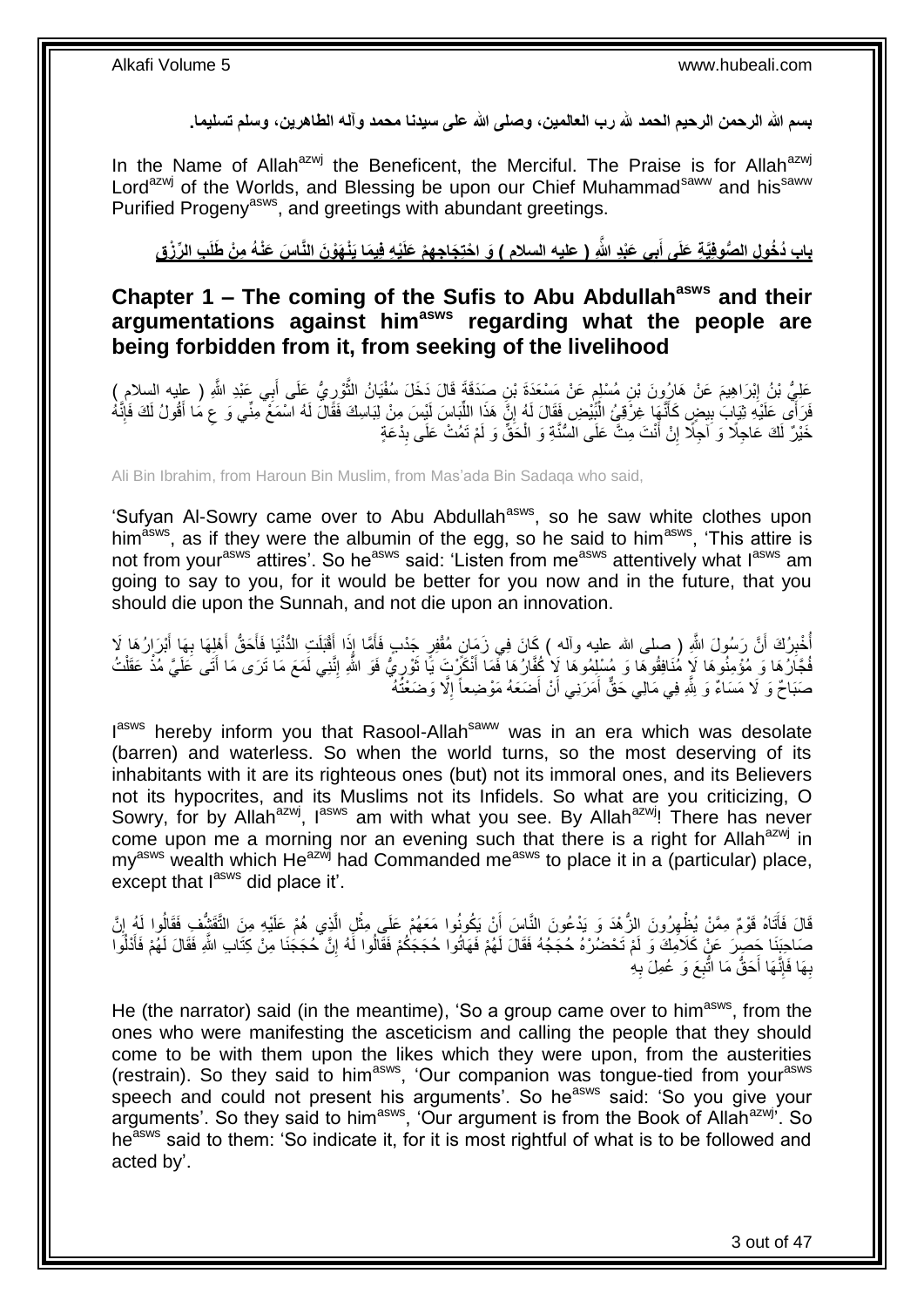فَقَالُوا يَقُولُ اللَّهُ تَبَارَكَ وَ تَعَالَى مُخْبِراً عَنْ قَوْمٍ مِنْ أَصْحَابِ النَّبِيِّ (صلى الله عليه وآله ) وَ يُؤْثِرُونَ عَلى أَنْفُسِهِمْ وَ لَوْ كانَ ِ َ ֧֖֖֧֢֚֚֚֚֚֚֚֚֚֚֚֚֚֚֚֓֝֬֘֝֓֝֓׆֧ ِ بِهِمْ خَصِاصَةٌ وَ مَنْ يُوتَنِ شُحٍّ نَفْسِهِ فَأُولِلَكَ هُمُ الْمُفْلِحُونَ فَمَدَحَ فَعْلُهُمْ وَ قَالَ فِي مَوْصَعِ أَخَرَ وَ يُطْعِمُونَ الطَّعَامَ عَلِي حُبِّهِ ٍ ْ ُ ِ مَشْكِيناً وَ بَنِيماً وَ أَسِيرِاً فَنَحْنٌ نَكْتَفِي بِهَذَا فِقَالَ رَجُلٌ مِنَ الْجُلَسَاءِ إِنَّا رَأَيْنَاكُمْ تَزْهَّدُونَ فِيِّ الْأَطْعِمَةِ الطَّيِّبَةِ وَ مَعَ ذَلِكَ تَأْمُرُونَ ْ **∶** َ ْ َ ِ لَ النَّاسَ بِالْخُرُوجِ مِنْ أَمْوَالِهِمْ حَتَّى تَمَتَّغُوا أَنْتُمْ مِنْهَا َ ِ َ ِ **∶** 

So they said, 'Allah<sup>azwj</sup> Blessed and High is Saying, Informing about a group of companions of the Prophet<sup>saww</sup> [59:9] and they prefer (others) before themselves *though poverty may afflict them, and whoever is preserved from the niggardliness of his soul, these are the ones who are the successful ones*. Thus, He<sup>azwj</sup> Complimented their deeds and Said in another place **[76:8] And they** *give food out of love for Him to the poor and the orphan and the captive*. Therefore, we are content with this'. So a man from the gathering said, 'I am seeing you all manifesting ascetism in you all being fed the good food, and along with that you are instructing the people with the taking out from their wealth to the extent that you all are enjoying from it'.

فَقَالَ أَبُو عَبْدِ اللَّهِ ( عليه السلام ) دَعُوا عَنْكُمْ مَا لَا تَنْتَفِعُونَ بِهِ أَخْيِرُونِي أَيُّهَا النَّفَرُ أَ لَكُمْ عِلْمٌ بِنَاسِغِ الْقُرْآنِ مِنْ مَنْسُوخِهِ وَ َ ْ ِ ْ َ ا<br>ا ِ َ ِ مُحْكَمِهِ مِنْ مُتَشَابِهِهِ الَّذِي فِي مِثْلِهِ ضَلِّ مَنْ ضٰلَّ وَ هَلَكَ مَنْ هَٰلَكَ مِنْ هَذِهِ الْأُمَّةِ فَقَالُوا لَهُ أَوْ بَعْضُبِهِ فَأَمَّا كُلُّهُ فَلاَ **ٔ** َّ ِ ُّ َ َ

So Abu Abdullah<sup>asws</sup> said: 'Leave from yourselves what you are no benefitting with. Inform me<sup>asws</sup>, O you group! Is there anyone of you knowledgeable with the Abrogating (Verses) of the Quran from its Abrogated ones, and its Decisive from its Allegorical, those regarding the likes of which strayed the one who strayed, and destroyed was the one who was destroyed, from this community?' So they said to him<sup>asws</sup>, 'Of some of it. As for all of it (the Holy Verses), so no'.

فَقَالَ لَهُمْ فَمِنْ هُذَاٍ أُنِيتُمْ وَ كَذَلِكَ أَحَادِيثُ رَسُولِ اللَّهِ ( صلى الله عليهِ وآلِه ) فَأَمَّا مَا ذَكَرْتُمْ مِنْ إِخْبَارِ اللَّهِ عَزَّ وَ جَلَّ إِيَّانَا فِي َ ُ ِ ِ **∶** كِتَابِهِ عَلِٰ الْقَوْمِ الَّذِينَ أُخْبَرَ عَنْهُمْ بِحُسْنِ فَعَالِهِمْ فَقَدْ كَانَ مُبَاحاً جَائِزاً وَ لَمْ يَكُونُوا نُهُوا عَنْهُ وَ ثَوَابُهُمْ مِنْهُ عَلَى اللَّهِ عَزَّ وَ جَلَّ ِ **∶** َ ر<br>ا ِ ْ ِ َ

So he<sup>asws</sup> said to them; 'So from over here you are coming (to the reality). And similar to that are the Ahadeeth of Rasool-Allah<sup>saww</sup>. So as for what you have mentioned from the News of Allah<sup>azwj</sup> Mighty and Majestic, it is regarding us<sup>asws</sup> in His<sup>azwj</sup> Book, about the people who can inform about these with goodness of their<sup>asws</sup> deeds. So it was neutral, allowed, and it was not Forbidden from, and their Rewards from it is upon Allah<sup>azwj</sup> Mighty and Majestic.

وَ ذَلِكَ أَنَّ اللَّهَ جَلٍّ وَ تَقَدَّسَ أَمَرَ بِخِلَافِ مَا عَمِلُوا بِهِ فَصَارَ أَمْرُهُ نَاسِخاً لِفِعْلِهِمْ وَ كَانَ نَهَى اللَّهُ تَبَارَكَ وَ تَعَالَى رَحْمَةً مِنْهُ ِ َ ِ ¦ َ اً لِلْمُؤْمِنِينَ وَ نَظَرٍاً لِكَيْلَا يُضِرُّوا بِأَنْفُسِهِمْ وَ عِيَالَاتِهِمْ مَِنْهُمُ الضَّعَفَةُ الصِّغَارُ وَ الْوِلْدَانُ وَ الشَّيْخُ الْفَانِي وَ الْعَجُوزُ الْكَبِيرَةُ الَّذِينَ ْ ْ ْ ِ ِ ِ َ **∶** َّ ِ ْ ْ ِ لَا يَصْبِرُونَ عَلَى الْجُوعِ فَإِنْ تَصَدَّقْتُ بِرَغِيفِي وَ لَا رَغِيفَ لِي غَيْرُهُ ضَاعُوا وَ هَلَكُوا جُوعاً ْ **ِ** ِ ِ

And that is that Allah<sup>azwj</sup> Sanctified a matter with opposite to what they (people) had been doing with, so His<sup>azwj</sup> Commanded came to be Abrogating of their deeds. And the Prohibition of Allah<sup>azwj</sup> Blessed and High is a Mercy from it for the Believers, and a Consideration that perhaps they may harm themselves and their families among whom would be the weak, and the young, and the parents, and the dying old man, and the aged woman, those who cannot be patient upon the hunger. So if  $I^{ass}$  were to give my<sup>asws</sup> bread in charity, and there was no bread other than it with me<sup>asws</sup>, they (family) would waste away and die of hunger.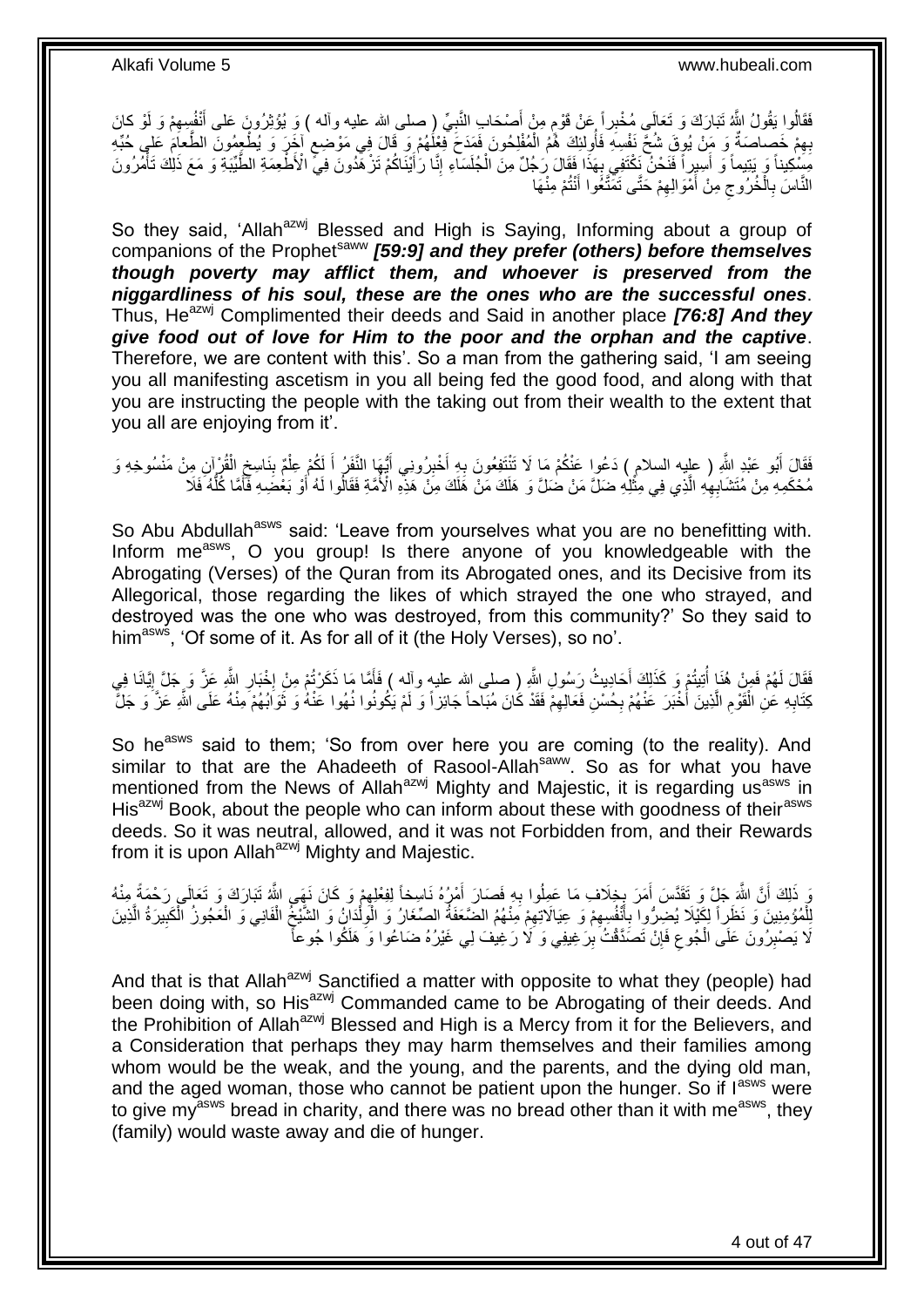فَعِنْ ثَمَّ قَالَ رَسُولُ اللَّهِ ( صلى الله عليه وآله ) خَمْسُ تَمَرَاتٍ أَوْ خَمْسُ قُرَصٍ أَوْ دَنَافِيرُ أَوْ دَرَاهِمُ يَمْلِكُهَا الْإِنْسَانُ وَ هُوَ يُرِيدُ<br>نَسِفْ الْمَرْضِيَةِ فَي اللَّهِ فَي الله عليه وآله ) خ َ َ َ َ ِ ُ أَنْ يُمْضِيَهَا فَأَفْضَلُهَا مَا أَنْفَقَهُ الْإِنْسَانُ عَلَى وَالْدَيْهِ ثُمَّ الثَّانِيَةُ عَلَى نَفْسِهِ وَ عِيَالِهِ ثُمَّ الثَّالِثَةُ عَلَى مَالِّذَا قَدَّامَ مَعَلَى مَالَّذ َّ ُ َ ا<br>ا َ ِ ا<br>:<br>: ْ َ َّ جِيرَانِهِ الْفُقَرَاءِ ثُمَّ الْخَامِسَةُ فِي سَبِيلِ اللَّهِ وَ هُوَ أَخَسُّهَا أَجْر َ َ **!** ْ ُ ْ

Thus, Rasool-Allah<sup>saww</sup> said: 'Five dates, or five discs (of bread), or five Dinars or Dirhams which the human being owns, and he wants to spend these, so the most superior of what the human being can spend upon are his parents. Then secondly upon himself and his family. Then thirdly upon his poor relatives. Then fourthly upon his poor neighbours. Then fifthly in the Way of Allah<sup>azwj</sup>, and it is of the lowest Recompense.

اَوَ قَالَ رَسُولُ اللَّهِ ( صلى الله عليه وآله ) لِلْأَنْصَارِيِّ حِينَ أَعْتَقَ عِنْدَ مَوْتِهِ خَمْسَةً أَو سِتَّةً مِنَ الرَّقِيقِ وَ لَمْ يَكُنْ يَمْلِكُ غَيْرَ هُمْ<br>وَيَسْتَمَعُ رَسُولُ اللَّهِ ( - يَمْزَيْرُ، َ َ ِ وَ لَهُ أَوْلَادٌ صِغَارٌ لَوْ أَعْلَمْتُمُونِي أَمْرَهُ مَا ْتَرَكْتُكُمْ تَذْفِنُوهُ مَعَ الْمُسْلِمِينَ يَتْرُكُ صِبْيَةً صِغَاراً يَتَكَفَّفُونَ الَّنَّاسَ َ َ ز<br>ا ْ

Rasool-Allah<sup>saww</sup> said to the (one of the) 'Ansar' (the Helpers in Madina) when he freed, at the time of his death, five or six of his slaves, and he did not own other than them, and for him were young children: 'Had you let me<sup>saww</sup> know, Isaww would have ordered you all not to bury him with the Muslims. He left young children to spread their hands to the people?'

مُّ قَالَ حَدَّثَنِي أَبِي أَنَّ رَسُولَ اللَّهِ إِن صلى الله عليه وآله ) قَالَ ابْدَأْ بِمَنْ تَعُولُ الْأَنْنَى فَالْأَنْنَى ثُمَّ هَذَا مَا نَطَقَ بِهِ الْكِتَابُ رَدَّاً<br>بِي أَسْفِرُ مِنْ الْقَوْمِ أَبِي أَنَّ رَسُولِ َ **ٔ** ُ ْ ِ ُ ِ *<u>British</u>* لِقَوْلِكُمْ وَ نَهْياً عَنْهُ مَفْرُوضاً مِنَ اللَّهِ الْعَزِيزِ الْحَكِيمِ قَالَ وَ الَّذِينَ إِذا أَنْفَقُوا لَمْ يُسْرِفُوا وَ لَمْ يَقْتُرُوا وَ كانَ بَيْنَ ذلِكَ قَواماً **∶** َ َّ ِ ْ ِ **∶** ْ

Then he<sup>asws</sup> said: 'My<sup>asws</sup> father<sup>asws</sup> narrated to me<sup>asws</sup> that Rasool-Allah<sup>saww</sup> said: 'Begin with the ones reliant (upon you), so the closest one, then the next closest one'. Then this what the Book Speaks with is a rebuttal to your words, and Forbidden from it being an Obligation from Allahazwj, the Mighty, the Wise. Heazwj Said *[25:67] And they who when they spend, are neither extravagant nor stingy, and between that by stature (status)*.

أَ فَلَا تَرَوْنَ أَنَّ اللَّهَ تَبَارَكَ وَ تَعَالَى قَالَ غَيْرَ مَا أَرَاكُمْ تَدْعُونَ النَّاسِ إِلَيْهِ مِنَ الْأَثَرَةِ عَلَى أَنْفُسِهِمْ وَ سَمَّى مَنْ فَعَلَ مَا تَدْعُونَ َ ِ َ َ لَ  $\frac{1}{2}$ َ النَّاسَ إِلَيْهِ مُسْرِفاً وَ فِي غَيْرِ آيَةٍ مِنْ كِتَابٍ اللَّهِ يَقُولٍۢ إِنَّهُ لا يُحِبُّ الْمُسْرِفِينَ فَنَهَاهُمْ عَنِ الْإِسْرَافُ وَ نَهَاهُمْ عَنِ الْتَّقْتِيرِ وَ لَكِنْ<br>أَيْسَمْ النَّوْسِمُ مُسْرِفاً وَ فِي **∶** ْ ِ ِ ِ لَ ِ ِ أَمْرٌ بَيْنَ أَمْرَيْنِ لَا يُعْطِي جَمِيعَ مَا عِنْدَهُ ثُمَّ يَدْعُو اللَّهَ أَنْ يَرْزُقَهُ َ .<br>• • • • َ َ

Are you not seeing that Allah<sup>azwj</sup> Blessed and High Says other than what you all are showing, calling the people towards it from the preferring of (others) over their own selves, and Named the one who does what you are calling the people towards as being extravagant? And in another Verse from the Book of Allah<sup>azwj</sup> He<sup>azwj</sup> is Saying *[7:31] surely He does not Love the extravagant*. So He<sup>azwj</sup> has Forbidden them from the extravagance, and Forbidden them from the miserliness, but has Commanded between the two matters, that one should not give away the entirety of what is in his presence, then he supplicates to Allah<sup>azwj</sup> that  $\overline{He}^{azmj}$  Grace him.

فَلَا يَسْتَجِيبُ لَهُ لِلْحَدِيثِ الَّذِي جَاءَ عَنِ النَّبِيِّ ( صلى الله عليه وآله ) إِنَّ أُصنَافاً مِنْ أُمَّتِي لَا يُسْتَجَابُ لَهُمْ دُعَاؤُهُمْ رَجُلٌ ُ َ ِ **∶** َّ ْ َدْعُو عَلَى وَالِدَيْهِ وَ رَجُلٌ يَذْعُو عَلَى خَرِيمَ ذَهُبَ لَهُ بِمَالٍ فَلَمْ يَكْتُبْ عَلَيْهِ وَ لَمْ يُشْهِدْ عَلَيْهِ وَ رَجُلٌ يَدْعُو عَلَى امْرَأَتِهِ وَ قَدْ ٍ **∶** َ ِ ِ جَعَلَ اللَّهُ عَزَّ وَ جَلَّ تَخْلِيَةَ سَبِيلِهَا بِيَدِهِ **! !** 

So it would not be Answered to him due to the Hadeeth which has come from the Prophet<sup>saww</sup> that: 'A category (of people) from my<sup>saww</sup> community, their supplication would not be Answered to them – a man who supplicates against his parents; and a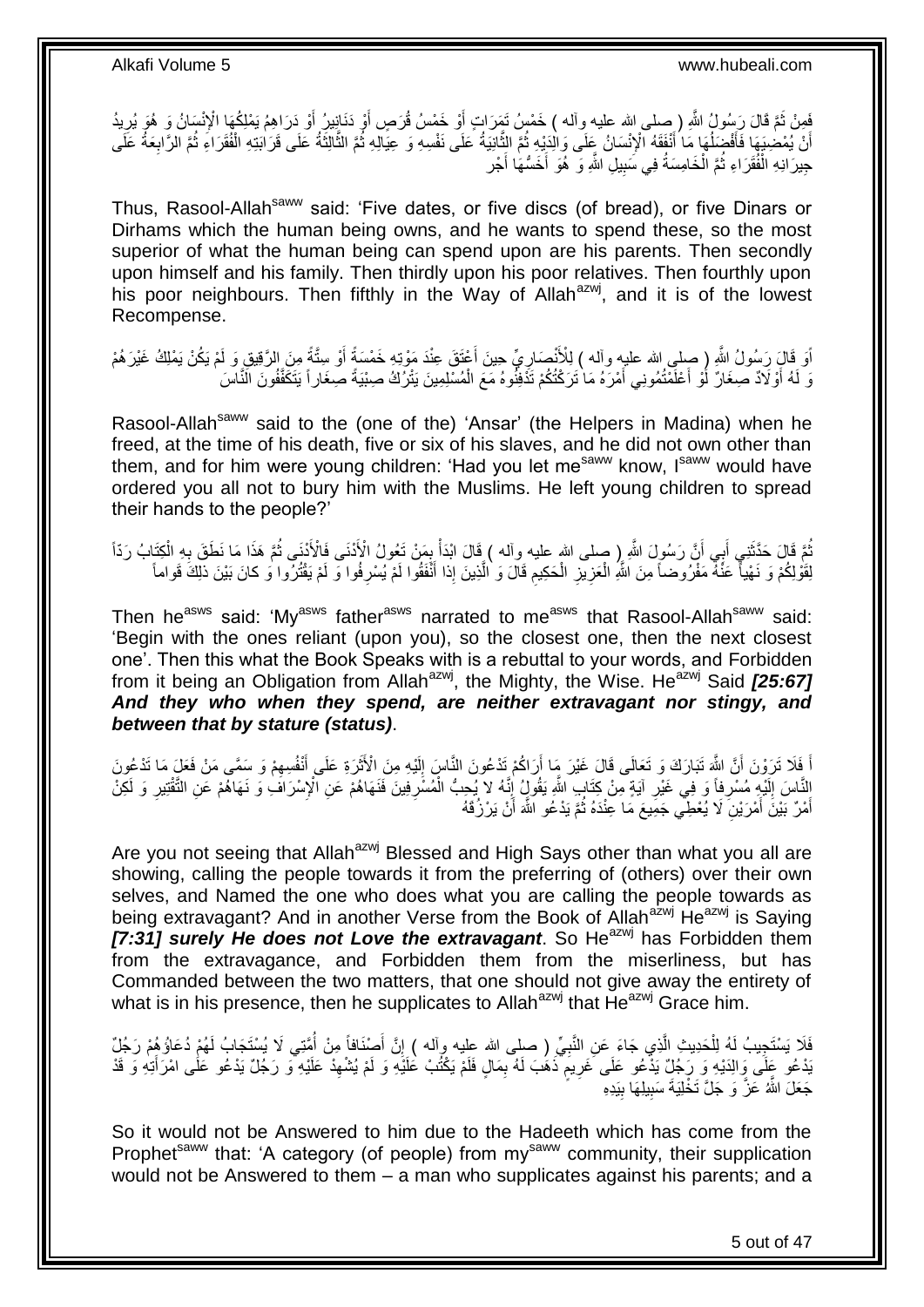man who supplicates against a creditor who went away with his wealth and he had no written agreement against him and did not have a witness upon him; and a man who supplicates against his wife and Allah<sup>azwj</sup> Mighty and Majestic has Made an freeing of the way (divorce) to be in his hands;

َنَّ رَجُلٌ يَقْعُدُ فِِي بَيْتِهِ وَ يَقُولُ رَبِّ إِرْزُقْنِي وَ لَا يَخْرُجُ وَ لَا يَطْلُبُ الرِّرْقَ فَيَقُولُ اللَّهُ عَزَّ وَ جَلَّ لَهُ عَبْدِي أَ لَمْ أَجْعَلْ لَكَ َ لَ َ ُ الْسَّبِيلَ إِلَى الطَّلَبِّ وَ الضَّرْبِ فِي الْأَرْضِ بِجَوَارِحَ صَحِيحَةٍ فَتَكُونَ قَدْ أُعْذِرْتَ فِيمَا<br>السَّبِيلَ إِلَى الطَّلَبِّ وَ إِنْصَرْتِ فِي الْأَرْضِ بِجَوَارِحَ صَحِيحَةٍ فَتَكُونَ قَدْ أُعْذِرْتَ فِيمَا ِ **∶**  $\frac{1}{2}$ **∣** َ ِ ا<br>ا لِكَيْلًا تَكُونَ كَلَّا عَلَى أَهْلِكَ فَإِنْ شِئْتُ رَزَقْتُكَ وَ إِنْ شِئْتُ قَتَّرْتُ عَلَيْكَ وَ أَنْتَ غَيْرُ مَعْنُورٍ عِنْدِي َ ِ ِ َ

and a man who sits in his house and is saying, 'Lord<sup>azwj</sup>! Grant me sustenance', and he neither goes out nor seeks the livelihood. So Allah<sup>azwj</sup> Mighty and Majestic is Saying: "My<sup>azwj</sup> servant! Did l<sup>azwj</sup> not Make the way for you to the seeking and the going around in the land with healthy limbs? So you have become paralysed in what is between Me<sup>azwj</sup> and you with regards to the seeking in following My<sup>azwj</sup> Command, and perhaps you would become a burden upon your family. So if  $I^{azwj}$  so Desire to Iazwj would Grace you, and if lazwj so Desire to be Straiten upon you, and you would be without an excuse in my Presence".

وَ رَجُلٌ رَزَقَهُ اللَّهِ مَالًا كَثِيراً فَأَنْفَقَهُ ثُمَّ أَقْبَلَ يَدْعُو يَا رَبِّ ارْزُقْنِي فَيَقُولُ اللَّهُ عَزَّ وَ جَلَّ أَ لَمْ أَرْزُقُكَ رِزْقاً وَاسِعاً فَهَلَّا َ ُ َ ِ اً لَ َ اقْتَصَدْتَ فِيهِ كَمَا أَمَرْتُكَ وَ لِمَ تُسْرِفُ وَ ٰقَدْ نَهَيْتُكَ عَنِ الْإِسْرَافِ وَ رَجُلٌ يَدْعُو فِي قَطِيعَةِ رَحِمٍ **ٍ** َ ٍ

And a man whom Allah<sup>azwj</sup> had Graced with abundant wealth, so he spends it (all), then turns supplicating, 'O Lord<sup>azwj</sup>! Grace me". So Allah<sup>azwj</sup> Mighty and Majestic is Saying: "Did l<sup>azwj</sup> not Grace you extensive sustenance? So you were not moderate in it as  $I^{azwj}$  had Commanded you, and why were you extravagant and  $I^{azwj}$  had Forbidden you from the extravagance?" And a man who supplicates regarding a cutting-off of a relationship.

ثُمَّ عَلَّمَ اللَّهُ عَزَّ وَ جَلَّ نَبِيَّهُ ( صلى الله عليه وآله ) كَيْفَ يُنْفِقُ وَ ذَلِكَ أَنَّهُ كَانَتْ عِنْدَهُ أُوقِيَّةٌ مِنَ الذَّهَبِ فَكَرِهَ أَنْ يَبِيتَ عِنْدَهُ َّ ُ َ ِ َ ِ ِ فَتَصَدَّقُ بِهَا فَأَصْبَحَ وَ لَيْسَ عِنْدَهُ شَيْءٌ وَ جَاءَهُ مَنْ يَسْأَلُهُ فَلَمْ يَكُنْ عِنْدَهُ مَا يُعْطِيهِ فَلَامَهُ السَّائِلُ وَ اغْتَمَّ هُوَ حََيْثُ لَمْ يَكُنْ عِنْدَهُ َ **∶** ا<br>ا َ مَا يُعْطِيهِۘ وَ كَانَ رَحِيماً رَقِيقاً

Then Allah<sup>azwj</sup> Taught His<sup>azwj</sup> Prophet<sup>saww</sup> how he<sup>saww</sup> should spend, and that is once hesaww had an Owqiya (unit of measurement) of gold, so hesaww disliked that it should be with him<sup>saww</sup> overnight. So he<sup>saww</sup> gave in charity with it. So in the morning there was nothing with him<sup>saww</sup>, and there came a beggar asking him<sup>saww</sup>, but there did not happen to be anything with him<sup>saww</sup> what he<sup>saww</sup> could give him. So the beggar accused him<sup>saww</sup>, and he<sup>saww</sup> was saddened that there did not happen to be anything with him<sup>saww</sup> what he<sup>saww</sup> could give him, as he<sup>saww</sup> was merciful, gentle.

فَأَتَـبَ اللَّهُ تَعَالَى نَبِيَّهُ ( صلى الله عليه وأله ) بِأَمْرِهِ فَقَالَ وَ لا تَجْعَلْ يَدَكَ مَغْلُولَةً إِلى عُنُقِكَ وَ لا تَبْسُطْها كُلَّ الْبَسْطِ فَتَقْعُدَ ِ َ **∶ !** َ ْ ِ مَلْوماً مَحْسُوراً يَقُولُ إِنَّ النَّاسَ قَدْ يَسْأَلُونَكَ وَ` لَا يَعْذِرُونَكَ فَإِذَا أَعْطَيْتَ جَمِيعَ مَا عِنْدَكَ مِنَ الْمَالِ كُنْتَ قَدْ حَسَرْتَ مِنَ الْمَالِ َ َ יֲ<br>י ْ ْ

So Allah<sup>azwj</sup> the Exalted Educated His<sup>azwj</sup> Prophet<sup>saww</sup> with His<sup>azwj</sup> Command, so He<sup>azwj</sup> Said **[17:29] And do not make your hand to be shackled to your neck nor** extend it to its limit, lest you should become blameworthy, destitute. He<sup>azwj</sup> is Saying that the people have asked you<sup>saww</sup> and will not excuse you<sup>saww</sup>. So if you<sup>saww</sup> were to give away the entirety of what is with you<sup>saww</sup> from the wealth, you<sup>saww</sup> would be regretful from the wealth (unable to help anymore).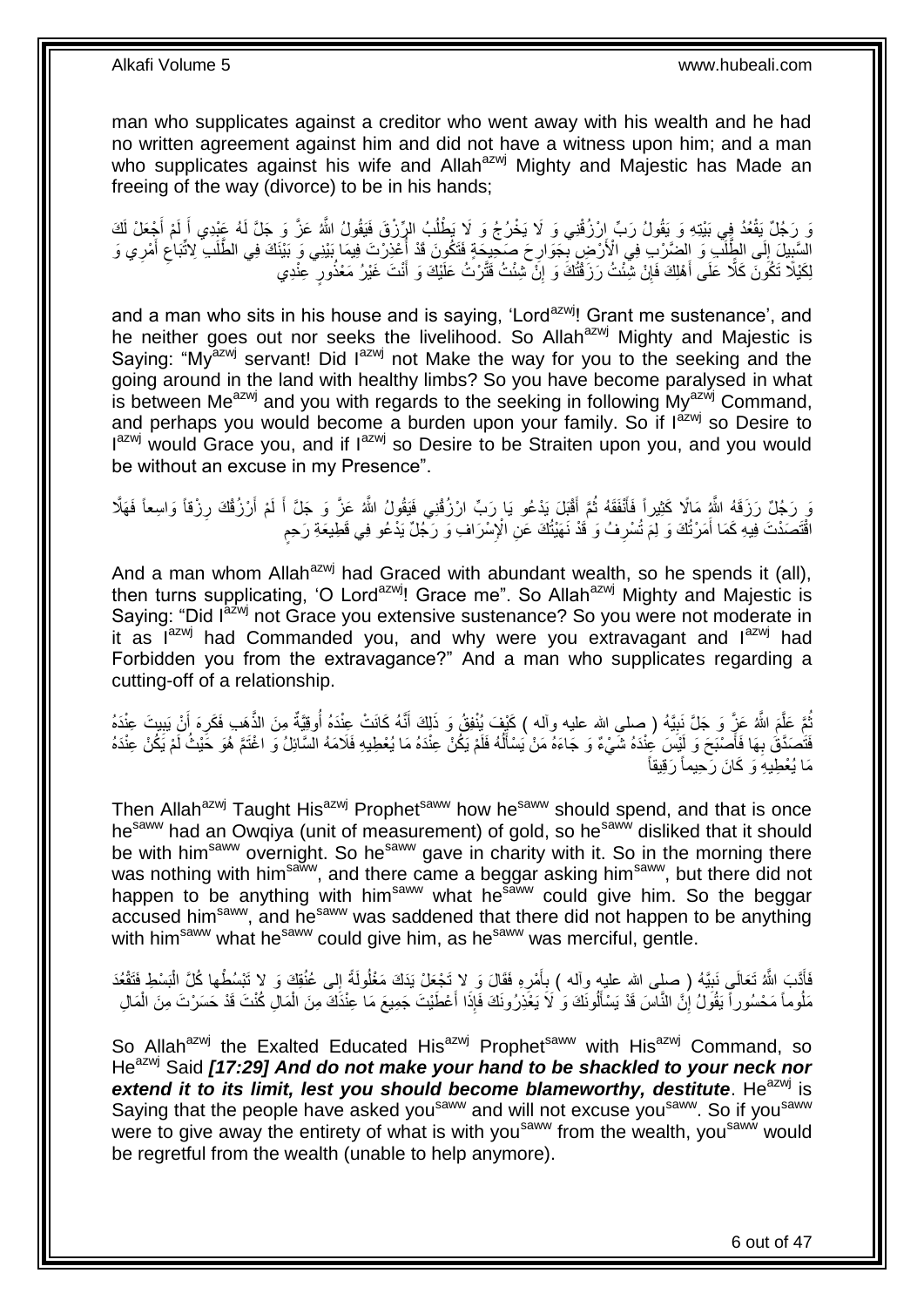فَهَذِهِ أَحَادِيثُ رَسُولِ اللَّهِ (ِ صلى الله عليه وآله ) يُصَدِّقُهَا الْكِتَابُ إِصَدَيْتُهُ أَهْلُهُ مِنَ الْمُؤْمِنِينَ وَ قَالَ أَبُو بَكْرٍ عِنْدَ َ َ ْ ُ َ ْ ْ مَوْتِهِ جَيْثُ قِيلَ لَهُ أُوْصِ فَقَالَ أُوصِي بِالْخُمُسِ وَ الْخُمُسُ كَثِيرٌ فَإِنَّ اللَّهَ تَعَالَى قَدْ رَضِيَ بِالْخُمُسِ فَأَوْصَى بِالْخُمُسِ وَ قَدْ جَعَلَ ∣ٍ إ ِ ا<br>ا َ ِ َ ِ اللَّهُ عَزَّ وَ جَلَّ لَهُ النَّلُثَ عِنْدَ مَوْتِهِ وَ لِّو َعَلِمَ أَنَّ النَّلُثَ خَيْرٌ لَهُ أَوْصَى بِهِ ِ ُّ َ ا معنی م

Thus, these are the Ahadeeth of Rasool-Allah<sup>saww</sup> ratifying the Book (Quran) and the Book Ratifies its people from the Believers. And Abu Bakr said at the time of his death when it was said to him, 'Bequeath'. So he said, 'I bequeath with the fifth, and the fifth is a lot, for Allah<sup>azwj</sup> the Exalted is Pleased with the fifth'. So he bequeathed with the fifth, and Allah<sup>azwj</sup> Mighty and Majestic had Made the third to be for him at the time of his death, and had he known that the third is better for him, he would have bequeathed with it.

ثُمَّ مَنْ قَدْ عَلِمْتُمْ بَعْدَهُ فِي فَضْلِهِ وَ زُهْدِهِ سَلْمَانُ وَ أَبُو ذَرٍّ رَضِيَ اللَّهُ عَنْهُمَا فَأَمَّا سَلْمَانُ فَكَانَ إِذَا أَخَذَ عَطَاهُ رَفَعَ مِنْهُ قُوتَهُ َ ْ َ َ ْ لِمُنَتِهِ حَتَّى يَحْضُرُ عَطَاؤُهُ مِنْ قَابِلٍ فَقِيلَ لَهُ يَا أَبَا عَبْدِ اللَّهِ أَنْتَ فِي زُهْدِكَ تَصنُنَعُ هَذَا وَ أَنْتَ لَا تَنْزِي لَعَلَّكَ تَمُوتُ الْيَوْمَ أَوْ َ َ ׀<br>֢֝֓֝֓֓֝֓ َ ْ َّ َ غَداً فَكَانَ جَوَابَهُ أَنْ قَالَ مَا لَكُمْ لَا تَرْجُونَ لِيَ الْبَقَاءَ كَمَا خِفْتُمْ عَلَيَّ الْفَنَاءَ أَ مِّا عَلِمْتُمْ يَا جَهَلَةُ أَنَّ النَّفْسَ قَدْ تَلْتَاثُ عَلَى َ ْ ْ َ ْ َ صَاحِبِهَا ۖ إِذَا لَمْ يَكُنْ لَهَا مِنَ الْعَيْشِٰ مَا يَعْتَمِدُ ۖ عَلَيْهِ فَإِذَا هِيَ أَحْرَزَتْ مَعِينتنَتَهَا اطْمَأَنَّتْ َ َ ْ **∶** 

Then the ones you know of after him in their merits and their ascetism, Salman<sup>ra</sup> and Abu Zarr<sup>ra</sup>, may Allah<sup>azwj</sup> be Pleased with both of them<sup>ra</sup>. So as for Salman<sup>ra</sup>, whenever he<sup>ra</sup> took his<sup>ra</sup> contribution, extracted from it a provision for his year until his contribution comes up the following year. So it was said to him<sup>as</sup>, 'O servant of Allah $a^{2xy}$ ! You<sup>ra</sup> in your<sup>ra</sup> ascetism are doing this, and you<sup>as</sup> do not know perhaps you<sup>as</sup> would be dying today or tomorrow?'. So his<sup>ra</sup> answer was that he<sup>ra</sup> said: 'What is the matter with you that you are not hoping that  $I^{as}$  would remain, just as you are fearing the death upon me<sup>ra</sup>? Do you not know, O ignoramus, that the self becomes lethargic (restless) upon its owner when there does not happen to be the subsistence for it what he can depend upon. So when the subsistence is present, it is tranquil (peace of mind)?'

َّ وَ أَمَّا أَبُو ذَرٍّ فَكَانَتْ لَهُ نُوَيْقَاتٌ وَ شُوَيْهَاتٌ يَحْلُبُهَا وَ يَذْبَحُ مِنْهَا إِذَا اشْتَهَى أَهْلُهُ اللَّحْمَ أَوْ نَزَلَ بِهِ حَبْيْفٌ أَوْ رَأَى بِأَهْلِ الْمَاءِ ا<br>ا َ **ٔ:** ا<br>ا ْ َ ِ َ ِ َ الَّذِينَ هُمْ مَعَهُ خَصَاصِنَةٌ نَحَرَ لَهُمُ الْجَزُورَ أَوْ مِنَ الشَّيَاهِ عَلَى قَدْرِ مَا يَذْهَبُ عَنْهُمْ بِقَرَمِ اللَّحْمِ فَيَقْسِمُهُ بَيْنَهُمْ وَ يَأْخُذُ هُوَ ْ ْ ِ َّ ِ ِ **ٔ** ِ كَنَصِيبِ وَاحِدٍ مِنْهُمْ لَا يَتَفَضَّلُ عَلَيْهِمْ وَ مَنْ أَزْهِدُ مِنْ هَؤُلَاءِ وَ قَدْ قَالَ فِيهِمْ رَسُولُ اللَّهِ ( صَلى اَلله عليه وآله ) مَا قَالَ وَ لَمْ ِ َ ِ َبْلُغْ مِنْ أَمْرِهِمَا أَنْْ صَارَا لَا يَمْلِكَانِ شَيْئاً الْبَتَّةَ كَمَا تَأْمُرُونَ النَّاسَ بِإِلْقَاءِ أَمْتِعَتِهِمْ وَ شُيْئِهِمْ وَ يُؤْثِرُونَ بِهِ عَلَى أَنْفُسِهِمْ وَ ِ َ ِ َ **∶** ِ ِ َ ْ ∣ا<br>∶ ِ ْ ْ ْم ِ عِيَا*َلاَتِ*هِ

And as for Abu Zarr<sup>ra</sup>, so there used to be for him<sup>ra</sup> camels and sheep for milking them, and he<sup>ra</sup> used to slaughter from them whenever his<sup>ra</sup> family desired the meat, or if a guest were to lodge with him<sup>ra</sup>, or if he<sup>ra</sup> saw the people of the water who were with him<sup>ra</sup> as destitute, he<sup>ra</sup> would sacrifice the camel for them or from the sheep upon a measurement of what would remove the craving of the menat from them. So  $he<sup>ra</sup>$  would distribute between them, and  $he<sup>ra</sup>$  himself would take one share from them, not preferring himself upon them. And who is more ascetic that them (Salman<sup>ra</sup> and Abu Zarr<sup>ra</sup>), and Rasool-Allah<sup>saww</sup> has said regarding them what hesaww said? And it (news) has not reached from the affairs of them both<sup>ra</sup> that they<sup>ra</sup> came to be in a state of not owning anything. In no way it is as you are instructing the people with, the throwing away of their belongings and their things and preferring others by it upon their own selves, and their families.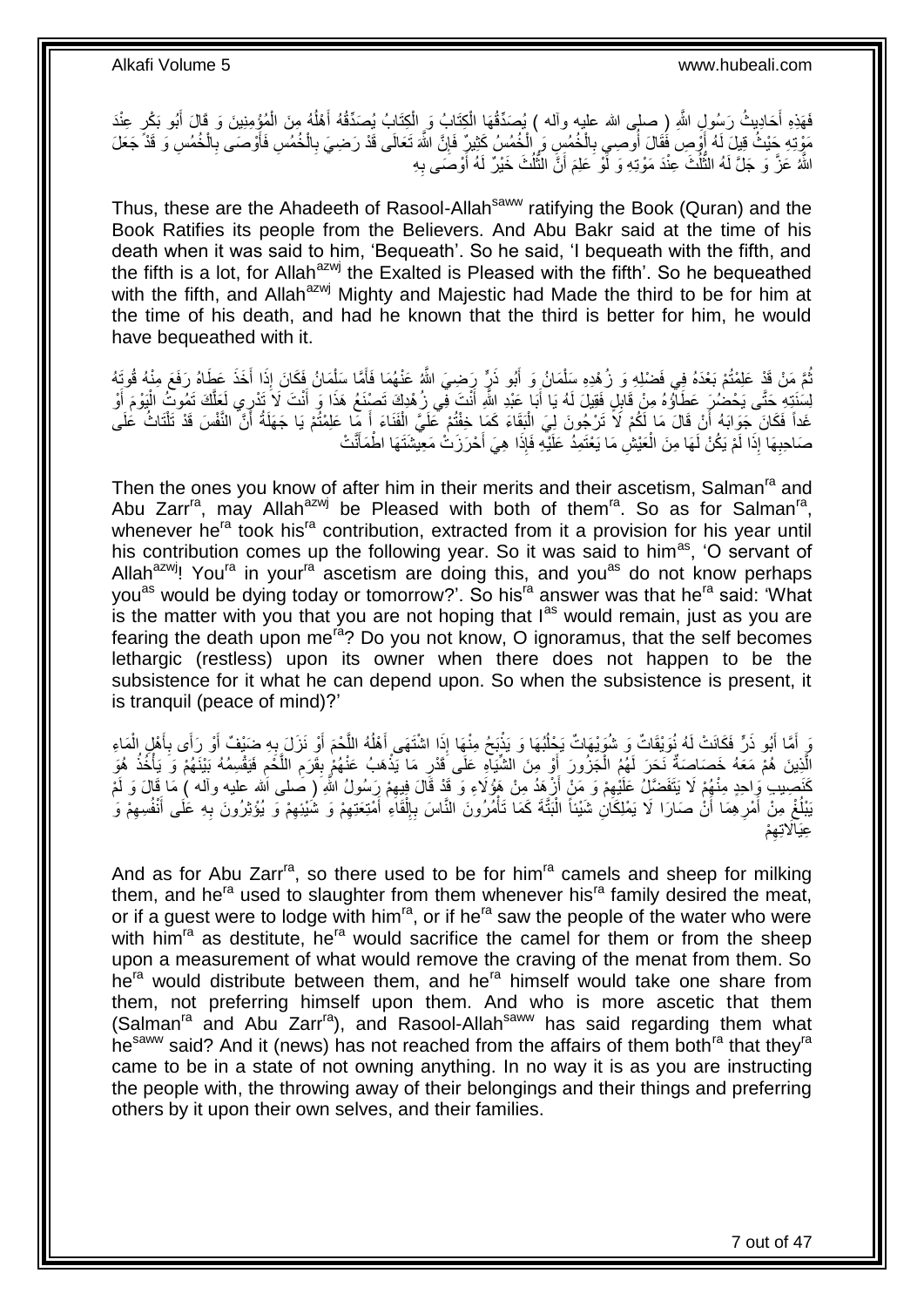وَ اعْلَمُوا أَيُّهَا النَّفَرُ أَنِّي سَمِعْتُ أَبِي يَرْوِي عَنْ آبَائِهِ ( عليهم السلام ) أَنَّ رَسُولَ اللَّهِ ( صلى الله عليه وآله ) قَالَ يَوْمِأَ مَا َ َ َ عَجِبْتُ مِنْ شَيْءٍ كَعَجَبِي مِنَ الْمُؤْمِنِ إِنَّهُ إِنْ قُرِّضٍ جَسَدُهُ فِي دَارِ الدُّنْنِا بِالْمَقَارِيضِ كَانَ خَيْراً لَهُ وَ إِنْ مَلَكَ مَا بَيْنَ مَشَارِقِ<br>فَيَجِبْتُ مِنْ شَيْءٍ فَجَبَتِي وَبَعَ الْمُؤْمِنِ ِ لَ ِ ْ ِ **∶** ِ ِ ْ لَ الْأَرَْضِ وَ مَغَالِّرِبِّهَا كَانَ ۖ خَيْراً لَهُ وَ كُلُّ مَا يَصْنَعُ اللَّهُ عَزَّ وَ جَلَّ بِهِ فَهُوَ خَيْرٌ لَهُ **∶** ِ **∶** لَ

And know, O you group! l<sup>asws</sup> heard my<sup>asws</sup> father<sup>asws</sup> reporting from his<sup>asws</sup> forefathers<sup>asws</sup> that Rasool-Allah<sup>saww</sup> said one day: 'I<sup>saww</sup> am not astounded (amazed) from anything like I<sup>saww</sup> am astounded from the Believer. If his body is cut into pieces in the house of the world with the scissors it would be good for him, and if he owns whatever is between the east of the earth and its west, it would be good for him, and everything what Allah<sup>azwj</sup> Mighty and Majestic Does with him, so it is good for him'.

فَلَيْتَ شِعْرِي هَلْ يَحِيقُ فِيكُمْ مَا قَدْ شَرَحْتُ لَكُمْ مُنْذُ الْيَوْمِ أَمْ أَزِيدُكُمْ أَ مَا عَلِمْتُمْ أَنَّ اللَّهَ عَزَّ وَ جَلَّ قَدْ فَرَضَ عَلَى الْمُؤْمِنِينَ فِي<br>يَهْدَفُ وَجَلَ الْمَسْرَةِ فَذَا وَقَدْ اُ َ ِ َ َ ِ ْ ْ أَوَّلِ الْأَمْرِ ۖ أَنْ يُقَاتِلَ الرَّجُلُ مِنْهُمْ عَشَرَةً مِنَ الْمُشْرِكِينَ **∶** ْ َ **∶** َ

So lasws am not aware, whether it has had any effect among you what lasws have commented to you today, or whether last should increase for you all. Do you not know that Allah<sup>azwj</sup> Mighty and Majestic has Obligated upon the Believers at first that the man among them should fight against ten from the Polytheists?

ِ لْيْسَ لَهُ أَنْ يُوَلِّيَ وَجْهَهُ عَنْهُمْ وَ مَنْ وَلَإِهُمْ يَوْمَئِذٍ دُبُرَهُ فَقَدْ تَبَرَّأَ مَقْعَدَهُ مِنَ النَّارِ ثُمَّ حَوَّلَهُمْ عَنْ حَالِهِمْ رَحْمَةً مِنْهُ لَهُمْ فَصَارَ َ ِّ َ ِ ُ الرَّجُلُ مِنْهُمْ عَلَيْهِ أَنْ يُقَاتِلَ رَجُلَيْنِ مِنَ الْمُشْرِكِينَ تَخْفِيفاً مِنَ اللَّهِ عَزَّ وَ جَلَّ لِلْمُوُمِنِينَ فَنَسَخَ الرَّجُلَانِ اَلْعَشَرَةَ ْ اً ْ ْ ِ

It was not for him that he should be turning his face away from them, and the one who turned back on his heels in those days, so he has reserved his seat in the Fire. Then He<sup>azwj</sup> Changed for them about their situation out of Mercy from Him<sup>azwj</sup>, so that man from them came to be Obligated that he fights two men from the Polytheists, being a Lightening from Allah<sup>azwj</sup> Mighty and Majestic for the Believers. So the (Command) of two men Abrogated the (Command of) the ten.

وَ أَخْبِرُونِي أَيْضِاً عَنِ الْقُضَاةِ أَ جَوَرَةٌ هُمْ حَيْثُ يَقْضُونَ عَلَى الرَّجُلِ مِنْكُمْ نَفَقَةَ امْرَأَتِهِ إِذَا قَالَ إِنِّي زَاهِدٌ وَ إِنِّي لَا شَيْءَ لِي<br>وَ أَخْبِرُونِي أَيْسَ عَلَى أَنِّذَا فَقَدْ اللَ َ َ ْ َ וּ<br>ֳ ِ ِ فَإِنْ قُلْتُمْ جَوَرَةٌ ظَلَّمَكُمْ إِهْلُ الْإِسْلَامِ وَ إِنْ قُلْتُمْ بَلْ عُدُولٌ خَصَمْتُمْ أَنْفُسَكُمْ وَ حَيْثُ تَرُدُّونَ صَدَقَةً مِّنْ تَصَدَّقَ عَلَى الْمَسَاكِينِّ ֦֧֦֧֦֦֧֦֦֦֦֦֦֦֦֦֦֦֦֦֦֦֦֦֦֦֧֦֧֦֧֦֦֧֦֪֪֦֦֧֦֦֦֧֦֪֪֪֦֟֟֟֟֟֟֟֟֟֟֟֟֟֟֓֕֟֟֓֕֟֓֟֓֞֟֝֟֓֟֓֟֓֞֟֓֞֟֟֓֞֟֓֞֟֓֞֟ ِ َ ֺ֦֦֦֧֦֦֪ׅ֧֦֧֦֧֦֧֦֧֦֪ׅ֦֧֦֪֪֦֧֦֧֝֟֟֓֕֓֕֓֕֓֕֓֕֓֓֡֓֓֡֟֓֡֟֓֡֟֓֡֟֓֡֟֓֡֟֩֓֓֞֓֞֓֞֟֓֡֟֓֡֟֓֟֩֓֟֓֟֓֟֟<br>֧֧֧֪֧֪֝֩֘֝֬֞֟׆<br>֧֪֘ ِ ِ َ َّ ْ عَِنْدَ الْمَوْتِ بِأَكْثَرَ مِنَ النَّلْثِ ٔ<br>ا ا<br>پاک ة<br>ا َ **∶** ْ

And inform me<sup>asws</sup> as well about the judges. Would they be unjust when they are judging upon the man among you for payment of the expenses to his wife, if you were to say, 'I am an ascetic. I am such that there is nothing for me'. If you were to say they are inequitable, the people of Al-Islam would call you as unjust. And if you were to say they have been just with you, you would be disputing against yourselves. And where would you be able to refute a charity given by the one who gives it to the poor at the time of his death, with more than a third?

أُخْيِرُونِي لَوْ كَانَ النَّاسُ كُلُّهُمْ كَالَّذِينَ تُرِيدُونَ زُهَّاداً لَا حَاجَةَ لَهُمْ فِي مَتَاعٍ غَيْرِهِمْ فَعَلَى مَنْ كَانَ يُتَصَدِّقُ بِكَفَّارَاتٍ الْأَيْمَانِ وَ ِ ِ ِ **∶** َّ ُّ ار<br>و النُّذُورِ وَّ الصَّدَقَاتِ مِنْ فَرْضِ الزَّكَاةِ مِنَ الذَّهَبِ وَ الْفِضَّةِ وَ الثَّمْرِ ۖ وَ الزَّبِيبِ وَ سَائِرِ مَا وَجَبَ فِيهِ الزَّكَاةُ مِنَ الْإِبِلِ وَ الْبَقَرِ ِ ْ ِ ِ ْ ِ ِ لِ َك ذَ َو َغْير َغَنم َو ال **∶** ِ ْ

Inform me<sup>asws</sup>, if the people, all of them were to be like what you want them to be, as ascetics, there would not be any need for them regarding the belongings for others, so upon whom would they give charity with an expiation of the oaths, and the vows, and the charities from the Obligatory Zakat from the gold, and the silver, and the dates, and the raisins, and the rest of what is Obligated regarding it, the Zakat from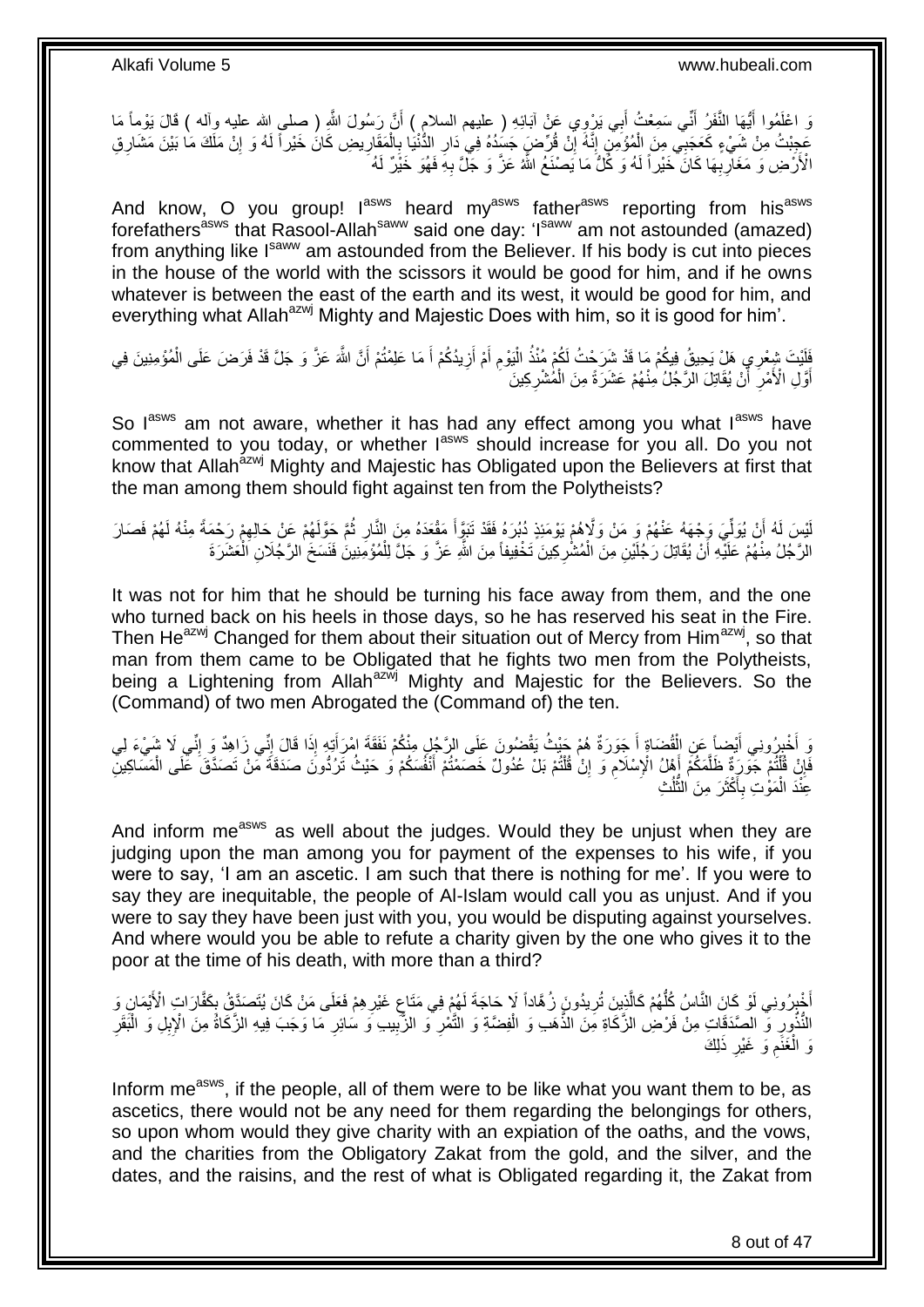the camels, and the cows, and the sheep, and other such when the matter was as you are saying it to be.

إِذَا كَانَ الْأَمْرُ كَمَا تَقُولُونَ لَا يَنْبَغِي لِأَحَدٍ إِنْ يَجْبِسَ شَيْئاً مِنْ عَرَضِ الدُّنْيَا إِلَّا قَدَّمَهُ وَ إِنْ كَانَ بِهِ خَصَاصَةٌ فَبِئْسَمَا ذَهَبْتُمْ إِلَيْهِ ِ ِ ِ اُ لَ ِ ¦ ِ وَ كَمَلْتُمُ النَّاسَ عَلَيْهِ مِنَ الْجَهْلِ بِكِّتَابٍ اللَّهِ عَزَّ وَ جَلَّ وَ سُنَّةٍ نَبِيِّهِ ( صلى الله عليه وآله ) وَ أَكادِيثِهِ الَّتِي يُصَدِّقُهَا الْكِتَابُ ِ ِ ْ ْ َّ َ الْمُنْزَلُ وَ رِدِّكُمْ إِيَّاهَا بِجَهَالَتِكُمْ وَ تَرْكِكُمُ النَّظَرَ فِي غَرَائِبِ الْقُرْآَنِ مِنَ النَّفْسِيرِ بِالنَّاسِخِ مِنَ الْمَنْسُوخِ وَ الْمُخْكَمِ وَ الْمُتَشَابِهِ وَ **∶** ْ ِ ْ  $\zeta$ ِ ِ ْ ِ ِ ْ ِ ِ الْأَمْرِ وَ النَّهْي **∶** 

If the matter was as you are saying it to be, that it is not befitting for anyone that he should withhold anything from the goods of the world except that he should send it forward (for the Hereafter), even though he may become a destitute by it, so evil it is what you are taking (the people) towards and carrying the people upon, due to your ignorance of the Book of Allah<sup>azwj</sup> Mighty and Majestic, and a Sunnah of His<sup>azwj</sup> Prophet<sup>saww</sup>, and the Ahadeth which are ratified by the Revealed Book, and you are rejecting these by your ignorance, and forsaking the consideratioin in the strangeness of the Quran from the interpretation of the Abrogating (Verses) from the Abrogated, and the Decisive and the Allegorical, and the Commands and the Prohibitions.

وَ أَخْبِرُونِي أَيْنَ أَنْتُمْ عِنْ سُلَيْمَانَ بْنِ دَاوُدَ ( عليه السِلام ) حَيْثُ سَأَلَ اللَّهَ مُلْكاً لَا يَنْبَغِي لِأَحَدٍ مِنْ بَعْدِهِ فَأَعْطَاهُ اللَّهُ جَلَّ اسْمُهُ َ َ َ **ِ** َ ْ ذَلِكَ وَ كَانَّ يَقُولُ الْحُقَّ وَ يَعْمَلُ بِهِ ثُمَّ لَمْ نَجُدِ اللَّهَ عَزَّ وَ جُلَّ عَابَ عَلَيْهِ ذَلِكَ وَ لَا أَحَداً مِنَ الْمُؤْمِنِينَ وَ دَاوُدَ النَّبِيِّ ( صلوات َ ُ ֢֧֦֧֦֧֦֧֦֚ ْ ْ الله عليه ) قَبْلَهُ فِي مُلْكِهِ وَ شِدَّةِ سَُلْطَانِهِ ْ

And inform me<sup>asws</sup>, where are you (saying) about Suleyman<sup>as</sup> Bin Dawood<sup>as</sup>, where he<sup>as</sup> asked Allah<sup>azwj</sup> for a kingdom which would not be befitting for anyone (else) from after him<sup>as</sup>? So Allah<sup>azwj</sup>, Majestic is His<sup>azwj</sup> Name, Granted him<sup>as</sup> that, and he<sup>as</sup> was speaking the rightfulness and was acting by it. Then we do not find Allah<sup>azwj</sup> Mighty and Majestic Faulting him<sup>as</sup> over that, nor anyone from the Believers. And the Prophet Dawood<sup>as</sup> before him<sup>as</sup> regarding his<sup>as</sup> kingdom and the force of his<sup>as</sup> authority.

ثُمَّ يُوسُفَ النَّبِيِّ (عِليه السلام ) حَيْثُ قَالَ لِمَلِكِ مِصْرٍ اجْعَلْنِي عَلى خَزائِنِ الْأَرْضِ إِنِّي حَفِيظٌ عَلِيمٌ فَكَانَ مِنْ أَمْرِهِ الَّذِي ِ ْ ِ َّ ِ َ َمَانَ أَنِ اخْتَانَ مَمْلُكَةَ الْمَلِكِ وَ مَا حَوْلَهَا إِلَى الْيَمَنِ وَ كَانُوا يَمْتَارُونَ الطَّعَامَ مِنْ عِنْدِهِ لِمَجَاّعَةٍ أَصَابَتْهُمْ وَ كَانَ يَقُولُ اَلْحَقَّ وَّ ْ َ ا<br>ا ِ ْ يَعْمَلُ بِهِ فَلَمْ نَجِدْ أَحَداً عَابَ ذَلِكَ عَلَيْهِ **∶** 

Then the Prophet Yusuf<sup>as</sup> when he<sup>as</sup> said to the king of Egypt [12:55] Place me (in authority) over the treasures of the land, I am a good keeper, knowing well. So, from his<sup>as</sup> matter was that he<sup>as</sup> chose a kingdom of the king and what was around it up to Al-Yemen. And they (people) used to get their provisions from him<sup>as</sup> due to them being hit by the famine, and he<sup>as</sup> was speaking the truth and acting by it. So we do not find anyone faulting that upon him<sup>as</sup>.

ُّئُمَّ ذُو الْقَرْنِِيْنِ عَبْدٌ أَحَبَّ اللَّهَ فَأَحَبَّهُ اللَّهُ وَ طَوَى لَهُ الْأَسْبَابَ وَ مَلَّكَهُ مَشَارِقَ الْأَرْضِ وَ مَغَارِبَهَا وَ كَانَ يَقُولُ الْحَقَّ وَ يَعْمَلُ بِهِ َّ َ َ ْ ِ ْ ِ **ٍ** ثُمَّ لَمْ نَجِدْ أَحَداً عَابَ ذَلِكَ عَلَيْهِ ُ

Then Zulgarnayn, a righteous one who loved Allah<sup>azwj</sup>, so Allah<sup>azwj</sup> Loved him and Rolled up his causes for him and Made him a king of the east of the earth and its west, and he was speaking the truth and was acting by it. Then we do not find anyone faulting that upon him.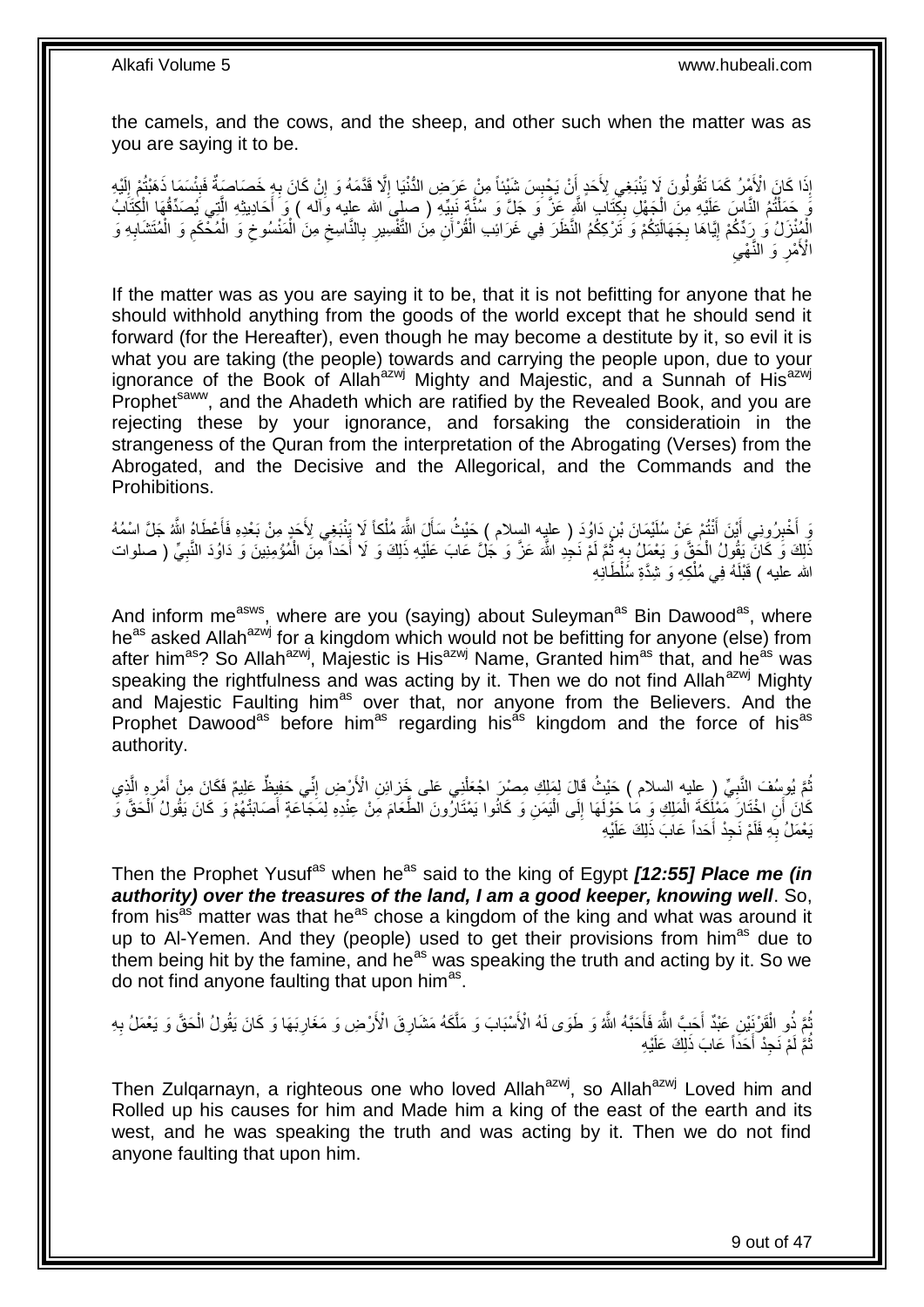ِ فَتَأَدَّبُوا أَيُّهَا النَّفَرُ بِآدَابِ ابِثَّهِ عَزَّ وَ جَلَّ لِلْمُؤْمِنِينَ وَ اقْتَصِرُوا عَلَى أَمْرِ اللَّهِ وَ نَهْيِهِ وَ دَعُوا عَنْكُمْ مَا اشْتَبَهَ عَلَيْكُمْ مِمَّا لَا عِلْمَ **∶** َ ْ **∶** َ َ ْ لَّكُمْ بِهِ وَ رُدُّوا الْعِلْمَ إِلَى أَهْلِهِ تُوجَرُوا وَ تُعْذَرُوا عِنْدَ اللَّهِ تَبَارَكَ وَ تَعَالَى َ  $\frac{1}{2}$ ْ ْ **∶** 

So educate yourselves, O group, by the Education of Allah<sup>azwj</sup> Mighty and Majestic for the Believers, and moderate yourselves upon the Commands of Allah<sup>azwj</sup>, and His<sup>azwj</sup> Prohibitions, and leave from yourselves what is doubtful upon you, from what there is no knowledge for you of it, and refer the knowledge to its rightful ones, so you would be Recompensed, and Excused in the Presence of Allah<sup>azwj</sup> Blessed and High.

ُو ذُوا فِي طَلَبِ عِلْمِ نَاسِخِ الْقُرْآنِ مِنْ مَنْسُوخِهِ وَ مُحْكَمِهِ مِنْ مُتَشَابِهِهِ وَ مَا أَحَلَّ اللَّهُ فِيهِ مِمَّا جَرَّمَ فَإِنَّهُ أَقْرَبُ لَكُمْ مِنَ اللَّهِ وَ ْ ِ **ُ** ْ َ  $\frac{1}{2}$ َ ِ أَبْعَدُ لَكُمْ مِنَّ الْجَهْلِ وَ ٰ دَعُوآ الْجَهَالَةَ لِأَهْلِهَا فَإِنَّ أَهْلَ الْجَهْلِ كَثِيرٌ وَ أَهْلَ الْعِلْمِ قَلِيلٌ وَ قَدْ قَالَ اللَّهُ عَٰزَ ۖ وَ جَلَّ وَ فَوْقَ كُلِّ ذِي ِ ْ ْ َ ْ َ ِ ْ ْ عِلْمِ عَلِيمٌ . ٍ ْ

And become the seekers of the knowledge of the Abrogating (Verses) of the Quran from its Abrogated, and its Decisive from its Allegorical, and what Allah<sup>azwj</sup> has Permitted regarding it from what is Prohibited. Thus, it would take you all closer to Allah<sup>azwj</sup> and remote from the ignorance. And leave the ignorance to its people, for the people of the ignorance are many, and the people of the knowledge are a few. And Allah<sup>azwj</sup> Mighty and Majestic has Said *[12:74] and above every one possessed of knowledge, is the All-knowing one*'.<sup>1</sup>

**باب َم ْعَنى ال ُّز ْهِد**

### <span id="page-9-0"></span>**Chapter 2 – Meaning of the Ascetism**

عَلِيُّ بْنُ إِبْرَاهِيمَ عَنْ أَبِيهِ عَنِ النَّوْفَلِيِّ عَنِ السَّكُونِيِّ عَنْ أَبِي عَبْدِ اللَّهِ ( عليه السلام ) قَالَ قُلْتُ لَهُ مَا الزُّهْدُ فِي الدُّنْيَا قَالَ َ **!** َ ِ ْ وَيْحَكَ حَرَ امَهَا فَتَنَكَّبْهُ

Ali Bin Ibrahim, from his father, from Al Nowfaly, from Al Sakuny,

(It has been narrated) from Abu Abdullah<sup>asws</sup>, said, 'I said to him<sup>asws</sup>, 'What is the ascetism in the world?' He<sup>asws</sup> said: 'Woe be unto you! It's the Prohibitions, so keep away from it (the Prohibitions)'.<sup>2</sup>

عِدَّةٌ مِنْ أَصْحَابِذَا عَنْ أَحْمَدَ بْنِ أَبِي عَبْدِ اللَّهِ عَنِ الْجَهْمِ بْنِ الْحَكَمِ عَنْ إِسْمَاعِيلَ بْنِ مُسْلِمٍ قَالَ قَالَ أَبُو عَيْدِ اللَّهِ ( عليه السلام )<br>-**∣** َ َ ֧֧֖֧֖֧֖֧֧֧֧֧֧֧֧֧֧֧֧֚֚֚֓֝֝֝֝֝֟֓֝֓֬֝֓֝֬֟֓֟֓֝֬֟֓֟֓֝֬֝֬֝֓֟֓֝֬֜֝֬֝֓֝֬֝֓ ِ ِ ْ ِ ْ َ لْيْسٍ الزُّهْدُ فِي الدُّنْيَا بِإِضَاعَةِ الْمَآلِ وَ لَا تَحْرِيمِ الْحَلَالِ بَلِ الزُّهْدُ فِيَ الدُّنْيَا أَنْ لَا تَكُونَٰ بِمَا فِي يَدِكَ أَوْثَقَ مِنْكَ بِمَا عِنْدَ الثَّهِ ْ ِ **∶** ْ ِ ِ اً<br>ا ِ َ َ ِ َ عَزٌ وَ جَلَّ .

A number of our companions, from Ahmad Bin Abu Abdullah, from Al Jaham Bin Al Hakam, from Ismail Bin Muslim who said,

'Abu Abdullah<sup>asws</sup> said: 'The 'الْزُهْدُ' ascetism in the world is not by the goods, the wealth, nor prohibiting oneself from the Permissibles, but 'الْزُهْدُ' the ascetism in the word is that you should not become attached with what is in your hands than with what is in the Presence of Allah<sup>azwj</sup> Mighty and Majestic'.<sup>3</sup>

 $1$  Al Kafi – V 5 – The Book of Subsistence Ch 1 H 1

 $2$  Al Kafi – V 5 – The Book of Subsistence Ch 2 H 1

 $3$  Al Kafi – V 5 – The Book of Subsistence Ch 2 H 2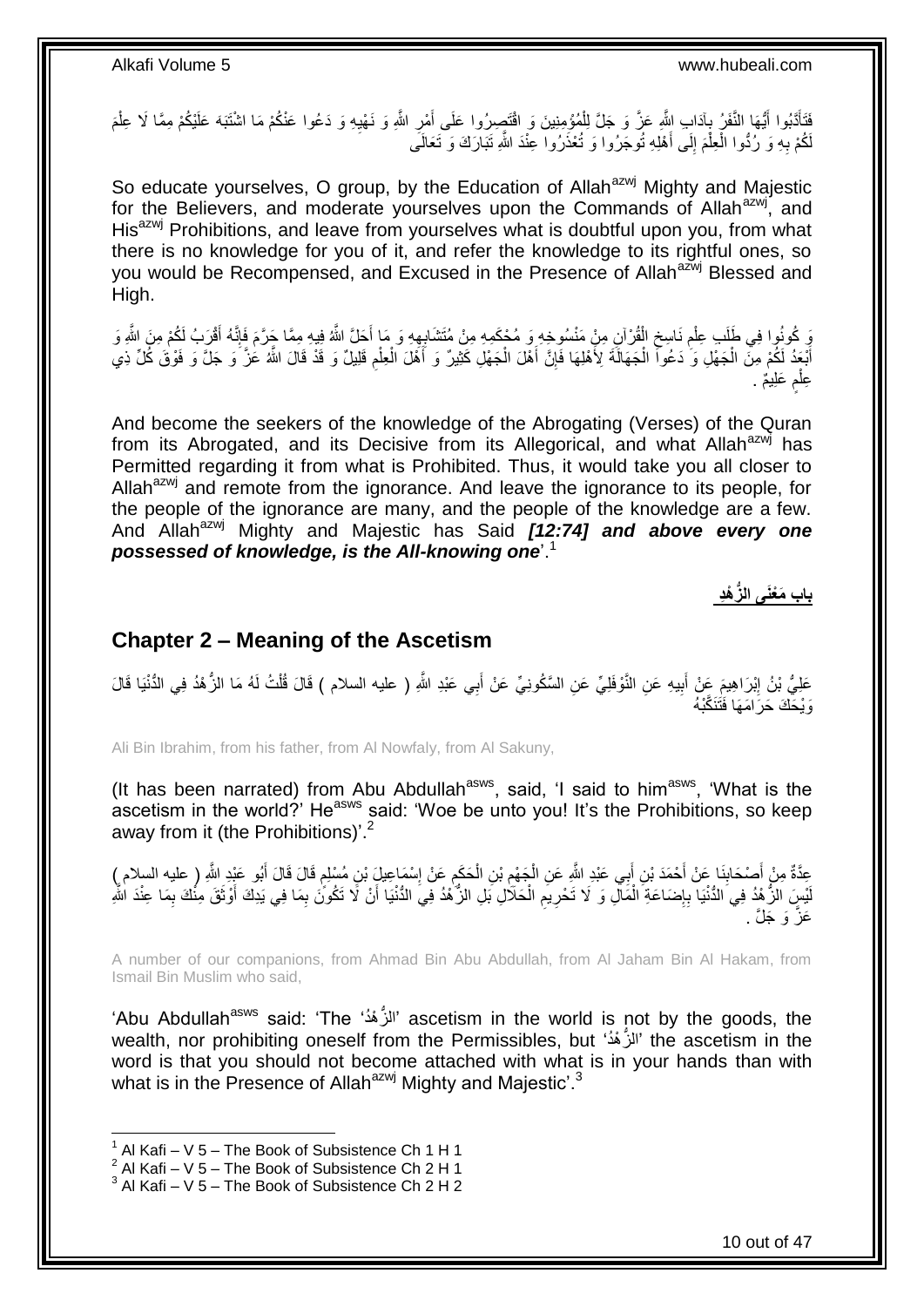مُحَمَّدُ بْنُ يَحْيَى عَنْ أَحْمَدَ بْنِ مُحَمَّدِ بْنِ عِيسَى عَنْ مُحَمَّدٍ بْنِ سِنَانٍ عَنْ مَالِكٍ بْنِ عَطِيَّةَ عَنْ مَعْرُوفِ بْنِ خَرَّبُوذَ عَنْ أَبِي<br>مُحَمَّدُ بَنُ يَحْيَى عَنْ أَحْمَدَ بْنِ مُحَمَّدِ بْنِ عِ **∶** َ الطُّفَيْلِ قَالَ سَمِعْتُ أَمِيرَ الْمُؤْمِنِينَ ( عليه السلام ) يَقُولُ الزُّهْدُ فِي أَلدُّنْيَا قَصْرُ الْأَمَلِ وَ شُكْرُ كُلِّ نِّعْمَةٍ وَ أَلْوَرَ عُ عَنْ كَلِّ مَا ْ َ ْ حَرَّ مَ اللَّهُ عَزُّ ۚ وَ ۖ جَلَّ .

Muhammad Bin Yahya, from Ahmad Bin Muhammad Bin Isa, from Muhammad Bin Sinan, from Maalik Bin Atiyya, from Marouf Bin Kharbouz, from Abu Al Tufayl who said,

'I heard Amir Al-Momineen<sup>asws</sup> saying: 'الْزُهْدُ' the ascetism in the world is the reduction of hopes, and appreciating every Bounty, and the restrain from everything what Allah<sup>azwj</sup> Mighty and Majestic has Prophibited'.<sup>4</sup>

> **الُّدْنَيا َعلَى اْْل ِخ َر ِة باب اِِل ْستِ َعاَن ِة ب ِ**

<span id="page-10-0"></span>**Chapter 3 – The utilization of the world upon (attaining) the Hereafter**

عَلِيُّ بْنُ إِبْرَاهِيمَ عَنْ أَبِيهِ عَنِ النَّوْفَلِيِّ عَنِ السَّكُونِيِّ عَنْ أَبِي عَبْدِ اللَّهِ ( عليه السلام ) عَنْ آبَائِهِ ( عليهم السلام ) قَالَ قَالَ َ **!** َ <u>֖֓</u> رَسُولُ اللَّهِ ( صلْمى الله َعليه وَاله ) نِعْمَ الْعَوْنُ عَلَى تَقْوَى اللَّهِ الْغِنَى . ْ ْ

Ali Bin Ibrahim, from his father, from Al Nowfaly, form Al Sakuny,

(It has been narrated) from Abu Abdullah<sup>asws</sup>, from his<sup>asws</sup> forefathers<sup>asws</sup> having said:  $\hat{H}$  Rasool-Allah<sup>saww</sup> said: 'The best of the assistance upon the fear of Allah<sup>azwj</sup> comes from the prosperity'.<sup>5</sup>

عِدَّةٌ مِنْ أَصْحَابِنَا عَنْ أَحْمَدَ بْنِ مُحَمَّدٍ عَنِ ابْنِ مَحْبُوبٍ عَنْ جَمِيلٍ بْنِ صَالِحٍ عَنْ أَبِي عَبْدِ اللَّهِ ( عليه السلام ) فِي قَوْلٍ اللَّهِ َ ٍ َ **∣** عَزَّ وَ جَلَّ رَبَّنا َاتِنا فِي الدُّنْيا حَسَنَةً وَ فِي اَلْآخِرَةِ حَسَنَةً رِضْوَانُ اللَّهِ وَ الْجَنَّةَ فِي الْأَخِرَةِ وَ الْمَعَاشُ وَ حُسْنُ الْخُلُقِ فِي الثُّنْيَا. ْ ِ ا<br>ا ْ

A number of our companions, from Ahmad Bin Muhammad, from Ibn Mahboub, from Jameel Bin Salih,

(It has been narrated) from Abu Abdullah<sup>asws</sup> regarding the Word of Allah<sup>azwj</sup> Mighty and Majestic *[2:201] Our Lord! Grant us good in the world and good in the Hereafter*: 'Pleasure of Allah<sup>azwj</sup> and the Paradise in the Hereafter, and the livelihood and the good morals in the world'.<sup>6</sup>

عَلِيُّ بْنُ مُجَمَّدِ بْنِ بُنْذٍارَ عَنْ أَحْمَدَ بْنِ أَبِي عَبْدِ اللَّهِ عَنْ إِبْرَاهِيمَ بْنِ مُحَمَّدٍ الثَّقَفِيِّ عَنْ عَلِيٍّ بْنِ الْمُعَلَّي عَنِ الْقَاسِمِ بْنِ مُحَمَّدٍ َّ  $\frac{1}{2}$ َ َ ِ ْ ْ رَفَعَهُ إِلَى أَبِي عَنْدِ اللَّهِ ( عليه السلام ) قَالَ قِيلَ لَهُ مَا بَالَ أَصْحَابَ عِيسَى ( عِلْيه السلام ) كَانُوا بَمْشُونَ عَلَى الْمَاءِ وَ لَيْسَ َ َ יִי<br>; ْ ذَلِكَ فِي أَصْحَابِ مُحَمَّدٍ ( صلى الله عليه وأله ) قَالَ إِنَّ أَصْحَابَ عِيسَى ( عليه السلام ) كُفُوا الْمَعَاشَ وَ إِنَّ هَؤُلَاءِ ابْتُلُوا َ ِ َ :<br>نا اُ ِ ْ بِالمَعَاشِ <sub>.</sub> ْ **∶** 

Ali Bin Muhammad Bin Bundar, from Ahmad Bin Abu Abdullah, from Ibrahim Bin Muhammad Al Saqafy, from Ali Bin Al Moalla, from Al Qasim Bin Muhammad,

(It has been narrated) raising it to Abu Abdullah<sup>asws</sup>, said, 'It was said to him<sup>asws</sup>, 'What was the matter the companions of Isa<sup>as</sup> were walking upon the water, and that is not (to be found) among the companions of Muhammad<sup>saww</sup>?' He<sup>asws</sup> said: 'The

 $<sup>4</sup>$  Al Kafi – V 5 – The Book of Subsistence Ch 2 H 3</sup>

 $5$  Al Kafi – V 5 – The Book of Subsistence Ch 3 H 1

 $6$  Al Kafi – V 5 – The Book of Subsistence Ch 3 H 2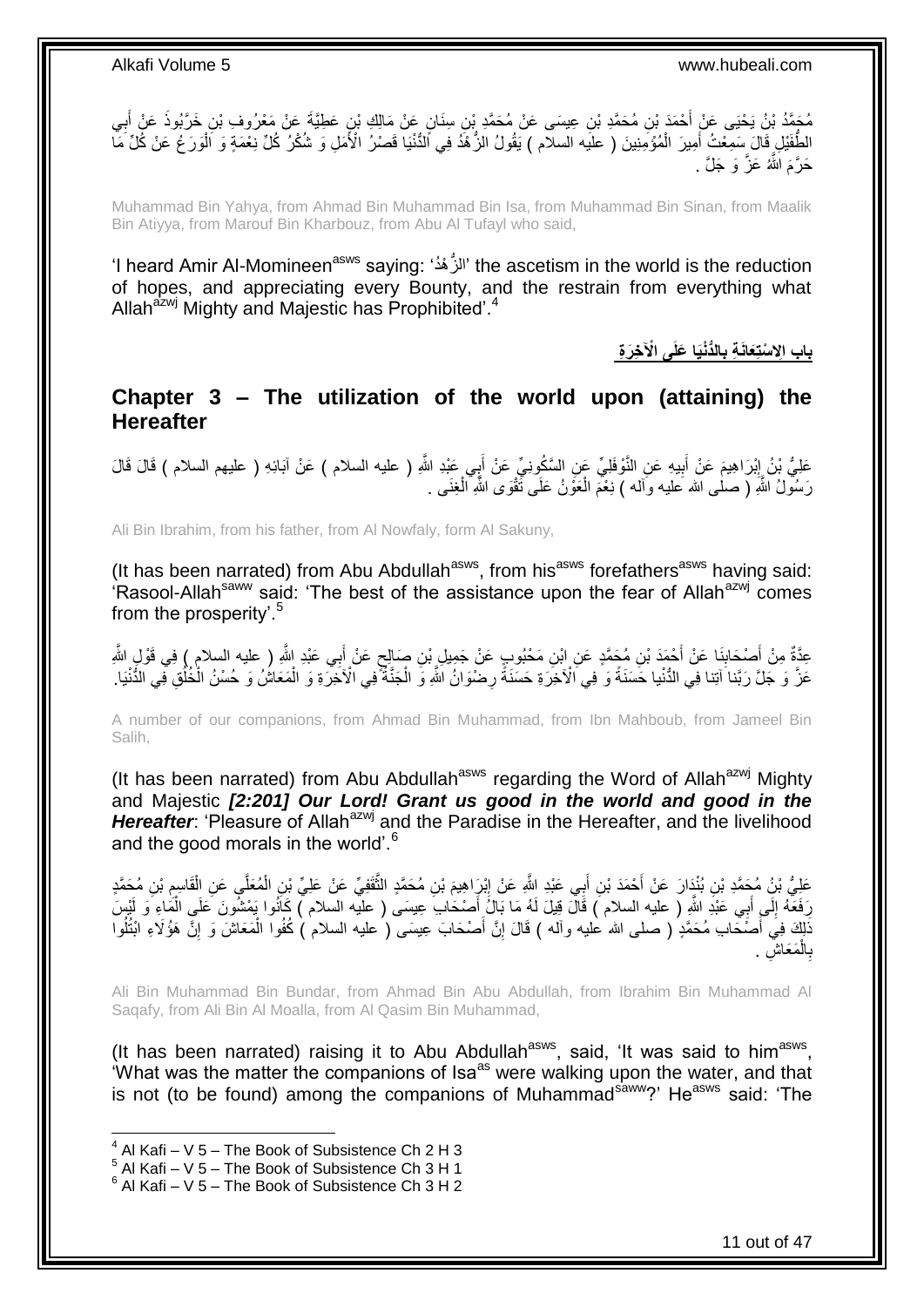companions of Isa<sup>as</sup> were with sufficient livelihood, and they (companions of Rasool-Allah<sup>saww</sup>) were Tried with the livelihood'.<sup>7</sup>

عِدَّةٌ مِنْ أَصْحَابِنَا عَنْ سَهْلٍ بْنِ زِيَادٍ عَنِ ابْنِ فَضَّالٍ عَنْ تَعْلَيَةَ بْنِ مَيْمُونٍ عَنْ عَبْدِ الْأَعْلَى عَنْ أَبِي عَبْدِ اللَّهِ ( عليه السلام ) َ ¦ ِ َ َ قَالَ سَلُوا اللَّهَ الْغِنَى فِي الدُّنْيَا وَ الْعَافِيَةَ وَ فِي الْأَخِرَةِ الْمَغْفِرَةَ وَ الْجَنَّةَ . ْ ْ ْ ْ

A number of our companions, from Sahl Bin Ziyad, from Ibn Fazzal, from Sa'alba Bin Maymoun, from Abdul Al A'ala,

(It has been narrated) from Abu Abdullah<sup>asws</sup> having said: 'Ask Allah<sup>azwj</sup> for the ease in the world and the health, and regarding the Hereafter, the Forgiveness and the Paradise<sup>'8</sup>

َ عِدَّةٌ مِنْ أَصْحَابِذَا عَنْ أَحْمَدَ بِنِ مُحَمَّدٍ بْنِ عِيسَى عَنْ أَبِي عَبْدِ الثَّهِ عَنْ عَبْدِ الرَّحْمَنِ بْنِ مُحَمَّدٍ عَنِ الْحَارِثِ بْنِ بَهْرَامَ عَنْ **∣** َ ِ ْ عَمْرٍو بْنِ جُمَيْعٍ قَالَ سَمِعْتُ أَبَاَ عَبْدِ اللَّهِ (َ عليه السلام ) يَّقُولُ لَا خَيْرَ فِي مَنْ لَا يُحِبَّ جَمْعَ الْمَالِ مَِنْ حَلَالٍ يَكُفُّ بِهِ وَجْهَهُ ْ َ ٍ **∶** رَ يَقْضِيَ بِهِ دَيْنَّهُ وَ يَصِلُ بِهِ رَحِمَهُ . **∶ ∶** 

A number of our companions, from Ahmad Bin Muhammad Bin Isa, from Abu Abdullah, from Abdul Rahman Bin Muhammad, from Al Haris Bin Bahram, from Amro Bin Jumi'e who said,

'I heard Abu Abdullah<sup>asws</sup> saying: 'There is no goodness in the one who does not love amassing the wealth from Permissible (means), saving his face (dignity) by it, and fulfilling his needs by it, and maintaining good relationships by it'.<sup>9</sup>

ِ الْحُسَيْنُ بْنُ مُحَمَّدٍ عَنْ جَعْفَرِ بْنِ مُحَمَّدٍ عَنِ الْقَاسِمِ بْنِ الرَّبِيعِ فِي وَصِيَّتِهِ لِلْمُفَضَّلِ بْنِ عُمَرَ قَالَ سَمِعْتُ أَبَا عَبْدِ اللَّهِ ( عليه ْ َ ْ ِ ِ ِ ْ السلام ) يَقُولُ اسْتَعِينُوا بِبَعْضَ هَذِهِ عَلَى هَذِهِ وَ لَا َتَكُونُوا كُلُوٍّ لَا عَلَى الذَّاسِ .  $\frac{1}{2}$ 

Al Husayn Bin Muhammad, from Ja'far Bin Muhammad, from Al Qasim Bin Al Rabi'e in his bequest to Al Mufazzal Bin Umar, said,

'I heard Abu Abdullah<sup>asws</sup> saying: 'Seek assistance with some of this upon this, and do not become a burden upon the people'.<sup>10</sup>

عَلِيُّ بْنُ مُحَمَّدِ بْنِ بُنْدَارَ عَنْ أَحْمَدَ بْنِ أَبِي عَبْدِ اللَّهِ عَنْ أَبِي الْخَزْرِِّ جِ الْإِنْصَارِ يِّ عَنْ عَلِيِّ بْنِ غُرَابٍ عَنْ أَبِي عَبْدِ اللَّهِ ( عليه َ ِ ِ ْ َ َ َ السلّام ) قَالَ قَالَ َرَسُولُ اللَّهِ ( صلى َاللهَ عليه وآله ) مَلْعُوَنَّ مَنْ أَلْقَى كَلَّهُ عَلَى النَّاسِ َّ ْ َ ْ

Ali Bin Muhammad Bin Bundar, from Ahmad Bin Abu Abdullah, from Abu Al Khazraj Al Ansary, from Ali Bin Guraab,

(It has been narrated) from Abu Abdullah<sup>asws</sup> having said: 'Rasool-Allah<sup>saww</sup> said: Accursed is the one who throws his burden upon the people'.<sup>11</sup>

عَنْهُ عَنْ أَحْمَدَ عَنْ أَبِيهِ عَنْ صَفْوَانَ بْنِ يَحْيَى عَنْ ذَرِيحِ بْنِ يَزِيدَ الْمُحَارِبِيِّ عَنْ أَبِي عَبْدِ اللَّهِ ( عليه السلام ) قَالَ نِعْمَ الْعَوْنُ<br>\* َ **∶ ∶** ْ **ٍ**  $\zeta$ **ٍ !** َ َ ْ الْدُّنْيَا عَلَى الْآخِرَةِ .

<sup>7</sup> Al Kafi – V 5 – The Book of Subsistence Ch 3 H 3

 $8$  Al Kafi – V 5 – The Book of Subsistence Ch 3 H 4

 $^9$  Al Kafi – V 5 – The Book of Subsistence Ch 3 H 5

 $^{10}$  Al Kafi – V 5 – The Book of Subsistence Ch 3 H 6

 $11$  Al Kafi – V 5 – The Book of Subsistence Ch 3 H 7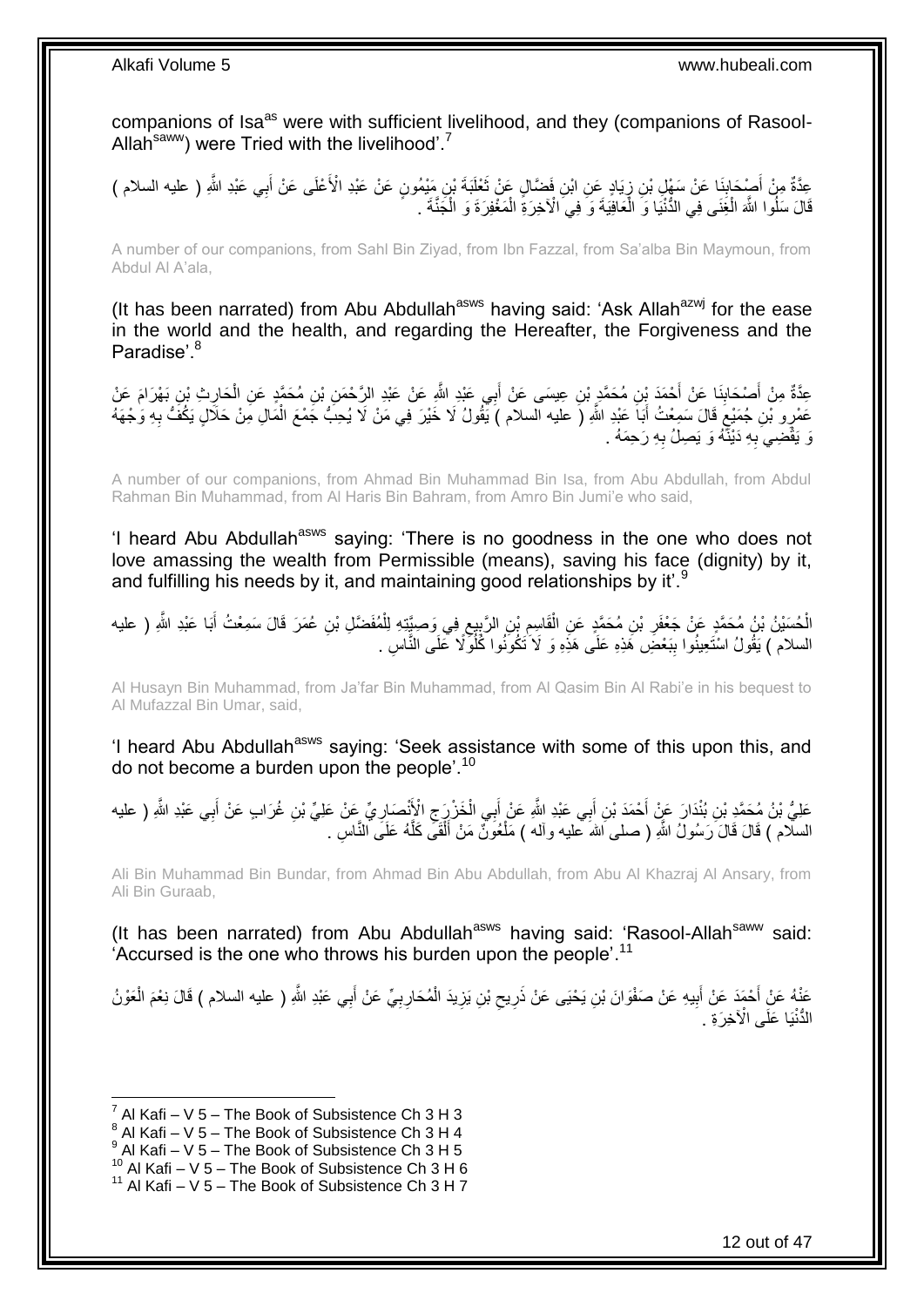From him, from Ahmad, from his father, from Safwan Bin Yahya, from Zareeh Bin Yazeed Al Muharby,

(It has been narrated) from Abu Abdullah<sup>asws</sup> having said: 'The best of the assistance upon the Hereafter, is the world'.<sup>12</sup>

ٍ عَلِيُّ بْنُ إِبْرَاهِيمَ عَنْ أَبِيهِ عَنْ صَفْوَانَ بْنِ يَحْيَى عَنْ ذَرِيحٍ الْمُحَارِبِيِّ عَنْ أَبِي عَبْدِ اللَّهِ ( عليه السلام ) قَالَ نِعْمَ الْعَوْنُ عَلَى ِ **!** َ ֦֦֦֦֦֦֦֦֧֦֧֦֧ׅ֧֦֧֦֧֦֧֦֧֦֧ׅ֧ׅ֧֦֧ׅ֧֧֧ׅ֧֧֚֚֚֚֚֚֚֚֚֚֚֚֚֚֚֚֚֚֚֚֚֚֚֝֝֝֝֝֝֝֝֝֜֜֜֜֜֜֜֜ ْ َ ِ ِ ْ الْآخِرَةِ النُّنْيَا .

Ali Bin Ibrahim, from his father, from Safwan Bin Yahya, from Zareeh Al Muharby,

(It has been narrated) from Abu Abdullah<sup>asws</sup> having said: 'The best of the assistance upon the Hereafter, is the world'. $13$ 

عَلِيُّ بْنُ اِبْرَاهِيمَ عَنْ أَبِيهِ عَنِ ابْنِ أَبِي عُمَيْرِ عَنْ هِشَامِ بْنِ سَالِمٍ عَنْ عَبْدِ اللَّهِ (<br>عَلِيُّ بْنُ اِبْرَاهِيمَ عَنْ أَبِيهِ مِنْ ابْنِ أَبِي عُمَيْرٍ عَنْ هِشَامِ بْنِ سَالِمٍ عَنْ عَبْدِ اللَّه َ ٍ ِ َ ِ َ <u>֖֓</u> عليه السلام ) وَ ٰ اللَّهِ إِنَّا لَنَطْلُبُ الدُّنْنِيَا وَّ نُحِبٌّ أَنْ نُوْتَاهَا ٰفَقَالَ تُحِبُّ أَنْ نَصْنَعَ بِهَا مَا ذًّا قَالَ أُعُودُ بِهَا عَلَى نَفْسِيَ وَ عِيَالِي وَ ِ َ َ ِ َ َ ٔ<br>ا َّ ِ أَصِلُ بِهَا وَ أَتَْصَدَّقُ بِهَا وَ أَحُجُّ وَ أَعْتَمِرُ فَقَالَ ( عليه السلام ) لَيْسَ هَذَا طَلَبٌ الْأُنْيَا هَذَا طَلَبُ الْأَخِرَةِ . َ َ **∶** ا<br>ا **∶** َ

Ali Bin Ibrahim, from his father, from Ibn Abu Umeyr, from Hisham Bin Salim, from Abdullah Bin Abu Yafour who said,

'A man said to Abu Abdullah<sup>asws</sup>, 'By Allah<sup>azwj</sup>! We tend to seek the world and we love to achieve it'. So he<sup>asws</sup> said: 'What is that which you love to do with it?' He said. 'Improve by it upon myself, and upon my family, and matain relationships with it, and give in charity with it, and perform Haij and Umrah'. So he<sup>asws</sup> said: 'This is not seeking the world. This is seeking the Hereafter'.<sup>14</sup>

عِدَّةٌ مِنْ أَصْحَابِنَا عَنْ أَحْمَدَ بْنِ مُحَمَّدِ بْنِ خَالِدٍ رَفَعَهُ قَالَ قَالَ أَبُو عَبْدِ اللَّهِ ( عليه السلام ) غِنًى يَحْجُزُكَ عَنِ الظَّلْمِ خَيْرٌ مِنْ َ َ ِ َ ِ ْ فَقْرٍ يَحْمِلُكَ عَلَى الْإِثْمِ . ِ ْ اُ

A number of our companions, from Ahmad Bin Muhammad Bin Khalid, raising it, said,

'Abu Abdullah<sup>asws</sup> said: 'Prosperity which withholds you from the injustice is better than poverty carrying you upon the sins'.<sup>15</sup>

عِدَّةٌ مِنْ أَصْحَابِنَا عَنْ سَهْلٍ بْنِ زِيَادٍ عَنِ ابْنِ مَحْبُوبٍ عَنْ عَبْدِ اللَّهِ بْنِ سِنَانٍ عَنْ عِنْةٍ مِنْ أَصِحَابِنَا عَنْ أَبِي عَبْدِ اللَّهِ ( عليه **∶** ِ َ َ **∶** َ َ السلام ) قَالٍ قَالٍَ رَسُولٍ ُ اللَّهِ ( َصَلَى الله عليه وآله ) يُصْبِحُ الْمُؤْمِنُ أَوْ يُمْسِيَّ عَلَى ثُكْلِ خَيْرٌ لَهُ مِنَ أَنْ يُصَبِّحَ أَوْ يُمْسِيَّ عَلَى ُ َ ْ **∶** َ ِ حَرَبٍ ٰ فَنَْعُوذُ بِاللَّهِ مِنَ الْحَرَبِ ۢ ْ **∶** 

A number of our companions, from Sahl Bin Ziyad, from Ibn Mahboub, from Abdullah Bin Sinan, from a number of our companions,

(It has been narrated) from Abu Abdullah $^{asws}$  havings aid: 'Rasool-Allah $^{saww}$  said: 'Spending of the morning or the evening of the Believer upon bereavement is better

 $12$  Al Kafi – V 5 – The Book of Subsistence Ch 3 H 8

 $13$  Al Kafi – V 5 – The Book of Subsistence Ch 3 H 9

 $^{14}$  Al Kafi – V 5 – The Book of Subsistence Ch 3 H 10

 $15$  Al Kafi – V 5 – The Book of Subsistence Ch 3 H 11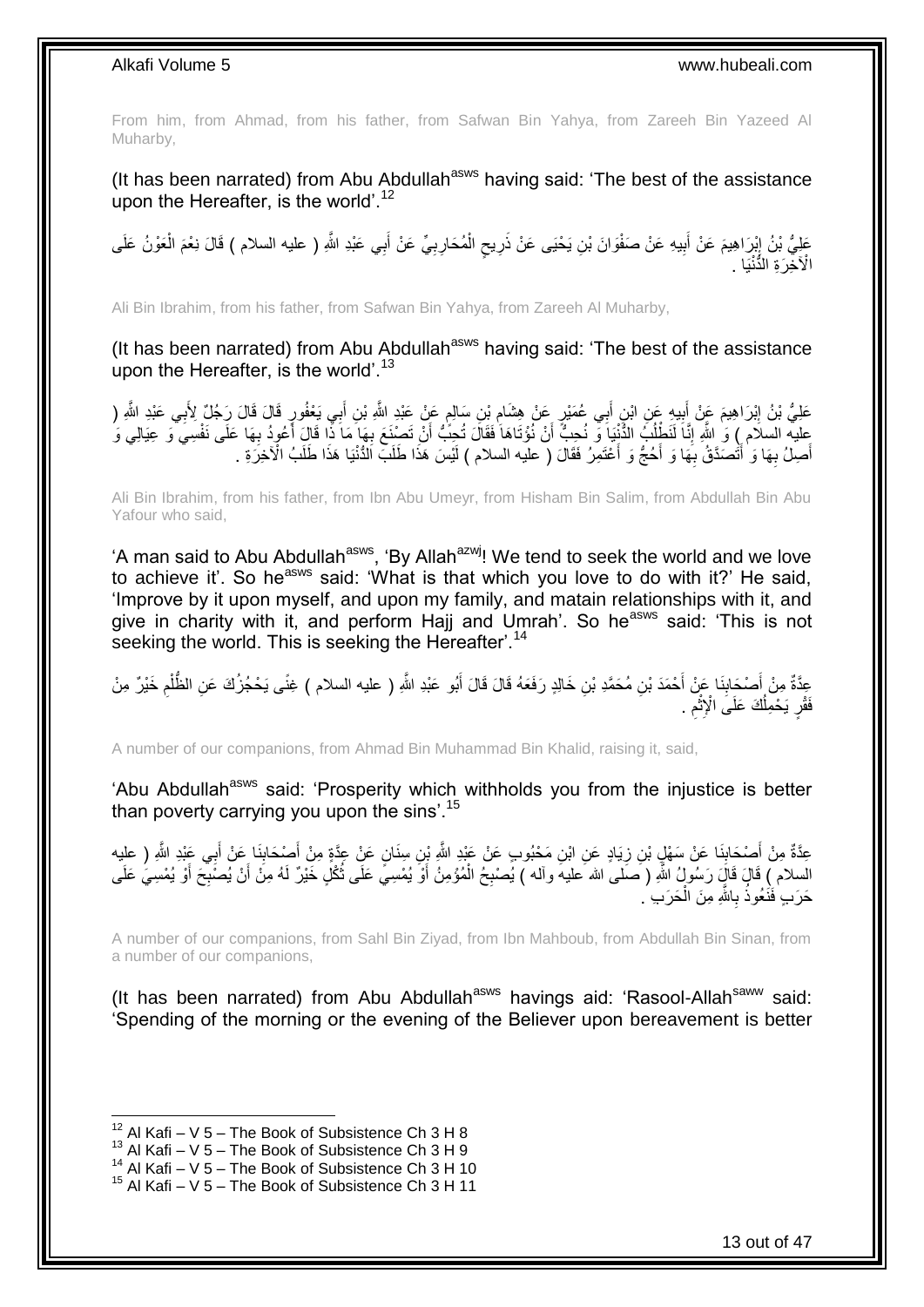for him than his spending a morning or an evening upon war. So we<sup>asws</sup> seek Refuge with Allah $^{azwj}$  from the war'.<sup>16</sup>

ِ عِدَّةٌ مِنْ أَصْحَابِنَا عَنْ أَحْمَدَ بْنِ أَبِي عَيْدِ اللَّهِ عَنْ أَبِي الْمَخْتَرِيِّ رَفَعَهُ قَالَ قَالَ رَسُولُ اللَّهِ ( صلى الله عليه وأله )<br>عِدَّةٌ مِنْ أَصَـٰحَابِنَا عَنْ أَحْمَدَ بْنِ أَبِي عَبْدِ اللَّهِ عَ َ ِ ْ َ **⊥** َ َ َ بَارِكْ لَنَا فِي الْخُبْزِ وَ لَا تُفَرِّقْ بَيْنَنَا ۖ وَ بَيْنَهُ فَلَوْ لَا الْخُبْزُ مَا صَلَّيْنَا وَ لَا صَمْنَا وَ لَا أَدَّيْنَا فَرَائِضَ رَبِّنَا ۢ َّ **∶** ِ َ

A number of our companions, from Ahmad Bin Abu Abdullah, from his father, from Abu Al Bakhtary, raising it, said,

'Rasool-Allah<sup>saww</sup> said: '(Our Lord<sup>azwj</sup>!) Bless for us in the bread and do not Separate between us and it, for were it not for the bread, neither would we (be able to) Pray, nor would we (be able to) Fast, nor would we (be able to) fulfil the Obligations of our Lord<sup>azwj, 17</sup>

مُحَمَّدُ بْنُ يَحْيَى عَنِْ أَحْمَدَ بْنِ مُحَمَّدٍ عَنْ عَلِيِّ بْنِ الْحَكَمِ عَنْ عَلِيٍّ الْأَحْمَسِيِّ عَنْ رَجُلٍ عَنْ أَبِي جَعْفَرٍ ( عليه السلام ) قَالَ<br>. ْ َ ِ نِعْمَ الْعَوْنُ الدُّنْيَا عَلَى طَلَبِ الْأخِرَةِ ۚ. ْ

Muhammad Bin Yahya, from Ahmad Bin Muhammad, form Ali Bin Al Hakam, from Ali Al Ahmasy, from a man,

(It has been narrated) from Abu Ja'far<sup>asws</sup> having said: 'The best of the assistance is the world, upon the seeking of the Hereafter'.<sup>18</sup>

عِدَّةٌ مِنْ أَصْحَابِنَا عَنْ سَهْلِ بْنِ زِيَادٍ عَنْ عَلِيِّ بْنِ أَسْبَاطٍ عَنْ ذَرِيحٍ الْمُحَارِبِيِّ عَنْ أَبِي عَبْدِ اللَّهِ ( عليه السلام ) قَالَ نِعْمَ َ ِ **∶** ْ ٍ **ٍ** ِ ِ الْعَوْنُ الدُّنْيَا عَلَى الْأَخِرَةِ . ْ

A number of our companions, from Sahl Bin Ziyad, from Ali Bin Asbaat, from Zareeh Al Muharby,

(It has been narrated) from Abu Abdullah<sup>asws</sup> having said: 'The best of the assistance is the world, upon (seeking) the Herefater'.<sup>19</sup>

> باب مَا يَجِبُ مِنَ الِاقْتِدَاعِ بِالْأَنِمَّةِ ( عليهم السلام ) فِى التَّعَرُّضِ لِلرِّزْقِ **ِ**

### <span id="page-13-0"></span>**Chapter 4 – What is Obligated from the emulating the Imamsasws regarding the vulnerability of the livelihood**

عَلِيُّ بْنُ إِبْرَاهِيمَ عَنْ أَبِيِهِ وَ مُحَمَّدُ بْنُ إِسْمَاعِيلَ عَنِ الْفَضْلِ بْنِ شَاذَانَ جَمِيعاً عَنِ ابْنِ أَبِي عُمَيْرٍ عَنْ عَبْدِ الرَّحْمَنِ بْنِ َ ْ ِ ِ ِ الْحَجَّاجِ عََنْ أَبِي عَيْدِ اللَّهِ ( عليهِ السلام ) قَالَ إِنَّ مُحَمَّدَ بْنَ الْمُنْكَدِرِ كَانَ يَقُولُ مَا كُنْتُ أَرَى أَنَّ عَلِيَّ بْنَ الْحُسَيْنِ ( عَليه َ ِ ْ َ اً **∶** ْ ِ الِسلام ۖ) يَدَعُ خَلَفاً أَفْضَلَ مِنْهُ حَتَّى رَأَيْتُ ٰابْنَهُ مُحَمَّدَ بْنَ عَلِيٍّ ( عليه السلام ) فَأَرَدْتُ أَنْ أَعِظَهُ فَوَعَظَنِي فَقَالَ لَهُ أَصْحَابُهُ َ َ َ َ َ َ لَ بِأَيِّ شَيْءٍ وَعَظَكَ َ أ **∶** 

Ali Bin Ibrahim, from his father, and Muhammad Bin Ismail, from Al Fazl Bin Shazaan, altogether from Ibn Abu Umery, from Abdul Rahman Bin Al Hajjan,

(It has been narrated) from Abu Abdullah<sup>asws</sup> having said: 'Muhammad Bin Al-Munkadir was saying, 'I did not view that Ali<sup>asws</sup> Bin Al-Husayn<sup>asws</sup> would leave

 $16$  Al Kafi – V 5 – The Book of Subsistence Ch 3 H 12

 $17$  Al Kafi – V 5 – The Book of Subsistence Ch 3 H 13

 $18$  Al Kafi – V  $5$  – The Book of Subsistence Ch 3 H 14

 $19$  Al Kafi – V 5 – The Book of Subsistence Ch 3 H 15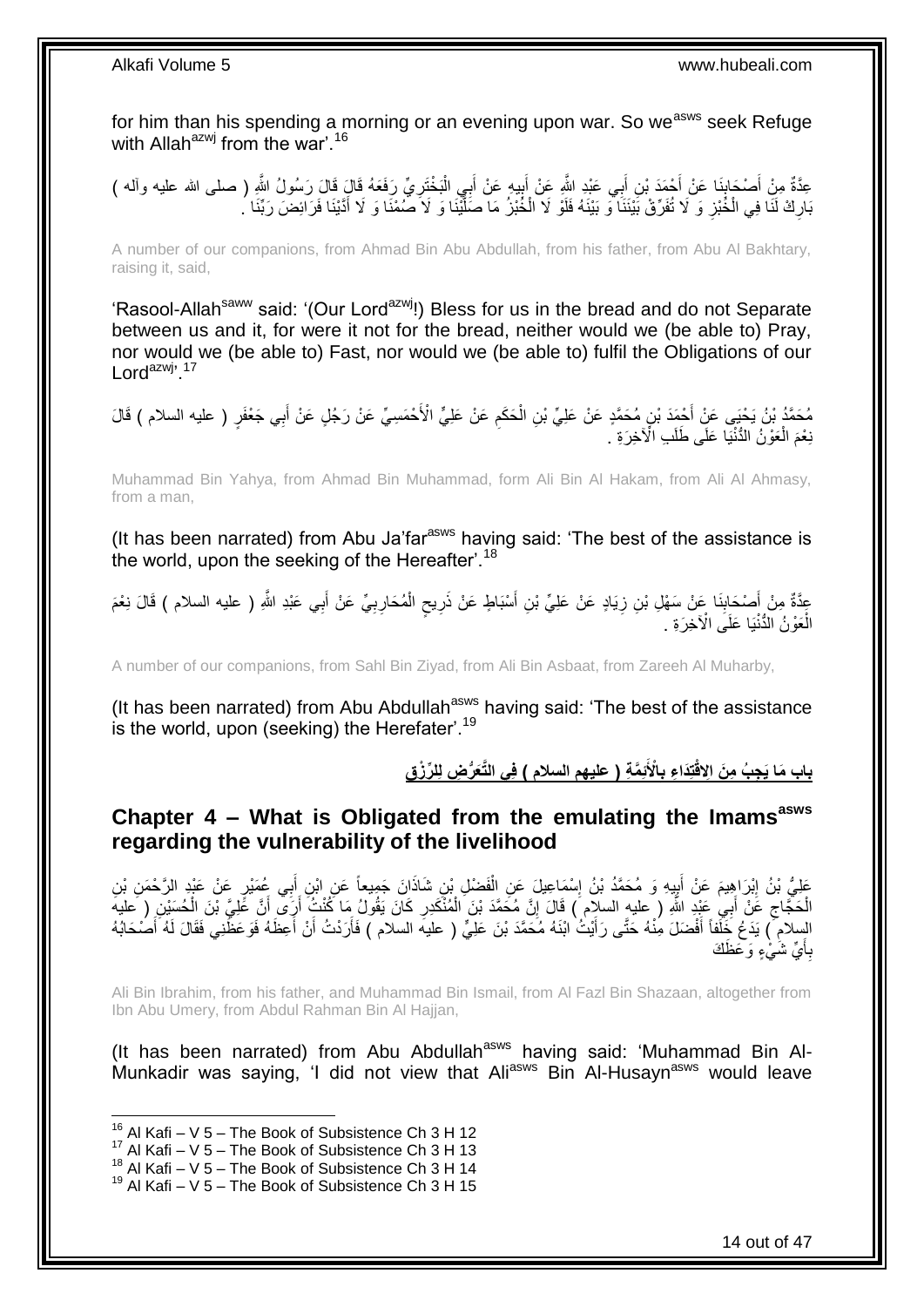behind someone better than him<sup>asws</sup> until I saw his<sup>asws</sup> son<sup>asws</sup> Muhammad<sup>asws</sup> Bin Aliasws. So I intended to advise him<sup>asws</sup>, but he<sup>asws</sup> advised me instead'. So his companions said to him, 'With which thing did he<sup>asws</sup> advise you?'

قَالَ خَرَجْتُ إِلَى بَعْضِ نَوَاحِي الْمَدِينَةِ فِي سَاعَةٍ خَارَّةٍ فَلَقِيَنِي أَبُو جَعْفَوٍ مُحَمَّدُ بْنُ عَلِيٍّ وَ كَانَ رَجُلًا بَادِناً ثَقِيلًا وَ هُوَ مُتَّكِيٍّ َ ْ ∣∣<br>∶ َ عَلَى غُلَامَيْنِ َأَسْوَدَيْنِ أَوْ مَوْلَيَيْنِ فَقُلْتُ فِي نَفْسِي سُبْحَانَ اللَّهِ شَيْخٌ مِنْ أَشَّيَاخِ قُرَيْشٍ فِي هَذِهِ السَّاعَةِ عَلَى هَذِهِ الْحَالِ فِي طَلَبِ<br>وفي السَّاعَةِ عَلَى هَذِهِ الْحَالِ فِي ظَلَ  $\zeta$ َ ْ َ َ ْ الْذُّنْيَا أَمَا لَأُعِظَنَّهُ َ

He said, 'I went out to one of the areas of Al-Medina in a time of heat, so I met Abu Ja'far Muhammad<sup>asws</sup> Bin Ali<sup>asws</sup>, and he<sup>asws</sup> was a man of a hefty body, and he<sup>asws</sup> was leaning upon two black slaves, or two friends. So I said to myself, 'Glory be to Allah<sup>azwj</sup>! A Sheykh from the Sheykhs of Qureysh, in this time, upon this state, in seeking the world. I shall advise him<sup>asws</sup>'.

فَدَنَوْتُ مِنْهُ فَسَلَّمْتُ عَلَيْهِ فَرَدَّ عَلَيَّ السَّلَامَ بِنَهْرٍ وَ هُوَ يَتَصَبَابُّ عَرَفَاً فَقُلْتُ أَصْلَحَكَ اللَّهُ شَيْخٌ مِنْ أَشْيَاخٍ قُرَيْشٍ فِي هَذِهِ السَّاعَةِ َ ْ **!** َّ ِ َ عَلَى هَذِهِ الْحَالِ فِي طَلَبِ الِدُّنْيَا أَ رَأَيْتَ لَوْ جََاءِ أَجَلُكَ وَ أَنْتَ عَلَى هَذِهِ الْحَالِ مَا كُنْتَ تَصْنَعُ فَقَالَ لَوْ جَاءَنِي الْمَوْثُ وَ أَنَا ْ َ اُ َ َ َ ْ َ ْ عَلَى هَذِهِ الْحَالِ جَاءَنِي وَ أَنَا فِي [طَاعَةٍ مِنْ] طَاعَةِ اللَّهِ عَزَّ وٍَ جَلَّ أَكُفُّ بِهَا نَّفْسِي وَ عِيَالِي عَنْكَ وَ عَنِ النَّاسِ وَ إِنَّمَا كُنْتُ َ ْ ِ ِ َ أَخَافُ أَنْ لَوْ جَاءَنِي الْمَوْثُ وَ أَنَا عَلَى مَعْصِيَةٍ مِنْ مَعَاصِي اللَّهِ َ ْ َ َ

So I approached him<sup>asws</sup> and greeted him<sup>asws</sup>. So he<sup>asws</sup> returned the greeting with a rebuke. So I said, 'May Allah<sup>azwj</sup> Keep you<sup>asws</sup> well! A Sheykh from the Sheykhs of Qureysh in this time, upon this state, in seeking the world. What is your<sup>asws</sup> view if your death were to come and you<sup>asws</sup> were upon this state, what would you<sup>asws</sup> do?' So he<sup>asws</sup> said: 'If the death comes to me<sup>asws'</sup> and l<sup>asws</sup> upon this state, it would come to me<sup>asws</sup> while I<sup>asws</sup> was in the obedience from Allah<sup>azwj</sup> Mighty and Majestic. I<sup>asws</sup> would restrain by it myself<sup>asws</sup>, and my<sup>asws</sup> family from you and from the people. But rather,  $I^{asws}$  was fearing if the death were to come to me<sup>asws</sup>, and  $I^{asws}$  was upon disobedience from Allah<sup>azwj</sup>'.

> فَقُلْتُ صَدَقْتَ يَرْحَمُكَ اللَّهُ أَرَدْتُ أَنْ أَعِظَكَ فَوَعَظْتَنِي . َ َ ْ

So I said, 'You<sup>asws</sup> speak the truth, may Allah<sup>azwj</sup> have Mercy on you<sup>asws</sup>. I intended to advise you<sup>asws</sup>, but you<sup>asws</sup> have advised me instead'.<sup>20</sup>

عِدَّةٌ مِنْ أَصْحَابِنَا عَنْ أَحْمَدَ بْنِ أَبِي عَبْدِ اللَّهِ عَنْ شَرِيفٍ بْنِ سَابِقٍ عَنِ الْفَضْلِ بْنِ أَبِي قُرَّةَ عَنْ أَبِي عَبْدِ اللَّهِ ( عليه السلام )<br>-َ ْ ِ َ َ **ِ** َ َ قَالَ كَانَ ِ أَمِيرُ ۖ اَلْمُؤْمِنِينَ صَلَوَاتٍُ اللَّهِ عَلَيْهِ يَصْرِبُ بِّبِالْمَرِّ ۖ وَ يَسْتَخْرِجُ ۖ الْأَرَضِينَ ۖ وَ كَانَ رَبِسُولَ ۖ اللَّهِ ۖ ( صلى الله عليه وآله ) **ٍ** ْ ِ **∶** ْ َ يَمَصُّ الَّذَى بِفِيهِ وَ يَغْرِسُهُ فَيَطْلُعُ مِنْ سَاعَتِهِ وَ إِنَّ أَمِيرَ الْمُؤْمِنِينَ ( عليه السلام ) أَعْتَقَ أَلْفَ مَمْلُوكٍ مِنْ مَالِهِ وَ كَدِّ يَدِهِ َ **׀** ا<br>ا ِ ِ ْ َ َ ْ

A number of our companions, from Ahmad Bin Abu Abdullah, from Shareef Bin Sabiq, from Al Fazl Bin Abu Qurra,

(It has been narrated) from Abu Abdullah<sup>asws</sup> having said: 'Amir Al-Momineen<sup>asws</sup> used to strike with the shovel and extract the lands (digging), and Rasool-Allah<sup>saww</sup> used to such the dates with his<sup>saww</sup> mouth, and he<sup>saww</sup> plant it (seed), so it would sprout within an hour; and that Amir Al-Momineen<sup>asws</sup> freed one thousand owned slaves from his<sup>asws</sup> own wealth, and the toil of his<sup>asws</sup> own hands'.<sup>21</sup>

 $^{20}$  Al Kafi – V 5 – The Book of Subsistence Ch 4 H 1

 $21$  Al Kafi – V 5 – The Book of Subsistence Ch 4 H 2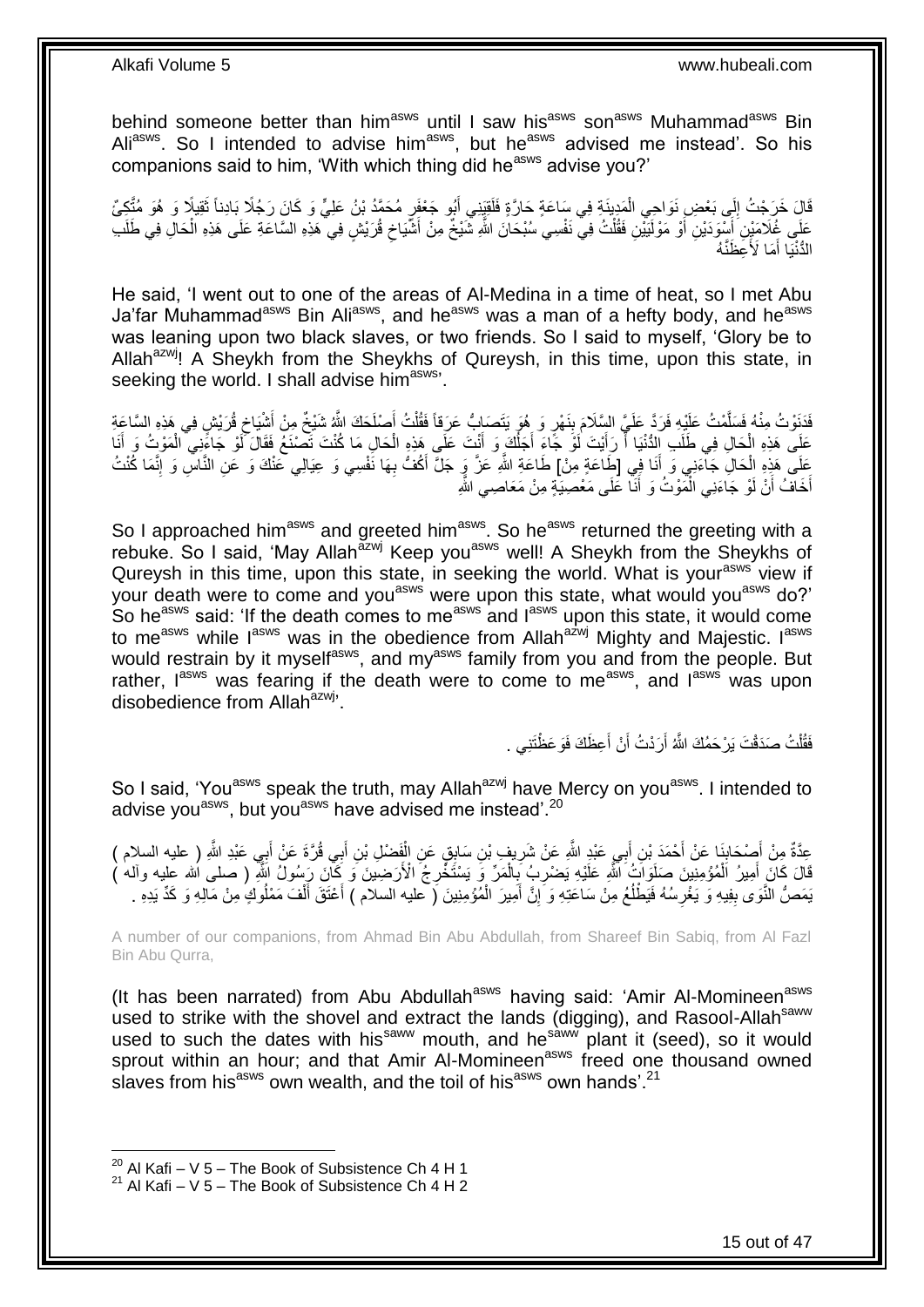عِدَّةٌ مِنْ أَصْحَابِنَا عَنْ سَهْلِ بْنِ زِيَادٍ عَنْ عَبْدِ اللَّهِ بْنِ الدِّهْقَانِ عَنْ دُرُسْتَ عَنْ عَبْدِ الْأَعْلَى مَوْلَى آلِ سَامٍ قَالَ إِسْتَقْتِلْتُ أَبَا عَبْدِ ِ ِ ْ ֖֖֖֖֖֖֦֚֚֚֚֚֚֚֚֚֚֚֚֚֚֬֝֟׆֧ َ اللَّهِ ( عَليه السلام ) فِي بَعْضِ ۖ ظُرُقِ الْمَدِينَةِ فِي بَوْمٍ صَاَئِفٍ شَدِيدِ الْحَرِّ فَقُلْتُ جُعِلْتُ فِدَاكَ حَالُكَ عُنْدَ اللَّهِ عَزَّ وَ جَلِّ وَ اُ ْ ْ ْ ٍ ْ قَرَابَتُكَ مِنْ رَسُولِ اللَّهِ إِ صلى الله علَيه وآله ) وَ أَنْتَ ُتُجْهِدُ لِنَفْسِكَ فِي مِثْلِ هَذَا الْبَوْمِ فَقَالَ يَا عَبْدَ الْأَعْلَى خَرَجْتُ فِي طَلَب ِ َ ِ ْ **ٔ** الرِّرْقِ لِأَسْتَغْنِيَ عَنْ مِثْلِكَ . ْ

A number of our companions, from Sahl Bin Ziyad, from Abdullah Bin Al Dahqan, from Dorost, from Abdul A'ala a slave of the progeny of Saam who said,

'I came across Abu Abdullah in one of the streets of Al-Medina during a scorching day of intense heat. So I said, 'May I be sacrificed for you<sup>asws</sup>! Your<sup>asws</sup> have a (prominent) status with Allah<sup>azwj</sup> Mighty and Majestic and nearness to Rasool-Allah<sup>saww</sup>, and you<sup>asws</sup> are striving for yourself<sup>asws</sup> in a day like this?' So he<sup>asws</sup> said: 'O Abdul A'ala! I<sup>asws</sup> have come out regarding seeking the livelihood in order to be needless from the likes of you'.<sup>22</sup>

عَلِيُّ بْنُ إِبْرَاهِيمَ عَنْ أَبِيهِ عَنِ اِبْنِ أَبِي عُمَيْرٍ عَنْ سَيْفِ بْنِ عَمِيرٍ ةَ وَ سَلَمَةَ صَاحِبِ السَّابِرِيِّ عَنْ أَبِي أَسَامَةَ زَيْدٍ الشَّحَّامِ عَنْ<br>أَحْسَنُ الْبَيْنُ إِبْرَاهِيمَ عَنْ أَبِيهِ عَنِ ِ َ **!** َ ِ ِ ُ َ أَبِي عَبْدِ اَشَّهِ ( عليه السَلام ) أَنَّ أَمِيرَ ۚ الْمُؤْمِنِّينَ ( عليه السَلام ) أَعْتَقَ أَلْفَ مَمْلُوكٍ مِنْ كَذَّ يَدِهِ . َ ْ َ اً َ ُ ْ َ

Ali Bin Ibrahim, from his father, form Ibn Abu Umeyr, from Sayf Bin Ameyra, and Salma Sahib Al Sabiry, from Abu Asama Zayd Al Shahaam,

(It has been narrated) from Abu Abdullah $a<sup>asws</sup>$  that Amir Al-Momineen $a<sup>asws</sup>$  freed a thousand owned slaves from the toil of his<sup>asws</sup> own hands'.<sup>23</sup>

أَحْمَدُ بْنُ أَبِي عَنِدٍ اللَّهِ عَنْ شَرِيفٍ بْنِ سَابِقٍ عَنِ الْفَضْلِ بْنِ أَبِي قُرَّةٍ عَنْ أَبِي عَبْدِ اللَّهِ ( عليه السلام ) أَنَّ أَمِيرَ الْمُؤْمِنِينَ ( َ َ ْ **∶** َ َ ْ َ َ عليه السلام ) قَالَ أَوْحَى اللَّهُ عَنَّ وَ جَلَّ إِلَى دَاوَدَ ( عليه السلام ) أَنَّكَ نِعْمَ الْعَبْدُ لَوْ لَا أَنَّكَ تَأْكُلُ مِنْٰ بَيْتِ الْمَالِ وَ لَا تَعْمَلُ ْ ْ َ ْ َ ِ يَدِكَ شَيْئاً **∣** ب

Ahmad Bin Abu Abdullah, from Sahreef Bin Sabiq, from Al Fazl Bin Abu Qurra,

(It has been narrated) from Abu Abdullah $a<sup>asws</sup>$  that Amir Al-Momineen $a<sup>asws</sup>$  said: 'Allah<sup>azwj</sup> Mighty and Majestic Revealed unto Dawood<sup>as</sup>: "You<sup>as</sup> would be the best of the servants had it not been your<sup>as</sup> consuming from the public treasury and not doing any work with your<sup>as</sup> own hands'.

قَالَ فَبَكَي دَاوُدُ ( عليه السلام ) أَرْبَعِينَ صَيَبِاحاً فَأَوْحَىِ اللَّهُ عَزَّ وَ جَلَّ إِلَى الْحَدِيدِ أَنْ لِنْ لِعَبْدِيِ دَاوُدَ فَأَلَانَ اللَّهُ عَزَّ وَ جَلَّ لَهُ اُ ْ ِ َ اُ َ الْحَدِيدَ فَكَانَ يَعْمَلُ كُلَّ يَوْم دِرْعاً فَيَبِيعُهَا بِأَلْفِ دِرْهَم فَعَمِلَ ثَلَاثَمِائَةٍ وَ سِتّينَ دِرْعاً فَبَاعَهَا بِثَلَاثِمِائَةٍ وَ سِتّينَ أَلْفاً وَ اسْتَغْنَى ٍ ْ َ  $\frac{1}{2}$ َ ֧֧֧֧֧֧֧֧֧֓֝֟֓֝֓֝֬֟֓֝֓֝֓֟֓֟֓֓֟֓<del>֛</del> ْ َ **∶ !** عَنْ بَيْتِ الْمَالِ . ْ

He<sup>asws</sup> said: 'So Dawood<sup>as</sup> wept for forty mornings. So Allah<sup>azwj</sup> Mighty and Majestic Revealed unto the iron: "Soften yourself for My<sup>azwj</sup> servant!" Thus, Allah<sup>azwj</sup> Mighty and Majestic Softened the iron for him<sup>as</sup>, and he<sup>as</sup> used to make an armour every day and he<sup>as</sup> would sell it for a thousand Dirhams. So he<sup>as</sup> made three hundred and sixty armours and sold them for three hundred and sixty thousand, and became needless of the public treasury'.<sup>24</sup>

<sup>&</sup>lt;sup>22</sup> Al Kafi – V 5 – The Book of Subsistence Ch 4 H 3

 $^{23}$  Al Kafi – V 5 – The Book of Subsistence Ch 4 H 4

 $24$  Al Kafi – V 5 – The Book of Subsistence Ch 4 H 5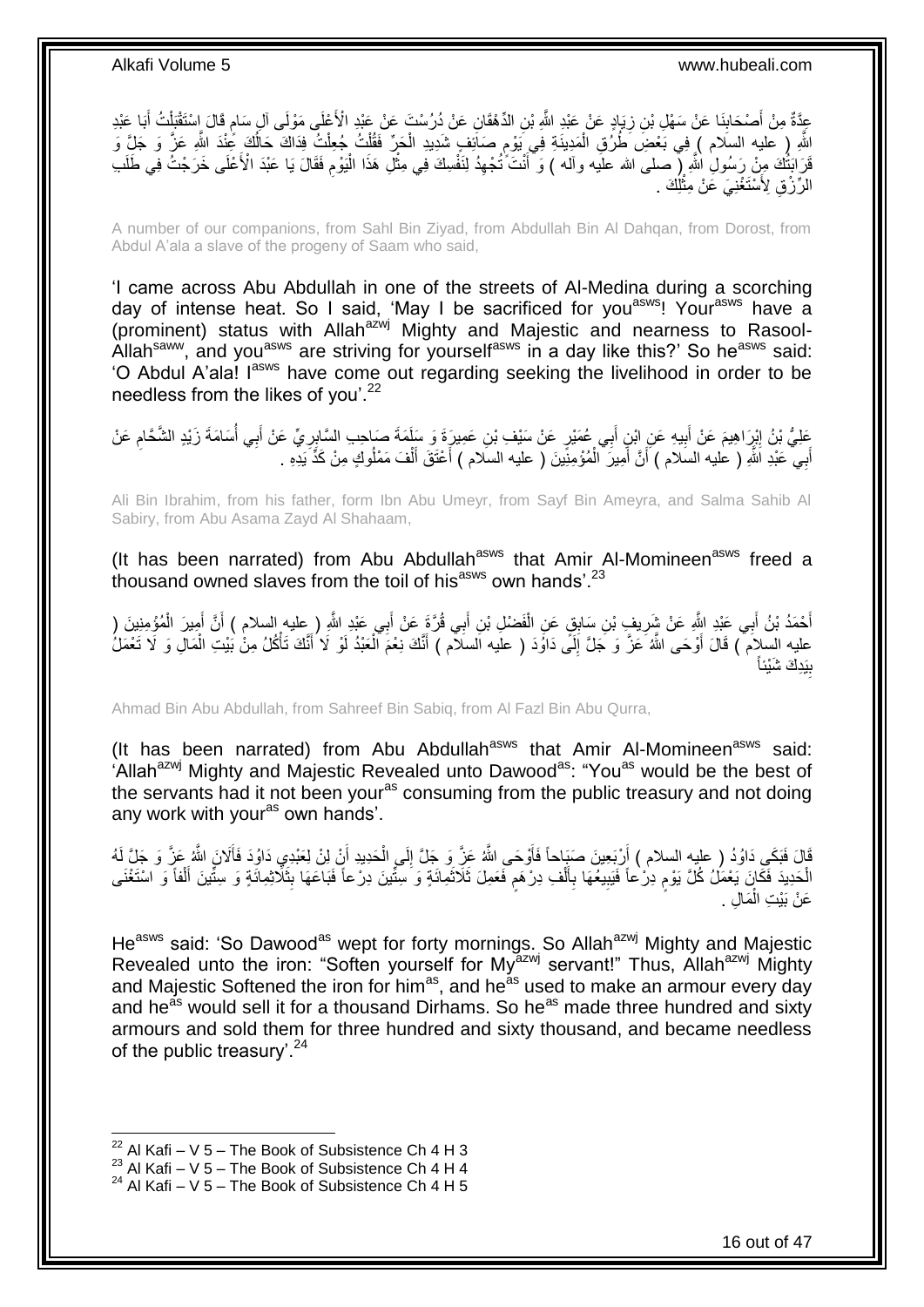مُحَمَّدُ بْنُ يَحْيَى عَنْ أَحْمَدَ بْنِ مُحَمَّدٍ عَنِ ابْنِ فَضَّالٍ عَنِ ابْنِ بُكَيْرٍ عَنْ زُرَارٍةَ عَنْ أَبِي جَعْفَرٍ ( عليه السلام ) قَالَ أَقِيَ رَجُلٌٍ َ أَمِيرَ الْمُؤْمِنِينَ ۚ ( عَليه السلام ) وَ تَحْتَهُ وَسْقٌ مِنْ نَوَىَ فَقَالَ لَهُ مِّا هَذَا يَا أَبَا الْحَسَنِ تَحْتَكَ فَقَالَ مِائَةُ أَلْفِ عَنْقٍ إِنْ شَاءَ اللَّهُ ْ َ ْ ِ **ٔ** ْ َ قَالَ فَغَرَسَهُ فَلَمْ يُغَادَرْ مِنْهُ نَوَاةٌ وَاحِدَةٌ .

Muhammad Bin Yahya, from Ahmad Bin Muhammad, from Ibn Fazzal, from Ibn Bukeyr, from Zurara,

(It has been narrated) from Abu Ja'far<sup>asws</sup> having said: 'A man came across Amir Al-Momineen<sup>asws</sup> and under him<sup>asws</sup> was a pile of date stones. So he said to him<sup>asws</sup>, What is this underneath you<sup>asws</sup>, O Abu Al-Hassan<sup>asws</sup>?' So he<sup>asws</sup> said: 'One hundred thousand clusters (of dates) Allah<sup>azwj</sup> Willing'. He<sup>asws</sup> (Abu Abdullah<sup>asws</sup>) said: 'He<sup>asws</sup> planted them, so not a single stone from it failed to sprout'.<sup>25</sup>

عَلِيُّ بْنُ إِبْرَاهِيمَ عَنْ أَبِيهِ عَنِ ابْنِ أَبِي عُمَيْرٍ عَنْ أَبِي الْمَغْرَاءِ عَنْ عَمَّارٍ السِّحِسْتَانِيِّ عَنْ أَبِي عَيْدٍ النَّهِ عَنْ الْبَدِ ( عليه السلامِ ِ َ ِ ِ َ َ ْ َ َ ) أَنَّ رَسُولَ اللَّهِ ( صلى الله عليه وَالَّه ) وَصَّمَعَ حَجَراً عَلَى الطَّرِيقِ يَرْدُّ الْمَاءَ عَنْ أَرْضِهِ فَمَو اللَّهِ مَا نَكَبَ بَعِيراً وَ لَا إِنْسَاناً َ ْ **∶ ٔ** ِ<br>خَتَّ*ـ ا*لسَّاعَة

Ali Bin Ibrahim, from his father, from IBn Abu Umeyr, from Abu Al Magra, from Ammar Al Sajastany,

(It has been narrated) from Abu Abdullah<sup>asws</sup>, from his<sup>asws</sup> father<sup>asws</sup> that Rasool-Allah<sup>saww</sup> placed a rock upon the path to divert the water, from his<sup>saww</sup> land, so by Allah<sup>azwj</sup>, neither has a camel nor a human being has moved it until this time'.<sup>26</sup>

مُحَمَّدُ بْنُ يَحْيَى عَنْ أَحْمَدَ بْنِ مُحَمَّدٍ عَنْ عَلِيِّ بْنِ الْحَكَمِ عَنْ أَسْبَاطِ بْنِ سَالِمٍ قَالَ دَخَلْتُ عَلَى أَبِي عَبْدِ اللَّهِ ( عليه السلامِ )<br>يُسْتَمَدُّ بْنُ يَحْيَى عَنْ أَحْمَدَ بْنِ مُحَمَّدٍ ع َ ِ ْ َ َ ْ ٍ َفَسَأَلَنَا عَنْ عُمَرَ بْنِ مُسْلِمٍ مَا فَعَلَ فَقُلْتُ صَالِحٌ وَ لَكِنَّهُ قَذْ تَرَكَ التِّجَارَةَ فَقَالَ أَبُو عَبْدِ اللَّهِ ( عليه السَّلامِ ) عَمَلُ الشَّيْطَانِ ثَلَاثَاً َ ْ م َ َ اً مَا عَلِمَ أَنَّ رَسُولَ اللَّهِ (ُ صلى الله عليه وآله ) اشْتَرَى عِيراً أَتَتْ مِنَ الشَّامِ فَاسْتَفْضَلَ فِيهَا مَا قَضَى دَيْنَهُ وَ قَسَمَ فِي قَرَابَتِهِ َ َ ِ َ

Muhammad Bin Yahya, from Ahmad Bin Muhammad, from Ali Bin Al Hakam, from Asbaat Bin Salim who said,

'I went over to Abu Abdullah<sup>asws</sup>, so he<sup>asws</sup> asked about Umar Bin Muslim, what he does. So I said, 'A righteous man but, he neglects the business. So Abu Abdullah<sup>asws</sup> said: 'The work of Satan<sup>la</sup>', (saying it) three times. 'Does he not know that Rasool-Allah<sup>azwj</sup> bought a caravan of camels which came from Syria, so he<sup>saww</sup> saved in it what paid off his<sup>saww</sup> debts, and distributed among his<sup>saww</sup> relatives?

ْقُولُ اللَّهُ عَنَّ وَ جَلَّ رِجالٌ لا تُلْهِيهِمْ تِجارَةٌ وَ لا بَيْعٌ عَنْ ذِكْرِ اللَّهِ إِلَى آخِرِ الْآيَةِ يَقُولُ الْقُصَاصِرُ إِنَّ الْقَوْمَ لَمْ يَكُونُوا يَتَّجِرُونَ<br>كَيْفُونُ سَيِّئَةٍ فَي ذَيْرُ مُرْسَلَةٍ ِ ∣l<br>∶ ِ ِ ِ ْ ْ ِ ْ كَذُبُوا وَ لَكِنَّهُمْ لَمْ يَكُونُوا يَدَعُونَ الصَّلَاةَ فِي مِيقَاتِهَا ۖ وَ هُوَ أَفْضَلُ مِمَّنْ حَضَرَ الصَّلَاةَ وَ لَمْ يَتَّجِرْ ۚ ـ َ

Allah<sup>azwj</sup> Mighty and Majestic is Saying *[24:37] Men whom neither merchandise nor selling diverts from the Remembrance of Allah – up to the end of the Verse.* The story-tellers are saying these are the people who did not become merchants. They are lying. But, they did not becoming fulfillers of the Prayer during its (prescribed) timings, and it is superior than the one who attends the Prayer and does not trade<sup>' 27</sup>

<sup>&</sup>lt;sup>25</sup> Al Kafi – V 5 – The Book of Subsistence Ch 4 H 6

<sup>&</sup>lt;sup>26</sup> Al Kafi – V 5 – The Book of Subsistence Ch 4 H 7

 $27$  Al Kafi – V 5 – The Book of Subsistence Ch 4 H 8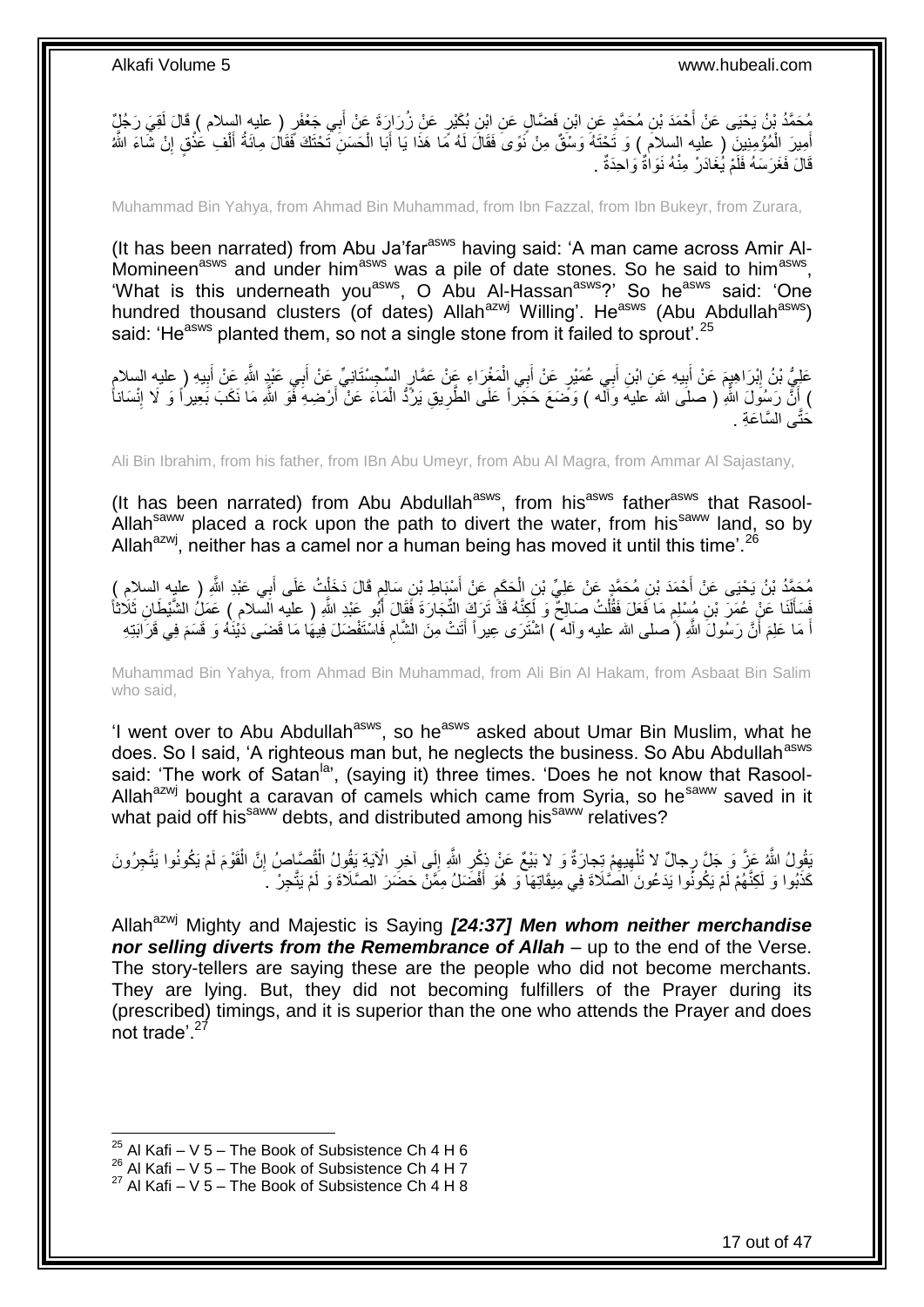عِّدَّةٌ مِنْ أَصْحَابِنَا عَنْ سَهْلِ بِنِ زِيَادٍ عَنِ ابْنِ مَجْبُوبٍ عَنٍْ عَبْدِ اللَّهِ بْنِ سِنَانٍ عَنْ أَبِي عَبْدِ اللَّهِ ( عليهِ السلام ) قَالَ إِنَّ أَمِيرٍ َ ِ ِ َ أَ ِ الْمُؤْمِنِينَ ( عليه السلام ) كَانَ يَخْرُجُ وَ مَعَهُ أَحْمَالُ النَّوَى فَيُقَالُ لَهُ يَا أَبَا الْحَسَنِّ مَا هَذَا مَعَكَ فَيَقُولُ نَخْلٌ إِنْ شَاءَ اللَّهُ ْ َ َ ْ ِ فَيَغْرِسُهُ فَلَمْ يُغَادَرْ مِنْهُ وَاحِدَةٌ . **∶** 

A number of our companions, from Sahl Bin Ziyad, from Ibn Mahboub, from Abdullah Bin Sinan,

(It has been narrated) from Abu Abdullah<sup>asws</sup> having said that Amir Al-Momineen<sup>asws</sup> went out and with him<sup>asws</sup> was a load of date stones. So it was said to him<sup>asws</sup>, 'O Abu Al-Hassan<sup>asws</sup>! What is this with you<sup>asws</sup>?' So he<sup>asws</sup> said: 'Palm trees, Allah<sup>azwj</sup> Willing'. So he<sup>asws</sup> planted them, and not a single one of them failed to sprout'.<sup>28</sup>

سَهْلُ بْنُ زِيَادٍ عَنِ الْجَامُورَانِيِّ عَنِ الْحَسَنِ بْنِ عَلِيٍّ بْنِ أَبِي حَمْزَةَ عَنْ أَبِيهِ قَالَ رَأَيْتُ أَبَا الْحَسَنِ ( عليه السلام ) يَعْمَلُ فِي<br>نَبِّ َ ْ ْ ْ َ َ ِ َ أَرْضٍ لَهُ قَدِ اسْتَنْقَعَتْ قَدَمَاهُ فِي الْعَرَقِ فَقُلْتُ لَهُ جُعِلْتُ فِدَاكَ أَيْنَ الرِّجَالَ فَقَالَ يَا عَلِيُّ قَدْ عَمِلَ بِالْيَدِ مَنْ هُوَ خُيْرٌ مِنِّي فِي َ ْ ْ ْ ْ **∶** أَرْضِهِ وَ مِنْ أَبِي فَقُلْتُ لَهُ وَ مَّنْ هُوَ فَقَالَ رَسُولُ اللَّهِ ( صلى الله عِليه وآله ) وَ أَمِيزُ الْمُؤْمِنِينَ وَ آبَائِي ( عليهم السلام ) ْ َ ْ َ كُلُّهُمْ كَانُوا قَدْ عَمِّلُوا بِأَيْدِيهِمْ وَ هُوَ مِنْ عَمَلِ النَّبِيِّينَ وَ الْمُرْسَلِينَ وَ الْأَوْصِيَاءِ وَ الصَّالِحِينَ . ْ ِ ِ َ ِ ُّ

Sahl Bin Ziyad, from Al Jamourany, from Al Hassan Bin Ali Bin Abu Hamza, from his father who said,

'(The narrator says) I saw Abu Al-Hassan<sup>asws</sup> working in a land of his<sup>asws</sup>. His<sup>asws</sup> feet were drenched in the sweat, so I said to him<sup>asws</sup>, 'May I be sacrificed for you<sup>asws</sup>! Where are the men (workers)?' So he<sup>asws</sup> said: 'O Ali! There have worked by their hands in their land, the ones who were better than lasws and myasws father<sup>asws;</sup> So I said to him<sup>asws</sup>, 'Who are they?' So he<sup>asws</sup> said: 'Rasool-Allah<sup>saww</sup> and Amir Al-Momineen<sup>asws</sup>, and my<sup>asws</sup> forefathers<sup>asws</sup>, all of them<sup>asws</sup> had worked by their<sup>asws</sup> hands, and it is from the deeds of the Prophets<sup>as</sup>, and the Mursil Prophets<sup>as</sup>, and the successors<sup>as</sup>, and the righteous ones'.<sup>29</sup>

مُحَمَّدُ بْنُ يَحْيَى عَنْ أَحْمَدَ بْنِ مُحَمَّدٍ عَنِ ابْنِ سِنَانٍ عَنْ إِسْمَاعِيلَ بْنِ جَابِرٍ قَالَ أَتَيْتُ أَبَا عَبْدِ اللَّهِ ( عليه السلام ) وَ إِذَا هُوَ فِي َ َ ِ ْ حَائِطٍ لَهُ بِيَدِهِ مِسْحَاَةٌ وَ هُوَ يَفَّتَحُ بِهَا الْمَآءَ وَ ۗ عَلَيْهِ ۗ قَمِيصٌّ شِبْهَ الْكَرَابِيسِ كَّأَنَّهُ مَخِيطٌ عَلَيْهِ مِنْ ضِيعَةِ ۚ ۚ ْ ِ **!** َ **!** 

Muhammad Bin Yahya, from Ahmad Bin Muhammad, from Ibn Sinan, from Ismail Bin Jabir who said,

'I went over to Abu Abdullah<sup>asws</sup>, and he<sup>asws</sup> was by a wall of his<sup>asws</sup> and in his<sup>asws</sup> hand was a spade, and he<sup>asws</sup> was opening the water (way) with it, and upon him<sup>asws</sup> was a shirt of cotton threads, as if it was stitched upon him<sup>asws</sup> due to its tightness.<sup>30</sup>

عِدَّةٌ مِنْ أَصْحَابِنَا عَنْ سَهْلِ بْنِ زِيَادٍ عَنْ عَلِيِّ بْنِ أَسْبَاطٍ عَنْ مُحَمَّدِ بْنِ عُذَافٍرٍ عَنْ أَبِيهِ قَالَ أَعْطَى أَبُو عَبْدِ اللَّهِ ( عليه السلام **∶** ِ َ َ ِ َ ) أَبِي أَلْفاً وَ سَبْعَمِائَةِ دِينَارٍ فَقَالَ لَهُ اتَّجِرٍ بِهَا ثُمَّ قَالَ أَمَا إِنَّهُ لَيْسَ لِي رَغْبَةٌ فَي رِبْحِهَا وَ إِنْ كَانَ الرِّبْحُ مَرْغُوباً فِيهِ وَ لَكِنِّي ِ ِ َ ا با اللہ اللہ علیہ اللہ علیہ اللہ علیہ اللہ علیہ اللہ علیہ اللہ علیہ اللہ علیہ اللہ علیہ اللہ علیہ اللہ علیہ<br>منظمہ **∶** ْ َ َ أُحْبَبْتُ أَنْ يَرَانِيَ اللَّهُ جَلَّ وَ عَزَّ مُتَعَرِّضاً لِفَوَائِدِهِ

A number of our companions, from Sahl Bin Ziyad, from Ali Bin Asbaat, from Muhammad Bin Uzafir, from his father who said,

'Abu Abdullah<sup>asws</sup> gave my father one thousand and seven hundred Dinars, so he<sup>asws</sup> said to him: 'Trade with these'. Then he<sup>asws</sup> said: 'There is no real interest for me<sup>asws</sup> in its profits, although the profits are desireable in it, but  $I^{asws}$  it that Allah<sup>azwj</sup> Majestic and Mighty Sees me<sup>asws</sup> working for its benefits'.

 $^{28}$  Al Kafi – V 5 – The Book of Subsistence Ch 4 H 9

 $^{29}$  Al Kafi – V 5 – The Book of Subsistence Ch 4 H 10

 $30$  Al Kafi – V 5 – The Book of Subsistence Ch 4 H 11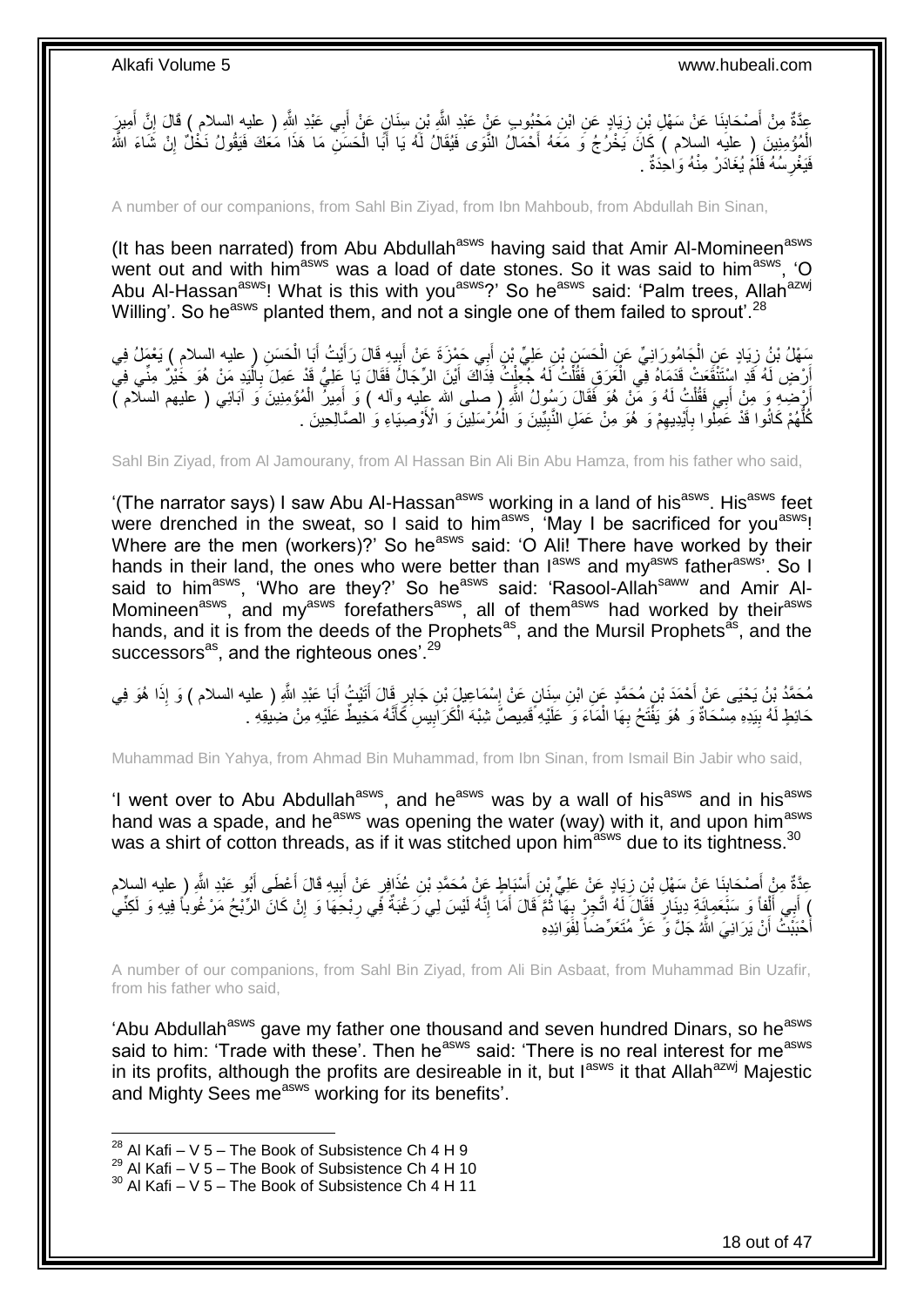قَالَ فَرَبِحْتُ لَهُ فِيهَا مِئَةَ دِينَارٍ ثُمَّ لَقِيتُهُ فَقُلْتُ لَهُ قَدْ رَبِحْتُ لَكَ فِيهَا مِائَةَ دِينَارٍ قَالَ فَفَرِحَ أَبُو عَبْدِ اللّهِ ( عليه السلام ) بِذَلِكَ ِ ْ ا ماہ<br>سال ِ َ **∶** فَرَحاً شَٰدِيداً فَقَالَ لِي أَثْبِتْهَا فِي َرَأْسِ مَالِي **∣** ֦֘<u>֓</u>֖֖֖֖֢֓֓֓֓֓֓׆֧ َ

He (the narrator) said, 'So I made a gain of one hundred Dinars for him in it. Then I met up with him<sup>asws</sup>, so I said to him<sup>asws</sup>, 'I have made a gain for you in it, of one hundred Dinars'. So Abu Abdullah<sup>asws</sup> was happy with that with an intense happiness, and he<sup>asws</sup> said to me: 'Corroborate it in the capital of my<sup>asws</sup> wealth'.

قَالَ فَمَاتَ أَبِي وَ الْمَالُ عِنْدَهُ فَأَرْسَلَ إِلَيَّ أَبُو عَبْدِ اللَّهِ ( عليه السلام ) فَكَتَبَ عَافَانَا اللَّهُ وَ إِيَّاكَ إِنَّ لِي عِنْدَ أَبِي مُحَمَّدٍ أَلْفاً وَ َ لَ ِ اُ ْ َ ْ َ َ ِ ֖֧֦֧֦֧֦֧֦֧֦֧֦֧֦֧ׅ֧֦֧֦֧ׅ֧֦֧֦֧֦֧֦֧֦֧֦֧֦֧֦֧֦֧֦֧֦֧֦֧֦֧֦֧֦֧֦֜֓֓֜֓֓ ثَمَانَمِائَةِ دِينَارٍ ۖ أَعْطَيْتُهُ يَتَّجِرُ بِهَا فَادْفَعْهَا ۚ إِلَى عُمَرَ بْنِ يَزِيدَ ِ  $\frac{1}{2}$ **∶** اً<br>ا

He (the narrator) said, 'So my father dies and the wealth was with him. So Abu Abdullah<sup>asws</sup> sent a message to me, writing: 'May Allah<sup>azwj</sup> Grant us<sup>asws</sup> and you good health. There is for me<sup>asws</sup> with your father Muhammad, one thousand and eight hundred Dinars, lasws had given him to trade with. So hand it over to Umar Bin Yazeed'.

قَالَ فَنَظَرْتُ فِي كِتَابِ أَبِي فَإِذاً فِيهِ لِأَبِي مُوسَى عِنْدِي أَلْفٌ وَ سَبْعُمِائَةِ دِينَارٍ وَ اتُّجِرَ لَهُ فِيهَا مِائَةُ دِينَارٍ عَبْدُ اللَّهِ بْنُ سِنَانٍ وَ ْ َ َ عُمَرُ بْنُ يَزِيدَ يَعْرِفَانِهِ . **∶** ِ

He (the narrator) said, 'So I looked in the book of my father, so there was in it for Abu Musaasws, with me, a thousand and seven hundred Dinars, and I had profited for him<sup>asws</sup> in it by one hundred Dinars which Abdullah Bin Sinan and Umar Bin Yazeed both knew of it'.<sup>31</sup>

عِدَّةٌ مِنْ أَصْحَابِذَا عَنْ أَحْمَدَ بْنِ أَبِي عَبْدٍ اللَّهِ عَنْ النَّصْرِ بْنِ سُوَيْدٍ عَنِ الْقَاسِمِ بْنِ سُلَيْمَانَ قَالَ حَدَّثَنِي جَمِيلُ بْنُ ِ ْ **∶ !** َ َ **∣** َ َ صَالِحٍ عَنْ أَبِي عَمْرٍو الشَّيْبَانِيِّ قَالَ رَأَيْتُ أَبَا عَبْدِ اللَّهِ ( عِلْيَه السِلاَمَ ) وَ بِيَدِهِ مِسْحَاةٌ وَ عَلَيْهِ أَزَارٌ ۚ غَلِيَظٌ يَعْمَلُ فِي حَائِطٍ لَهُ وَ ِ َ َ َ ٍ ِ الْعَرَفِّ يَتَصَابُّ عَنْ ظَهْرِهِ فَقُلْتُ جُعِلْتُ فِدَاكَ أَعْطِنِي أَكْفِكَ فَقَالَ لِي إِنِّي أُحِبُّ أَنْ يَتَأَذَّى الرَّجُلُ بِحَرِّ الشَّمْسِ فِي طَلَبِ ِ **∶** َ َ ا<br>ا ِ َ َ ْ ْ الْمَعِيشَةِ . ْ

A number of our companions, from Ahmad Bin Abu Abdullah, from his father, from Al Nazar Bin Suweyd, from Al Qasim Bin Suleyman, from Jameel Bin Salih, from Abu Amro Al Shaybani who said,

'I saw Abu Abdullah<sup>asws</sup>, and in his<sup>asws</sup> hand was a shovel, and upon him<sup>asws</sup> was a coarse trouser, working in a wall of his<sup>asws</sup>, and the sweat was running from his<sup>asws</sup> back. So I said, 'May I be sacrificed for you<sup>asws</sup>! Give it to me, I shall suffice for you<sup>asws</sup>'. So he<sup>asws</sup> said to me: 'l<sup>asws</sup> love it that the man should be hurt by the heat of the sun in seeking the livelihood'.<sup>32</sup>

عَلِيُّ بْنُ اِبْرَاهِيمَ عَنِْ أَبِيهِ عَنِ ابْنِ أَبِي عُمَيْرٍ عَنْ عُمَرَ بْنِ أُذَيْنَةَ عَنْ زُرَارَةَ قَالَ إِنَّ رَجُلًا أَتَى أَبَا عَبْدِ اللَّهِ ( عليه السلام )<br>-¦ َ ِ َ َ ِ ا<br>ا َ فَقَالَ إِنِّي لَا أُحْسِنُ أَنْ أَعْمِلَ عَمَلًا بِيَدِي وَ لَا أُحْسِنُ أَنْ أَتَّجِرَ وَ أَنَا مُحَارَفٌ مُحْتَاجٌ فَقَالَ اعْمَلْ فَاحْمِلْ عَلَى رَأْسِكَ وَ اسْتَغْنِ َ َ اُ **!** َ ا<br>ا ِ ْ عَنِ النَّاسِ فَإِنَّ رَسُولَ اللَّهِ ( صلى الله عليه وأله ) قَدْ حَمَلَ حَجَراً عَلَى عَاتِقِهِ فَوَضَعَهُ فِي حَائِطٍ لَهُ مِنْ حِيطَانِهِ وَ إِنَّ الْحَجَرَ ِ ْ ِ لَفِيَ مَكَانِهِ وَ لَا يُدْرَى كَمْ عُمْقُهُ إِلَّا أَنَّهُ ثَمَّ [بِمُعْجِزَتِهِ] . ِ ِ َ َ

Ali Bin Ibrahim, from his father, from IBn Abu Umeyr, from Umar Bin Azina, from Zurara, that,

'A man came over to Abu Abdullah<sup>asws</sup>, so he said, 'I am not good at doing manual work with my hands, and I am not good at trading, and I am deprived, needy'. So

 $31$  Al Kafi – V 5 – The Book of Subsistence Ch 4 H 12

 $32$  Al Kafi – V 5 – The Book of Subsistence Ch 4 H 13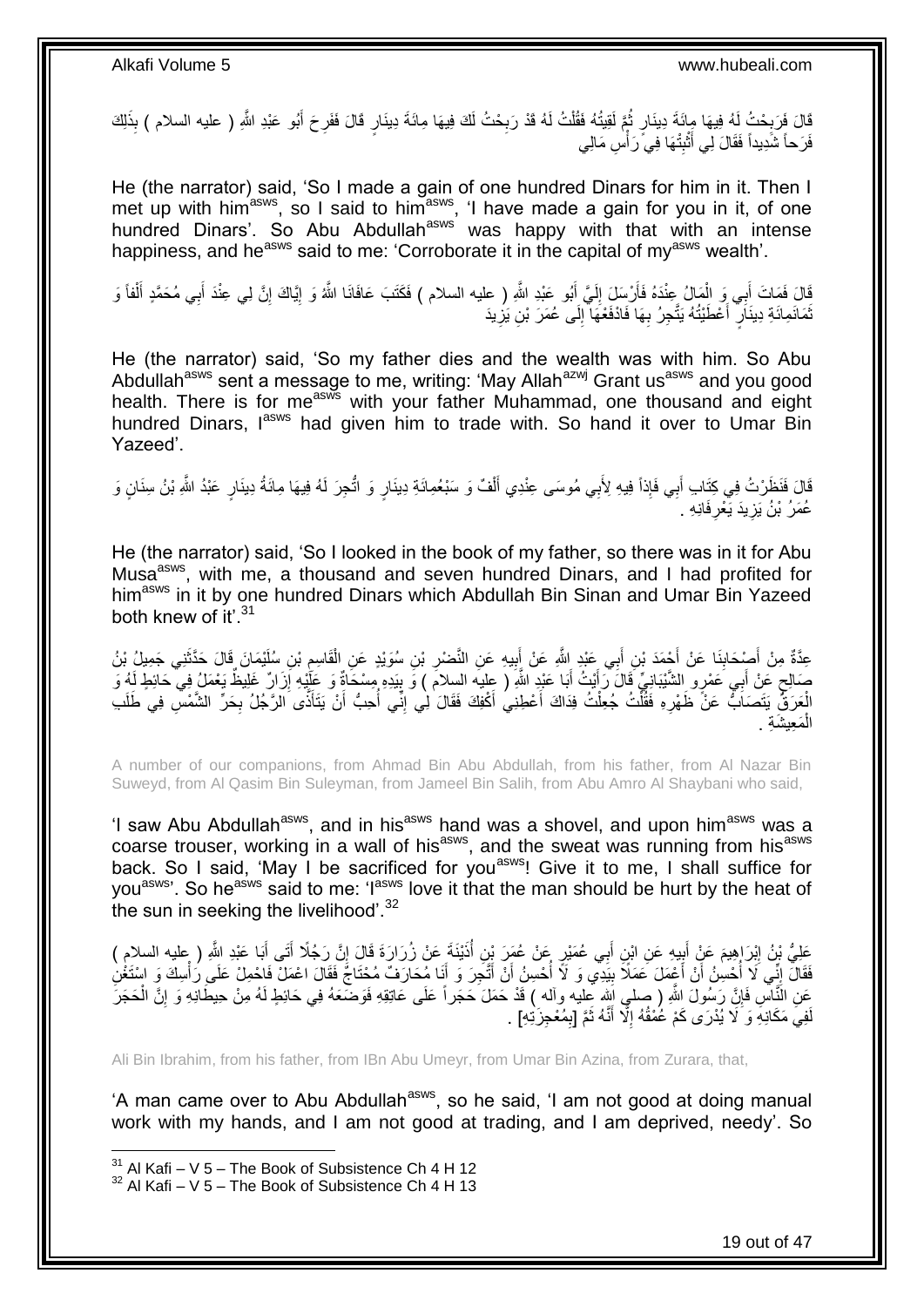heasws said: 'Work, so carry upon your head, and be needless from the people, for Rasool-Allah<sup>saww</sup> had carried rocks upon his<sup>saww</sup> shoulders, and he<sup>saww</sup> placed then in a wall from the walls of his<sup>saww</sup>, and the rock is (still) in its place, and it is not known how much its depth is, except that it is there (by a miracle)<sup>'.33</sup>

عِدَّةٌ مِنْ أَصْحَابِنَا عَنْ أَحْمَدَ بِنِ مُحَمَّدِ بْنِ عِيسَى عَنِ الْجُسَيْنِ بْنِ سَعِيدٍ عَنِ الْقَاسِمِ بْنِ مُجَمَّدٍ عَنْ عَلِيٍّ بِّنِ أَبِي حَمْزَةَ عَنْ أَبِي ِ ْ ْ َ ِ ِ َ ِ َ بَصِيرٍ ۚ قَالَ سَمِعْتُ ۚ أَبَا عَبْدِ الثَّهِ ۖ ( عليهِ الْسلام ) يَقُولُ إِنِّي لَأَعْمَلُ فِي بَعْضِ ضِيَاعِي حَتَّى أَعْرَفَ وَ ۗإِنَّ لِيَ مِّنْ يَكْفِينِي لِيَغْلَمَ َ ِ َ ِ اللَّهُ عَزَّ وَ جَلَّ أَنِّي أَطْلُبُ الرِّزْقُ الْحَلَالَ . ْ ٔ<br>ا َ

A number of our companions, from Ahmad Bin Muhammad Bin Isa, from Al Husayn Bin saeed, from Al Qasim Bin Muhammad, from Ali Bin Abu Hamza, from Abu Baseer who said,

'I heard Abu Abdullah<sup>asws</sup> saying: 'I<sup>asws</sup> tend to work in a site of mine<sup>asws</sup> until I<sup>asws</sup> sweat, altthough there are for me<sup>asws</sup> ones who can suffice for me<sup>asws</sup>, in order for Allah $a^{2}$ wj to Know that  $1^{34}$  seek the Permissible livelihood'.<sup>34</sup>

عَلِيُّ بْنُ مُحَمَّدٍ عَنْ أَحْمَدَ بْنِ أَبِي عَبْدِ النَّهِ عَنْ مُحَمَّدٍ بْنِ إِسْمَاعِيلٍَ عَنْ مُحَمَّدٍ بْنِ عُذَافِرٍ عَنْ أَبِيهِ قَالَ دَفَعَ إِلَيَّ أَبُو عَبْدِ النَّهِ ( ِ َ َ َ لَ ِ ِ َ عليه السلام ) سَنْعَمِائَةِ دِينَارٍ وَ َقَالَ يَا عُذَافِرُ اصْرِفْهَا فَِي شَيْءٍ أَمَّا عَلَى ذَاكَ مَا بِي شَرَهٌ وَ لَكِنْ أَحْبَنْتُ أَنْ يَرَانِيَ اللَّهُ عَزَّ وَ ِ َ َ ِ َ جَلَّ مُتَعَرِّضاً لِفَوَائِدِهِ

Ali Bin Muhammad, from Ahmad Bin Abu Abdullah, from Muhammad Bin Ismail, from Muhammad Bin Uzafir, from his father who said,

'Abu Abdullah<sup>asws</sup> handed over seven hundred Dinars to me and said, 'O Uzafir! Spend it in something, but upon that is not greed for me<sup>asws</sup>, but lasws love it that Allah<sup>azwj</sup> Mighty and Majestic would See me<sup>asws</sup> striving for its benefits'.

قَالٍَ عُذَافِرٌ فَرَبِحْتُ فِيهَا مِائَةَ دِينَارٍ فَقُلْتُ لَهُ فِي الطَّوَافِ جُعِلْتُ فِدَاكَ قَدْ رَزَقَ اللَّهُ عَزَّ وَ جَلَّ فِيهَا مِائَةَ دِينَارٍ فَقَالَ أَثْنِتْهَا فِي ْ ْ **∶** ِ ْ َ رَأسِ مَالِ<sub>بِي</sub> <sub>.</sub> **ٔ** 

Uzafir said, 'So I made a gain in it of one hundred Dinars, so I said to him<sup>asws</sup> during the 'الطُّوَاف' circumambulation, 'May I be sacrificed for you<sup>asws</sup>! Allah<sup>azwj</sup> Mighty and Majestic has Graced one hundred Dinars in it'. So he<sup>asws</sup> said: 'Corroborate (include) it in the capital of my<sup>asws</sup> wealth'.<sup>35</sup>

**ِب َّطلَ َح ِّث َعلَى ال َو الَّتَعُّر ِض لِل ِّر ْز ِق باب الْ**

<span id="page-19-0"></span>**Chapter 5 – The urging upon seeking and the embarking for the livelihood**

مُحَمَّدُ بْنُ يَحْيَى عَنْ أَحْمَدَ بْنِ مُحَمَّدٍ عَنِ ابْنِ فَضَّالٍ عَنِ ابْنِ بُكَيْرٍ عَنْ عُمَرَ بْنِ يَزِيدَ قَالَ قُلْتُ لِأَبِي عَيْدِ اللَّهِ ( عليه السلام )<br>مُحَمَّدُ بْنُ يَجْيَى عَنْ أَحْمَدَ بْنِ مُحَمَّدٍ ع ِ َ ْ رَجُلٌ قَالَ لَأَقْفُدَنَّ فِي بَيْتِي وَ ۖ لَأُصَلِّيَٰنَّ وَ ۗ لَأَصْوِمَنَّ وَ لَأَعْبُدَنَّ رَبّيَّ فَأَمَّا رِزْقِي فََسَيَأْتِيْنِي فَقَالَ أَبُو عَنْدِ اللَّهِ ( عَليه السلام ) هٰذَا ْ **ٍ** َ ِّ َ أَحَدُ الثَّلَاثَةِ الَّذِينَ لَا يُسْتَجَابُ لَهُمْ ر<br>ا َ َّ َ

Muhammad Bin Yahya, from Ahmad Bin Muhammad, from Ibn Fazzal, from Ibn Bukeyr, from Umar Bin Yazeed who said,

 $33$  Al Kafi – V 5 – The Book of Subsistence Ch 4 H 14

 $34$  Al Kafi – V  $5$  – The Book of Subsistence Ch 4 H 15

 $35$  Al Kafi – V 5 – The Book of Subsistence Ch 4 H 16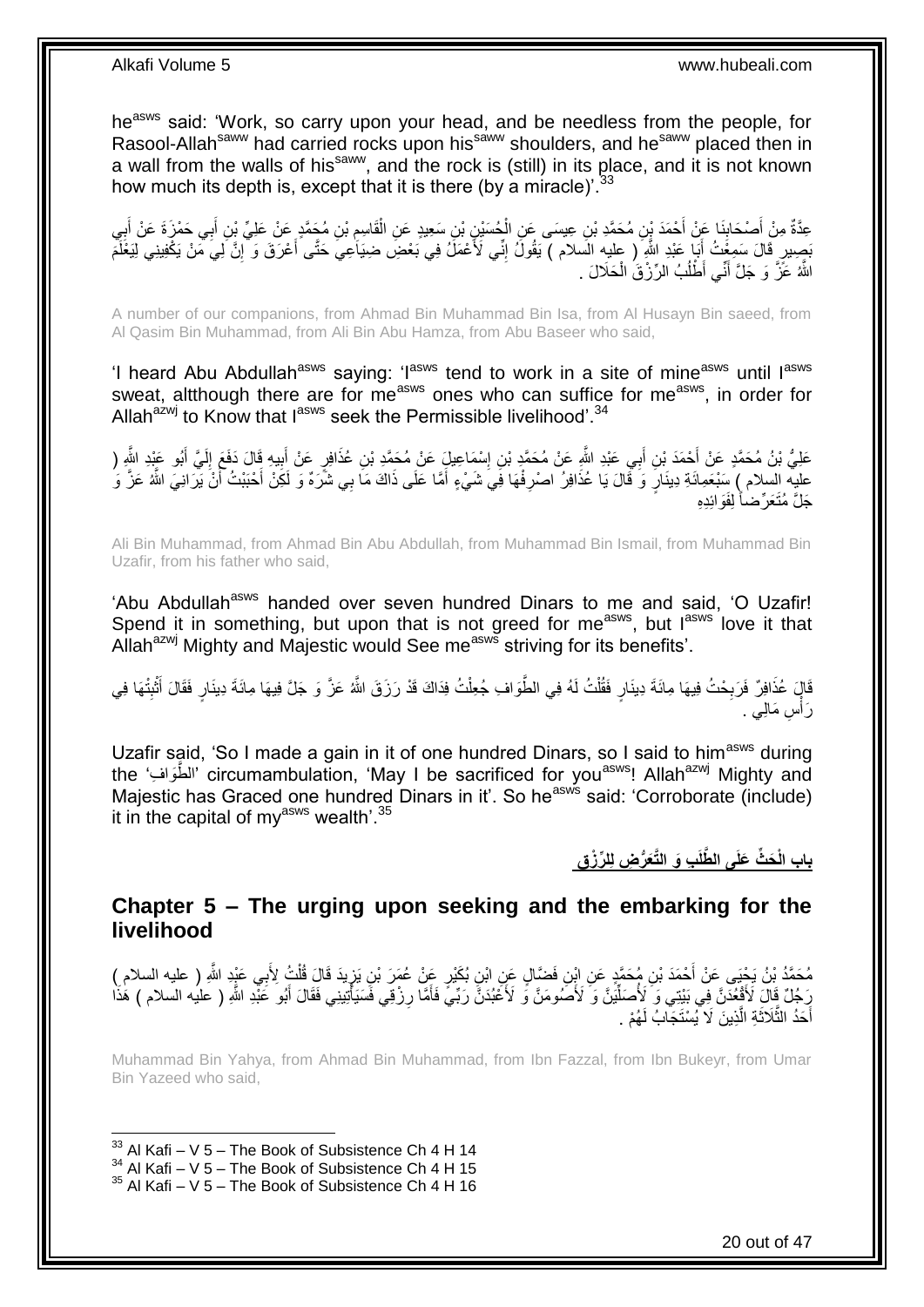'I said to Abu Abdullah<sup>asws</sup>, 'A man said, 'I shall sit in my house, and I shall Pray and I shall Fast and worship my Lord<sup>azwj</sup>. So as for my livelihood, so it shall come to me (anyway)'. So Abu Abdullah<sup>asws</sup> said: 'This is one of the three who do not get their supplications Answered for them'.<sup>36</sup>

عَلِيُّ بْنُ إِبْرَاهِيمَ عَنْ أَبِيهِ عَنِ ابْنِ أَبِي عُمَيْرٍ عَنِ الْحَسَنِ بْنِ عَطِيَّةَ عَنْ عُمَرَ بْنِ يَزِيدَ قَالَ قَالَ أَبُو عَبْدِ اللَّهِ ( عليه السلام ) أَ ْ َ **!** َ ِ َ َ ِ رَأَيْتَ لَوْ أَنَّ رَجُلًا دَخَلَ بَيْتَهُ وَ أَغَلَقَ بَابَهُ أَ كَانَ يَسْقُطُ عَلَيْهِ شَيْءٌ مِنَ السَّمَاءِ . َ َ اً َ

Ali Bin Ibrahim, from his father, from Ibn Abu Umeyr, from Al Hassan Bin Atiyya, from Umar Bin Yazeed who said,

'Abu Abdullah<sup>asws</sup> said: 'Do you view that if a man were to enter his house and lock his door, anything would drop upon him from the sky?'<sup>37</sup>

مُحَمَّدُ بْنُ إِسْمَاعِيلَ عَنِ الْفَضْلِ بْنِ شَاذَانَ عَنِ ابْنِ أَبِي عُمَيْرٍ عَنْ إِبْرَاهِيمَ بْنِ عَبْدٍ الْحَمِيدِ عَنْ أَيُّوِبَ أَخِي أُدَيْمِ بَيَّاعِ الْهَرَوِيِّ ْ ِ ِ ْ ِ ہ<br>پ ُ َ ا<br>ا ْ ِ ِ قَالَ كُنَّا جُلُوساً عِنْدَ أَبِيَ عَبْدِ اللَّهِ ( عليه السلام ) إِذْ أَقْبَلَ الْعَلَّاءُ نَّنُ كَامِلٍ فَجَلَسَ قُدَّامَ أَبِي عَبْدِ اللَّهِ ( عليه السلام ) فَقَالَ ادَّغْ<br>وَيَسَعَمُوا اللَّهُ فَقَالَ اللَّهُ فَقَالَ َ ْ **ٔ** َ اللَّهَ أَنْ يَرْزُقَنِي فِي دَعَةٍ فَقَالَ لَا أَذْعُو لَكَ اطْلُبْ كَمَا أَمَرَكَ اللَّهُ عَزَّ وَ جَلَّ . َ ُ َ

Muhammad Bin Ismail, from Al Fazl Bin Shazaan, from IBn Abu Umeyr, from Ibrahim Bin Abdul Hameed, from Ayoub a brother of Udeym Baya'a Al Harawy who said,

'We were seated in the presence of Abu Abdullah<sup>asws</sup> when Al-A'ala Bin Kamil came over, so he sat in front of Abu Abdullah<sup>asws</sup>, and said, 'Supplicate to Allah<sup>azwj</sup> that He<sup>azwj</sup> should Grace me prosperity'. So he<sup>asws</sup> said: 'I<sup>asws</sup> will not supplicate for you. Seek, just as Allah<sup>azwj</sup> Mighty and Majestic has Commanded for'.<sup>38</sup>

عِدَّةٌ مِنْ أَصِدْحَابِذَا عَنْ أَحْمَدَ بْنِ مُحَمَّدِ بْنِ خَالِدٍ عَنْ إِبِيهِ عَنْ أَبِي طَالِبِ الشَّعْرَانِيِّ عَنْ سُلَيْمَانَ بْنِ مُعَلِّى بْنِ خُنَيْسٍ عَنْ أَبِيهِ َ ِ َ َ ِ َ ِ َ قَالَ سَأَلَ أَبُو عَِبْدِ اللَّهِ ( عليه السلام ) عَنْ رَجُلٍ وَ أَنَا عِنْدَهُ فَقِيلٌ لَهُ أَصَابَتْهُ الْحَاجَةُ قَالٍ فَمَا يَصْنَعُ الْيَوْمَ قِيلَ فِي أَلْبَيْتِ يَغْبُدُ ْ َ َ َ ْ ْ رَبَّهُ قَالَ فَمِنْ أَيْنَ قُوتُهُ فِيلَ مِنْ عِنْدِ بَعْضِ إِخْوَانِهِ فَقَالَ أَبُو عَبْدِ اللَّهِ ( عليه السلام ) وَ اللَّهِ لَلَّذِي يَقُوتُهُ أَشَدُّ عِبَادَةً مِّنْهُ . ·<br>∶ َ َ َّ َ

A number of our companions, from Ahmad Bin Muhammad Bin Khalid, from his father, from Abu Talib Al sha'rany, from Suleyman Bin Moalla Bin Khunays, from his father who said,

'Abu Abdullah<sup>asws</sup> asked about a man and I was in his<sup>asws</sup> presence, so it was said to him<sup>asws</sup>, 'The needfulness (poverty) has hit him'. He<sup>asws</sup> said: 'So what did he do today?' It was said, 'In the house worshipping his Lord<sup>azwj</sup>'. He<sup>asws</sup> said: 'So from where is his livelihood?' It was said, 'From one of his brothers'. So Abu Abdullah<sup>asws</sup> said: 'By Allah<sup>azwj</sup>! For the one who provides his livelihood is a superior worshiper than him'.<sup>39</sup>

عِدَّةٌ مِنْ أَصْدَابِنَا عَنْ أَحْمَدَ بْنِ مُحَمَّدِ بْنِ عِيسَى عَنِ ابْنِ أَبِي عُمَيْرٍ عَنْ عَبْدِ اللَّهِ بِن الْمُغِيرَةِ عَنْ مُحَمَّدِ بْنِ الْفُضِيْلِ عَنْ أَبِي َ **∣** َ ا مہ ہے<br>: َ ْ ْ َ حَمْزَةَ عَنْ أَبِيَ جَعْفَرٍ ( عليهِ السلام ) قَالَ مَنْ طَلَبَ [الرِّزْقَ فِي] الدُّنْيَا اسْتِعْفَافاً عَنِ النَّاسِ وَ تَوْسِيعاً عَلَى أَهْلِهِ وَ تَعَطُّفَاً َ َ عَلَى جَارِهِ لَقِيَّ اللَّهَ عَّزَّ وَ جَلَّ يَوْمَ الْقِيَامَةِ وَ وَجْهُهُ مِثْلُ الْقَمَرِ لَيْلَةَ الْنَدْرِ . ِ ْ لَ ِ ْ **ٔ** ْ ِ

A number of our companions, from Ahmad Bin Muhammad Bin Isa, from Ibn Abu Umeyr, from Abdullah Bin Al Mugheira, from Muhammad Bin Al Fuzayl, from Abu Hamza,

 $36$  Al Kafi – V 5 – The Book of Subsistence Ch 5 H 1

1

- $37$  Al Kafi V 5 The Book of Subsistence Ch 5 H 2
- $38$  Al Kafi V 5 The Book of Subsistence Ch 5 H 3

 $39$  Al Kafi – V 5 – The Book of Subsistence Ch 5 H 4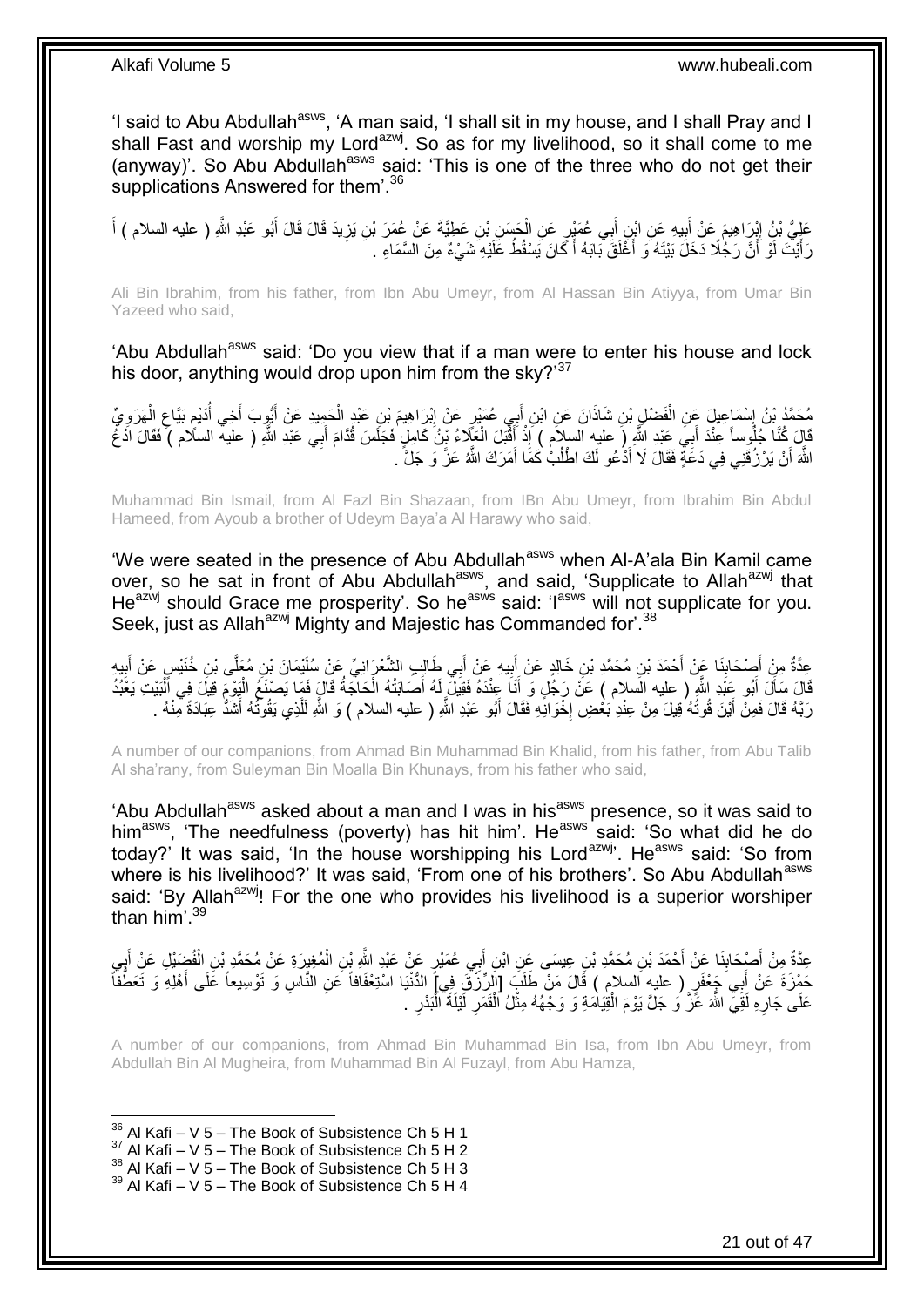(It has been narrated) from Abu Ja'far<sup>asws</sup> having said: 'The one who seeks the livelihood in the world would be needless from the people, and would expand (sustenance) upon his family, and be helpful upon his neighbours, and would meet Allah $a^{2x}$  on the Day of Judgement and his face would be like the moon on the night of the full moon'.<sup>40</sup>

عِدَّةٌ مِنْ إَِصْحَابِنَا عَنْ سَهْلِ بْنِ زِيَادٍ عَنِ ابْنِ مَحْبُوبٍ عَنْ أَبِي خَالِدٍ الْكُوفِيِّ رَفَعَهُ إِلَى أَبِي جَعْفَرٍ ( عليه السلام ) قَالَ قَالَ َ ِ َ **∶ ∣** َ رَسُولُ اللَّهِ ( صَلَى الله عليهُ وآلَه ) الْحِبَادَةُ سَبْعُونَ جُزْءاً أَفْضَلُّهَا طَلَبُ الْحَلَالِ ْ ان<br>ا ْ

A number of our companions, from Sahl Bin Ziyad, from Ibn Mahboub, from Abu Khalid Al Kufy,

(It has been narrated) raising it to Abu Ja'far<sup>asws</sup> having said: 'Rasool-Allah<sup>saww</sup> said: 'The worship has seventy parts, the most superior of it being seeking the livelihood<sup>'41</sup>

عَلِيُّ بْنُ إِبْرَاهِيمَ عَنِْ أَبِيهِ عَنٍ ابْنِ أَبِي عُمَيْرٍ عَنْ إِسْمَاعِيلَ بْنِ مُحَمَّدٍ الْمِنْقَرِيِّ عَنْ هِشَامٍ الصَّيْدَلَانِيِّ قَالَ قَالَ أَبُو عَبْدِ اللَّهِ ( ْ ِ **!** َ ِ َ ֧֖֧֦֧֦֧֦֧֦֚֝֝֝֝֝ ِ عليه السلام ) يَا هِشَامُ إِنْ رَأَيْتَ الْصَّفِّيْنِ قَدِ ٱلْنَقَيَا فَلَا تَدَعْ طَلَبَ الرِّزْقِ فِي ذَلِكَ الْيَوْمِ ِ ْ ْ َ יֲ<br>י

Ali Bin Ibrahim, from his father, from Ibn Abu Umeyr, from Ismail Bin Muhammad Al Minqary, from Hisham Al Saydalany who said,

'Abu Abdullah<sup>asws</sup> said: 'O Hisham! Even if you were to see the two swords having met (in battle), so do not leave seeking the livelihood during that day'.<sup>42</sup>

أَحْمَدُ بْنُ عَبْدِ اللَّهِ عَنْ أَحْمَدَ بْنِ أَبِي عَبْدِ اللَّهِ عَنْ اَبِيهِ عَنْ صَفْوَانَ عَنْ خَالِدِ ب<br>أَمْسَمُ بَنُ عَبْدِ اللَّهِ عَنْ أَحْمَدَ بْنِ أَبِي عَبْدِ اللَّهِ عَنْ أَبِيهِ عَنْ صَفْوَانَ عَنْ خَالِدِ َ َ ٍ **!** َ َ أَقْرِءُوا مَنْ لَقِيتُمْ مِنْ أَصِنْحَابِكُمُ السَّلَّامَ وَ قُولُوا لَهُمْ إِنَّ فُلَانَ بْنَ فُلَانٍ يُقْرِئُكُمُ السَّلَامَ وَ ۖ قُولُوا لَهُمْ عَلَيْكُمْ بِتَقْوَى اللَّهِ عَزَّ وَ جُلُ ِ יֲ<br>י ِ َ ِ ِ **∶** وَ مَا يُنَالُ بِهِ مَا عِنْدَ اللَّهِ إِنِّيَ وَ اللَّهِ مَا آمُرُكُمْ إِلَّا بِمَا نَأْمُرُ بِهِ أَنْفُسَنَا فَعَلَيْكُمْ بِالْجِدِّ وَ اِلاجْتِهَادِ وَ إِذَا صَلَيْلُتُمُ الصُّبْحَ وَ انْصَرَفْتُمْ َ **∶** ْ ِ ِ ِ **∶** َّ فَبَكِّرُوا فِي َطَلَبِ الرِّزْقِ وَّ الْطُلُّوا الْحَلَالَ فَإِنَّ اللَّهَ عَزَّ وَ جَلَّ سَيَرْزُقُهُمْ وَ يُعِيذُكُمْ عَلَيْهِ . ِ ْ ا<br>ا

Ahmad Bin Abdullah, from Ahmad Bin Abu Abdullah, from his father, from Safwan, from Khalid Bin Najeeh who said,

'Abu Abdullah<sup>asws</sup> said: 'Convey the greetings to the ones from your companions which you meet, and say to them that so and so, son of so and so is conveying the greetings to you and is saying to them, 'Upon you is with fearing of Allahazwi Mighty and Majestic and what can be achieved by it what is with Allah<sup>azwj</sup>. I<sup>asws</sup>, by Allah<sup>azwj</sup>, am not ordering you except with what we<sup>asws</sup> order our own selves with. So, upon you is the striving and the struggling. And whenever you have Prayed the morning (prayer) you disperse. Therefore, rise early regarding seeking the livelihood, and seek the Permissible for Allah<sup>azwj</sup> Mighty and Majestic would be Sustaining you and Assisting over it'.<sup>43</sup>

عَلِيُّ بْنُ إِبْرَاهِيمَ عَنْ أَبِيهِ عَنِ ابْنِ أَبِي عُمَيْرٍ عَنِ الْحُسَيْنِ بْنِ أَحْمَدَ عَنْ شِهَاب بْنِ عَبْدِ رَبِّهِ قَالَ قَالَ لِي أَبُو عَبْدٍ اللَّهِ ( عليه ْ َ **!** َ ِ َ َ َّ مِّي َاْتَ أَنْ نُنْتُكَ أَوْ بَلَّغَكَ أَنَّ هَذَا الْأَمْرَ كَائِنٌ فِي غَدٍ فَلَا تَدَعَنَّ طَلَبَ الرِّزْقِ وَ إِنِّ اسْتَطَعْتَ أَنّْ لَا تَكُونَ كَلَّا فَافْعَلْ َ<br>السلام ) إِنْ ظَنَتْكَ أَوْ بَلَّغَكَ أَنَّ هَذَا َ ا َ

Ali Bin Ibrahim, from his father, from Ibn Abu Umeyr, from Al Husayn Bin Ahmad, from Shihab Bin Abd Rabbihi who said,

 $^{40}$  Al Kafi – V 5 – The Book of Subsistence Ch 5 H 5  $41$  Al Kafi – V 5 – The Book of Subsistence Ch 5 H 6  $^{42}$  Al Kafi – V 5 – The Book of Subsistence Ch 5 H 7

1

 $43$  Al Kafi – V 5 – The Book of Subsistence Ch 5 H 8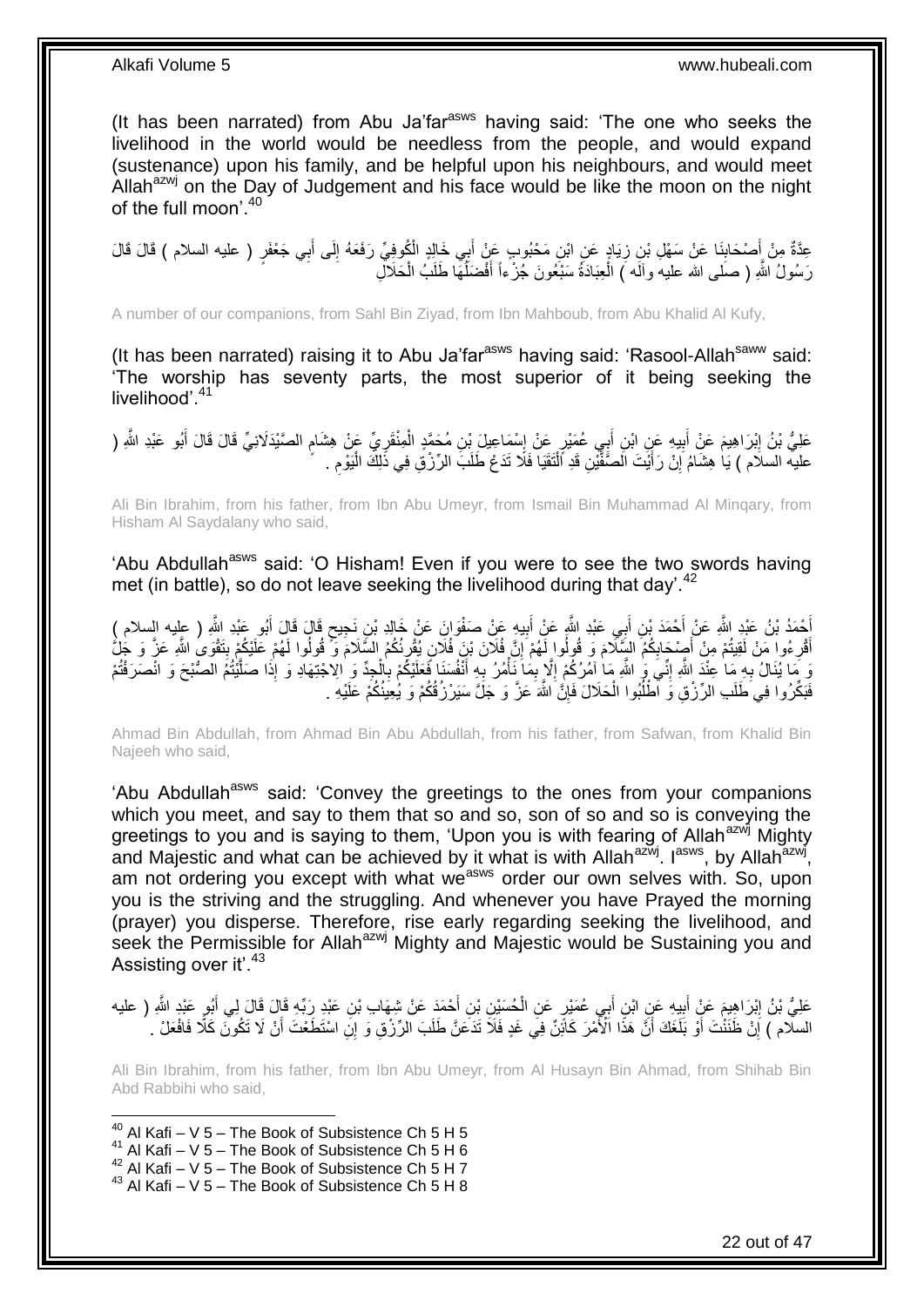'Abu Abdullah<sup>asws</sup> said to me: 'Even if you think, or it reaches you, that this matter (Rising of Al-Qaim<sup>asws</sup>) would be occurring the next morning, so do not leave seeking of the livelihood, and even if you have the ability to do both, so (still) do it (seek livelihood)<sup>'.44</sup>

حُمَّيْدُ بْنُ زِيَادٍ عَنِ الْحَسَنِ بْنِ مُحَمَّدِ بْنِ سَمَاعَةَ عَمَّنْ ذَكَرَهُ عَنْ أَبَانٍ عَنِ الْعَلَاءِ قَالَ سَمِعْتُ أَبَا عَبْدِ اللَّهِ ( عليه السلام ) يَقُولُ<br>يُسْتَمَرُّنَ بِيَ مِنْ أَيْرَ مِنْ الْحَسَنِ ب ْ َ ْ **∶** َ اً يَعْجِزُ أَحَدُكُمْ أَنْ يَكُونَ مِثْلَ النَّمْلَةِ فَإِنَّ النَّمْلَةَ تَجُرُّ إِلَى جُحْرِ هَا . ِ ِ ِ ْ َ َ َ

Humeyd Bin Ziyad, from Al Hassan Bin Muhammad Bin Sama'at, from the one who mentioned it, from Aban, from Al A'ala who said,

'I heard Abu Abdullah<sup>asws</sup> saying: 'Is one of you frustrated that he becomes like the ant, for the ant drags (sustenance) to its hole (anthill)?'.<sup>45</sup>

سَفْلُ بْنُ زِيَادٍ عَنِ الْهَنْثَمِ بْنِ أَبِي مَسْرُوقٍ عَنْ مُحَمَّدِ بْنِ عُهَرَ بْنِ بَزِيعٍ عَنْ أُجْمَدَ بْنِ عَائِذٍ عَنْ كُلَّيْبِ الصَّنْدَاوِيِّ قَالَ قُلْتُ ِ ٌٔ<br>ا ْ ِ ْ ِ َ ٍ ِ َ لِأَبِي عَلْدِ اَللَّهِ ( عليه السلام ) ادَّغُ اللَّهَ عَنَّ ًوَ جَلَّ لِي فِي الرِّرْقِ فَقَدِ الْثَاثَثُ عَلَيَّ أُمُورِ ي فَأَجَابَنِي مُسْرِعاً لَا اخْرُجْ فَاطْلُبْ . ُ ْ َ ُ

Sahl Bin Ziyad, from Al Haysam Bin Abu Masrouq, from Muhammad Bin Umar Bin Bazi'e, from Ahmad Bin A'aiz, from Kuleyb Al Saydawi who said,

'I said to Abu Abullah<sup>asws</sup>, 'Supplicate to Allah<sup>azwj</sup> Mighty and Majestic for me regarding the livelihood for my affairs have worsened upon me'. So he<sup>asws</sup> answered quickly: 'Go out and seek'.<sup>46</sup>

**ِب ال ِّر ْز ِق باب اْإلِْبَال ِء فِي َطلَ**

## <span id="page-22-0"></span>**Chapter 6 – The attempt regarding seeking of the livelihood**

ِعَدَّةٌ مِنْ أَصْحَابِذَا عَنْ أَحْمَدَ بْنِ مُحَمَّدِ بْنِ خَالِدٍ عَنْ عَبْدِ الرَّحْمَنِ بْنِ جَمَّادٍ عَنْ زِيَادٍ الْقَنْدِيِّ عَنِ الْحُسَيْنِ الصَّجَّافِ عَنْ سَدِيرٍ **∣** َ ْ ْ ِ قَالَ قُلْثُ لِأَبِي َعَبْدِ اللَّهِ ( عليه السلام ) أَيُّ شَيْءٍ عَلَى الرَّجُلِ فِي طَلَبِ الرِّزْقِ فَقَالَ إِذَا فَتَحْثَ بَابَكَ وَ بَسَطْتَ بِسَاطَكَ فَقَدْ َ ْ ِ قَضَيْتَ مَا عَلَّيْكَ .

A number of our companions, from Ahmad Bin Muhammad Bin Khalid, from Abdul Rahman Bin Hammad, from Ziyad Al Qindy, from Al Husayn Al Sahhaf, from Sadeyr who said,

'I said to Abu Abdullah<sup>asws</sup>, 'Which thing is upon the man regarding seeking of the livelihood?' So he<sup>asws</sup> said: 'If you open your door (of shop) and spread out (neatly) your merchandise, so you have fulfilled what is upon you'.<sup>47</sup>

مُحَمَّدُ بِنُ يَحْيَى عَنْ أَحْمَدَ بْنِ مُحَمَّدٍ عَنِ ابْنِ فَضَّالٍ عَمَّنٍْ ذَكَرَهُ عَنِ الطَّيَّارِ قَالَ قَالَ لِي أَبُو جَعْفَرٍ ( عليه السلام ) أَيَّ شَيْءٍ<br>مُحَمَّدُ بِّنُ يَحْيَى عَنْ أَحْمَدَ بْنِ مُحَمَّدٍ ع َ َ ֦֧֦֦֝ تُعالِجُ أَيَّ شَيْءٍ تَصْنَعُ فَقُلْتُ مَا أَنَا فَى شَّيْءٍ ۖ قَالَ فَخُذْ بَيْتاً وَ اكْْنُسْ فَِنَاهُ وَ رُشَّهُ وَ ابْسُطْ فِيهِ بِسَاطاً فَإِذَا فَعَلْتَ ذَلِكَ فَقَدْ قَضَيْتَ َ َ ْ ْ ِ **ٔ** مَا وَجَبَ عَلَيْكَ

Muhammad Bin Yahya, from Ahmad Bin Muhammad, from Ibn Fazaal, from the one who mentioned it, from Al Tayyar who said,

1  $44$  Al Kafi – V 5 – The Book of Subsistence Ch 5 H 9

- $45$  Al Kafi V 5 The Book of Subsistence Ch 5 H 10
- $46$  Al Kafi V  $5$  The Book of Subsistence Ch 5 H 11
- $47$  Al Kafi V 5 The Book of Subsistence Ch 6 H 1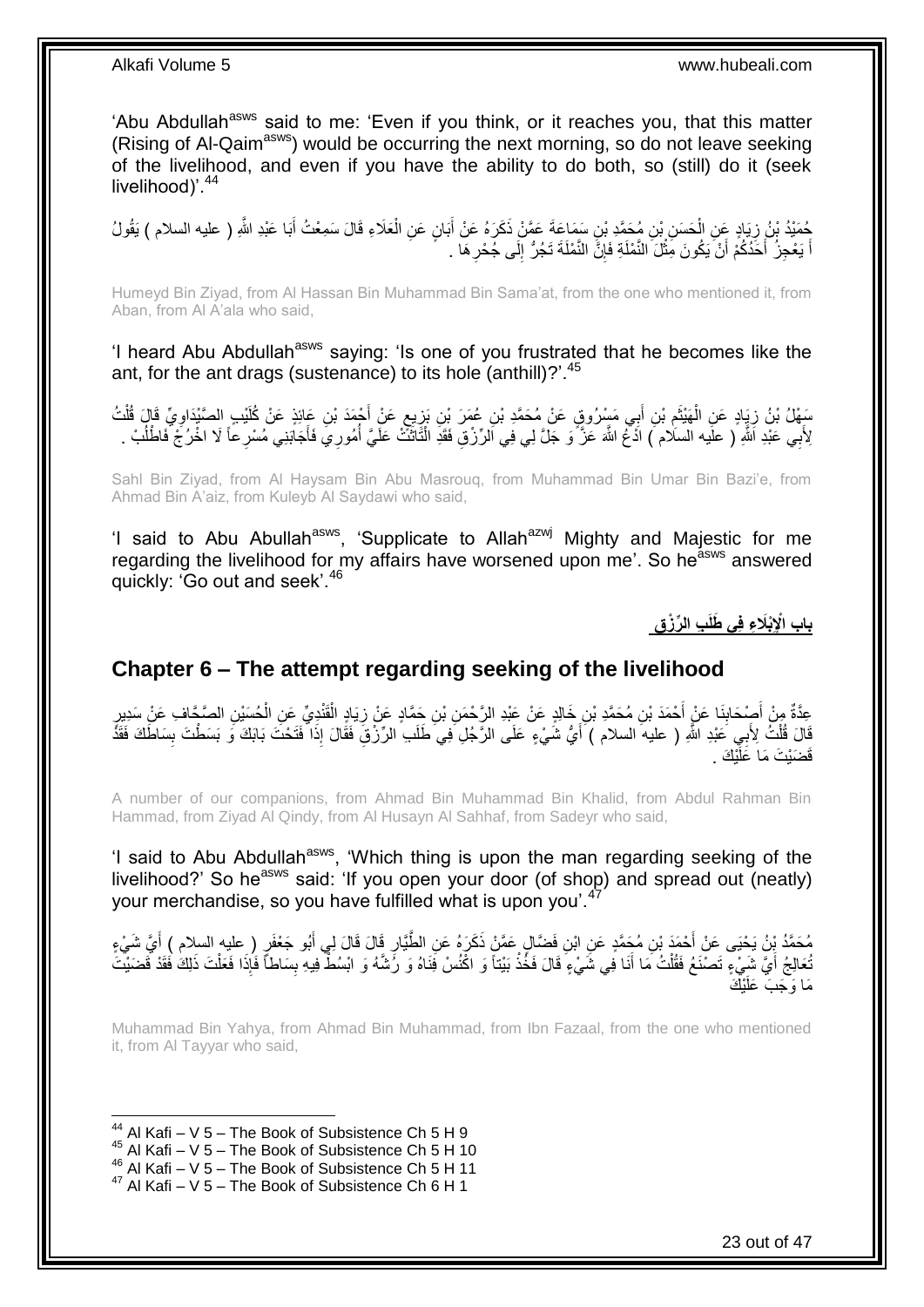'Abu Ja'far<sup>asws</sup> said: 'Which thing do you deal in, which thing do you make?' So I said, 'I am not involved in anything'. He<sup>asws</sup> said: 'Take a house (shop), and sweep its yard and sprinkle water over it, and spread out your merchandise therein. So when you do that, you would have fulfilled what is Obligated upon you'.

> قَالَ فَقَدِمْتُ فَفَعَلْتُ فَرُزِقْتُ . **∶** ْ

He (the narrator) said, 'I went ahead and did it, so I (achieved) livelihood'.<sup>48</sup>

**ِب َّطلَ باب اْإلِ ْج َما ِل فِي ال**

## <span id="page-23-0"></span>**Chapter 7 – The Summary regarding the seeking (of livelihood)**

مُحَمَّدُ بْنُ يَحْيَى عَنْ أَحْمَدَ بْنِ مُحَمَّدٍ وَ عِدَّةٌ مِنْ أَصْحَابِنَا عَنْ سَهْلِ بْنِ زِيَادٍ عَنِ ابْنِ مَحْبُوبٍ عَنْ أَبِي حَمْزِةَ الثَّمَالِيِّ عَنْ أَبِي ِ َ ¦ َ ُّ َ جَعْفَرٍ ( عِليه السلام ) قَالَ قَالَ رَسُولُ اللَّهِ ( صِّلمي الله عليه وآله ) فِي حَجَّةٍ الْوَدَاعَ أَلَا إِنَّ الزُّوحَ الْأَمِينَ نَفَثَ فِي زُوعِي أَنَّهُ َ ِ َ ِ ْ َلَا نَفُّونُ نَفْسٌ حَتَّى ٰتَمْنَكُمِلٍۢ رِزْفَهَا ۚ فَاتَّقُوا ِ اللَّهَ عَنَّ وَ جَلَّ وَ أَجْمِلُوا فِّي الطَّلَبِّ وَ َلَا يَخْمِلَنَّكُمُ اسْتِبْطَاءُ شَيْءٍ مِنَّ الرِّزْقِ أَنْ<br>رَبِّهِ نَفْسُ نَفْسٌ حَتَّى ٰتَمْن َ ِ اُ تَطْلُبُوهُ بِشَيْءٍ مِنْ مَعْصِيَةِ اللَّهِ فَإِنَّ اللَّهَ تَبَارَكَ وَ تَعَالَى قَسَمَ الْأَرْزَاقَ بَيْنَ خَلْقِهِ حَلاَلًا وَ لَمْ يَقْسِمْهَا حَرَاماً ا<br>ا **∣** ِ

Muhammad Bin Yahya, from Ahmad Bin Muhammad, and a number of our copanions, from Sahl Bin Ziyad, from Ibn Mahboub, from Abu Hamza Al Sumaly,

(It has been narrated) from Abu Ja'far<sup>asws</sup> having said: 'Rasool-Allah<sup>saww</sup> said during the Farewell Hajj: 'Indeed! The Trustworty Spirit (Jibraeel<sup>as</sup>) has Inspired into my<sup>saww</sup> heart that not a sould would be dying until its livelihood is completed. Therefore, fear Allah<sup>azwj</sup> Mighty and Majestic and better yourselves in the seeking, and do not let anything from the livelihood carry you upon seeking with something by disobedience of Allah<sup>azwj</sup>, for Allah<sup>azwj</sup> Blessed and High Distributes the Permissible sustenances between His<sup>azwj</sup> creatures and does not Distribute in a Prohibited means.

فَمَنِ اتَّقَى اللَّهَ عَنَّ وَ جَلَّ وَ صَبَرَ أَتَاهُ اللَّهُ بِرِزْقِهِ مِنْ حِلِّهِ وَ مَنْ هَتَكَ حِجَابَ السِّنْرِ وَ عَجَّلَ فَأَخَذَهُ مِنْ غَيْرِ حِلِّهِ قُصَّ بِهِ مِنْ ِّ ِ َ ِ ِّ ِ َ ِ رِزْقِهِ الْحَلَالِ وَ حُوسِبَ عَلَيْهِ يَوْمَ الْقِيَامَةِ ۚ ـ ْ ْ ِ

So the one who fears Allah<sup>azwj</sup> Mighty and Majestic and is paitent, Allah<sup>azwj</sup> Gives him his sustenance from Permissible means; and the one who tears down the veil and is hasty, so he ends up taking from other than His<sup>azwj</sup> Permissible means, there would be a reduction with him from his Permissible sustenance, and it would be Reckoned against him on the Day of Jugement'.<sup>49</sup>

عِدَّةٌ مِنْ أَصْحَابِنَا عَنْ أَحْمَدَ بْنِ مُحَمَّدِ بْنِ عِيسَى عَنِ الْجُسَيْنِ بْنِ سَعِيدٍ عَنْ إِبْرَاهِيمَ بْنِ أَبِي الْبِلَادِ عَنْ أَبِي جَعْفَرٍ ( َ ِ ْ َ **∣** َ َ ِ َ **∶** ْ عليه السلامِ ) قَالَ لَئِسَ مِنْ نَفْسٍ إِلَّا وَ قَدْ فَرَضَ اللَّهُ عَنَّ وَ جَلَّ لَهَا رِزْقَهَا حَلَالًا يَأْتِيهَا فَيَّ وَعَوَّضَ لَهَا بِالْحَرَامِ مِّنُ<br>وهو توسط السلام ِ ْ **∶** ْ ِ وَجْهِ آخَرَ فَإِنْ هِيَ تَنَاوَلَتْ شَيْئاً مِنَ الْحَرَامِ قَاصَّهَا بِهِ مِنَ الْحَلَالِ الَّذِي فَرَضَ لَهَا وَ عِنْدَ اللَّهِ سِوَاهُمَا فَضْلٌ كَثِيرٌ وَ هُوَ قَوْلُهُ َّ ْ ِ ِ ْ ِ ُ عَزَّ وَ جَلَّ وَ سْئَلُوْا اللَّهَ مِنْ فَضْلِهِ .

A number of our companions, from Ahmad Bin Muhammad Bin Isa, from Al Husayn Bin Saeed, from Ibrahim Bin Abu Al Balaad, from his father,

(It has been narrated) from Abu Ja'far<sup>asws</sup> having said: 'There is none from a soul except that Allah<sup>azwj</sup> Mighty and Majestic has Necessitated for it it's Permissible

1

 $^{48}$  Al Kafi – V 5 – The Book of Subsistence Ch 6 H 2

 $49$  Al Kafi – V 5 – The Book of Subsistence Ch 7 H 1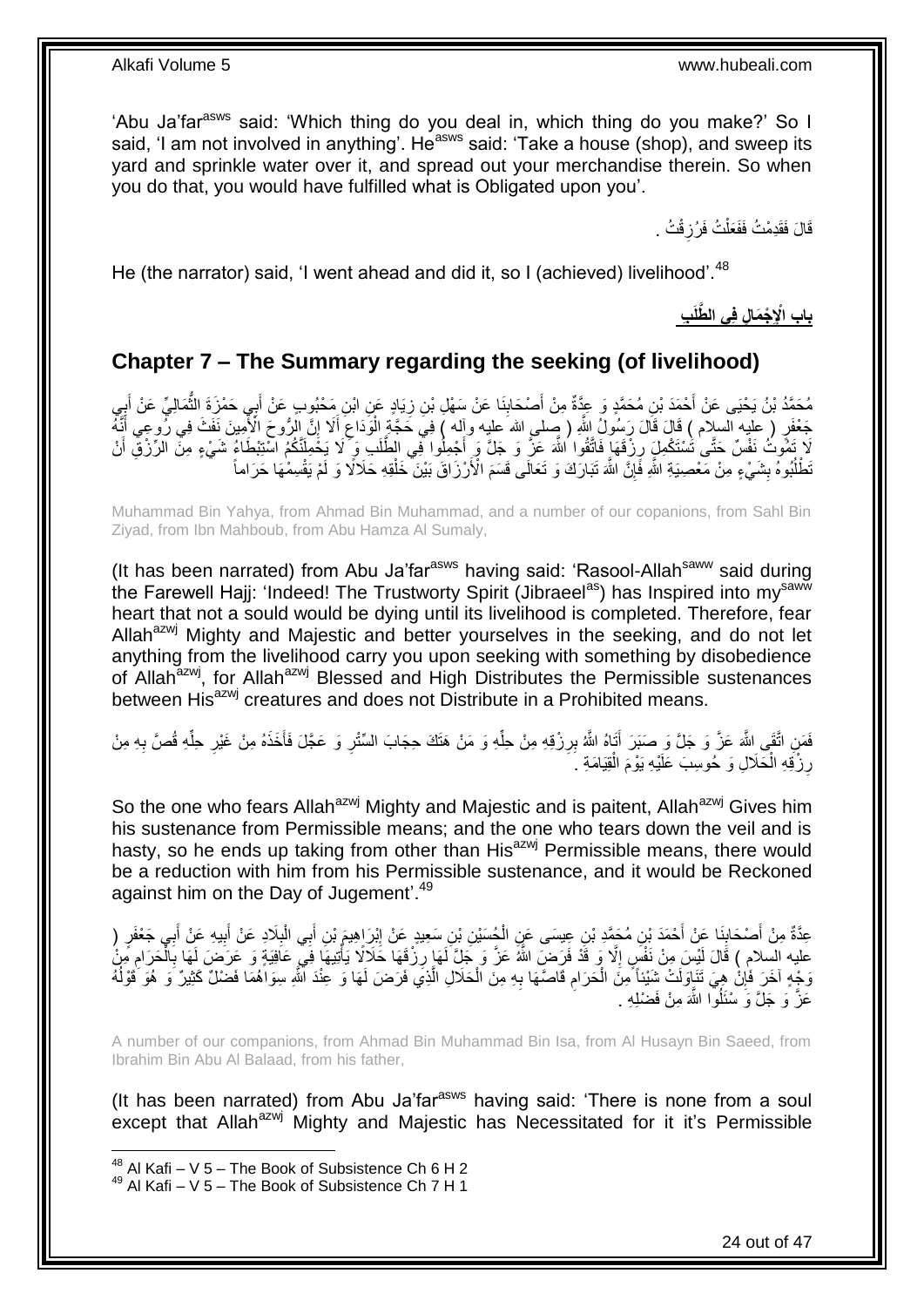sustenance, given to him during its good health, and Presented to it the Prohibited from another aspect. So if it were to take anything from the Prohibited, there would be a reduction in it if from the Permissible which Allah<sup>azwj</sup> has Necessitated for it; and in the Presence of Allah<sup>azwj</sup> besides these two, there is abundance Grace, and there are the Words of Allah<sup>azwj</sup> Mighty and Majestic: "And they are asking Allah<sup>azwj</sup> from His<sup>azwj</sup> Grace"<sup>50</sup>

إِبْرَاهِيمُ بْنُ أَبِي الْبِلَادِ عَنْ أَبِيهِ عَنْ أَحَدِهِمَا ( عليهما السلام ) قَالَ قَالَ رَسُولُ اللَّهِ ( صلى الله عليه وآله ) يَا أَيُّهَا النَّاسُ إِنَّهُ َ  $\ddot{\phantom{a}}$ َ **∶** ْ َ ِ ِ َ َّةٌ نَفَثٌ فِي رُوحٍّ رُوحُ الْقُذُسِ أَنَّهُ لَنْ تَمُوتُ نَفْسٌ حَتَّى تَسْتَوْفِيَ رِزْقَهَا وَ إِنْ أَبْطَأَ عَلَيْهَا فَاتَّقُوا اللَّهَ عَنَّ وَ أَجْمِلُوا فَي **∫** َ ِ **∶** َ ا<br>ا َ الطَّلَبِ وَ لَّا يَحْمِلَنَّكُمُ اسْتِبْطَاءُ شَيْءٍ مِمَّا عِنْدَ اللَّهِ عَزَّ وَ جَلَّ أَنْ تُصَبِيبُوهُ بِمَعْصِيَةِ اللَّهِ فَإِنَّ اللَّهَ عَزَّ وَ جَلَّ لَا يُنَالُ مَا عِنْدَهُ إِلَّا اُ ا<br>ا ∣ļ ِ طًّاعَةِ . ال **∶** ب

Ibrahim Bin Abu Al Balaad, from his father,

(It has been narrated) from one of the two  $(5<sup>th</sup>$  or  $6<sup>th</sup>$  Imam<sup>asws</sup>) having said: 'Rasool-Allah<sup>saww</sup> said: 'O you people! The Holy Spirit has inspired into me<sup>saww</sup> that a soul would never die unless its sustenance is consumed, and even if it is delayed with. Therefore, fear Allah<sup>azwj</sup> Mighty and Majestic and better yourselves in the seeking, and do not let anything carry you away from what is in the Presence of Allah<sup>azwj</sup> Mighty and Majestic that you should be indulging in the disobedience of Allah<sup>azwj</sup>, for Allah<sup>azwj</sup> Mighty and Majestic, whatever is in His<sup>azwj</sup> Presence cannot be achieved except by the obedience<sup>'.51</sup>

مُحَمَّدُ بْنُ يَجْيَى عَنْ مُحَمَّدٍ بْنِ الْحُسَيْنِ عَنْ عَبْدِ الرَّحْمَنِ بْنِ أَبِي هَاشِمٍ عَنْ أَبِي خَدِيجَةَ قَالَ قَالَ أَبُو عَبْدِ اللَّهِ ( عليه السلام )<br>نصحتُ بِأَرْبِدَ اللَّهِ ( َ ٍ َ ْ َ لْوْ كَانَ الْعَبْدُ فِي حَجَرٍ ۖ لَأَتَاهُ الَّهُ بِرِرْقِهِۖ فَأَجْمِلُوا فِي الطَّلَبِ ۚ ۖ َ **∶** ْ

Muhammad Bin Yahya, from Muhammad Bin Al Husayn, from Abdul Rahman Bin Abu Hashim, from Abu Khadeeja who said,

'Abu Abdullah<sup>asws</sup> said: 'Even if the servant is inside a rock, Allah<sup>azwj</sup> would Bring him his sustenance, so better yourselves in the seeking<sup>'52</sup>

عَلِيُّ بْنُ إِبْرَاهِيمَ عَنْ صَبِالِحِ بْنِ السِّنْدِيِّ عَنْ جَعْفَرِ بْنِ بَشِيرٍ عَنْ عُمَرَ بْنِ أَبِي زِيَادٍ عَنْ إِسْحَاقَ بْنِ عَمَّارٍ عَنْ أَبِي عَبْدِ النَّهِ ( ِ ِ َ ِ ِ ِ َ عِليه السلام ) قَالَ إِنَّ اللَّهَ عَنَّ وَ جَلَّ خَلَقَ الْخَلْقَ وَ خَلَقَ مَعَهُمْ أَرْزَاقَهُمْ حَلَاَلًا طَيِّباً فَمَنْ تَذَاوَلَ شَيْئَاً مِنْهَا حَرَاماً قَصَّ بِهِ مِنْ ْ ْ ِ **∶** َ َلِكَ الْحَلَالِ ۚ. ْ

Ali Bin Ibrahim, from Salih Bin Al Sandy, from Ja'far Bin Bashir, from Umar Bin Abu Ziyad, from Is'haq Bin Ammar,

(It has been narrated) from Abu Abdullah<sup>asws</sup> having said: 'Allah<sup>azwj</sup> Mighty and Majestic Created the creatures and Created their sustenances along with them, Permissible, good. So the one who attains anything from it by a Prohibited means, there would be a reduction from that Permissible (sustenance)<sup>'.53</sup>

عَلِيُّ بْنُ مُحَمَّدٍ عَنْ سَفْلِ بْنِ زِيَادٍ رَفَعَهُ قَالَ قَالَ أَمِيرُ الْمُؤْمِنِينَ ( عليه السلام ) كَمْ مِنْ مُنْعِبِ نَفْسَهُ مُقْتَرٍ عَلَيْهِ وَ مُقْتَصِدٍ فِي ْ َ ِ الطَّلِّبِ قَدْ سَاعَدَتْهُ الْمَقَادِينُ ۚ ـِ ْ

 $50$  Al Kafi – V 5 – The Book of Subsistence Ch 7 H 2

 $51$  Al Kafi – V 5 – The Book of Subsistence Ch 7 H 3

 $52$  Al Kafi – V 5 – The Book of Subsistence Ch 7 H 4

 $53$  Al Kafi – V 5 – The Book of Subsistence Ch 7 H 5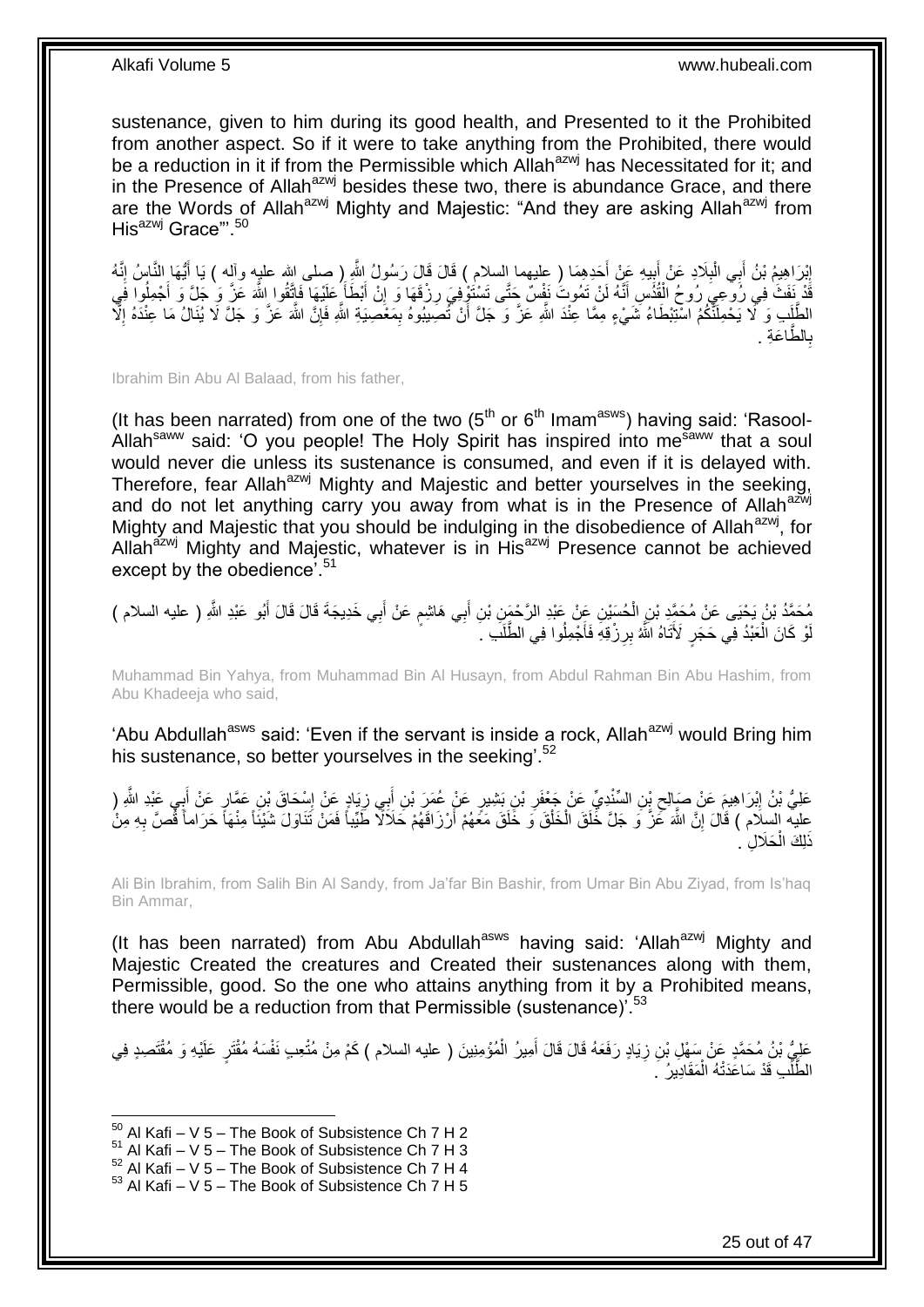Ali Bin Muhammad, from Sahl Bin Ziyad, raising it, said,

'Amir Al-Momineen<sup>asws</sup> said: 'How many exhaust themselves, it (livelihood) is scarce over him, and (how many) are moderate in the seeking who are assisted by the destinies'.<sup>54</sup>

َكِيُّ بْنُ مُحَمَّدِ بْنِ عَبْدِ اللَّهِ الْقُمِّيُّ عَنْ أَحْمَدَ بْنِ أَبِي عَبْدِ اللَّهِ عَنْ أَبِيهِ عَنْ إِسْمَاعِيلَ الْقَصِيرِ عَمَّنْ ذَكَرَهُ عَنْ أَبِي حَمْزَةَ النَّمَالِيِّ ِ ْ ِ **!** َ َ ْ ُ َ قَالَ ۖ ذُكِرَ عِنْدَ عَلِيٍّ بْنِ الْحُسَيْنِ لَّ عليه السلامَ ) غَّلَاءُ السِّعْرِ فَقَالَ وَ مَا عَلَيَّ مِنْ غَلَائِهِ إِنْ غَلَا فَهُوَ عَلَيْهِ وَ أَبِنْ رَخُصَ فَهُوَّ ِ ْ ِ ِ ْي ِه . َعلَ

Ali Bin Muhammad Bin Abdullah Al Qummy, from Ahmad Bin Abu Abdullah, from his father, from Ismail Al Qaseer, from the one who mentioned it, from Abu Hamza Al Sumaly who said,

'The expensive prices (inflation) was mentioned in the presence of Ali<sup>asws</sup> Bin Al-Husayn<sup>asws</sup>, so he<sup>asws</sup> said: 'So what is upon me<sup>asws</sup> from its expensiveness. If it is expensive so it is upon Him<sup>azwj</sup>, and if it is cheap so it is upon Him<sup>azwj</sup>.<sup>55</sup>

عَنْهُ عَنِ ابْنِ فَضَّالٍ عَمَّنْ ذَكَرَهُ عَنْ أَبِي عَيْدِ اللَّهِ ( عليه السلام ) قَالَ لِيَكُنْ طَلَبُكَ لِلْمَعِيشَةِ فَوْقَ كَسْبِ الْمُضَنِّعِ وَ دُوِنَ طَلَب ْ َ ِ ْ الْحَرِيصِّ الرَّاضِيِ بِدُنْيَاهُ الْمُطْمَئِنِّ إِلَيْهَا ۖ وَ إَكِنْ أَنْزِلُ نَفْسَكَ مِنْ ذَٰلِكَ بِمَنْزِلَةِ الْمُنْصِفِ الْمُتَعَفِّفِ تَرْفَعُ نَفْسَكَ عَنْ مَنْزِلَةِ الْوَاهِنِ ِ َ لَ  $\frac{1}{2}$ ْ ِ **∶** ْ ْ لَ ِ ْ ْ لَ **ٍ** ِ الضَّعِيفِ وَ تَكْتَسِبُّ مَا لَا بُدَّ مِنْهُ إِنَّ الَّذِينَ أُعْطُوا الْمَالَ ثُمَّ لَمْ يَشْكُرُوا لَا مَالَ لَهُمْ . ُ ْ ا<br>أ َّ יֲ<br>י

From him, from Ibn Fazaal, from the one who mentioned it,

(It has been narrated) from Abu Abdullah<sup>asws</sup> having said: 'Let your seeking of the livelihood be above the earning of the squanderer and below the seeking of the greedy one the one pleased with his world and reliant upon it, but descend yourself from that to be at the status of the equitable ones, the conservative. Raise yourself from the status of the neglectful, the weak, and earn what is inevitable from it. Those who are Granted the wealth, then are not grateful, there is no wealth for them'.<sup>56</sup>

عَلِيُّ بْنُ مُحَمَّدٍ عَنِ ابْنِ جُمْهُورٍ عَنْ أَبِيهِ رَفَعَهُ عَنْ أَبِي عَبْدِ اللَّهِ ( عليه السلام ) قَالَ كَانَ أَمِيرُ الْمُؤْمِنِينَ ( عليه السلام )<br>عَلَيُّ بْنُ مُحَمَّدٍ عَنِّي ابْنِ جُمْهُورٍ عَنْ أَبِيهِ رَفَ َ َ ¦ َ ْ كَثِيراً مَا يَقُولُ اعْلَمُوا عِلْماً يَقِيّنًا أَنَّ اللَّهَ عَنَّ وَ جَلٍّ لَمْ يَجْعَلْ لِلْعَبْدِ وَ إِنِ اشْتَذَ جَهْدُهُ وَ عَظَمَتْ حِيلَتُهُ وَ كَثُرُتْ مُكَابَدَتُهُ أَنْ ْ َ ا<br>انہ ْ ا<br>ا سْنِقَ مَا سُمِّيَ لَهُ فِي الذِّكْرِ الْحَكِيمِ وَ لَمْ يَحُلْ مِنَ الْعَبْدِ فِي ضَعْفِهِ وَ قِلَّةِ حَيلَتِهِ أَنْ يَبْلُغَ مَا سُمِّيَ لَهُ فِي الذِّكْرِ الْحَكِيمِ َ َّ ْ ِ ْ ِ ِ ِ ْ ِ

Ali Bin Muhammad, from Ibn Jamhour, from his father, raising it,

(It has been narrated) from Abu Abdullah<sup>asws</sup> having said: 'What Amir Al-Momineen<sup>asws</sup> frequently used to say was: 'Know with a knowledge of certainty that Allah<sup>azwj</sup> Mighty and Majestic did not Make for the servant, even if his striving was intense and his means were great and his planning was a lot, that he should preceed what is Named for him in the Wise Remembrance, and did not Loosen from the servant in his weakness and the scarcity of his planning that he should reach what is Named for him in the Wise Remembrance.

أَيُّهَا النَّاسُ إِنَّهُ لَنْ يَزْدَادَ امْرُؤٌ نَقِيرِاً بِجِذْقِهِ وَ لَمْ يَنْتَقِصِ امْرُؤٌ نَقِيراً لِحُمْقِهِ فَالْعَالِمُ لِهَذَا الْعَامِلُ بِهِ أَعْظَمُ النَّاسِ رَاحَةً فِي ْ **ٔ** ֦֦֦֧֝֝<u>֓</u> ِ َ َ **∶** ْ مُنْفَعَتِهِ وَ الْعَالِمُ لِهَذَا النَّارِكُ لَهُ أَعْظَمُ الَنَّاسِ شُغُلًا فِي مَضَرَّتِهِ وَ رُبَّ مُنْعَمٍ عَلَيْهِ مُسْتَدْرَجٍ بِالْإِحْسَانِ إِلَيْهِ وَ رُبَّ مَغْرُورٍ فِيُّ<br>نَفْعَلَمَ الْجَالِمُ لِهَذَا النَّارِ ٍ َ ِ ْ لَ ِ ِ ٍ ٍ النَّاسِ مَصْنُوعٍ لَهُ لَ

 $54$  Al Kafi – V 5 – The Book of Subsistence Ch 7 H 6

 $55$  Al Kafi – V 5 – The Book of Subsistence Ch 7 H 7

 $56$  Al Kafi – V 5 – The Book of Subsistence Ch 7 H 8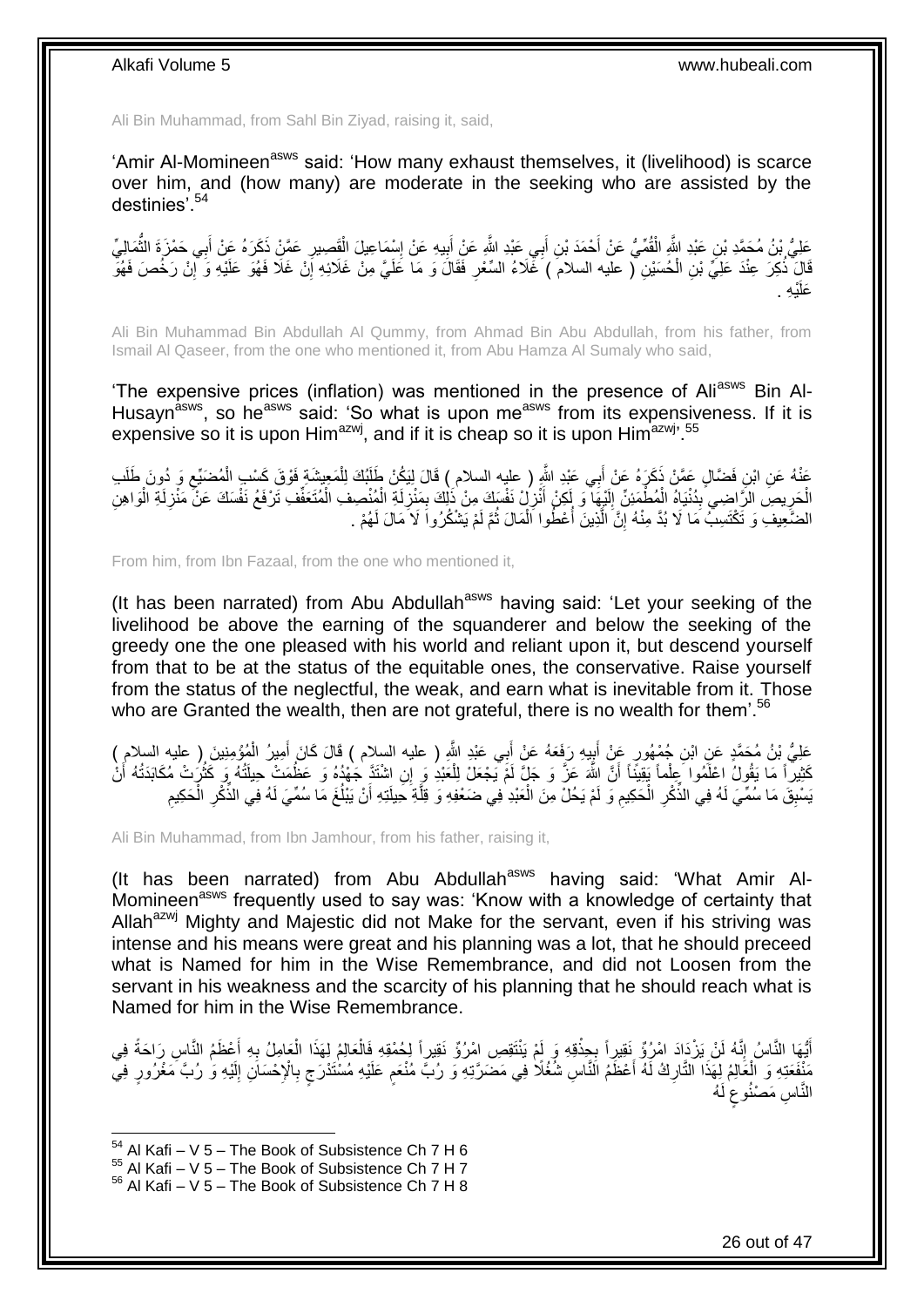O you people! It (livelihood) will not increase a person with a fraction due to his cleverness and would not reduce a person a fraction due to his stupidity. So the one who knows this and works by it would be the greatest of the people in rest with regards to his profits, and the one who knows this and is a neglector of it would be the busiest of the people in his losses; and sometimes he would be allured towards it with the goodness to it, and sometimes he would be deceived among the people, dealing for it.

فَأَفِقْ أَيُّهَا السَّاعِي مِنْ سَعْيِكَ وَ فَصِّرْ مِنْ عَجَلَتِكَ وَ انْتَبِهْ مِنْ سِنَةِ غَفْلَتِكَ وَ تَفَكَّرْ فِيمَا جَاءَ عَنِ اللَّهِ عَذَّ وَ جَلٍّ عَلَى لِسَانٍ نَبِيِّهِ لَ ِ ِ َ َ ِ ِ ( صَلَّى الله عليه ۖ وآله ) وَ احْتَفِظُوا بِهَذِهِ الْحُرُوفِ السَّبْعَةِ فَإِنَّهَا مِنْ قَوْلِ أَهْلِ الْحِجَى وَ مِنْ عَزَّائِمِ اللَّهِ فِي الذِّكْرِ الْحَكِيمِ أَنَّهُ ْ َ ِ ْ ِ ِ ْ ِ

So be (persistant) with your striving, O you striver, and reduce from your haste and become aware from your oblivion (forgetfulness), and ponder regarding what has come from Allah<sup>azwj</sup> Mighty and Majestic upon the tongue of His<sup>azwj</sup> Prophet<sup>saww</sup>, and preserve these seven letter, for these are from the words of the People<sup>asws</sup> of the Proofs, and from the Resoved issues of Allah $a^{2}$  in the Wise Remembrance (Holy Quran).

يْسَ لِأَجَدٍ أَنْ يَلْقَى اللَّهَ عَزَّ وَ جَلَّ بِخَلَّةٍ مِنْ هَذِهِ الْخِلَالِ الشَّرْكِ بِاللَّهِ فِيمَإِ افْتَرَضَ اللَّهُ عَلَيْهِ أَوْ إِشْفَاءِ غَيْظٍ بِهَلَاكِ نَفْسِهِ أَوْ ِ ْ َّ ِ ْ اً لَ **∶** ِ َ َ إِثْرَ إِرِ بِأَمْرٍ يَفْعَلُ غَيْرٍ هُ أَوْ يَسْتَتْجِحَ إِلَى مَخْلُوقٍ بِإِظْهَارِ بِدْعَةٍ فِيَ دِينِهِ أَوْ يَسْرَّهُ أَنْ يَحْمَدَهُ الْنَّاسُ بِمَا لَمْ يَفْعَلْ وَ الْمُتَجَبِّرِ اُ َ ِ ِ ∣∣<br>∶ **∶**  $\frac{1}{2}$ َ َ ِ ِ ِ ْ ِ ِ الْمُخْتَّالِۘ وَ ۖصَاحِبِ الْأَبَّهَةِ وَ ٱلزَّهْوِ ْ

It is not for anyone that he should meet Allah<sup>azwj</sup> Mighty and Majestic with a characteristic from these characterists – Association (Shirk) with Allah<sup>azwj</sup> in whatever Allah<sup>azwj</sup> has Necessitated upon him, or healing an anger destroying himself, or accepting with a matter which others have done, or perform for the people by manifesting an innovation in his Religion, or be joyful if the people were to praise him with what he has not done, and the swaggering of the tyrants, or the ones with the pomp and the pride.

أَيُّهَا النَّاسُ إِنَّ السِّبَاعَ هِمَّتُهَا التَّعَدِّي وَ إِنَّ الْبَهَائِمَ هِمَّتُهَا بُطُونُهَا وَ إِنَّ النِّسَاءَ هِمَّتُهُنَّ الرِّجَالُ وَ إِنَّ الْمُؤْمِنِينَ مُشْفِقُونَ خَائِفُونَ ِ ْ ِ ِ ْ ِ <u>֚֚֓</u>֛֖֦֧֦֧֚֡ وَحِلُونَ جَعَلَنَا اللَّهُ وَ إِيَّاكُمْ مِنْهُمْ .

O you people! The predators, their incination is towards the aggression; and the beasts, their inclination is towards their bellies; and the women, their inclination is towards the men; and the Believers, they are cautious, fearful, afraid. May Allah<sup>azwj</sup> Make us<sup>asws</sup> and you all, to be from them'.<sup>57</sup>

ْ عِدَّةٌ مِنْ أَصْحَابِذَإِ عَنْ أَحْمَدَ بْنِ مُحَمَّدِ بْنِ عِيسَيِ عَنْ عَلِيِّ بْنِ الْحَكَمِ عَنْ رَبِيعِ بْنِ مُحَمَّدٍ الْمُسْلِيِّ عَنْ عَبْدِ اللَّهِ بِنِ سُلَيْمَانَ قَالَ ِ ِ ِ ْ َ **∣** سَمِعْتُ أَبَا عَبْدِ اللَّهِ ( عِليه السلام ) يَقُولُ إِنَّ اللَّهَ تَعَالَى وَسَّعَ فِي أَرْزَاقِ الْحَمَّقَى لِيَعْتَبِرَ الْعُقَلَاءُ ۖ وَ يَعْلَمُوا أَنَّ الدُّنْيَا لَيْسَ يُنَالُ ْ ِ ْ َ ِ َ مَا فِيهَا بِعَمَلٍ وَ لَا حِيلَةٍ . **∶** 

A number of our companions, from Ahmad Bin Muhammad Bin Isa, from Ali Bin Al Hakam, from Rabie Bin Muhammad Al Musally, from Abdullah Bin Suleyman who said,

'I heard Abu Abdullah<sup>asws</sup> saying that Allah<sup>azwj</sup> the Exalted has Expanded in the sustenances of the stupid ones in order for the intellectuals to learn a lesson, and

<sup>1</sup>  $57$  Al Kafi – V 5 – The Book of Subsistence Ch 7 H 9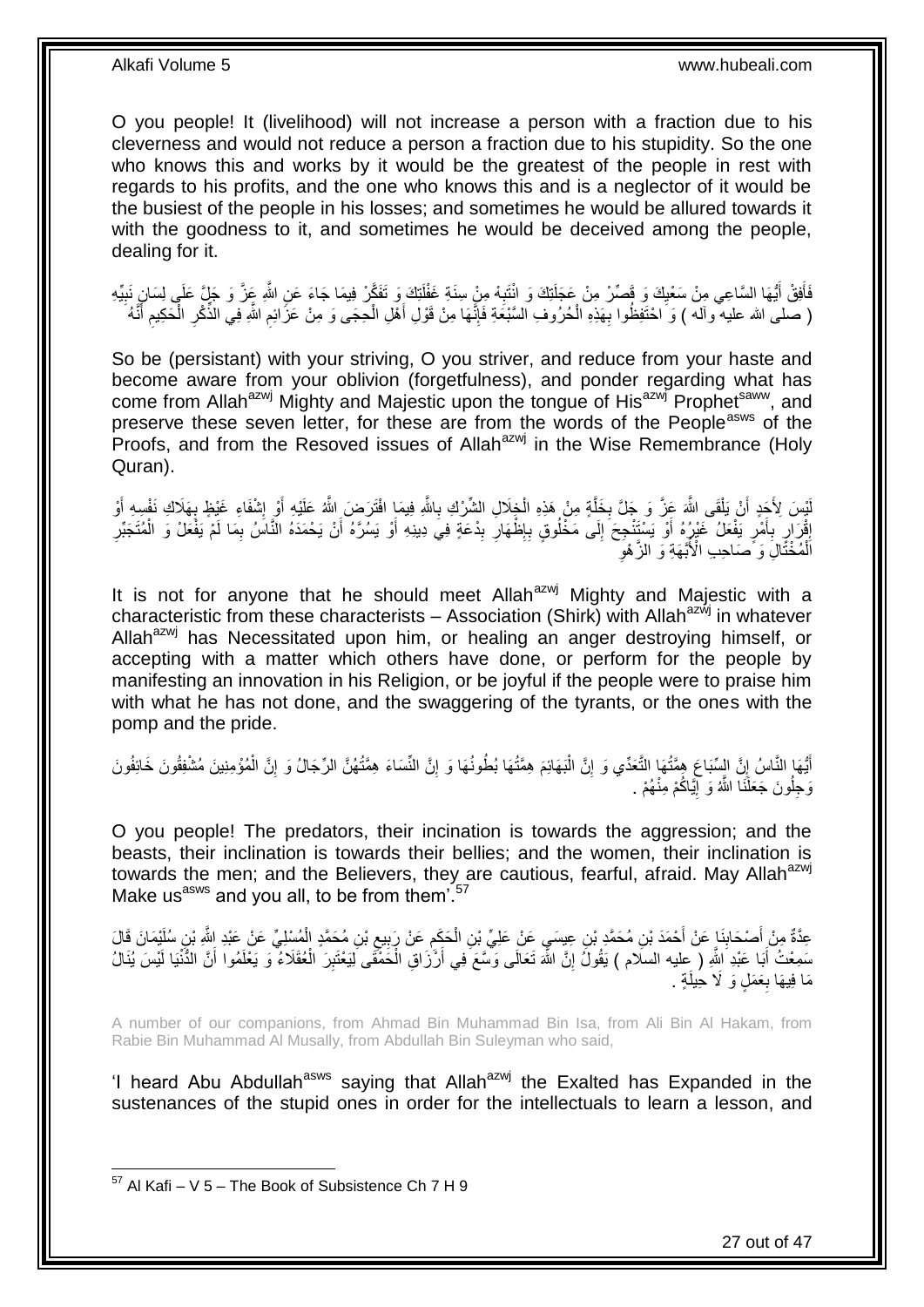they would know that the world and whatever is in it, cannot be achieved by actions nor means'.<sup>58</sup>

أَحْمَدُ بْنُ مُحَمَّدٍ عَنْ عَلِيِّ بْنِ النُّغْمَانِ عَنْ عَمْرِو بْنِ شِمْرٍ عَنْ جَابِرٍ عَنْ أَبِي جَعْفَرٍ ( عليه السلام ) قَالَ قَالَ رَسُولُ اللَّهِ (<br>أَحْمَدُ بْنُ مُحَمَّدٍ عَنْ عَلَيْ بْنِ النُّغْمَانِ عَنْ عَمْ َ َ صلى اللَّه عليهِ وآله ) أَيُّهَا اَلنَّاسُ إِنِّي لَمْ أَدَعُ شَيْئاً يُقَرِّبُكُمُّ إِلَى الْجَنَّةِ وَ يُبَاعِذُكُمْ مِنَّ النَّارِ إِلَّا وَ قَدْ نَبِّأُنُكُمْ بِهِ أَلَا وَ إِنَّ رُوحُ<br>ثُنُو حَدَّثتُهُ عَلِيهِ وآله ) ْ ∣∣<br>∶ ِ ِ َ ِ ُ ْ ِ الْقُدُسِ [قَدْ] نَفَثَ فِي رُوعِي وَ أُخْبَرَنِيْ أَنْ لَا تَمُوتُ نَفْسٌ حَتَّى تَسْتَكْمِلَ رِزْقَهَا اُ ْ ِ

Ahmad Bin Muhammad, from Ali Bin Al Noman, from Amro Bin Shimr, from Jabir,

(It has been narrated) from Abu Ja'far<sup>asws</sup> having said: 'Rasool-Allah<sup>saww</sup> said: 'O you people! Isaww have not left out anything which would take you all closer to the Paradise and distance you all from the Fires, except that Isaww have informed you with it. Indeed! The Holy Spirit has inspired into my<sup>saww</sup> heart and informed me<sup>saww</sup> that there would not die a soul until it completes (consuming) its sustenance.

الْقُوا اللَّهَ عَزَّ وَ جَلَّ وَ أَجْمِلُوا فِي الطَّلَبِ وَ لَا يَحْمِلَنَّكُمُ اسْتِبْطَاءُ شَيْءٍ مِنَ الرِّزْقِ أَنْ تَطْلُبُوهُ بِمَعْصِيبَةِ اللَّهِ عَزَّ وَ جَلَّ فَإِنَّهُ لَا  $\frac{1}{2}$ ِ ُ اُ يُّنَالُ مَا عِنْدَ اللَّهِ جَلَّ اسْمُهُ إِلَّا بِطَآْعَتِهِ . **ِ** ِ

Therefore, fear Allah<sup>azwj</sup> Mighty and Majestic and better yourselves in the seeking and do not let anything from the sustenance carry you upon the disobedience of Allah<sup>azwj</sup> Mighty and Majestic, for whatever is in the Presence of Allah<sup>azwj</sup>, Majestic is His<sup>azwj</sup> Mention, cannot be achieved except by being obedient to Him<sup>azwj, 59</sup>

**باب ال ِّر ْز ِق ِم ْن َحْي ُث َِل ُي ْحَت َس ُب**

## <span id="page-27-0"></span>**Chapter 8 – The livelihood from where one did not reckon**

عَلِيُّ بْنُ اِيْرَاهِيمَ عَنْ أَبِيهِ عَنِ ابْنِ أَبِي عُمَيْرٍ عَنْ أَبِي أَيُّوبَ الْخَزَّانِ عَنْ مُحَمَّدِ بْنِ مُسْلِمٍ عَنْ أَبِي عَبْدِ اللَّهِ ( عليه السلام ) ِ َ ٍ ِ ْ َ َ َ **!** َ قَالَ أَبَى اللَّهُ عَزَّ وَ جَلَّ إِلَّا أَنْ يَجْعَلَ أَرْزَاقَ الْمُؤْمِنِينَ مِّنْ حَيْثُ لَا يَخْتَسِبُونَ . ْ اُ ِ َ

Ali Bin Ibrahim, form his father, from Ibn Abu Umeyr, from Abu Ayoub Al Khazzaz, from Muhammad Bin Muslim,

(It has been narrated) from Abu Abdullah<sup>asws</sup> having said: 'Allah<sup>azwj</sup> has Refused except that He<sup>azwj</sup> would Make the livelihoods of the Believers from where they did not reckon'.<sup>60</sup>

مُحَمَّدُ بْنُ يَحْيَى عَنْ أَحْمَدَ بْنِ مُحَمَّدٍ عَنْ عَلِيِّ بْنِ الْحَكَمِ عَنْ أَبِي جَمِيلَةَ قَالٍَ سَمِعْتُ أَبَا عَبْدِ اللَّهِ ( عليه السلام ) يَقُولُ كُنْ لِمَا َ َ  $\ddot{\phantom{a}}$ ْ َ لَا تَرْجُو أَرْجَى مِنْكَ لِمَا تَرْجُو فَإِنَّ مُوسَى ("عليَه السلام ) ذَهَبَّ لِيَقْتَبِسَ لِأَهْلِهِ نَاراً فَانْصَرَفَ إِلَيْهِمْ وَ هُوَ نَبِيٌّ مُرْسَلٌ . ِ َ ِ ِ لَ ∣∣<br>∶ ِ

Muhammad Bin Yahya, from Ahmad Bin Muhammad, form Ali Bin Al Hakam, from Abu Jameela who said,

'I heard Abu Abdullah<sup>asws</sup> saying: 'Become such that you are hoping from there where there is no hope for you to what will (come your way), for Musa<sup>as</sup> went to attain fire for his family, so he<sup>as</sup> returned to them and he<sup>as</sup> was a *Mursil* Prophet<sup>as, 61</sup>

 $58$  Al Kafi – V 5 – The Book of Subsistence Ch 7 H 10

 $^{59}$  Al Kafi – V  $\overline{5}$  – The Book of Subsistence Ch 7 H 11

 $60$  Al Kafi – V 5 – The Book of Subsistence Ch 8 H 1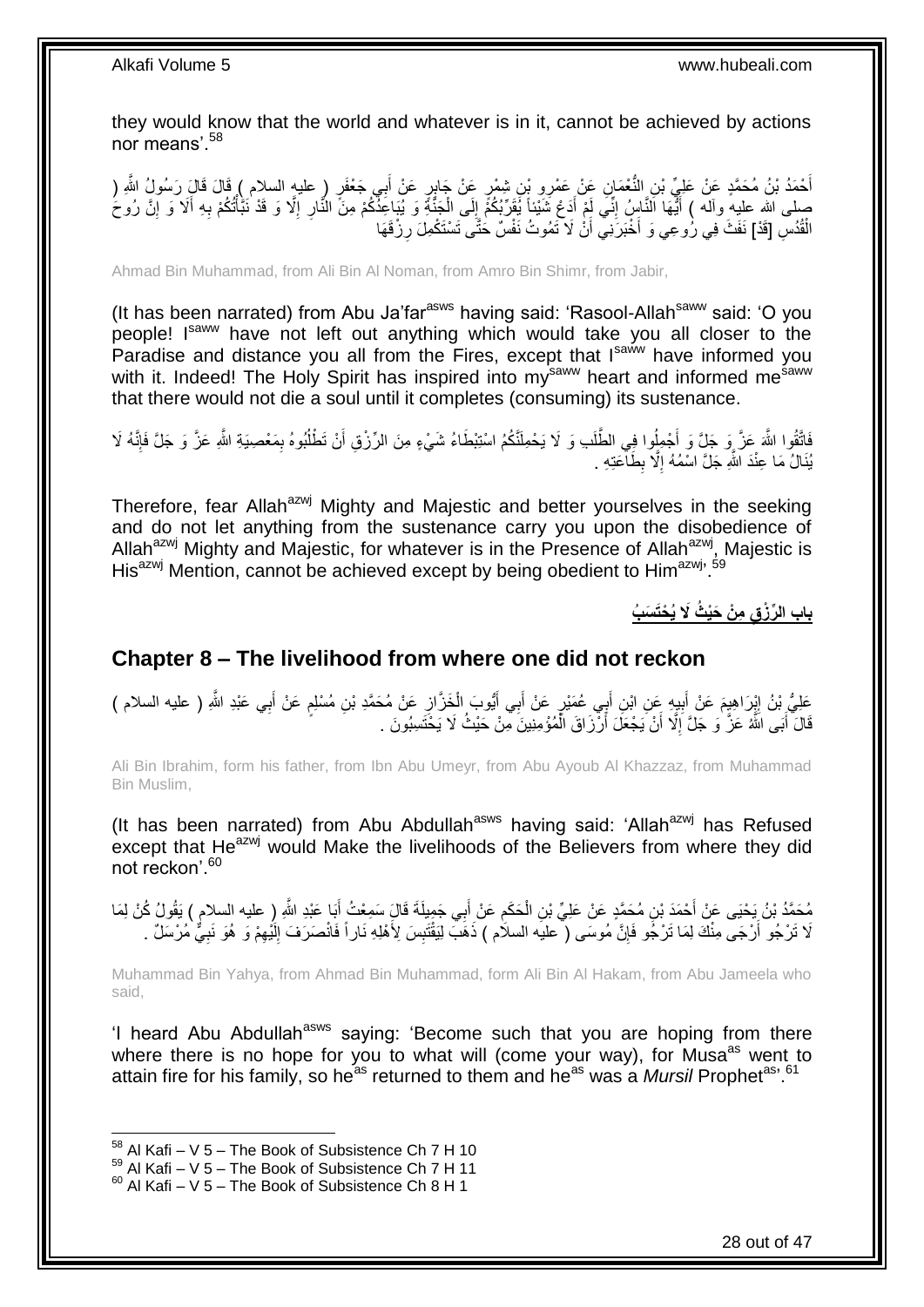عِدَّةٌ مِنْ أَصْحَابِنَا عَنْ أَحْمَدَ بْنِ أَبِي عَبْدِ اللَّهِ عَنْ عَلِيِّ بْنِ مُحَمَّدٍ الْقَاسَانِيِّ عَمَّنْ ذَكَرَهُ عَنْ عَبْدِ اللَّهِ بْنِ الْقَاسِمِ عَنْ أَبِي عَبْدِ اللَّهِ ْ اُ **∣** َ َ ِ ْ ( عليه السلام ) عَنْ أَبِيهِ عَنْ َجَدَّهِ ۖ ( عليهما السلام ) قَالَ قَالَ أَمِيرُ الْمُؤْمِنِينَ ( عِليه السلام ) كُنْ لَمَا لَا تُرْجُو أَرْجَى مِنْكَ ِ َ ْ َ لِّمَا تَرْجُو فَإِنَّ مُوسَى بْنَ عِمْرَانَ ( عَليه السلام ) خَرَجَ يَقْتَبِسُ لِأَهْلِهِ نَاراً فَكَلَّمَهُ اللَّهُ عَزَّ وَ جَلَّ وَ رَجَعَ نَبِيّاً مُرْسَلًا وَ خَرَجَتْ َّ **!** ِ **∶** مَلِكَةُ سَبَإٍ فَأَسْلَمَتْ مَعَ سُلَيْمَانَ ( عليه السلام ) وَ خَرَجَتْ سَحَرَةُ فِرْعَوْنَ يَطْلُبُونَ الْعِزَّ لِفِرْعَوْنَ فَرَجَعُوا مَؤْمِنِينَ . ْ ا<br>ا َ │

A number of our companions, from Ahmad Bin Abu Abdullah, from Ali Bin Muhammad Al Qasany, from the one who mentioned it, from Abdullah Bin Al Qasim,

(It has been narrated) from Abu Abdullah<sup>asws</sup>, from his<sup>asws</sup> father<sup>asws</sup>, from his<sup>asws</sup> grandfather<sup>asws</sup> having said: 'Amir Al-Momineen<sup>asws</sup> said: 'Become such that you are hoping from there where there is no expectation for, from you to what you were expecting, for Musa<sup>as</sup> Bin Imran<sup>as</sup> went out to attain fire for his<sup>as</sup> family, so Allah<sup>azwj</sup> Mighty and Majestic Spoke to him<sup>as</sup>, and he<sup>as</sup> returned as a Mursil Prophet<sup>as</sup>; and the queen of Sheba went out, so she (converted to Islam) with Suleyman<sup>as</sup>; and the magicians of Pharaoh<sup>la</sup> went out seeking the honour for Pharaoh<sup>la</sup>, but they returned as Believers<sup>' 62</sup>

عَنْهُ عَنْ أَبِيهِ عَنْ صَفْوَانَ عَنْ مُحَمَّدِ بْنِ أَبِي الْهَزْهَانِ عَنْ عَلِيِّ بْنِ السَّرِيِّ قَالَ سَمِعْتُ أَبَا عَبْدِ اللَّهِ ( عِليه السلام ) يَقُولُ إِنَّ َ ِ ِ ْ َ **!** َ ِ اللَّهَ عَنَّ وَ جَلَّ جَعَلَ أَرْزَاقَ الْمُؤْمِنِينَ مِنْ خَيْثُ لَا يَحْتَسِبُونَ وَ ذَّلِكَ أَنَّ الْغَبْذَ إِذَا لَمْ يَعْرِفْ وَجْهَ رِزْقِهِ كَثُرَ دُعَاؤُهُ لِ ْ اُ ا<br>ا ِ **∶** ْ اُ

From him, from his father, from Safwan, from Muhammad Bin Abu Al Hazhaaz, from Ali Bin Al Sarayy who said,

'I heard Abu Abdullah<sup>asws</sup> saying that Allah<sup>azwj</sup> Mighty and Majestic Made the sustenances of the believers from where they are not reckoning, and in the case of a servant, when he does not know the direction of his sustenance, would supplicate frequently for it'.<sup>63</sup>

عَنْهُ عَنْ مُحَمَّدٍ بْنِ عَلِيٍّ عَنْ هَارُونَ بْنِ حَمْزَةَ عَنْ عَلِيٍّ بْنِ عَبْدِ الْعَزِيزِ قَالَ لِي أَبُو عَبْدِ النَّهِ ( عِليه السلام ) مَا فَعَلَ<br>. َ **∶** ِ ْ عُمَرُ بْنُ مُسْلِمِ قُلْتُ جُعِلَّتُ فِدَاكَ أَقْبَلَ عَلَى الْعِبَادَةِ وَ تَرَكَ التِّجَارَةَ فَقَالَ وَيَكَهُ أَ مَا عَلِمَ أَنَّ تَارِكَ الطَّلَبِ لَا يُسْتَجَابُ لَهُ َ ْ َ ْ ْ ٍ ِ

From him, from Muhammad Bin Ali, from Haroun Bin Hamza, from Ali Bin Abdul Aziz who said,

'Abu Abdullah<sup>asws</sup> said to me: 'What does Umar Bin Muslim do?' I said, 'May I be sacrificed for you<sup>asws</sup>! He has diverted towards the worship and neglects the business'. So he<sup>asws</sup> said: 'Woe be unto him! The neglector of the seeking does not get his supplications Answered for him.

ْاِنَّ قَوْماً مِنْ أَصْبَحِاب رَسُولِ اللَّهِ ( صلى الله عليه وآلم ) لِمَّا نَزَلَتْ وَ مَنْ يَتَّقِ اللَّهَ يَجْعَلْ لَمُه مَخْرَجاً وَ يَرْزُقْهُ مِنْ حَيْثُ لا َ ا يَّخْتَسِبُ أَغْلَّقُوا الْأَبْوَابَ ۖ وَ أَقْبَلُوا عَلَٰى الْعِبَّادَةِ وَ قَالُوا قَدْ كُفِينَا ْ َ َ

A group from the companions of Rasool-Allah<sup>saww</sup>, when (the Verse) **[65:2] and** *whoever is fearful of Allah, He will make for him an outlet [65:3] And He provides for him from (sources) he does not reckon*, was Revealed, they locked their doors and diverted themselves towards the worship, and they were saying, 'Allah<sup>azwj</sup> would Suffice for us'.

 $61$  Al Kafi – V 5 – The Book of Subsistence Ch 8 H 2

 $^{62}$  Al Kafi – V 5 – The Book of Subsistence Ch 8 H 3

 $63$  Al Kafi – V 5 – The Book of Subsistence Ch 8 H 4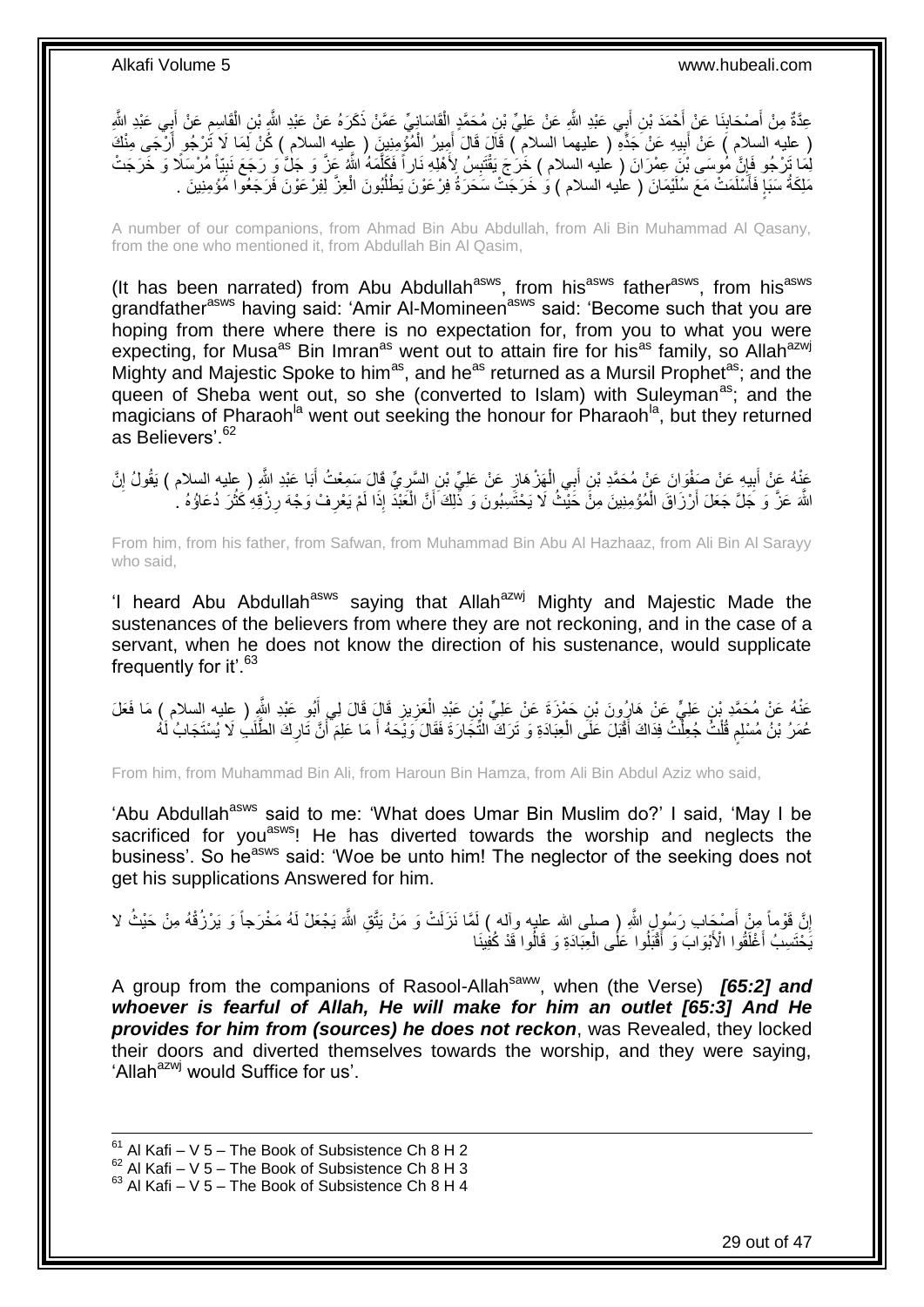فَلِّغَ ذَلِكَ النَّبِيَّ ( صلى اِلله عليه وآله ) فَأَرْسَلَ إِلَيْهِمْ فَقَالَ مَا حَمَلَكُمْ عَلَى مَا صَنَعْتُمْ قَالُوا يَا رَسُولَ اللَّهِ تُكُفِّلَ لَنَا بِأَرْزَاقِنَا ِ لَ ِ َ ្ត្ َ َ ِ فَأَقْبَلْنَا عَلَى الْعِبَادَةِ فَقَالَ إِنَّهُ مَنْ فَعَلّ ذَلِكَ لَمْ يُسْتَجَبْ لَهُ عَلَيْكُمْ بِالطَّلَبِ ٰ יִי (ו ْ ْ َ ِ لَ

So that reached the Prophet<sup>saww</sup>, so he<sup>saww</sup> sent for them. He<sup>saww</sup> said: 'What made you carry upon what you are doing?' They said, 'O Rasool-Allah<sup>saww</sup>! You<sup>saww</sup> guaranteed our livelihood for us, so we diverted ourselves towards the worship'. So hesaww said: 'The one who does that, (his supplications) would not be Answered for him. It is upon you with the seeking (of the livelihood)<sup>'.64</sup>

> **ِ َراغ َو الْفَ باب َكَرا ِهَي ِة الَّنْوم ِ**

### <span id="page-29-0"></span>**Chapter 9 – Abhorrence of the sleep and the leisure**

ِ عِدَّةٌ مِنْ أَصْحَابِنَا عَنْ سَهْلِ بْنِ زِيَادٍ عَنِ ابْنِ مَحْبُوبٍ عَنْ يُونُسَ بْنِ يَعْقُوبَ عَمَّنْ ذَكَرَهُ عَنْ أَبِي عَبْدِ اللَّهِ ( عليه السلام )<br>يَهْدُى تَّمُّسُ أَصَّبِحَابِنَا عَنْ سَمِّلْ بْنِ زِيَادٍ عَنِ َ ِ ِ َ قَالَ كَثْرَةُ النَّوْمِ مَذْهَبَةٌ لِلدِّينِۖ وَ اَلدُّنْيَا **ٔ** ِ ֦֘<u>֓</u>֖֖֖֖֧֓֓֓֓֓֝

A number of our companions, from Sahl Bin Ziyad, from Ibn Mahboub, from Yunus Bin Yaqoub, from the one who mentioned it,

(It has been narrated) from Abu Abdullah<sup>asws</sup> having said: 'Frequency of the sleeping (lead to) departure of the Religion and the world'.<sup>65</sup>

مُحَمَّدُ بْنُ يَحْيَى عَنٍْ أَحْمَدَ بْنِ مُحَمَّدٍ عَنِ ابْنِ فَضَّالٍ عَمَّنْ ذَكَرَهُ عَنْ بَشِيرٍ الدَّهَّانِ قَالَ سَمِعْتُ أَبَا الْحَسَنِ مُوسَى ( عليه ْ َ السلام ) يَقُولُ إِنَّ اللَّهَ جَلَّ وَ عََزَّ يُبْغِضُ الْعَبْدَ اَلنَّوَّامَ الْفَارِغَ . **∶** ْ **ٔ** اٍ

Muhammad Bin Yahya, from Ahmad Bin Muhammad, from Ibn Fazzal, from the one who mentioned it, from Bashir Al Dahhan who said,

'I heard Abu Al-Hassan Musa<sup>asws</sup> saying: 'Allah<sup>azwj</sup> Majestic and Mighty Hates the sleeping and the leisurely servant<sup>'.66</sup>

عِدَّةٌ مِنْ أَصْحَابِذَا عَنْ أَحْمَدَ بْنِ مُحَمَّدِ بْنِ خَالِدٍ عَنْ أَبِيهِ عَنِ ابْنِ سِذَانٍ عَنْ عَبْدِ اللَّهِ بْنِ مُسْكَانَ وَ صَالِحِ النَّبِلِيِّ عَنْ أَبِي َ **∣** َ ِ َ ٍ **!** َ بَصِيرٍ عَنْ أَبِي َعَبْدِ اللَّهِ ( عليه اَلسلام ) قَالَ إِنَّ اللَّهَ عَزَّ وَ جَلَّ يُبْغِضُ كَثْرَةَ النَّوْمِ وَ كَثْرَةَ الْفَرَاغِ . **ٔ** ِ **ٔ** ِ َ ِ ْ

A number of our companions, from Ahmad Bin Muhammad Bin Khalid, from his father, from Ibn Sinan, from Abdullah Bin Muskan, and Salih Al Nayli, from Abu Baseer,

(It has been narrated) from Abu Abdullah<sup>asws</sup> having said: 'Allah<sup>azwj</sup> Mighty and Majestic Hates the abundance of the sleep and the abundance of the leisure time'.<sup>67</sup>

**باب َكَرا ِهَي ِة الْ َك َس ِل**

### <span id="page-29-1"></span>**Chapter 10 – Abhorrence of the laziness**

َ عِدَّةٌ مِنْ أَصْدَابِنَا عَنْ سَهْلِ بْنِ زِيَادٍ عَنْ جَعْفَرِ بْنِ مُحَمَّدٍ الْأَشْعَرِيِّ عَنِ ابْنِ الْقَدَّاحِ عَنْ أَبِي عَبْدِ اللَّهِ ( عليه السلام ) قَالَ ِ ْ ِ ِ ِ **∣** َ عَدُوُّ الْعَمَلِ الْكَسَلُ ْ ْ

 $64$  Al Kafi – V 5 – The Book of Subsistence Ch 8 H 5

 $65$  Al Kafi – V 5 – The Book of Subsistence Ch 9 H 1

 $^{66}$  Al Kafi – V 5 – The Book of Subsistence Ch 9 H 2

 $67$  Al Kafi – V 5 – The Book of Subsistence Ch 9 H 3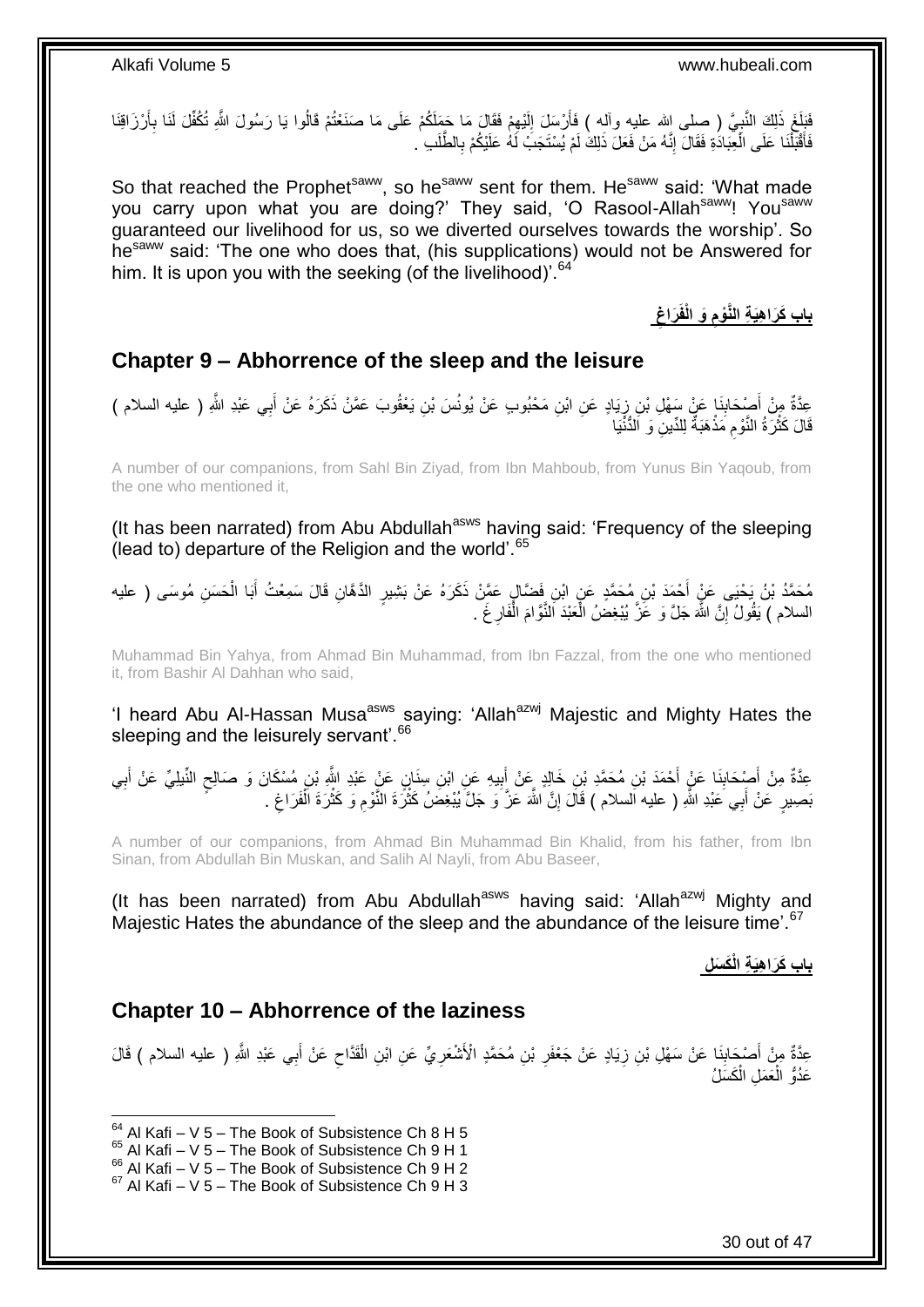A number of our companions, from Sahl Bin Ziyad, from Ja'far Bin Muhammad Al Ashary, from Ibn Al Qadah,

(It has been narrated) from Abu Abdullah<sup>asws</sup> having said: 'The enemy of the action,  $is$  the laziness'  $68$ 

سَهْلُ بْنُ زِيَادٍ عَنِ ابْنِ مَحْبُوبٍ عَنْ سَعْدٍ بْنِ أَبِي خَلَفٍ عَنْ أَبِي الْحَسَنِ مُوسَى ( عليه السلام ) قَالَ قَالَ أَبِي ( عليه السلام )<br>. ْ َ َ ِ ِ َ لِبَعْضِ وُلْدِهِ إِيَّاكَ وَ الْكَسَلَ وَ الْضَّجَرَ فَإِنَّهُمَا يَمْنَـٓعَانِكَ مِنْ حَظَّكَ مِنَ الذُّنْيَا وَ الْآخِرَةِ . ِ ْ ֖֧֚֚֚֚֚֚֚֚֚֚֚֚֚֓֡֡֓֡֘<u>֚֓</u> ْ

Sahl Bin ziyad, from Ibn Mahboub, from Sa'ad Bin Abu Khalaf,

(It has been narrated) from Abu Al-Hassan Musa<sup>asws</sup> having said: 'My<sup>asws</sup> father<sup>asws</sup> said to one of his<sup>asws</sup> children: 'Beware of the laziness and the boredome, for these two would prevent you from your share of the world and the Hereafter'.<sup>69</sup>

عَلِيُّ بِنُ إِبْرَاهِيمَ عَنْ أَبِيهِ عَنِ ابْنِ أَبِي عُمَيْرٍ عَنْ عُمَرَ بْنِ أُذَيْنَةً عَنْ زُرَارَةَ عَنْ أَبِي عَبْدِ اللَّهِ ( عليه السلام ) قَالَ مَنْ كَسِلَ<br>. **∣** َ َ َ عَنْ ۖ طَهُورِ هِ وَ صَلاَتِهِ فَلَيْسَ فِيهِ خَيْرٌ ۗ لِأَمْرِ ۚ أَخِرَتِهِ وَ مَنْ كَسِلَ عَمَّا يُصْلِحُ بِهِ أَمْرَ مَعِيشَنَةِ فَلَيْسَ فِيهِ خَيْرٌ ۗ لِأَمْرِ دُنْيَاهُ . َ **∶** ِ ِ ِ

Ali Bin Ibrahim, from his father, from Ibn Abu Umeyr, from Umar Bin Azina, from Zurara,

(It has been narrated) from Abu Abdullah $a<sup>asws</sup>$  having said: 'The one who is too lazy from his cleanliness and his Praying, so there is no goodness in him for the matter of the Hereafter, and the one who is too lazy from correcting the matters of his livelihood, so there is no goodness in him from the matters of the world'.<sup>70</sup>

يُحَمَّدُ بْنُ يَحْيَى عَنْ مُحَمَّدِ بْنِ الْحُسَيْنِ عَنْ صَغْوَانَ عَنِ الْعَلَاءِ عَنْ مُحَمَّدٍ بْنِ مُسْلِمٍ عَنْ أَبِي جَعْفَرٍ ( عليه السلام ) قَالَ إِنِّي ْ ِ َ ֧֖֧֖֖֖֖֧֧֖֖֧֧֧֧֦֧֧֧֦֧֧֚֚֚֚֚֚֚֚֝֝֟֓֝֓֝֓֟֓֝֬֟֓֟֓֟֓֝֬֝֓֝֓֟֓֡֬֓֝֬֝֓֟֓֓֝֬ ْ َ لِأُبْغِضُ الزَّجُلَ أَوْ أُبْغِضُ لِلْرِّجُلِ أَنْ يَكُونَ كَسْلَاناً [كَسِّلَانَ] عَنْ أَمْرِ دُنْيَاهُ وَ مَنْ كَسِلَ عَنْ أَمْرِ دُنْيَاهُ فَهُوَ عَنْ أَمْرِ آخِرَتِهِ ِ َ اً ُ ِ ِ َ أَكْسَلُ . َ

Muhammad Bin Yahya, from Muhammad Bin Al Husayn, from Safwan, from Al A'ala, from Muhammad Bin Muslim,

(It has been narrated) from Abu Ja'far<sup>asws</sup> having said: ' $I^{asws}$  am hateful towards the man, or hateful for the man who becomes lazy from the matters of his world; and the one who is too lazy about the matters of his world, so he would be lazy about the matters of his Hereafter<sup>' 71</sup>

A number of our companions, from Ahmad Bin Muhammad, from Ibn Fazzal, from Sama'at Bin Mihran,

عِدَّةٌ مِنْ أَصْحَابِنَا عَنْ أَحْمَدَ بْنِ مُحَمَّدٍ عَنِ ابْنِ فَضَّالٍ عَنْ سَمَاعَةَ بْنِ مِهْرَانَ عَنْ أَبِي الْحَسَنِ مُوسَى ( عليه السلام ) قَالَ َ ِ َ ْ َ إِيَّاكَ وَ الْكَسَلَ وَ الضَّجَرَ فَإِنَّكَ إِنْ كَسِلْتَ لَمْ تَعْمَلْ وَ إِنَّ ضَجِرْتَ لَمْ تُعْطِ الْحَقَّ . ْ ِ ْ ِ ِ ْ <u>֖֚֚֚֚֚֓</u>

 $68$  Al Kafi – V 5 – The Book of Subsistence Ch 10 H 1

 $69$  Al Kafi – V 5 – The Book of Subsistence Ch 10 H 2

 $^{70}$  Al Kafi – V 5 – The Book of Subsistence Ch 10 H 3

 $71$  Al Kafi – V 5 – The Book of Subsistence Ch 10 H 4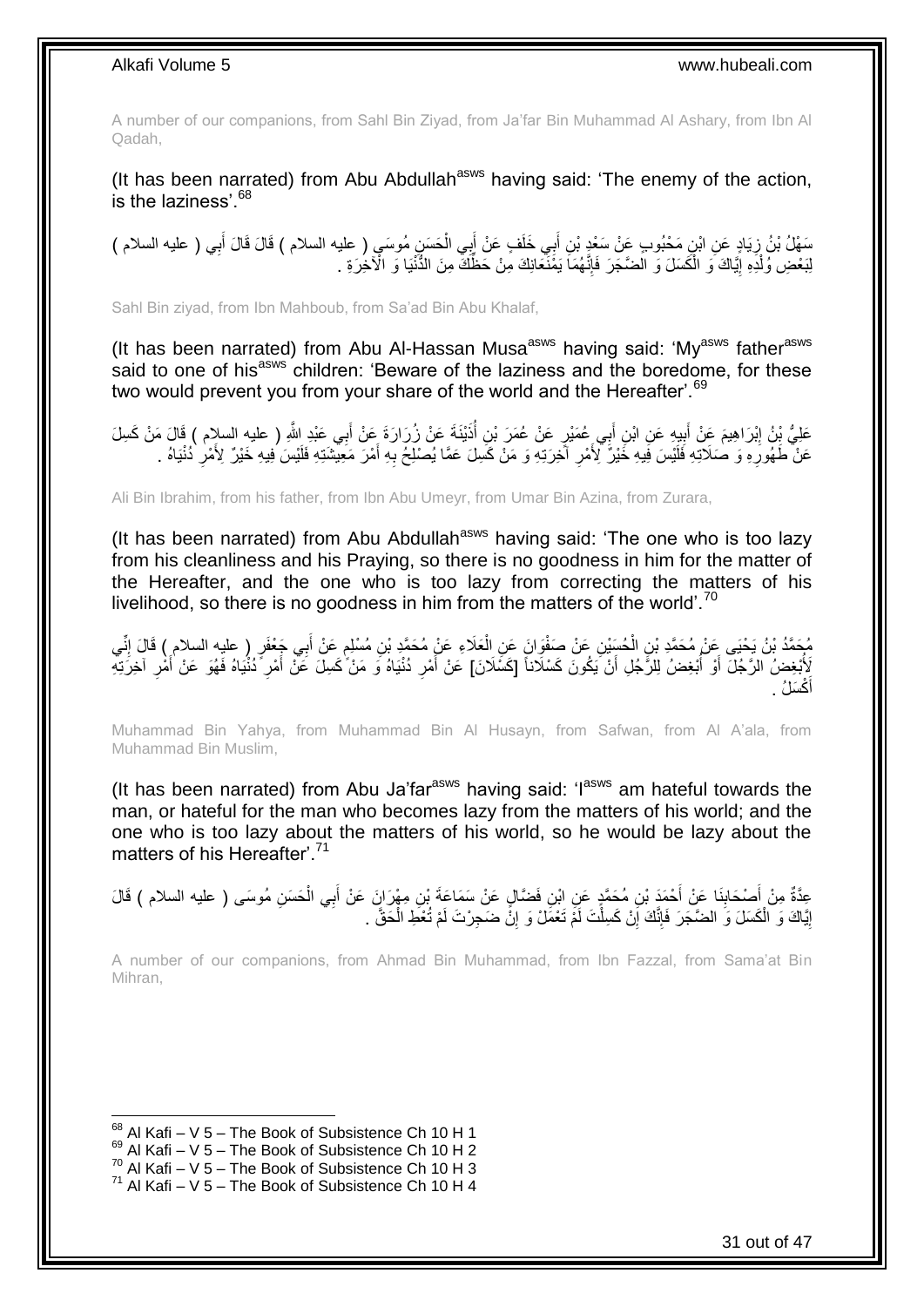(It has been narrated) from Abu Al-Hassan Musa<sup>asws</sup> having said: 'Beware of the laziness and the boredom, for if you are lazy you will not work, and if you are bored you would not be Given the Truth<sup>'.72</sup>

أَحْمَدُ بْنُ مُحَمَّدٍ عَنْ بَعْضِ أَصِنْحَابِنَا عَنْ صَالِحٍ بْنِ عُمَرَ عَنِ الْحَسَنِ بْنِ عَبْدِ اللَّهِ عَنْ أَبِي عَبْدِ اللَّهِ ( عليه السلام ) قَالَ لَا<br>بَيْتِ اللَّهِ ( َ َ َ ْ  $\zeta$ **∣** تَسْتَعِنْ بِكَسْلَانَ وَ لَا تَسْتَشِيرَنَّ عَاجِزاً <sub>.</sub> ِ

Ahmad Bin Muhammad, from one of our companions, from Salih Bin Umar, from Al Hassan Bin Abdullah,

(It has been narrated) from Abu Abdullah<sup>asws</sup> having said: 'Do not seek assistance from the lazy ones, nor should you be consulting an incapable one'.<sup>73</sup>

أَحْمَدُ بْنُ مُحَمَّدٍ عَنِ الْهَنْثَمِ النَّهْدِيِّ عَنْ عَبْدِ الْعَزِيزِ بْنِ عَمْرٍو الْوَاسِطِيِّ عَنْ أَحْمَدَ بْنِ عُمَرَ الْحَلَبِيِّ عَنْ زَيْدٍ الْقَتَّاتِ عَنْ أَبَانِ َ ْ ِ ِ ْ ِ  $\ddot{\phantom{0}}$ ْ َ َ ْ ِ ْ ْنِنِ تَغْلِبَ قَالَ سَمِعْتُ أَبَا عَبْدٍ اللَّهِ ( عليه السلام ) يَقُولُ تَجَنَّبُوا الْمُنَى فَإِنَّهَا تُذْهِبُ بَهْجَةَ مَا خُوِّلْتُمْ وَ تَسْتَصْغِرُونَ بِهَا مَوَاهِبَ َ ِ ْ **ٔ** ِ ْ اللَّهِ تَعَالَى عِنْدَكُمْ وَ تُعْقِبُكُمُ الْحَسَرَاتُ فِيمَا وَهَّمْتُمْ بِهِ أَنْفُسَكُمْ . َ ِ ْ

Ahmad Bin Muhammad, from Al Haysam Al Hindy, from Abdul Aziz Bin Amro Al Wasity, from Ahmad Bin Umar Al Halby, from Zayd Al Qattat, from Aban Bin Tablugh who said,

'I heard Abu Abdullah<sup>asws</sup> saying: 'Keep away from day dreaming for it would remove the gladness with what you had been thinking of, and you would be belittling by it the Gifts of Allah<sup>azwj</sup> the Exalted which are in your presence, and the regret would puruse you, and by it would cause concern to yourselves'.<sup>74</sup>

عَلِيُّ بْنُ مُحَمَّدٍ رَفَعَهُ قَالَ قَالَ أَمِيرُ الْمُؤْمِنِينَ ( عليه السلام ) إِنَّ الْأَشْيَاءَ لَمَّا ازْدَوَجَتْ ازْدَوَجَ الْكَسَلُ وَ الْعَجْزُ فَنُتِجَا بَيْنَهُمَا ِ ْ َ ْ ْ الْفَقْرَ . ْ

Ali Bin Muhammad, raising it, said,

'Amir Al-Momineen<sup>asws</sup> said: 'When things get paired, the pairing of the laziness and the frustration, so the result which is manifested by these two, is the poverty'.<sup>15</sup>

عَلِيُّ بْنُ إِبْرَاهِيمَ عَنْ هَارُونَ بْنِ مُسْلِمٍ عَنْ مَسْعَدَةَ بْنِ صَدَقَةَ قَالَ كَتَبَ أَبُو عَبْدِ اللَّهِ ( عليه السلام ) إِلَي رَجُلٍ مِنْ أَصْحَابِهِ َ ٍ **∣** ِ َ ِ أَمَّا بَعْدُ فَلَا تُجَادِلِ الْعُلَمَاءَ وَ لَا تُمَارِ السُّفَهَاءَ فَيُبْغِضَكَ الْعُلَمَاءُ وَ يَشْتِمَكَ السُّفَهَاءُ وَ لَا تَكْسَلْ عَنْ مَعِيشَتِكَ فَتَكُونَ كَلَّا عَلَى ْ ْ ِ لَ غَيْرِكَ أَوْ قَالَ عَلَى أَهْلِكَ . َ َ **∶** 

Ali Bin Ibrahim, from Haroun Bin Muslim, from Mas'ada Bin Sadaqa who said,

'Abu Abdullah<sup>asws</sup> wrote to a man from his<sup>asws</sup> companions: 'After this, so do not argue with the scholars nor debate with the fools, for the scholars would hate you and the fools would (verbally) abuse you; and do not be lazy about your livelihood for you would become a burden upon others', or said: 'Upon your family'.<sup>76</sup>

 $72$  Al Kafi – V 5 – The Book of Subsistence Ch 10 H 5

 $^{73}$  Al Kafi – V 5 – The Book of Subsistence Ch 10 H 6

 $74$  Al Kafi – V 5 – The Book of Subsistence Ch 10 H 7

 $75$  Al Kafi – V  $5$  – The Book of Subsistence Ch 10 H 8

 $76$  Al Kafi – V 5 – The Book of Subsistence Ch 10 H 9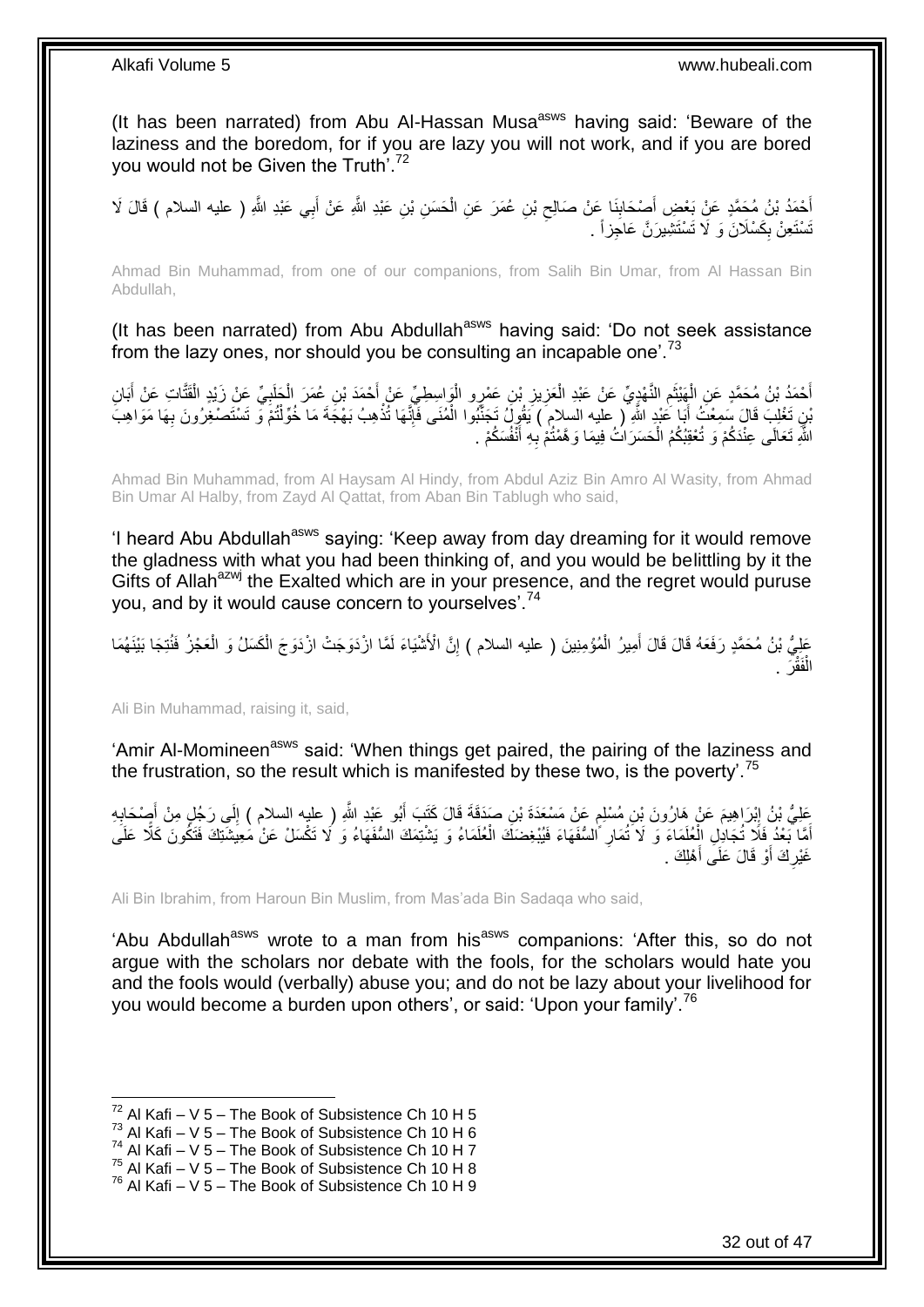**باب َع َم ِل ال َّر ُج ِل فِي َبْيتِ ِه**

# <span id="page-32-0"></span>**Chapter 11 – The man working in his home (Housework)**

عَلِيُّ بْنُ إِيْرَاهِيِمَ عَنْ أَبِيهِ عَنِ اِبْنِ أَبِي عُمَيْرٍ عَنْ هِشَامٍ بْنِ سَالِمٍ عَنْ أَبِي عَبْدٍ اللَّهِ ( عليه السلام ) قَالَ كَانَ أَمِيرُ الْمُؤْمِنِينَ َ ֧֖֧֧֧֧֧֧֧֧֧֧֧֧֚֚֚֚֚֚֚֚֚֚֚֚֚֚֚֚֚֚֚֚֚֚֚֚֚֝֝֝֝֝֓֝֓֝֓֝֓֝֓֝֬֝֓֝֓֡֝֬֝֬֝֬֜ ِ َ ِ َ **֓**ׇ֦֦֦֖֦֓֡֝֝ ْ َ صَلَّوۡ اتۡ اَللَّهِ عَلَيۡهِ يَحۡتَظِبُ وَ يَاشَتَقِيَ وَ يَكۡنُسُ ۗ وَ كَانَتْ فَاطَِٰمَةٌ سَلَامُ اللَّهِ عَلَيْهَا تَطۡحَنُ وَ تُعۡجِنُ وَ تَخْبِرُ ۚ . ِ

Ali Bin Ibrahim, from his father, from Ibn Abu Umeyr, from Hisham Bin Salim,

(It has been narrated) from Abu Abdullah<sup>asws</sup> having said: 'Amir Al-Momineen<sup>asws</sup> used to ignite the fire and draw the water and sweep, and Syed Fatima<sup>asws</sup> used to grind and knead and bake'.<sup>77</sup>

ِ أَحْمَدُ بْنُ عَبْدِ اللَّهِ عِنْ أَحْمَدَ بْنِ أَبِي عَبْدِ اللَّهِ عَنْ عَبْدَلِ بْنِ مَالِكٍ عَنْ هَارُونَ بْنِ الْجَهْمِ عَنِ الْكَاهِلِيِّ عَنْ مُعَاذٍ بَيَّاعِ الْأَكْسِيَةِ ْ َ َ ِ ْ قَالَ قَالَ أَبُو عَبْدِ اللَّهِ ( عليه السَلاَمَ ّ) كَانَ رَسُولُ اللَّهِ ( َصلَى الله عليه وآله ) يَحْلُبُ عَنْزُ أَهْلَهِ . َ َ ُ

Ahmad Bin Abdullah, from Ahmad Bin Abu Abdullah, from Abdal Bn Bin Malik, from Haroun Bin Al Jahm, from Al Kahily, from Muaz Baya'a Al Aksiya who said,

'Abu Abdullah<sup>asws</sup> said: 'Rasool-Allah<sup>saww</sup> used to milk the goats of his<sup>saww</sup> family'.<sup>78</sup>

**َم ِعي َش ِة الْ ِدير َما ِل َو َتقْ الْ ْصَالح باب إ ِ ِ ِ**

## <span id="page-32-1"></span>**Chapter 12 – Correcting the wealth and managing the livelihood**

عِدَّةٌ مِنْ أَصْحَابِنَا عَنْ أَحْمَدَ بْنِ مُحَمَّدٍ عَنْ عَلِيِّ بْنِ الْحَكَمِ عَنْ مُحَمَّدِ بْنِ سَمَاعَةَ عَنْ مُحَمَّدِ بْنِ مَرْوَانَ عَنْ أَبِي عَبْدِ اللَّهِ رِعلِيهِ ِ ْ َ **⊥** َ اُ السلامِ ) قَالَ إِنَّ فِي حِكْمَةِ آلِ َدَاوُدَ يَنْبَغِي لِلْمُسْلِمِ الْعَاقِلِ أَنْ لَا يُرَى ظَاعِناً إِلَّا فِي ثَلَاثٍ مَرَمَّةٍ لِمَعَاشٍ أَوْ تَزَوُّدٍ لِمَعَادٍ أَوْ لَذَّةٍ ْ ِ ْ ֝׀֧<br>֧֧֪֝֜֘ َ َ ِ ٍ فِي غَيْٰرِ ذَاتِ مُحَرَّم ِ

A number of our companions, from Ahmad Bin Muhammad, from Ali Bin Al Hakam, from Muhammad Bin Sama'at, from Muhammad Bin Marwan,

(It has been narrated) from Abu Abdullah<sup>asws</sup> having said: 'It is in the wisdom of the progeny of Dawood<sup>as</sup>: 'It is befitting for the intellectual Believer that he does not see the transitory except regarding three (matters) – Restoration of his livelihood, or provision for his Hereafter, or a pleasure in other than with Prohibitions.

وَ يَنْبَغِي لِلْمُسْلِمِ الْعَاقِلِ أَنْ يَكُونَ لَهُ سَاعَةٌ يُفْضِي بِهَا إِلَى عَمَلِهِ فِيمَا بَيْنَهُ وَ بَيْنَ اللَّهِ عَنَّ وَِ جَلَّ وَ سَاعَةٌ يُلَاقِي إِخْوَانَهُ الَّذِينَ  $\frac{1}{2}$ ِ َ ْ ِ ْ  $\frac{1}{2}$ َّ م ُفَاوِضُهُّمْ وَ يُفَاوِضُونَهُ فِي أَمْرِ آخِرَتِهِ وَ سَاعَةٌ يُخَلِّي بَيْنَ نَفْسِهِ وَ لَذَّاتِهَا فِي غَيْرِ مُحَرَّمٍ فَإِنَّهَا عَوْنٌ عَلَى تِلْكَ الْمَنَاعَتَيْنِ . ِ ِ َ ِ ِ ْ ׀ו<br>ِי

And it is befitting for the intellectual Muslim that there happens to be for him a time dedicated to his affairs in what is between him and Allah<sup>azwj</sup> Mighty and Majestic, and a time (dedicated to) meeting his brethren whom he advises them and they advise him regarding the matters of the Hereafter, and a time (dedicated) to be alone to himself, and its pleasures in other than the Prohibitions, for these are an aid upon those two times (the first two)'.<sup>79</sup>

 $^{77}$  Al Kafi – V 5 – The Book of Subsistence Ch 11 H 1

 $^{78}$  Al Kafi – V 5 – The Book of Subsistence Ch 11 H 2

 $^{79}$  Al Kafi – V 5 – The Book of Subsistence Ch 12 H 1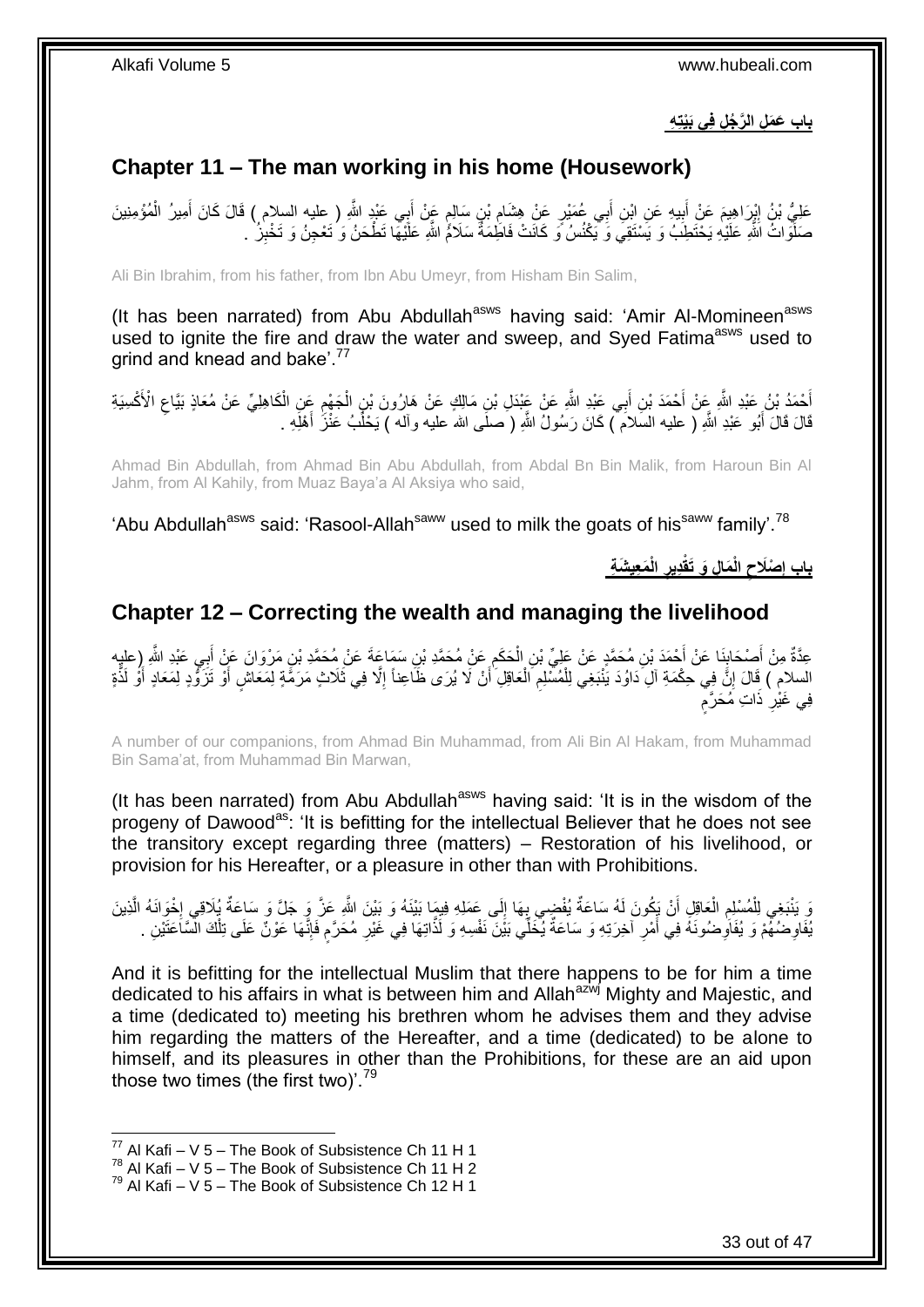ِي َعْب ب ْب ِع ٍّي َع ْن َر ُج ٍل َع ْن أ ٍر َع ْن ر ِي ُع َمْي ب ِن أ ا َن َع ِن اْب ِن َشاذَ َف ْض ِل ْب ْس َما ِعي َل َع ِن ال ََّّللا ُم َح َّمُد ْب ُن إ ِد ِ ) عليه السالم ( َقا َلَ ِ َ ْ ∣l<br>∶ الْكَمَالُ كُلُّ الْكَمَالِ فِي ثَلَاثَةٍ وَ ذَكَرَ فِي الثَّلَاثَةِ اَلتَّقْدِيرَ فِي الْمَعِيَّشَةِ . ْ ة<br>أ َّ ة<br>أ ْ ْ

Muhammad Bin Ismail, from Al Fazl Bin Shazaan, from Ibn Abu Umeyr, from Rabi'e, from a man,

(It has been narrated) from Abu Abdullah<sup>asws</sup> having said: 'The perfection, every perfection is in three (matters)', and he<sup>asws</sup> mentioned regarding the third, being the management of the livelihood<sup>'80</sup>

عِدَّةٌ مِنْ أَصْحَابِنَا عَنْ أَحْمَدَ بْنِ مُحَمَّدٍ عَنِ ابْنِ فَضَّالٍ عَنْ ثَعْلَبَةَ وَ غَيْرِهِ عَنْ رَجُلٍ عَنْ أَبِي عَبْدِ اللَّهِ ( عليه السلام ) قَالَ **∣** َ َ ِ َ إِصْلَاحُ الْمَالِ مِنَ الْإِيمَانِ . ْ ِ

A number of our companions, from Ahmad Bin Muhammad, from Ibn Fazzal, from Sa'alba and other, from a man,

(It has been narrated) from Abu Abdullah<sup>asws</sup> having said: 'Correction of the wealth is from the faith'.<sup>81</sup>

أَحْمَدُ بْنُ مُحَمَّدٍ عَنِ ابْنِ فَضَّالٍ عَنْ دَاوُدَ بْنِ سِرْحَانَ قَالَ رَأَيْتُ أَبَا عَبْدِ اللَّهِ ( عليه السلام ) يَكِبِلُ تَمْرٍ إِّ بِيَدِهِ فَقُلْتُ جُعِلْتُ فِدَاكَ<br>أَحْمَدُ بْنُ مُحَمَّدٍ عنِ ابْنِ فَضَّالٍ َ َ ْ ْ ِ لْوِ أَمَرْتَ بَعْضَ وُلِّدِكَ ۖ أَوْ بَعْضَ مَوَالِيِكَ فَيَكْفِيَكَ فَقَالَ يَا دَاوُدُ إِنَّهُ لَا يُصْلِحُ الْمَرْءَ الْمُسْلِمَ إِلَّا ثَلَاثَةٌ النَّفَقُّهُ فِي الدِّينِ وَ الصَّبْرُ ْ ْ ِ َ ْ َ ِ عَلَى النَّائِبَةِ وَ حُسْنُ التَّقْدِيرِ فِي الْمَعِيشَةِ . ْ **ٍ** 

Ahmad Bin Muhammad, from Ibn Fazzal, from Dawood Bin Sirham who said,

'I saw Abu Abdullah<sup>asws</sup> weighing dates with his<sup>asws</sup> hand. So I said, 'May I be sacrificed for you<sup>asws</sup>! If you<sup>asws</sup> could have ordered one of your<sup>asws</sup> sons, or one of your slaves, so they would have sufficed for you<sup>asws</sup>. So he<sup>asws</sup> said: 'O Dawood! It is not correct for the Muslim person except three – the pondering in the Religion, and the patience upon the calamities, and improving the management regarding the livelihood'.<sup>82</sup>

عَلِيُّ بِنُ مُحَمَّدِ بْنِ عَبْدِ اللَّهِ عَنْ أَجْمَدَ بْنِ أَبِي عَبْدِ اللَّهِ عَنْ مُحَمَّدِ بْنِ عَلِيٍّ عَنْ عَبْدِ اللَّهِ بْنِ جَبَلَةَ عَنْ ذَرِيحِ الْمُحَارِبِيِّ عَنْ أَبِي َ َ ِ َ ِ ِ ْ ٍ ِ عَبْدِ اللَّهِ ( عليه السلام ) قَالَ إِذَا أَرَادَ اللَّهُ عََنَّ وَ جَلَّ بِأَهْلِ بَيْتٍ خَيْرٍ اَ رَزَقَهُمُ الرِّفْقَ فِي الْمَعِيشَةِ . َ **∶** َ ْ

Ali Bin Muhammad Bin Abdullah, from Ahmad Bin Abu Abdullah, from Muhammad Bin Ali, from Abdullah Bin Jabala, from Zareeh Al Muharby,

(It has been narrated) from Abu Abdullah<sup>asws</sup> having said: 'Whenever Allah<sup>azwj</sup> Intends goodness with a family, He<sup>asws</sup> Sustains them with leniency in the livelihood<sup>783</sup>

عَنْهُ عَنْ أَحْمَدَ عَنْ بَعْضٍ أَصِبْحَابِنَا عَنْ صَالِحِ بْنِ جَمْزَةَ عَنْ بَعْضِ أَصْحَابِنَا قَالَ قَالَ أَبُو عَبْدِ اللَّهِ ( عليه السلام ) عَلَيْكَ َ ِ َ ِ ِ َ بِإِصْلَاحِ الْمَالِ فَإِنَّ فِيهِ مَنْبَهَةً لِلْكَرِيمِ وَ اسْتِغْنَاءً ۚ عَنِ اللَّٰئِيمِ . ِ ِ ِ َّ ِ ِ ْ ِ ْ ِ

From him, from Ahmad, from one of our companions, from Salih Bin Hamza, from one of our companions who said,

 $80$  Al Kafi – V 5 – The Book of Subsistence Ch 12 H 2

1

- $81$  Al Kafi V 5 The Book of Subsistence Ch 12 H 3
- $82$  Al Kafi V  $5$  The Book of Subsistence Ch 12 H 4

 $83$  Al Kafi – V 5 – The Book of Subsistence Ch 12 H 5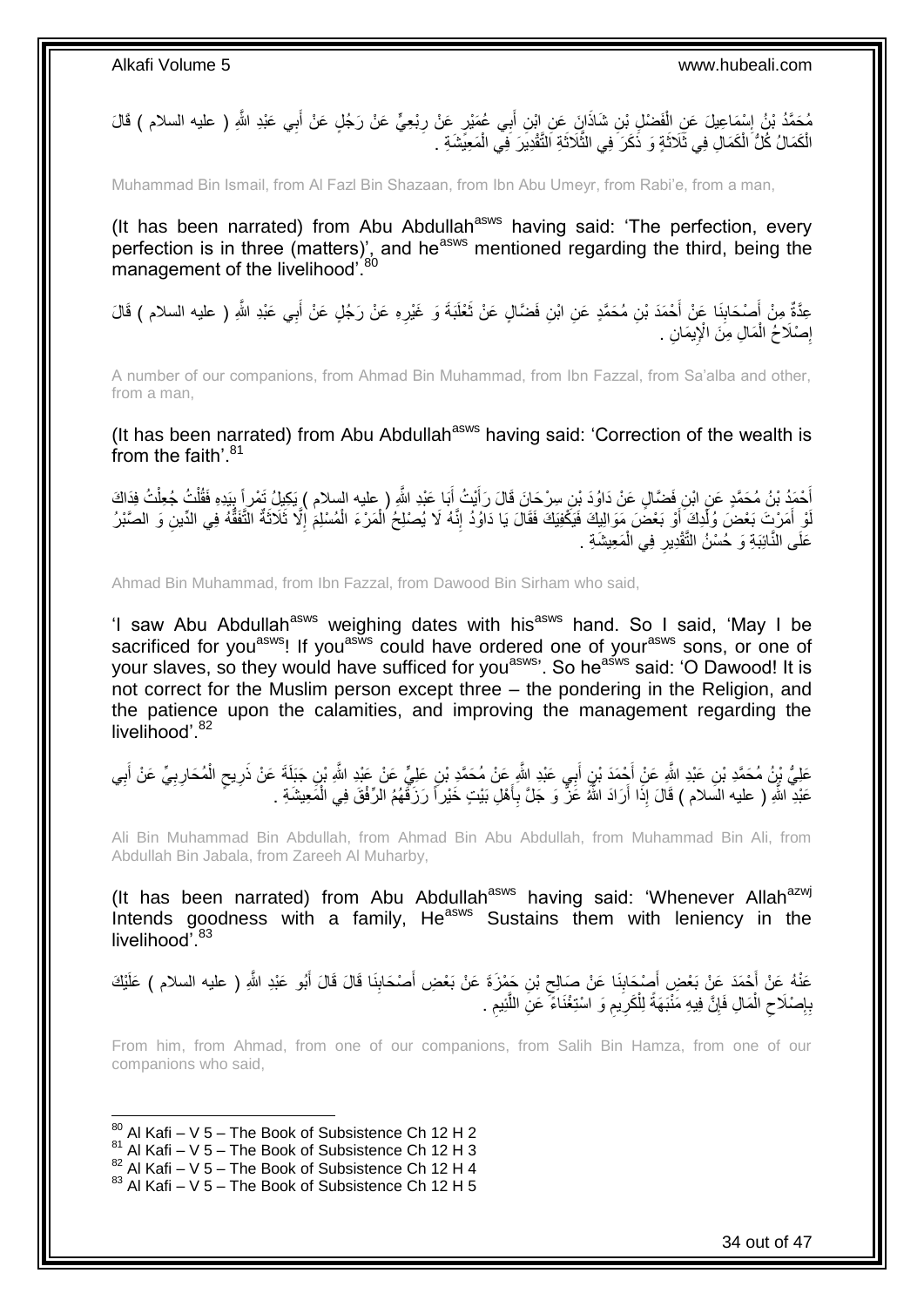'Abu Abdullah<sup>asws</sup> said: 'It is upon you with the correction of the wealth, for therein is a stimulant for the benevolent and a self-sufficiency from the wicked ones'.<sup>84</sup>

**باب َم ْن َكَّد َعلَى ِعَيالِ ِه**

# <span id="page-34-0"></span>**Chapter 13 – One who toils for his family**

عَلِيُّ بْنُ إِبْرَاهِيمَ عَنْ أَبِيهِ عَنِ ابْنِ أَبِي عُمَيْرٍ عَنْ حَمَّادِ بْنِ عُثْمَانَ عَنِ الْحَلَبِيِّ عَنْ أَبِي عَبْدِ اللَّهِ ( عليه السلام ) قَالَ الْكَادُّ َ ِ َ **ֽוּ** ْ َ **∶** ْ ْ عَلَى عِيَالِهِ كَالْمُجَاهِدِ فِيَ سَبِيلَِ الثَّهِ َ ـ ِ ْ

Ali Bin Ibrahim, from his father, from Ibn Abu Umeyr, from Hammad Bin Usman, from Al Halby,

(It has been narrated) from Abu Abdullah<sup>asws</sup> having said: 'The toiler upon his family is like the combatant in the Way of Allah $a$ <sup>2Wj, 85</sup>

عِدَّةٌ مِنْ أَصْحَابِنَا عَنْ أَحْمَدَ بْنِ أَبِي عَبْدِ اللَّهِ عَنْ إِسْمَاعِيلَ بْنِ مِهْرَانَ عَنْ زَكَرِيًا ابْنِ آدَمَ عَنْ أَبِي الْجَسَنِ الرِّضَا ( عليه ِ ِ َ َ **∣** َ ْ َ السلام ) قَالَ الَّذِي يَطْلُبُ مِنْ فَضَلِّ اللَّهِ عَزَّ وَ جَلَّ مَا يَكُفُّ بِهِ عِيَالَهُ أَعْظَمُ أَجْراً مِّنَ الْمُجَاهِدِ فِي سَبَبِلِّ اللَّهِ عَزَّ وَ جَلَّ . ْ َ َ **∶** ُ ِ

A number of our companions, from Ahmad Bin Abu Abdullah, from Ismail Bin Mihran, from Zakariyya Ibn Adam,

(It has been narrated) from Abu Al-Hassan Al-Reza<sup>asws</sup> having said: 'The one who seeks from the Grace of Allah<sup>azwj</sup> Mighty and Majestic what his family would suffice with would be with a greater Recompense than the combatant in the Way of Allah<sup>azwj</sup> Mighty and Majestic'.<sup>86</sup>

مُحَمَّدُ بْنُ إِسْمَاعِيلَ عَنِ الْفَضْلِ بْنِ شَاذَانَ عَنِ ابْنِ أَبِي عُمَيْرٍ عَنْ رِبْعِيِّ بْنِ عَبْدِ اللَّهِ عَنْ فُضَيْلِ بْنِ يَسَارٍ عَنْ أَبِي عَبْدِ اللَّهِ ( ِ َ ْ יִין<br>∶ َ عِلِيه السلاَم ) قَالَ إِذَا كَانَ الرَّجُلُّ مُعْسِراً فَيَغْمَلُ بِقَذْرٍ مَا يَقُونُ بِهِ نَفْسَهُ وَ أَهْلَهُ وَ لَا يَطْلُبُ حَرَاماً فَهُوَ ۚ كَالْمُجَاهِدِ فِي سَبِيلِ ُ َ ِ ِ **∣** ْ ََّّللاِ .

Muhammad Bin Ismail, from Al Fazl Bin Shazaan, from Ibn Abu Umeyr, from Rabie Bin Abdullah, from Fuzayl Bin Yasaar,

(It has been narrated) from Abu Abdullah<sup>asws</sup> having said: 'If the man was insolvent (in debt), so he works with whatever he have provided for himself and his family but does not seek the Prohibited, so he is like the combatant in the Way of Allah<sup>azwj</sup><sup>57</sup>

**َحَال ِل باب الْ َك ْس ِب الْ**

## <span id="page-34-1"></span>**Chapter 14 – Earning the Permissible**

عِدَّةٌ مِنْ أَصْحَابِنَا عَنْ أَحْمَدَ بْنِ مُحَمَّدٍ عَنْ أَحْمَدَ بْنِ مُحَمَّدٍ بْنِ أَبِي نَصْرٍ قَالَ قُلْتُ لِأَبِي الْحَسَنِ ( عليه السلام ) جُعِلْتُ فِذَاكَ<br>أَمَدتُ الْمَسْرَ الْمَسْرَ الْمَسْرَ الْمَسْرَ الْمَسْ َ َ **ِ** َ ْ ْ ْ َ اْدْعُو اللَّهَ عَزَّ وَ جَلَّ أَنْ يَرْزُقَنِيَ الْحَلَالَ فَقَالَ أَ تَذْرِي مَا الْحَلَالُ فَقُلْتُ جُعِلْت<br>المُمْرِدِ فَقَالَ الْحَلَّةِ الْمَرْسَلَةِ مِنْ الْحَلَالِ فَقَالَ أَ تَذْرِي مَا الْحَلَالُ فَقُلْتُ جُعِلْت َ ْ ْ ْ َ ْ َ َ ْ ْ عَلِيُّ بْنُ الْحُسَيْنِ ( عليه السلام ) يَقُولُ الْحَلَالُ قُوتُ الْمُصْطَفَيْنَ وَ لَكِنْ قُلْ أَسْأَلُكَ مِنْ رِزْقِكَ الْوَاسِعِ . ِ ُ َ َ ْ ْ ْ ِ

<sup>1</sup>  $84$  Al Kafi – V 5 – The Book of Subsistence Ch 12 H 6

<sup>85</sup> Al Kafi – V 5 – The Book of Subsistence Ch 13 H 1

 $^{86}_{-2}$  Al Kafi – V 5 – The Book of Subsistence Ch 13 H 2

 $87$  Al Kafi – V 5 – The Book of Subsistence Ch 13 H 3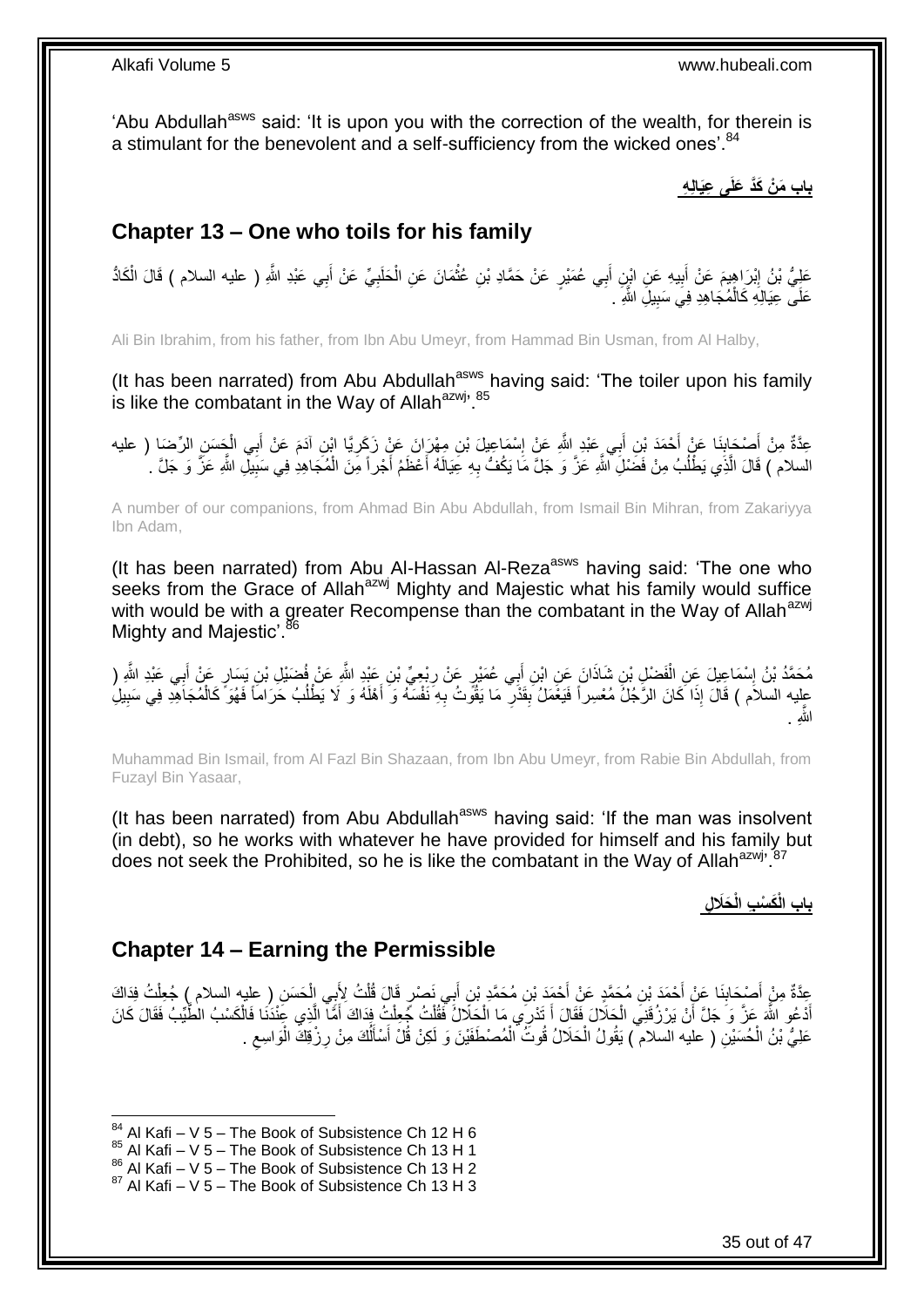A number of our companions, from Ahmad Bin Muhammad, from Ahmad Bin Muhammad Bin Abu Nasr who said,

'I said to Abu Al-Hassan<sup>asws</sup>, 'May I be sacrificed for you<sup>asws</sup>! Supplicato to Allah<sup>azwj</sup> Mighty and Majestic that He<sup>azwj</sup> should Grace me the Permissible sustenance'. So he<sup>asws</sup> said: 'Do you know what is the Permissible (sustenance)?' So I said, 'May I be sacrificed for you<sup>asws</sup>! As for which is with of the goodly earnings'. So he<sup>asws</sup> said: 'Aliasws Bin Al-Husaynasws was saying: 'The Permissible livelihood is the food of the 'Chosen Ones' (only the Prophets<sup>as</sup> and the Imams<sup>as</sup>), but say, 'I ask You<sup>azwj</sup> from the extensive sustenance'. 88

مُحَمَّدُ بْنُ يَحْيَى عَنْ أَحْمَدَ بْنِ مُحَمَّدِ بْنِ عِِيسَى عَنْ مُعَمَّرِ بْنِ خَالَّا وِ عَلِيُّ بْنُ مُحَمَّدِ بْنِ بُنْدَارَ عَنْ أَحْمَدَ بْنِ أَبِي عَبْدِ اللَّهِ عَنْ<br>مُحَمَّدِ بْنُ يَحْيَى عَنْ أَحْمَدَ بْنِ م ِ َ َ مُحَمَّدِ بْنِ عِيسَى جَمِيعاً عَنْ مُعَمَّرِ بْنِ خَلَّادٍ عَنْ أَبِي الْحَسَنِ الثَّانِي ( عليه السلام ) قَالَ نَظَرَ أَبُو جَعْفَرٍ ( عَليه السلام ) إِلَى<br>مُحَمَّدِ بْنِ عَيْمِينَ مَّنْ مَثَّنِينَ مَّنْ مَثَّنَ بِمَثَّل لَ ِ َ َّ ْ ِ رَ جُلٍ وَ هُوَ يَقُولُ اللَّهُمَّ إِنِّي أَسْأَلُكَ مِنْ رِزْقِكَ الْحَلَالِ فَقَالَ أَبُو جَعْفَرٍ ( عليه السلام ) سَأَلْتَ قُوتَ النَّبِيِّينَ قُلِ اللَّهُمَّ إِنِّي أَسْأَلُكَ ْ َ َ ْ ِ اً َ َ ∣l<br>⊱ َّ ِ ُ َ َ ِ َّ رِزْقاً وَاسِعاً طَيِّباً مِنْ رِزَّقِكَ . ِ ِ

Muhammad Bin Yahya, from Ahmad Bin Muhammad Bin Isa, from Moammar Bin Khallad and Ali Bin Muhammad Bin Bundar, from Ahmad Bin Abu Abdullah, from Muhammad Bin Isa, altogether from Moammar Bin Khallad,

(It has been narrated) from Abu Al-Hassan<sup>asws</sup> the 2<sup>nd</sup> having said: 'Abu Ja'far<sup>asws</sup> looked at a man and he was saying, 'O Allah $a^{2}$ wi! I ask You $a^{2}$ wi of the Permissible sustenance'. So Abu Ja'far<sup>asws</sup> said: 'You ask for the food of the Prophets<sup>as</sup>. Say, 'O Allah<sup>azwj</sup>! I ask You<sup>azwj</sup> for extensive goodly sustenance from Your<sup>azwj</sup> sustenances<sup>'. 89</sup>

> **الْقُو ِت ْح َراز باب إ ِ ِ**

### <span id="page-35-0"></span>**Chapter 15 – Saving the foodstuff**

مُحَمَّدُ بْنُ يَجْيَى عَنِْ أَحْمَدَ بْنِ مُحَمَّدٍ عَنِ ابْنِ فَضَّالٍ عَنِ الْجَسَنِ بْنِ الْجَهْمِ قَالَ سَمِعْتُ الرِّضَا ( عليه السلام ) يَقُولُ إِنَّ ِ ِ ْ ْ الْإِنْسَانَ إِذَا أَدْخَلَ طَعَامَ سَنَتِهِ خَفَّ ظُهْرُهُ وَ اسْتَرَاحَ وَ كَانَ أَبُو جَعْفَرٍ وَ أَبُو عَبْدِ اللَّهِ ( عليه السلام ) لَا يَشْتَرِيَانِ عُقْدَةً حَتَّى َ َ َ ِ يُخَرَزَ إِطْعَامُ سَنَتِهِمَا . ِ ِ

Muhammad Bin Yahya, form Ahmad Bin Muhammad, from Ibn Fazzal, from Al Hassan Bin Al Jaham who said,

'I heard Al-Reza<sup>asws</sup> saying: 'The human being, when he saves the foodstuff for his (whole) year (expenditure), his back is lightened and he would be at rest, and Abu Ja'far<sup>asws</sup> and Abu Abdullah<sup>asws</sup> were not buying their ties (of marriage) until they<sup>asws</sup> had saved foodstuffs for their<sup>asws</sup> year'.<sup>90</sup>

أَبُو عَلِيٍّ الْأَشْعَرِيُّ عَنْ أَبِي مُحَمَّدٍ الذُّهْلِيِّ عَنْ أَبِي أَيُّوبَ الْمَدَائِنِيِّ عَنْ عَبْدِ النَّهِ بِن عَبْدِ الرَّحْمَنِ عَنِ ابْنِ بُكَيْرٍ عَنْ أَبِي َ ِ ِ َ ْ َ َ الْحَسَنِ ( عليه الَسَّلام ) قَالَ قَالَ رَسُولُ اللَّهِ ( صلىَ الله عليه وأله ) إِنَّ النَّفْسَ إِذَا أَحْرَزَتْ قُوتَهَا اسْتَقَرَّتْ َ ِ ْ

Abu Ali Al Ashary, from Abu Muhammad Al Zuhly, from Abu Ayoub Al Madainy, from Abdullah Bin Abdul Rahman, from Ibn Bukeyr,

 $88$  Al Kafi – V 5 – The Book of Subsistence Ch 14 H 1

1

- $89$  Al Kafi V  $5$  The Book of Subsistence Ch 14 H 2
- $90$  Al Kafi V 5 The Book of Subsistence Ch 15 H 1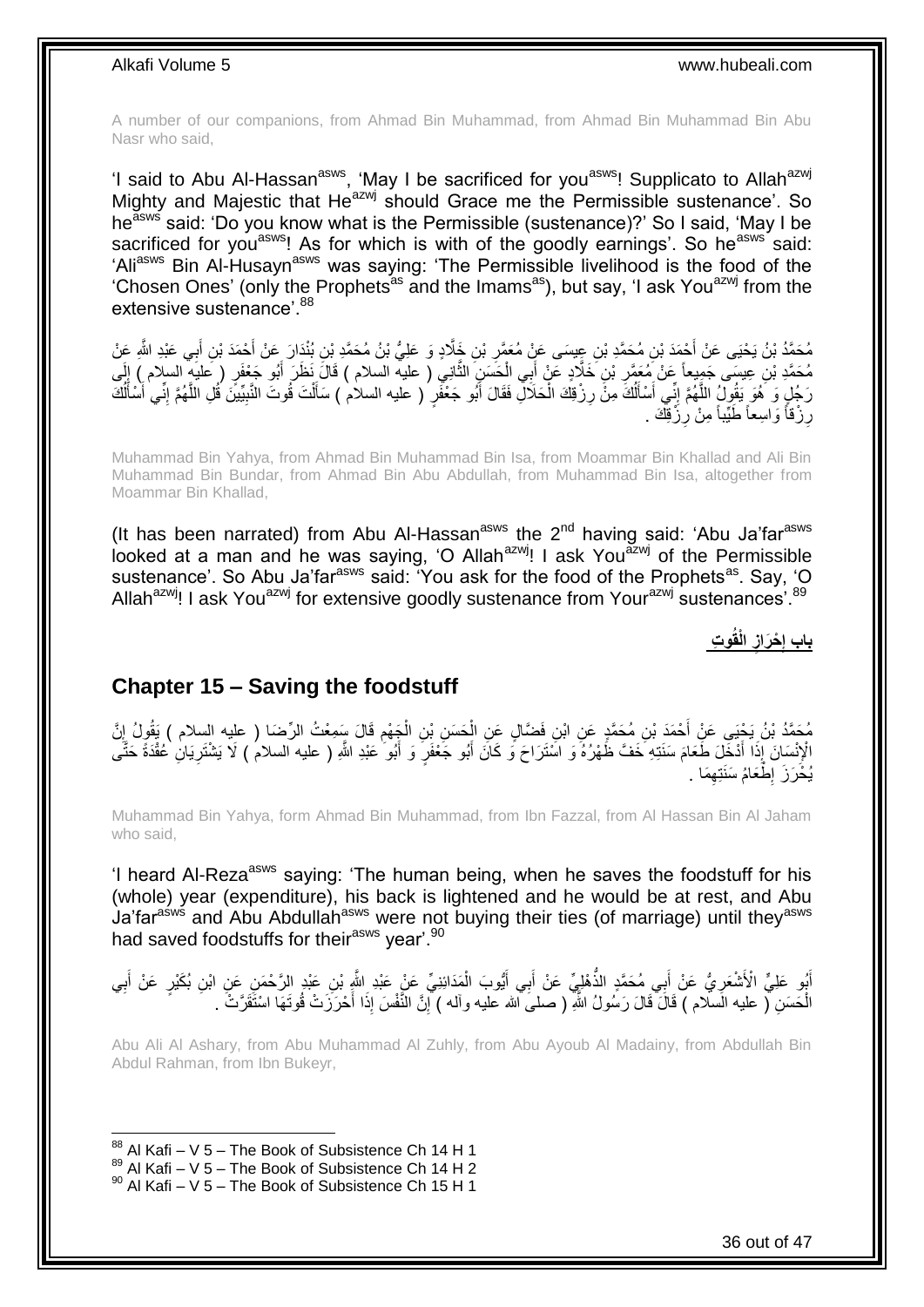(It has been narrated) from Abu Al-Hassan<sup>asws</sup> having said: 'Rasool-Allah<sup>saww</sup> said: 'The soul, when it saves its foodstuff, is settled'.<sup>91</sup>

عَلِيُّ بِنُ إِبْرَاهِيمَ عَنْ هَارُونَ بْنِ مُسْلِمٍ عَنْ مَسْعَدَةَ بْنِ صَدَقَةَ عَنْ أَبِي جَعْفَرٍ ( عليه السلام ) قَالَ قَالَ سَلْمَانُ رَضِيَ اللَّهُ عَنْهُ َ ٍ ِ ْ إِنَّ ٱلنَّفْسَ قَدْ تَلْتَاتُ عَلَى صَاحِبِهَا إِذَا لَمْ يَكُّلْ لَهَا مِنَ الْعَيْشِ مَا تَعْتَمِذَ كَمَلَيْهِ فَإِذَا هِيَ أَحْرَزَتْ مُعِيشَتَهَا اطْمَأَنَتْ بِ ْ **∶** ْ <u>֖֚֚֚֚֚֚֚֓</u> َ َ

Ali Bin Ibrahim, from Haroun Bin Muslim, from Mas'ada Bin Sadaqa,

(It has been narrated) from Abu Ja'far $a<sup>asws</sup>$  having said: 'Salman $a<sup>as</sup>$  said, 'The soul tends to disturb its owner when there does not happen to be the livelihood for it what can be relied upon. So when its livelihood is kept aside, it feels secure'.<sup>92</sup>

> **َس ُه َجا َر ِة ال َّر ُج ِل َنفْ باب َكَرا ِهَي ِة إ ِ**

## <span id="page-36-0"></span>**Chapter 16 – Abhorrence of the man hiring out himself**

مُحَمَّدُ بْنُ يَحْيَى عَنْ أَحْمَدَ بْنِ مُحَمَّدٍ عَنْ مُحَمَّدِ بْنِ إِسْمَاعِيلَ بْنِ بَزِيعٍ عَنْ مَنْصُورِ بْنِ يُونُسَ عَنِ الْمُفَضَّلِ بْنِ عُمَرَ قَالَ ِ ٍ **∶** ׀֧<br>֪֝֝֝֝֝֝֝֝ ْ سَمِعْتُ أَبَا عَبْدِ اللَّهِ ( عليه السلام ) يَقُولُ مَنْ آجَرَ نَفْسَهُ فَقَدْ حَظَرَ عَلَى ثَّفْسِهِ الرِّزْقَ ۔<br>ا

Muhammad Bin Yahya, from Ahmad Bin Muhammad, from Muhammad Bin Ismail Bin Baize, from Mansour Bin Yunus, from Al Mufazzal Bin Umar who said,

'I heard Abu Abdullah<sup>asws</sup> saying: 'The one who hires out himself, so he has banned the sustenance upon himself'.

> وَ فِي رِوَايَةٍ أُخْرَى وَ كَيْفَ لَا يَحْظُرُهُ وَ مَا أَصَابَ فِيهِ فَهُوَ لِرَبِّهِ الَّذِي آجَرَهُ . َّ َ ا<br>ا ِ

And in another report, (He<sup>asws</sup> said): 'And how can he not have banned it and whatever he acquires in it, so it is his Lord<sup>azwj</sup> Who has Recompensed him'.<sup>93</sup>

عَلِيُّ بْنُ مُحَمَّدِ بْنِ بُنْدَارَ عَنْ أَحْمَدَ بْنِ أَبِي عَبْدِ اللَّهِ عَنْ أَبِيهِ عَنِ ابْنِ سِنَانٍ عَنْ أَبِي الْحَسَنِ ( عليه السلام ) قَالَ سَأَلْتُهُ عَنِ ْ َ **!** َ ْ ĺ الْإِجْارَةِ فَقَالَ صَالِحٌ لَا يَأْسَ بِهِ إِذَا نَصَحَ قَذْرَ طَاقَتِهِ قَدْ آخَرَ مُوسَى (عليه السلام ) نَفْسَهُ وَ اشْتَرَطَ فَقَالَ إِنْ شِئْتُ ثَمَانِيَ وَ ِ ،<br>ا اً<br>ا ِ إِنَّ شِئْتُ عَشْرٍ أَ فَأَنْزَلَ اللَّهُ عَزَّ وَ جَلَّ فِيهِ أَنْ تَأْجُرَنِي ثَمانِيَ حِجَجٍ فَإِنْ أَتْمَمْتَ عَشْرٍ أَ فَمِنْ عِنْدِكَ . ة<br>أ اُ َ <u>֖֚֚֚֚֚֚֚֓</u> َ ِ ٍ

Ali Bin Muhammad Bin Bundar, from Ahmad Bin Abu Abdullah, from his father, from Ibn Sinan,

(It has been narrated) from Abu AI Hassan<sup>asws</sup> having said: 'I asked him<sup>asws</sup> about the hiring out, so he<sup>asws</sup> said: 'Correct, there is no problem with it when it is in accordance to his strength. Musa<sup>as</sup> had hired out himself<sup>as</sup> and it was stipulated, so he<sup>as</sup> said: 'If you (Shuayb<sup>as</sup> so desire eight (years), and if you<sup>as</sup> so desire ten (years)'. So Allah<sup>azwj</sup> Mighty and Majestic Revealed regarding it **'[28:27] you should serve** *me for eight years; but if you complete ten, it will be of your own free will*.<sup>94</sup>

أَحْمَدُ عَنْ أَبِيهِ عَنْ مُحَمَّدِ بْنِ عَمْرٍ و عَنْ عَمَّارٍ السَّابَاطِيِّ قَالَ قُلْتُ لِأَبِي عَنْدِ اللَّهِ ( عليه السلام ) الرَّجُلُ يَتَّجِرُ. فَإِنْ هُوَ آخِرَ ْ ِ َ ِ ُّفْسَهُ أُعْطِيَ مَا يُصِيبُ فِي تِجَارَتِهِ فَقَالَ لَا يُؤَاجِرْ نَفْسَهُ وَّ لَكِنْ يَسْتَرْزِقُ اللَّهَ عَزَّ وَ يُجَلَّ وَ يَتَّحِرُ فَإِنَّهُ إِذَا آجَرَ نَفْسَهُ حَظَرَ عَلَى **ٍ** :<br>:<br>: ׀ו<br>ְי نَفْسِهِ الرِّزْقَ .

 $91$  Al Kafi – V 5 – The Book of Subsistence Ch 15 H 2

 $92$  Al Kafi – V 5 – The Book of Subsistence Ch 15 H 3

 $93$  Al Kafi – V  $5$  – The Book of Subsistence Ch 16 H 1

 $94$  Al Kafi – V 5 – The Book of Subsistence Ch 16 H 2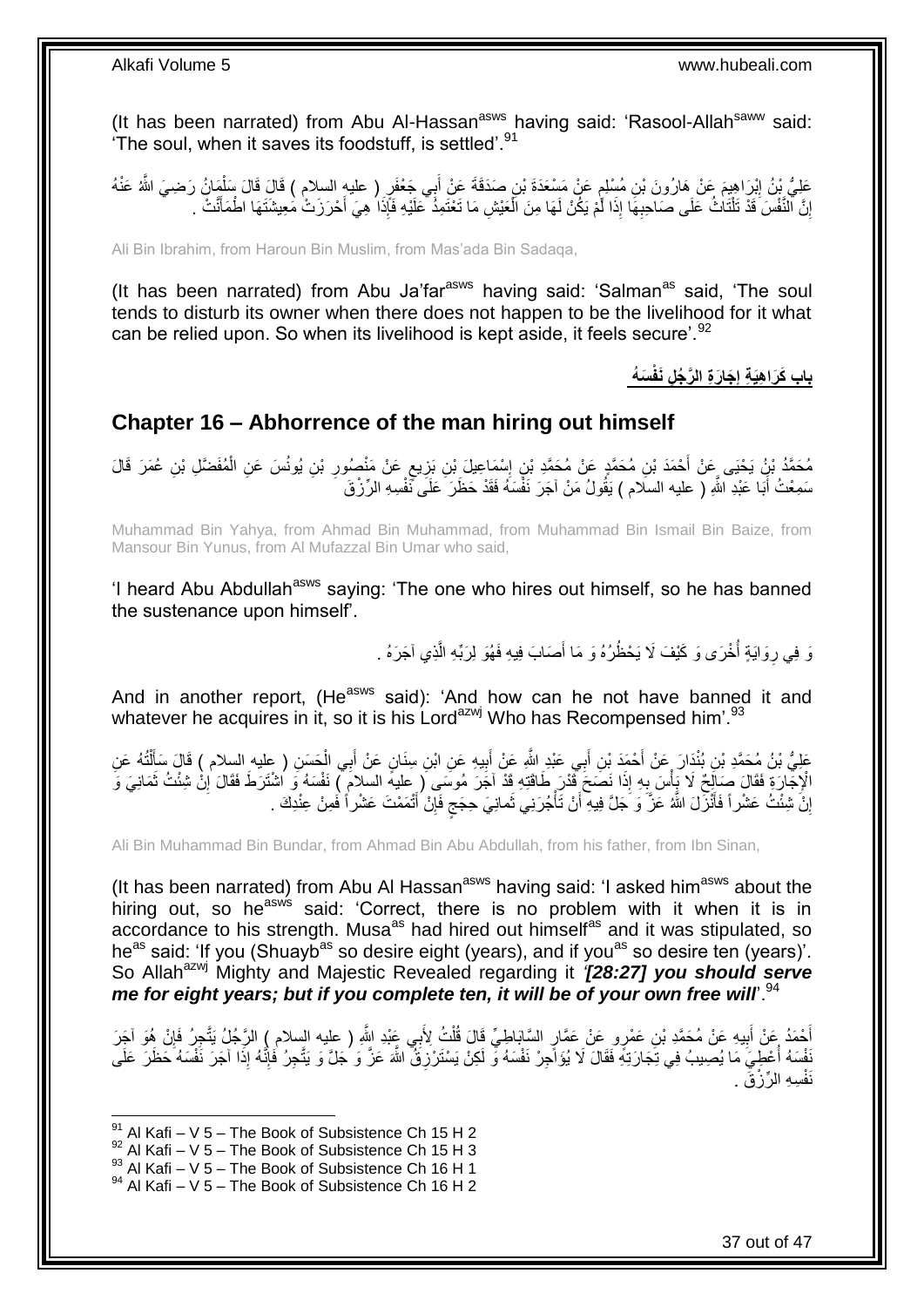Ahmad, from his father, from Muhammad Bin Amro, from Ammar Al Sabaty who said,

'I said to Abu Abdullah<sup>asws</sup>, 'The man does business, so if he hires out himself, has to give whatever he acquires in his business?' So he<sup>asws</sup> said: 'He should not hire himself out, but Allah<sup>azwj</sup> Mighty and Majestic would Sustain him, and he should do business, for when he hires out himself, he bans the livelihood upon himself<sup>'.95</sup>

> **ِس ِه َنفْ ْشَيا ِء ب باب ُمَبا َشَر ِة اْْلَ ِ**

### <span id="page-37-0"></span>**Chapter 17 – Directing the things by oneself**

عْلِيُّ بْنُ إِبْرَاهِيمَ عَنْ مُحَمَّدِ بْنِ عِيسَى بْنِ عُبَيْدٍ عَنْ يُونُسَ عَنْ رَجُلٍ عَنْ أَبِي عَبْدٍ اللَّهِ ( عليهِ السلام ) أَنَّهُ قَالَ بَاشِرْ كِبَارَ َ ।<br>⊽ َ أُمُورِكَ بِنَفْسِكَ وَ كِلْ مَا شَفَّ إِلَى غَيْرِكَ قُلْتُ ضَرْبَ أَيٍّ شَيْءٍ قَالَ ضَرْبَ أَشْرِيَةِ الْعَقَارِ وَ مَا أَشْبَهَهَا ـ َ ْ ِ ِ ِ ِ ا<br>ا َ ِ ْ ِ َ

Ali Bin Ibrahim, from Muhammad Bin Isa Bin Ubeyd, from Yunus, from a man,

(It has been narrated) from Abu Abdullah<sup>asws</sup> having said: 'Undertake the greater of your affairs by yourself and allocate what is easier to others'. I said, 'Which kind of thing?' He<sup>asws'</sup> said: 'Deal where you buy real estate and what resembles it'.<sup>96</sup>

عِدَّةٌ مِنْ أَصْحَابِذَا عَنْ أَحْمَدَ بْنِ أَبِي عَبْدِ اللَّهِ عَنْ أَبِيهِ عَنْ عَمْرِو بْنِ إِبْرَاهِيمَ عَنْ خَلَفٍ بْنِ حَمَّادٍ عَنْ هَارُونَ بْنِ الْجَهْمِ عَنِ<br>فَقَدَّمَ ذَبَعَتْ ذَبَعَتْ فَقَدَ بِنَّ أَبِي عَبْ ِ ِ َ َ َ ِ َ ِ ْ الْأَرْقَطِ قَالَ فَالَ لِي أَبُو عَبْدِ اللَّهِ (َ عِليه السلام ) لَاَ تَكُونَنَّ دَوَّاراً فِيَ الْأَسْوَاقِ وَ لَا تَلِي دَقَائِقَ الْأَسْيَاءِ بِنَفْسِكَ فَإِنَّهُ لَا يَنْبَغِيَ ِ ِ لِلْمَرْءِ الْمُسْلِمِ ذِي الّْحَسِبِ وَ الدَّينِ أَنْ يَلِيَ شِرَاءَ دَقَائِقِ الْأَشْيَاءِ بِنَفْسِهِ مَا خَلَّا ثَلاثَةَ أَشْيَاءَ فَإِنَّهُ يَنْبَغِي لِذِي الدِّينِ وَ الْحَسَبِ أَنَّ ْ ِ ْ ْ ْ ׀ו<br>ِי َ ِ َ بَلِيَهَا بِنَفْسِهِ اَلْعَقَارَ وَ الرَّقِيقَ وَ الْإِبِلَ <sub>.</sub> **!** ْ **!** 

A number of our companions, from Ahmad Bin Abu Abdullah, from his father, from Amro Bin Ibrahim, from Khalaf Bin Hammad, from Haroun Bin Al Jaham, from Al Arqat who said,

'Abu Abdullah<sup>asws</sup> said to me: 'Do not become roamers in the markets, nor pursue the minute things by yourself, for it is no befitting for the Muslim man with esteem and the Religion that he buys the minute things by himself, except for three things which are befitting for the one with Religion and he esteem that he should puruse by himself – the real estate, and the slaves, and the camels'. $97$ 

**ا َرا ِت َو َبْيِع َها َعقَ باب ِشَرا ِء الْ**

### <span id="page-37-1"></span>**Chapter 18 – Buying real estate and selling it**

مُحَمَّدُ بْنُ يَحْيَى عَنْ أَحْمَدَ بْنِ مُحَمَّدِ بْنٍ عِيسَى عَنْ مُعَمَّرِ بْنِ خَلَّادٍ قَالَ سَمِعْتُ أَبَا الْحَسَنِ ( عليه السلام ) يَقُولُ إِنَّ رَجُلًا<br>يَــَمـَّـدُ بْنُ يَحْيَى عَنْ أَحْمَدَ بْنِ مُحَمَّدِ بْنٍ ْ َ ِ اِ أَتَى جَعْفَراً ( صلوات الله عليه ) شَبِيهاً بِالْمُسْتَنْصِحِ لَهُ فَقَالَ لَهُ يَا أَبَا عَبْدِ اللّهِ كَيْفَ صِرْتَ أَتَّخَذْتَ الْأَهْوَالَ قِطْعاً مِّتَفَرِّقَةً وَ لَوْ **ٔ:** َ لَ ِ ْ **∶** ِ كَانَتْ فِي مَوْضِعِ [وَاحِدٍ] كَانَتْ أَيْسَرَ لِمَثُونَتِهَا وَ أَعْظَمَ لِمَنْفَعَتِهَا فَقَالَ أَبُو عَبْدِ اللّهِ ( عليه السلام ) اتَّخَذْتُهَا مُتَفَرِّقَةً فَإِنْ أَصَابَ َ َ ٍ َ ∣ٍ إ **ٔ** َ هَذَا الْمَالَ شَيْءٌ مَّىلِّمَ هَذَا الْمَالُ وَ الصُّرَّةُ تُجْمَعُ بِهَذَا كُلِّهِ . ْ ِّ **∶** ْ

Muhammad Bin Yahya, from Ahmad Bin Muhammad Bin Isa, from Moamar Bin Khallad who said,

'I heard Abu Al-Hassan<sup>asws</sup> saying: 'A man came over to Ja'far<sup>asws</sup> as if he was a counsellor of his<sup>asws</sup>, so he said to him<sup>asws</sup>, 'O Abu Abdullah<sup>asws</sup>! How did you come to

 $95$  Al Kafi – V 5 – The Book of Subsistence Ch 16 H 3

 $96$  Al Kafi – V  $5$  – The Book of Subsistence Ch 17 H 1

 $97$  Al Kafi – V 5 – The Book of Subsistence Ch 17 H 2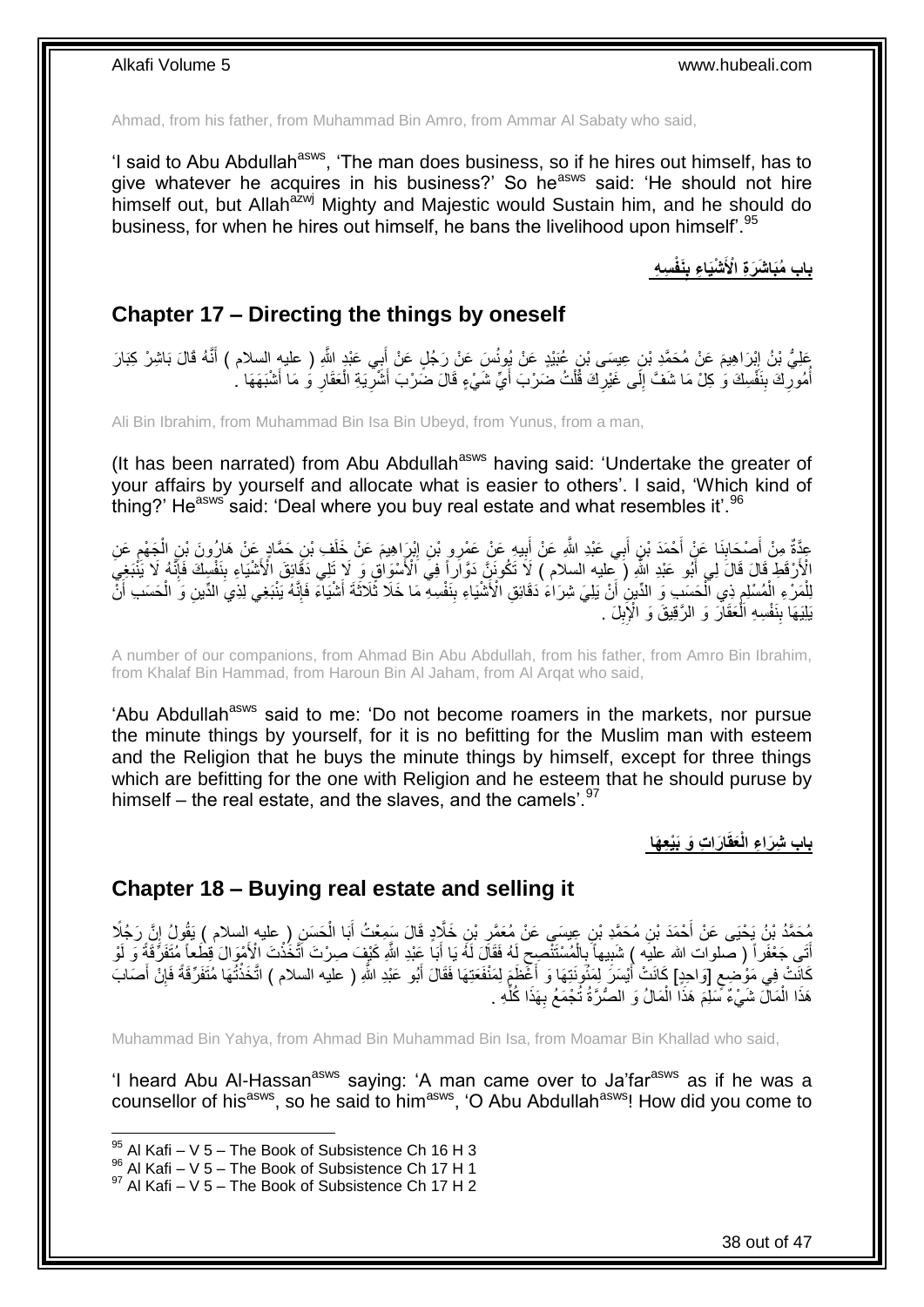be taking the wealth in pieces of land dispersed? And had they been in one place, it would have been easier for you<sup>asws</sup> to maintain these and been with greater profits'. So Abu Abdullah<sup>asws</sup> said: 'l<sup>asws</sup> took these as apart, so if something were to hit this, this (other) property would be safe, and a bundle tends to gather all of this'.<sup>98</sup>

عَلِيُّ بْنُ إِبْرَاهِيمَ عَنْ أَبِيهِ عَنِ ابْنِ أَبِي عُمَيْرٍ عَمَّنْ ذَكَرَهُ عَنْ زُرَارَةَ قَالَ سَمِعْتُ أَبَا عَبْدِ اللَّهِ ( عليه السلام ) يَقُولُ مَا يُخَلِّفُ<br>دَيَنِينَ إِبْرَاهِيمَ عَنْ أَبِيهِ عَنِ ابْنِ أَب َ ِ َ ׀<br>ׇׇ֚֝֝֝֘֝֝֝֝֝ ِّ الرَّجْلُ شَيِّئاً أَشَدَّ عَلَيْهِ مِنَ الْمَالِ الْصَّاْمِتِ كَيْفَ يَصنْغَ بِهِ قَالَ يَجْعَلُهُ فِي الْحَائِطِ يَعْنِي فِي الْبُسْتَانِ أَوِ الذَّارِ ۚ. ْ ان<br>ا ِ ْ َ ِ ِ اً ْ

Ali Bin Ibrahim, from his father, from Ibn Abu Umeyr, from the one who mentioned it, from Zurara who said,

'I heard Abu Abdullah<sup>asws</sup> saying: 'There is nothing which the man leaves behind which is more difficult upon him than the silent wealth (gold and silver), how he should deal with it. Make it to be in the wall, meaning (bury it) in the garden, or the house?'99

حُمَنْدُ بْنُ زِيَادٍ عَنِ الْحَسَنِ بْنِ مُحَمَّدِ بْنِ سَمَاعَةَ عَنْ غَيْرِ وَاحِدٍ عَنْ أَبَانِ بْنِ عُثْمَانَ قَالَ دَعَانٍِي جَعْفَرٌ ( عليه السلام ) فَقَالَ<br>-**ٔ** َ ِ ْ ∫<br>≀ بَاعَ فُلَانٌ أَرْضَهُ فَقُلْتُ نَعَمْ قَالَ مَكْتُوبٌ فِي التَّوْرَاةِ أَنَّهُ مَنْ بَاعَ أَرْضاً أَوْ مَاءً وَ لَمْ يَضَعْهُ فِي أَرْضٍ أَوْ مَاءٍ ذَهَبَ ثَمَنُهُ مَحْقاً. َ ْ َ َ َ اُ َ

Humeyd Bin Ziyad, from Al Hassan Bin Muhammad Bin Sama'at, from someone else, from Aban Bin Usman who said,

(Imam) 'Ja'far<sup>asws</sup> called me, so he<sup>asws</sup> said: 'Did so and so sell his land?' So I said, 'Yes'. He<sup>asws</sup> said: 'It is Written in the Torah that the one who sells a land, or water, and does not place (the proceeds of) it in a land or water, its value would go away with an annihilation'.  $100$ 

عَلِيُّ بْنُ مُحَمَّدٍ عَنْ صَالِحِ بْنِ أَبِي حَمَّادٍ عَنِ الْحَسَنِ بْنِ عَلِيٍّ عَنْ وَهْبِ الْحَرِيرِيِّ عَنْ أَبِي عَبْدِ اللَّهِ ( عليه السلام ) قَالَ<br>. َ ِ ِ ْ ْ َ ِ مُشْتَرِي الْعُقْدَةِ مَرْزُوقٌ وَكَبائِعُهَا مَمْحُوقٌ . ْ

Ali Bin Muhammad, from Salih Bin Abu Hammad, from Al Hassan Bin Ali, from Wahab Al Hareyri,

(It has been narrated) from Abu Abdullah<sup>asws</sup> having said: 'The buyer of the real estate receives sustenance, and the seller of it is annihilated'.<sup>101</sup>

الْحَسَنُ بْنُ مُحَمَّدٍ عَنْ مُحَمَّدٍ بْنِ أَحْمَدَ النَّهْدِيِّ عَنْ يَعْقُوبَ بْنِ يَزِيدَ عَنْ مُحَمَّدٍ بْنِ مُرَازِمٍ عَنْ أَبِيهِ قَالَ قَالَ أَبُو عَبْدِ اللَّهِ ( عليه َ َ ِ َ ֧֧֧֧֦֧֚֩֘֝֝֝֘֝֝֬ ِ ِ السلام ِ) لِمُصَادِفٍ مَوْلَاهُ اتَّخِذْ عُقْدَةً أَوْ ضَيْعَةً فَإِنَّ الرَّجُلَ إِذَا نَزَلَتْ بِهِ النَّازِلَةُ أَوِ اَلْمُصِيبَةُ فَذَكَرَ أَنَّ وَرَاءَ ظَهْرِهِ مَا يُقِيمُ ْ **∶** َ **ٍ** ِ ِ اُ ْ َ ِ عِيَالَهُ كَانَ أَسْخَى لِنَفْسِهِ . اُ،

Al Hassan Bin Muhammad, from Muhammad Bin Ahmad Al nahdy, from Yaqoub Bin Yazeed, from Muhammad Bin Murazim, from his father who said,

'Abu Abdullah<sup>asws</sup> said to Musadif, a slave of his<sup>asws</sup>: 'Take real estate or a place (house etc.), for the man, when there descends unto him an affliction or the difficulty,

 $98$  Al Kafi – V 5 – The Book of Subsistence Ch 18 H 1

 $^{99}$  Al Kafi – V 5 – The Book of Subsistence Ch 18 H 2

 $^{100}$  Al Kafi – V 5 – The Book of Subsistence Ch 18 H 3

 $101$  Al Kafi – V 5 – The Book of Subsistence Ch 18 H 4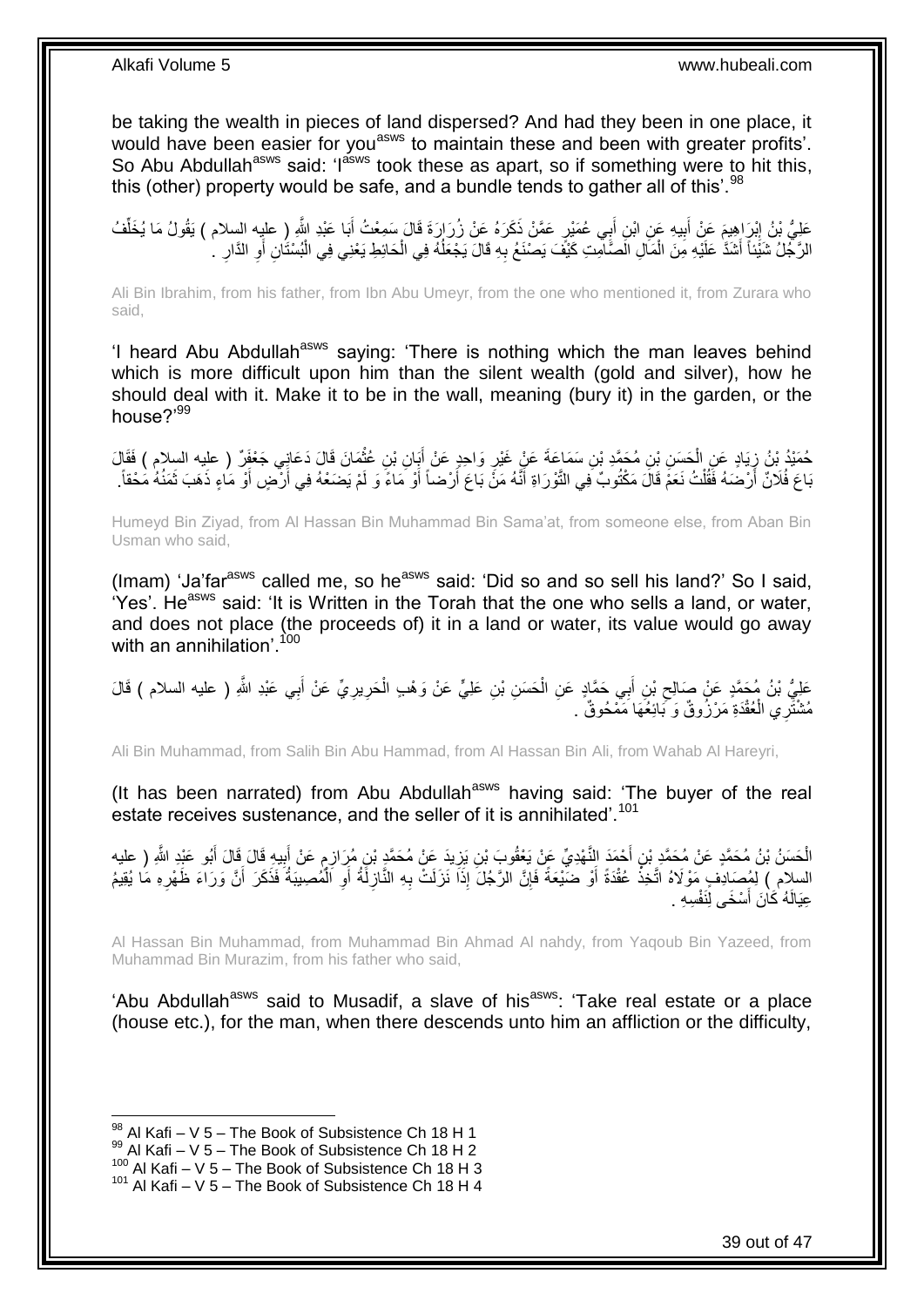so he remembers that behind his back is what his family can stand upon, he would be more generous with himself'.<sup>102</sup>

َعْلِيُّ بْنُ مُحَمَّدِ بْنِ بُنْدَارَ عَنْ أَحْمَدَ بْنِ أَبِي عَبْدِ اللَّهِ عَنٍْ مُحَمَّدِ بْنِ عَلِيٍّ بْنِ يُوسُفَ عَنْ عَبْدِ السَّلَامِ عَنْ هِشَامِ بْنِ أَحْمَرَ عَنْ ِ َ ِ أَبِيّ إِبْرَاهِيمَ ( عليَه السلام ) قَالَ ثَمَنُ الْعَقَارِ مَمْحُوقٌ إِلَّا أَنْ يُجْعَلَ فِي عَقَارٍ مِثْلِهِ **ٔ** ِ ِ ْ َ **ֽ**ו َ

Ali Bin Muhammad Bin Bundar, from Ahmad Bin Abu Abdullah, from Muhammad Bin Ali Bin Yusuf, from Abdul Salam, from Hisham Bin Ahmar,

(It has been narrated) from Abu Ibrahim<sup>asws</sup> ( $7<sup>th</sup>$  Imam<sup>asws</sup>) having said: 'The price of real estate is annihilated unless if it is made to be in a real estate similar to it'.<sup>103</sup>

أَبُو عَلِيٍّ الْإَشْعَرِ يُّ عَنْ مُحَمَّدِ بْنِ الْحَسَنِ بْنِ عَلِيٍّ الْكُوفِيِّ عَنْ عُبَيْسِ بْنِ هِشَامٍ عَنْ عَبْدِ الصَّمَدِ بْنِ بَشِيرٍ عَنْ مُعَاوِيَةَ بِّنِ ٍ ْ ِ َ ِ عَمَّارٍ عَّنْ أَبِي عَِبْدِ اللَّهِ ( عِليه السَلام ) قَالَ لَمَّا ذَّخَلَ النَّبِيُّ ( صلى الله عَليه وأَله ) الْمَدِينَةَ خَطَّ دَوْرَهَا بِرِّجْلِهِ ثُمَّ قَالَ اللَّهُمَّ َ ُ ِ ْ ِ َّ مَنْ بَّاعَ رِبَاعَهُ فَلَا تُبَارِكٌ لَهُ . ِ **∶** 

Abu Ali Al Ashary, from Muhammad Bin Al Hassan Bin Ali Al Kufy, from Ubeys Bin Hisham, from Abdul Sammad Bin Basheer, from Muawiya Bin Ammar,

(It has been narrated) from Abu Abdullah<sup>asws</sup> having said: 'When the Prophet<sup>saww</sup> entered Al-Medina, he<sup>saww</sup> drew a line by his<sup>saww</sup> leg, then said: 'O Allah<sup>azwj</sup>! The one who sells its four corners, so do not Bless it for him'.<sup>104</sup>

ٍ عِدَّةٌ مِنْ أَصْحَابِنَا عَنْ سَهْلٍ بْنِ زِيَادٍ عَنْ مُحَمَّدِ بْنِ الْحَسَنِ بْنِ شَمُّونٍ عَنِ الْأَصَمِّ عَنْ مِسْمَعٍ قَالَ قُلْتُ لِإَبِي عِبْدِ اللَّهِ ( عليهِ ْ **∶** ِ ْ السلام ) إِنَّ لِي أَرْضَاً تُطْلَبُ مِّئْيَ وَ يُرَخِّبُونِّي فَقَالَ لِي بِأَ أَبَأَ سَيَّارٍ أَ مَا عَلِمْتَ أَنَّ مَنْ بَاعَ الْمَاءَ وَ الطِّينَ ذَهَبَ مَالُهُ هَبَاءً َ ِ ُ ْ َ َ َ قُلْتُ جُعِلْتُ فِدَاكَ إِنِّي أَبِيعُ بِالنَّمَنِ ٱلْكَثِيرِ وَ أَشْنَرِّي مَا هُوَ أَوْسَعُ رُقْعَةً مِمَّا بِعْتُ قَالَ فَلَا بَأْسَ ِ َ َ **∶** ْ َّ ِ ِ َ יִי (ו ْ ْ ا<br>أ

A number of our companions, from Sahl Bin Ziyad, from Muhammad Bin Al Hassan Bin Shamoun, from Al Asamma, from Misma'a who said,

'I said to Abu Abdullah<sup>asws</sup>, 'There is a land of mine which is sought from me and they (buyers) are coveting it'. So he<sup>asws</sup> said to me: 'O Abu Sayyar! Do you not know that the one who sells the water and the clay, his wealth goes away as dust?' I said, 'May I be sacrificed for you<sup>asws</sup>! I can sell it for a lot of money and buy what is of a more expansive area from what I sell'. He<sup>asws</sup> said: 'So there is no problem'.<sup>105</sup>

**ِن باب الَّدْي**

### <span id="page-39-0"></span>**Chapter 19 – The Debts**

عِدَّةٌ مِنْ أَصْحَابِنَا عَنْ سَهْلِ بْنِ زِيَادٍ عَنِ ابْنِ مَحْبُودٍ عِنْ عَبْدِ الرَّحْمَنِ بْنِ الْحَجَّاجِ عَنْ أَبِي عَبْدِ اللَّهِ ( عليه السلام ) قَالَ َ ِ ْ ¦ **ِ** َ نَعَوَّذُوا بِاللَّهِ مِنْ َغَلَبَةِ الدَّيْنِ وَ غََلْبَةِ الزَّجَالِ وَ بَوَارِ الْأَيَّمِ . ِ **∶ ∶** 

A number of our companions, from Sahl Bin Ziyad, from Ibn Mahboub, from Abdul Rahman Bin Al Hajjaj,

1  $102$  Al Kafi – V 5 – The Book of Subsistence Ch 18 H 5

 $^{104}$  Al Kafi – V 5 – The Book of Subsistence Ch 18 H 7

 $103$  Al Kafi – V 5 – The Book of Subsistence Ch 18 H 6

 $105$  Al Kafi – V 5 – The Book of Subsistence Ch 18 H 8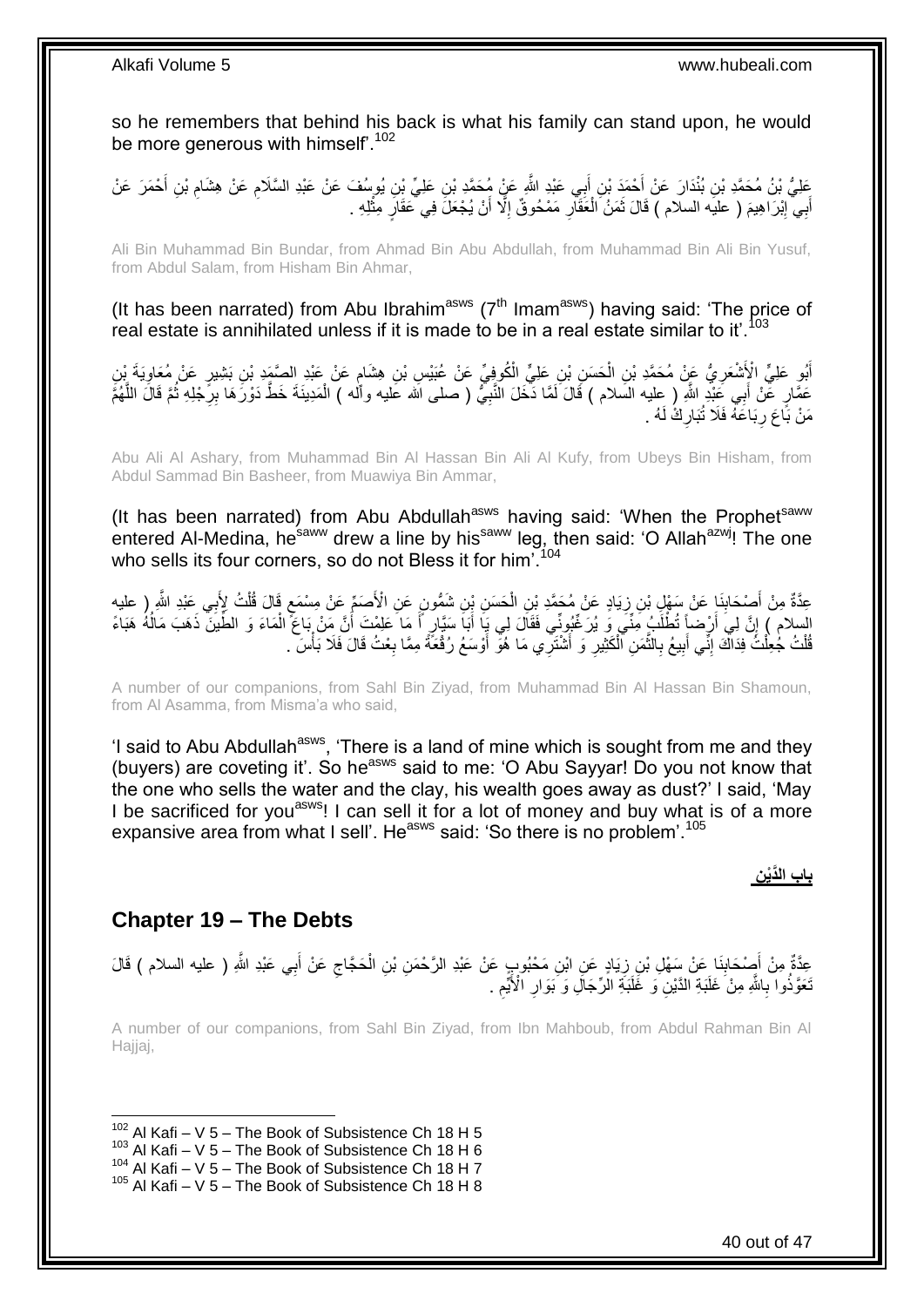(It has been narrated) from Abu Abdullah<sup>asws</sup> having said: 'Seek Refuge with Allah<sup>azwj</sup> from overwhelming by the debts and the overwhelming of the men and ruination of the widow'.<sup>106</sup>

مُحَمَّدُ بْنُ يَحْيَى عَنْ أَحْمَدَ بْنِ مُحَمَّدٍ عَنْ عَلِيِّ بْنِ الْحَكِمِ عَنْ مُوسَى بْنِ بَكْرٍ ۚ قَالَ فَي أَبُو الْحَسَنِ ( عليه السلام ) مَنْ<br>ءَ َ ِ ْ ْ طَلَبَ هَذَا الرِّزْقَ مِنْ حِلِّهِ لِيَعُوَدَ بِهِ عَلَى نَفْسِهِ ۚ وَ عَِيَالِهِ كَأَنَ كَالْمُجَاهِدِ فِيَ سَبِيلِ اللَّهِ عَزَّ وَ جَلَّ ْ **∶** ِّ **!** 

Muhammad Bin Yahya, from Ahmad Bin Muhammad, from Ali Bin Al Hakam, from Musa Bin Bakr who said,

'Abu Al-Hassan<sup>asws</sup> said to me: 'The one who seeks this sustenance from its Permissible means in order to assist by it upon himself and his family would be like the combatant in the Way of Allah<sup>azwj</sup> Mighty and Majestic.

فَإِنْ غُلِبَ عَلَيْهِ فَلْيَسْتَدِنْ عَلَى اللَّهِ وَ عَلَى رَسُولِهِ مَا يَقُوتُ بِهِ عِيَالَهُ فَإِنْ مَاتَ وَ لَمْ يَقْضِهِ كَانَ عَلَى الْإِمَامِ قَضَاؤُهُ فَإِنْ لَمْ<br>فَإِنْ غُلِبَ عَلَيْهِ فَلْيَسْتَدِنْ عَلَى اللَ ِ **∶** ْ ِ ِ ∣ٍ ْ يَقْضِهِ كَانَ عَلَيْهِ وِزْرُهُ إِنَّ اللَّهَ عَزَّ وَ جَلَّ يَقُولُ إِنَّمَا الصَّدَقاتُ لِلْفُقَراءِ وَ الْمَساكِينِ وَ الْعامِلِينَ عَلَيْها إِلَى قَوْلِهِ وَ الْغارِمِينَ فَهُوَ ْ ْ ∣l<br>∶ **׀** ِ ِ ْ ِ فَقير ٌ مِسْكِينٌ مُغْرَمٌ .

So if he is overwhelmed upon (by poverty), so let him borrow upon Allah<sup>azwj</sup> and upon His<sup>azwj</sup> Rasool<sup>saww</sup> what he can provide with for his family. So if he were to die and he has not paid it back, it would be upon the Imam<sup>asws</sup> to fulfil it. So if he<sup>asws</sup> does not fulfil it, its burden would be upon him<sup>asws</sup>. Allah<sup>azwj</sup> Mighty and Majestic is Saying *[9:60] But rather, the charities are only for the poor and the needy, and the officials (appointed) over them* – up to His<sup>azwj</sup> Words - *and those in debts*, so he is the poor, needy, in debt'.<sup>107</sup>

أَحْمَدُ بْنُ مُحَمَّدٍ عَنْ حَمْدَانَ بْنِ إِبْرَاهِيمَ الْهَمْدَانِيِّ رَفَعَهُ إِلَى بَعْضِ الصَّادِقِينَ ( عليهما السلام ) قَالَ إِنِّي لَأُحِبُّ لِلرَّجُلِ أَنْ ِ ْ ِ َ ِ يَكُونَ عَلَيْهِ دَيْنٌ يَنْوِي قَضَاءَهُ ۚ أَ

Ahmad Bin Muhammad, from Hamdan Bin Ibrahim Al Hamdany,

(It has been narrated) raising it to one of the two truthful ones  $(5<sup>th</sup>$  or  $6<sup>th</sup>$  Imam<sup>asws</sup>) having said: 'l<sup>asws</sup> love it for the man there happen to be debts upon him, intending its fulfilment (payment)'.<sup>108</sup>

مُحَمَّدُ بْنُ يَحْيَى عَنْ مُحَمَّدٍ بْنِ الْحُسَيْنِ عَنْ مُحَمَّدِ بْنِ سُلَيْمَانَ عَنْ رَجُلٍ مِنْ أَهْلِ الْجَزِيرَةِ يُكَنَّى أَبَا مُحَمَّدٍ قَالَ سَأَلَ الرِّصَا (<br>. ِ ْ َ ْ Í َ عليه السلام ) رَجُلٌ وَ أَنَا أَسْمَعُ فَقَالٍ لَهُ جُعِلْتُ فِدَاكَ إِنَّ اللَّهَ عَنَّ وَ جَلَّ يَقُولُ وَ إِلَ كَانَ ذُو عُسْرَةٍ فَنَظِرَةٌ إِلِي مَيْسَرَةٍ أَخْبِرْنِيُ ِ ْ َ َ ِ ِ عَنْ هَذِهِ النَّظِرَةِ الَّتِي ذَكَرَهَا اللَّهُ عَنَّ وَ جَلَّ فِي كِتَابِهٍ لَهَا حَدٌّ يُعْرَفُ إِذَا صَارَ هَذَا الْمُعْسِرُ إِلَيْهِ لَا بُدَّ لَهُ مِنْ أَنْ يُنْتَظَرَ وَ قَذْ ْ **∶** َّ َ لَ ِ أَخَذَ مَالَ هَذَا الْرَّجُلِ ۖ وَ أَنْفَقَهُ عَلَى عِيَالِهِ وَ لَيْسَ لَهُ غَلَّةٌ يُنْتَظَرُ إِدْرَاكُهَا وَ لَا دَيْنٌ يُنْتَظَرُ مَحِلَّهُ وَلَا مَالٌ غَائِبٌ يُنْتَظَرُ فُدُومُهُ ِ َّ َ ُّ

Muhammad Bin Yahya, from Muhammad Bin Al Husayn, from Muhammad Bin Suleyman, from a man from the people of Al Jazeera (Algeria) teknonymed as Abu Muhammad who said,

'A man asked Al-Reza<sup>asws</sup> and I was listening, so he said to him<sup>asws</sup>, 'May I be sacrificed for you<sup>asws</sup>! Allah<sup>azwj</sup> Mighty and Majestic is Saying **[2:280] And if (the** *debtor) is in straitness, then let there be postponement until (he is in) ease*. Inform me about this postponement which Allah $a^{2}$  Mighty and Majestic has

 $106$  Al Kafi – V 5 – The Book of Subsistence Ch 19 H 1

 $107$  Al Kafi – V 5 – The Book of Subsistence Ch 19 H 2

 $108$  Al Kafi – V 5 – The Book of Subsistence Ch 19 H 3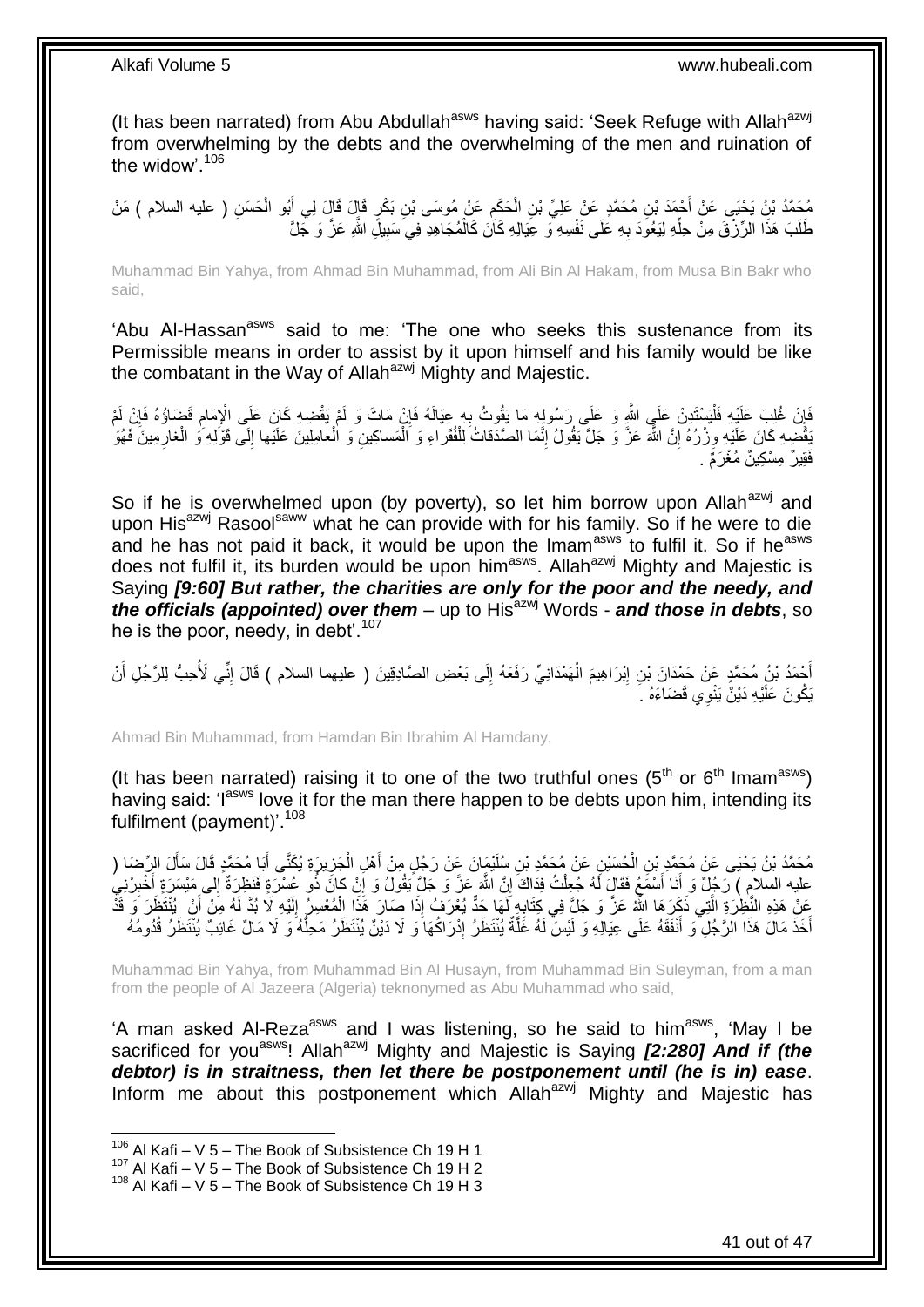Mentioned it in His<sup>azwj</sup> Book. Is there a limit by which it can be recognised until when this one can postpone upon the straitened one, and he has taken the wealth of this man, and spent it upon his family, and there is produce he is waiting for its harvest, nor a debt awaiting its term of collection, nor any unknown wealth he is waiting to come to him?'

قَالَ نَعَمْ يُنْتَظَرُ بِقَدْرٍ مَا يَنْتَهِي خَبَرُهُ إِلَى الْإِمَامِ فَيَقْضِي عَنْهُ مَا عَلَيْهِ مِنْ سَهْمِ الْغَارِمِينَ إِذَا كَانَ أَنْفَقَهُ فِي طَاعَةِ اللَّهِ عَزَّ وَ ِ ْ ِ ِ ِ ِ ׇ֧<u>֓</u> َ جَلَّ فَإِنْ كَانَ قَدْ أَنْفَقَهُ فِي مَعْصِيبَةِ اللَّهِ فَلَا شَيَّءَ لَهُ عَلَى الْإِمَامِ َ ِ ِ

He<sup>asws</sup> said: 'Yes. He should postpone by a measurement of what its news would end up to the Imam<sup>asws</sup>, so he<sup>asws</sup> would pay it on his behalf whatever is upon him, from the share of the creditors, if he had spent it in obedience to Allah<sup>azwj</sup> Mighty and Majestic. So if he had spent it in disobedience to Allah<sup>azwj</sup>, so there is nothing for him upon the  $\text{Imam}^{\text{asws}}$ .

ُفَّلْتُ فَمَا لِهَذَا الرَّجُلِ الَّذِي ائْتَمَنَهُ وَ هُوَ لَا يَعْلَمُ فِيمَا أَنْفَقَهُ فِي طَاعَةِ اللَّهِ أَمْ فِي مَعْصِبَتِهِ قَالَ يَسْعَى لَهُ فِي مَالِهِ فَيَرُدُّهُ عَلَيْهِ وَ َ َ َّ ْ هُوَ صَاغِرٌ .

I said, 'So what is for this man who entrusted him, and he does not know regarding what he has spent it, in obedience to Allah<sup>azwj</sup> or in the disobedience to Him<sup>azwj</sup>?' He<sup>asws</sup> said: 'He has to work regarding his wealth, so he would return it to him, and he is belittled'.<sup>109</sup>

عَلِيُّ بْنُ إِبْرَاهِيمَ عَنْ أَبِيهِ [عَنِ ابْنِ أَبِي عُمَيْرٍ] عَنْ جَذَانِ بْنِ سَدِيرٍ عَنْ أَبِيهِ عَنْ أَبِي جَعْفَرٍ ( عليه السلام ) قَالَ كُلُّ ذَنْبِ َ ِ َ َ ¦ َ ِ يُكَفِّرُهُ الْقَتْلُ فِي سَبِيلِ اللَّهِ عَزَّ وَ جَلَّ إِلَّا الدَّيْنَ لَا كَفَّارَةَ لَهُ إِلَّا أَدَاؤُهُ أَوْ يَقْضِيَ صَاحِبُهُ أَوْ يَعْفُوَ الَّذِي لَهُ الْحَقُّ . َ ِ ِ **!** ْ ْ َّ َ

Ali Bin Ibrahim, from his father, from Ibn Abu Umeyr, from Hanan Bin Sadeyr, from his father,

(It has been narrated) from Ibn Ja'far $a<sup>asws</sup>$  having said: 'Every sin is expiated by being killed in the Way of Allah<sup>azwj</sup> Mighty and Majestic except for the debts. There is no expiation for it except its payment, or the debtor fulfils it, or he excuses it, the one for whom is the right'. $110$ 

مُحَمَّدُ بْنُ يَحْيَى عَنْ أَحْمَدَ بْنِ مُحَمَّدٍ بْنِ عِيسَى عَنِ الْعَبَّاسِ عَمَّنْ ذَكَرَهُ عَنْ أَبِي عَبْدِ اللَّهِ ( عليه السلام ) قَالَ الْإِمَامُ يَقْضِي<br>. ْ َ عَنِ الْمُؤْمِنِينَ الذُّيُونَ مَا خَلَا مُهُورَ النِّسَاءِ . ْ

Muhammad Bin Yahya, from Ahmad Bin Muhammad Bin Isa, from Al Abbas, from the one who mentioned it,

(It has been narrated) from Abu Abdullah<sup>asws</sup> having said: 'The Imam<sup>asws</sup> fulfils from the Believer what they are owing, except for the dowries of the women'.<sup>111</sup>

عَلِيُّ بْنُ إِبْرَاهِيمَ عَنْ أَبِيهِ عَنٍ إِبْنِ أَبِي عُمَيْرٍ عَنٍْ حَمَّادِ بْنِ عُثْمَانَ عَنٍ الْوَلِيدِ بْنِ صَبِيحٍ قَالٍَ جَاءَ رَجُلٌ إِلَى أَبِي عَبْدِ الثَّهِ ( ْ ْ َ **!** َ יִין<br>∶ َ ِ ֦֦֚֝֝֝֝֝֝֝֝֝֝֝֓֟֓֟׆֧֞ ِ عليه السلام ) يَدُّعِي عَلَى الْمُعَلِّي بْنِ ۖ خُنَيْسٍ َ دَيْناً عَلَيْهِ فَقَالَ ذَهَبَ بِحَقِّي فَقَالَ لَهُ أَبُو عَبْدِ اللَّهِ ( عليه السلام ) ذَهَبَ بِحَقِّكَ<br>يَجْمَعُ مَنَّهُمْ مَنْ يَعْبَهُمْ عَلَى الْمُعَلِّي ب َ ِ ْ ِ :<br>ا الَّذِي قَتَلَهُ ثُمَّ قَالَ لِلْوَلِيدِ قُمْ إِلَى الرَّجُلِ فَاقْضِهِ مِنْ حَقِّهِ فَإِنِّي أَرِيدُ أَنْ أَبَرِّدَ عَلَيْهِ جِلْدَهُ الَّذِي كَانَ بَارِداً . ان<br>سا َّ ِ َّ ْ ُ َ ِ ُ ِ  $\frac{1}{2}$ 

 $109$  Al Kafi – V 5 – The Book of Subsistence Ch 19 H 4

<sup>110</sup> Al Kafi – V  $5 -$  The Book of Subsistence Ch 19 H 5

 $111$  Al Kafi – V 5 – The Book of Subsistence Ch 19 H 6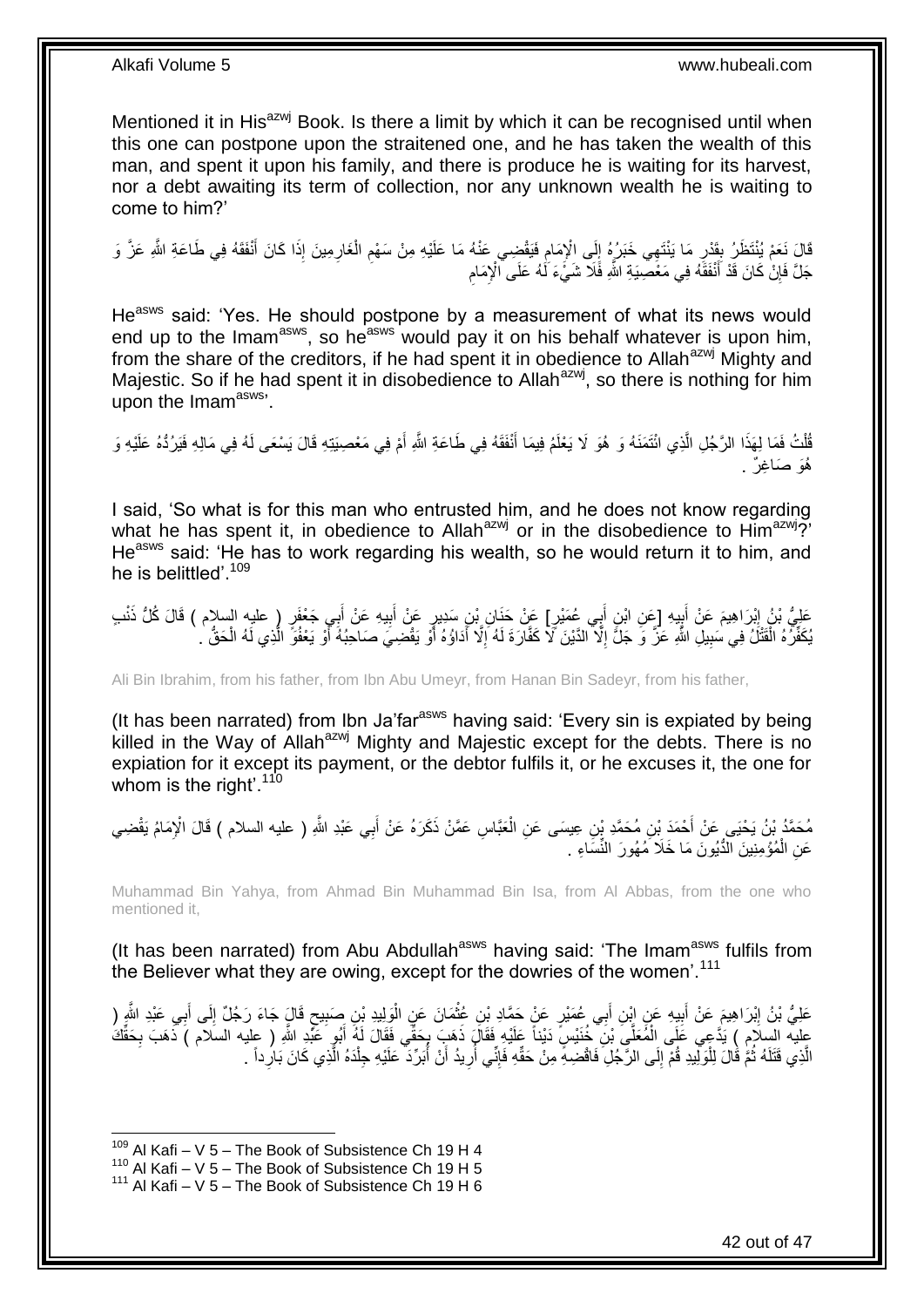Ali Bin Ibrahim, from his father, from Ibn Abu Umeyr, from Hammad Bin Usman, from Al Waleed Bin Sabeeh who said,

'A man came over to Abu Abdullah<sup>asws</sup> demanding a debt which was upon Al-Moalla Bin Khunays, so he said, 'He has gone away with my right'. So Abu Abdullah<sup>asws</sup> said to him: 'It was the one who killed him that went away with your right'. Then he<sup>asws</sup> said to Al-Waleed: 'Stand up to the man, so fulfil his right, for lasws wanted that his skin be cooled upon him which was already cold'.<sup>112</sup>

عِدَّةٌ مِنْ أَصْحَابِنَا عَنْ أَحْمَدَ بْنِ أَبِي عَبْدِ اللَّهِ عَنْ مُحَمَّدِ بْنٍ عِهِسَى عَنْ عُثْمَانَ بْنِ سَعِيدٍ عَنْ عَبْدِ الْكَرِيمِ مِنْ أَهْلِ هَمَدَانَ عَنْ **ٔ** َ ِ َ **ٍ** َ ِ أَبِي ثُمَامَةَ قَالَ قُلْتُ لِأَبِي جَعْفَرٍ الثَّانِي ( عليه السلام ) إِنِّي أُرِيدٌ أَنِّ أَلْزَمَ مَكَّةَ أَو الْمَدِينَةَ وَ عَلَيَّ دَيْنٌ فَمَا تَقُولُ فَقَالَ الْحِعْ ْ **∶** َ ْ َ َ ; ر<br>ا ِ َّ ْ ُ فَأَدًّهِ إِلَى مُؤَدَّى دَيْنِكَ وَ انْظُرْ أَنَّ تَلْقَى اللَّهَ تَعَالَى وَ لَيْسَ عََلَيْكَ دَيْنٌ إِنَّ الْمُؤْمِنَ لَا يَخُونُ . ∣ا<br>∶ َ ْ ِ ْ

A number of our companions, from Ahmad Bin Abu Abdullah, from Muhammad Bin Isa, from Usman Bin Saeed, from Abdul Kareem, from the people of Hamdan, fro, Abu Samama who said,

'I said to Abu Ja'far<sup>asws</sup> the  $2^{nd}$ , 'I want to reside in Makkah or Al-Medina, and upon me are debts. So what are you<sup>asws</sup> saying?' So he<sup>asws</sup> said: 'Return and pay your debt to the demander, and wait, and meet Allah<sup>azwj</sup> the Exalted and there is no debt upon you. A Believer does not betray'.<sup>113</sup>

عَلِيُّ بْنُ مُجَمَّدٍ عَنْ إِسْحَاقَ بْنِ مُحَمَّدٍ النَّخَعِيِّ عَنْ مُحَمَّدٍ بْنِ جُمْهُورٍ عَنْ فَضَالَةَ عَنْ مُوسَى بْنِ بَكْرٍ قَالَ مَا أُحْصِي مَا ِ ُ سَمِغْتُ أَبَا الْحَسَنِ مُوسَى ( عليه السلام ) يُنْشِذُ ۖ فَإِنْ يَكُ يَا أُمَيْمُ عَلَيّ دَّيْنٌ فَعِمْرَانُ بْنُ مُوسَى يَسْتَدِينُ ْ ا<br>ا ِ

Ali Bin Muhammad, from Is'haq Bin Muhammad Al Nakhaie, from Muhammad Bin Jamhour, from Fazalat, from Musa Bin Bakr who said,

'I heard Abu Al-Hassan Musa<sup>asws</sup> reciting a prose: 'O mother! If  $I_{\text{max}}^{\text{asws}}$  were to be with debts upon me<sup>asws</sup>, so Imran<sup>as</sup>, his<sup>as</sup> son<sup>as</sup> Musa<sup>as</sup> was indebted<sup>'.114</sup>

 $\zeta$ عِدَّةٌ مِنْ أَصْحَابِنَا عَنْ سَهْلِ بْنِ زِيَادٍ عَنْ جَعْفَرِ بْنِ مُحَمَّدٍ الْأَشْعَرِيِّ عَنِ ابْنِ الْقَدَّاحِ عَنْ أَبِي عَبْدِ اللَّهِ ( عليه السلام ) عَنْ ْ ِ ¦ ِ **ِ** َ َ اْبَائِهِ عَنْ عَلِيٍّ (َ عليه السلام ) َقَالَ إِيَّاكُمْ وَ الذَّيْنَ فَإِنَّهُ مَذَلَّةٌ بِالنَّهَارِ ۖ وَ مَهَمَّةٌ بِاللَّيْلِ وَ فَضَاءٌ فِي الْأَخْرَةِ . وَلَا تَضَاءُ فِي الْأَخْرَةِ . َّ ِ ِ ِ َّ ∣اٍ<br>∶ ِ

A number of our companions, from Sahl Bin Ziyad, from Ja'far Bin Muhammad Al Ashary, from Ibn Al Qaddah,

(It has been narrated) from Abu Abdullah<sup>asws</sup> from his<sup>asws</sup> forefathers<sup>asws</sup>, from Ali<sup>asws</sup> having said: 'Beware of the debts, for these are a humiliation during the day and a stress during the night, and has to be paid for in the world and in the Hereafter'.<sup>115</sup>

## **ِن َضا ِء الَّدْي باب قَ**

### <span id="page-42-0"></span>**Chapter 20 – Fulfilment of the Debt**

عِدَّةٌ مِنْ أَصْحَابِنَا عَنْ أَحْمَدَ بْنِ مُحَمَّدٍ عَنْ عَبْدِ الرَّحْمَنِ بْنِ أَبِي نَجْرَانَ عَنِ الْحَسَنِ بْنِ عَلِيِّ بْنِ رِبَاطٍ قَالَ سَمِعْتُ أَبَا عَبْدِ الثَّهِ ْ َ **∣** َ ِ (ِ عِلْيِه السلامِ ) يَقُولُ مَنْ كَانَ عَلَيْهِ دَيْنٌ فَيَنْوٍي قَضَاءَهُ كَانَ مَّعَهُ مِنَ اللَّهِ عَنْ الَّذَا عَلَى النَّا عَلَى الْأَدَاءِ عَنْ أَمَانَتِهِ َ فَإِنْ قَصَرَتْ نِيَّتُهُ عَنِّ الْأَذَاءِ قَصَرَا عَنْهُ مِنَ الْمَغُونَةِ بِقَدْرِ مَا قَصَرَ مِنْ نِيَّتِهِ ِ **∶ ِ** ْ

 $112$  Al Kafi – V 5 – The Book of Subsistence Ch 19 H 7

 $113$  Al Kafi – V 5 – The Book of Subsistence Ch 19 H 8

 $114$  Al Kafi – V  $5$  – The Book of Subsistence Ch 19 H 9

 $115$  Al Kafi – V 5 – The Book of Subsistence Ch 19 H 10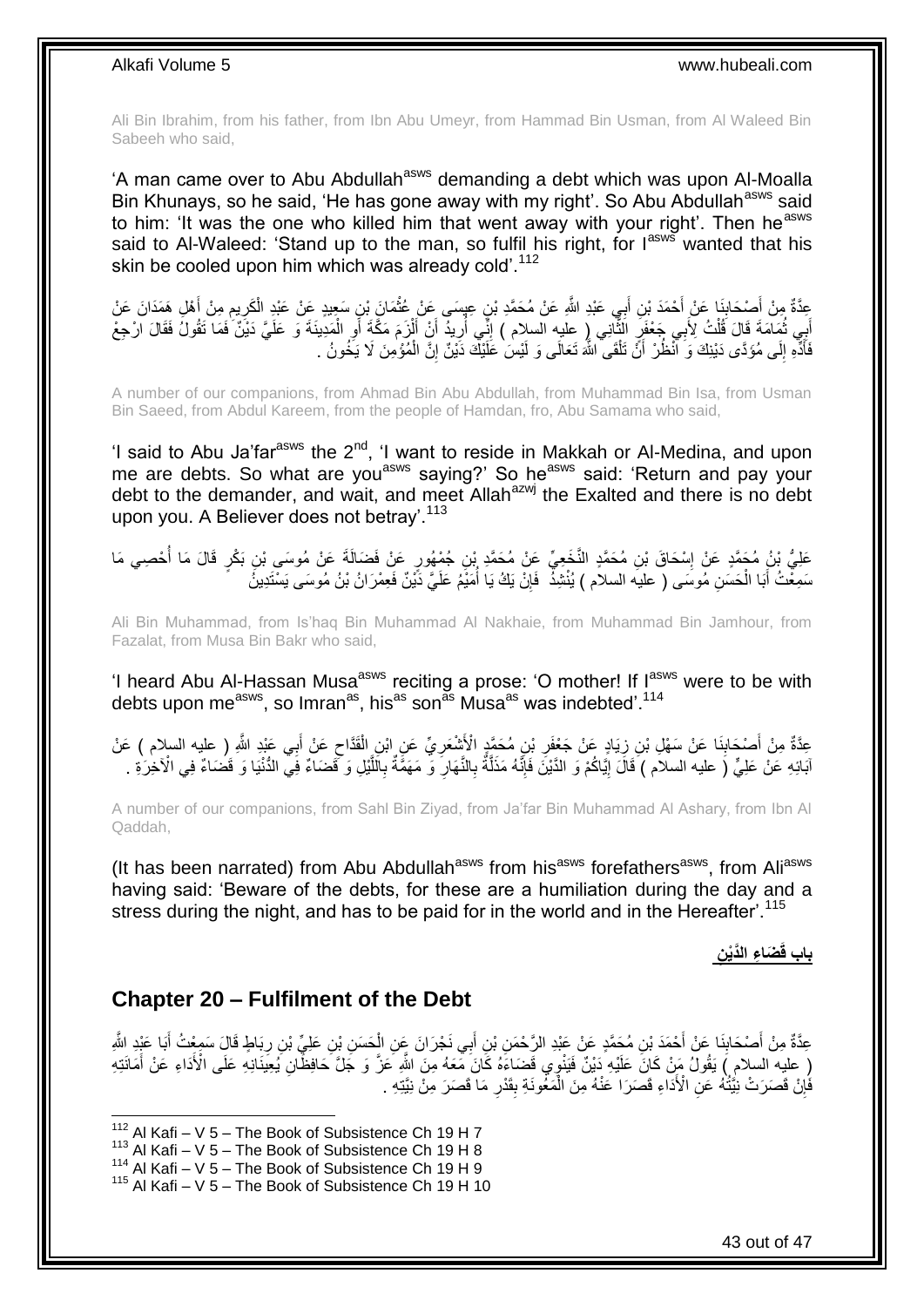A number of our companions, from Ahmad Bin Muhammad, from Abdul Rahman Bin Abu Najran, from Al Hassan Bin Ali Bin Rabaat who said,

'I heard Abu Abdullah<sup>asws</sup> saying: 'The one upon whom was a debt, so he intends to fulfil it, he would have two Protectors from Allah<sup>azwj</sup> Mighty and Majestic assisting him upon the payment of his entrustment. So if he is deficient in his intention about the payment, so the assistance is reduced from him by a measurement of what he reduces from his intention'.<sup>116</sup>

عِدَّةٌ مِنْ أَصْحَابِذَا عَنْ سَهْلِ بْنِ زِيَادٍ وَ أَحْمَدَ بْنِ مُحَمَّدٍ عَنِ ابْنِ مَحْبُودٍ عَنْ أَبِي أَيُّودٍ عَنْ سَمَاعَةَ قَالَ قُلْتُ لِأَبِي عَبْدِ اللَّهِ ( َ َ َ ِ ِ َ ْ عليه السلام ) اَلرَّجُلٍّ مِنَّا يَكُونُ عِنْدَهُ الشَّيْءُ يَتَبَلَّغُ بِهِ وَ عَلَيْهِ دَيْنٌٍ أَ يُطْعِمُهُ عِيَالَهُ حَتَّى يَأْتِيَ اللَّهُ عَنَّ وَ جَلَّ بِمَيْسَرَةٍ فَيَقْضِيَٰ ֖֧֖֧֖֧֧֦֖֧֦֖֧֖֧֪֖֧֪֧֖֧֧֖֧֖֧֧֖֚֡֟֟֟֟֟֟֟֟֟֟֟֟֟֟֓֟֓֟֓֟֓֟֓֟֬֟֩֓֟֩֓֟֩֓֝֟֓֝֬֝֬֝֓֝֬֝֬֝֓֝֬֝֬֝֬֝֬֝֬֝֬֝֬ َ ِ َّ دَيْنَهُ أَوْ يَسْتَقْرِضُ عَلَى ظَهْرِهِ فِي خُبْثِ الزَّمَانِ وَ تَبْدَّةِ الْمَكَاسِبِ أَوْ يَقْبَلُ الصَّدَقَةَ ْ ِ ِ َ ر<br>ا

A number of our companions, from Sahl Bin Ziyad and Ahmad Bin Muhammad, from Ibn Mahboub, from Abu Ayoub, from Sama'at who said,

'I said to Abu Abdullah<sup>asws</sup>, 'The man from us happens to have something with him to meet his expenses with, and upon him is a debt. Should he feed his family until Allah<sup>azwj</sup> Mighty and Majestic Grants him (financial) ease so he could fulfil his debt, or should he borrow upon his back in bad times and difficult earning, or accept charity handouts?'

ْمَالَ يَقْضِي بِمَا عِنْدَهُ وَلَيْنَهُ وَ لَا يَأْكُلْ أَمْوِالَ النَّاسِ إِلَّا وَ عِنْدَهُ مَا يُؤَدِّي إِلَيْهِمْ حُقُوقَهُمْ إِنَّ اللَّهَ عَزَّ وَ جَلَّ يَقُولُ لا تَأْكُلُوا أَمْوالَكُمْ ِ لَ ِ ِ َ :<br>أ ِ َ ْ ِ بَيْنَكُمْ بِالْبالْحِلِّلِ إِلَّا أَنْ تَكُونَ تِجارَةً عَنْ تَراضٍ مِنْكُمْ وَ لَا يَسْتَقْرِضْ عَلَىَ ظَهْرِهِ إِلَّا وَ عِنْدَهُ وَفَاءٌ اً ِ ْ ِ ا<br>ا ِ ِ

He<sup>asws</sup> said: 'He should fulfil his debt with whatever is with him and he should not consume the wealth of the people except that with him is what he can pay their rights to them. Allah<sup>azwj</sup> Mighty and Majestic is saying *[2:188] And do not swallow up your property among yourselves by false means*, except if there happens to be a compromising trade among you; and he should not borrow upon his back except there if there is loyalty with him.

َ وَ إِنْ طَافَ عَلَى أَبْوَابِ إِلنَّاسٍ فَرَدُّوهُ بِاللُّقْمَةِ وَ اللُّقْمَتَيْنِ وَ النَّمْرِ نَيْنِ إِلَّا أَنْ يَكُونَ لَهُ وَلِيٌّ يَقْضِي دَيْنَهُ مِنْ بَعْدِهِ لَيْسَ ا<br>د م ُّ ُّ ֦֧<u>֓</u> َ مِنْا مِنْ مَيِّتٍ إِلَّا جَعَلَ اللَّهُ عَزَّ وَ جَلَّ لَهُ وَلِيّاً يَقُومُ فِي عِدَتِهِ وَ دَيْنِهِ فَيَقْضِي عِدَتَهُ وَ دَيْنَهُ . ِ

And if he was to go around the doors of the people, they would return him with the morsel and the two morsels, and a date and two dates, unless if there happens to be a guardian for him who would fulfil his debts from after him. There is none from us who dies except Allah<sup>azwj</sup> Mighty and Majestic Makes a guardian for him who would stand with regards to his promises and his debts, so he would fulfill his promises and his debts<sup>' 117</sup>

عَلِيُّ بِنُ إِبْرَاهِيمَ عَنْ أَبِيهِ عَنِ النَّصْرِ بْنِ سُوَيْدٍ عَنِ الْحَلَبِيِّ عَنْ أَبِي عَبْدِ اللَّهِ ( عليه السلام ) قَالَ لَا تُبَاعُ الدَّارُ وَ لَا الْجَارِيَةُ ِ ْ ِ **!** ِ ِ ْ ֧֧֧֧֧֧֧֧֓֝֓֝֓֝֓֝֬֟֓֓֓֓֓֓֝֬֓֓<del>֛</del> فِي ۗالدَّيْنِۢ وَ ۖ ذَلِكَ ٰ لِأَنَّهُ لَا ۢ بُدَّ لِلرَّجُلِ مِنْۡ ظِّلٍّ يَسْكُنُهُ وَۖ خَادِمٍ يَّخْدُمُهُ ۚ رَ

Ali Bin Ibrahim, from his father, from Al Nazar Bin Suweyd, from Al Halby,

 $116$  Al Kafi – V 5 – The Book of Subsistence Ch 20 H 1  $117$  Al Kafi – V 5 – The Book of Subsistence Ch 20 H 2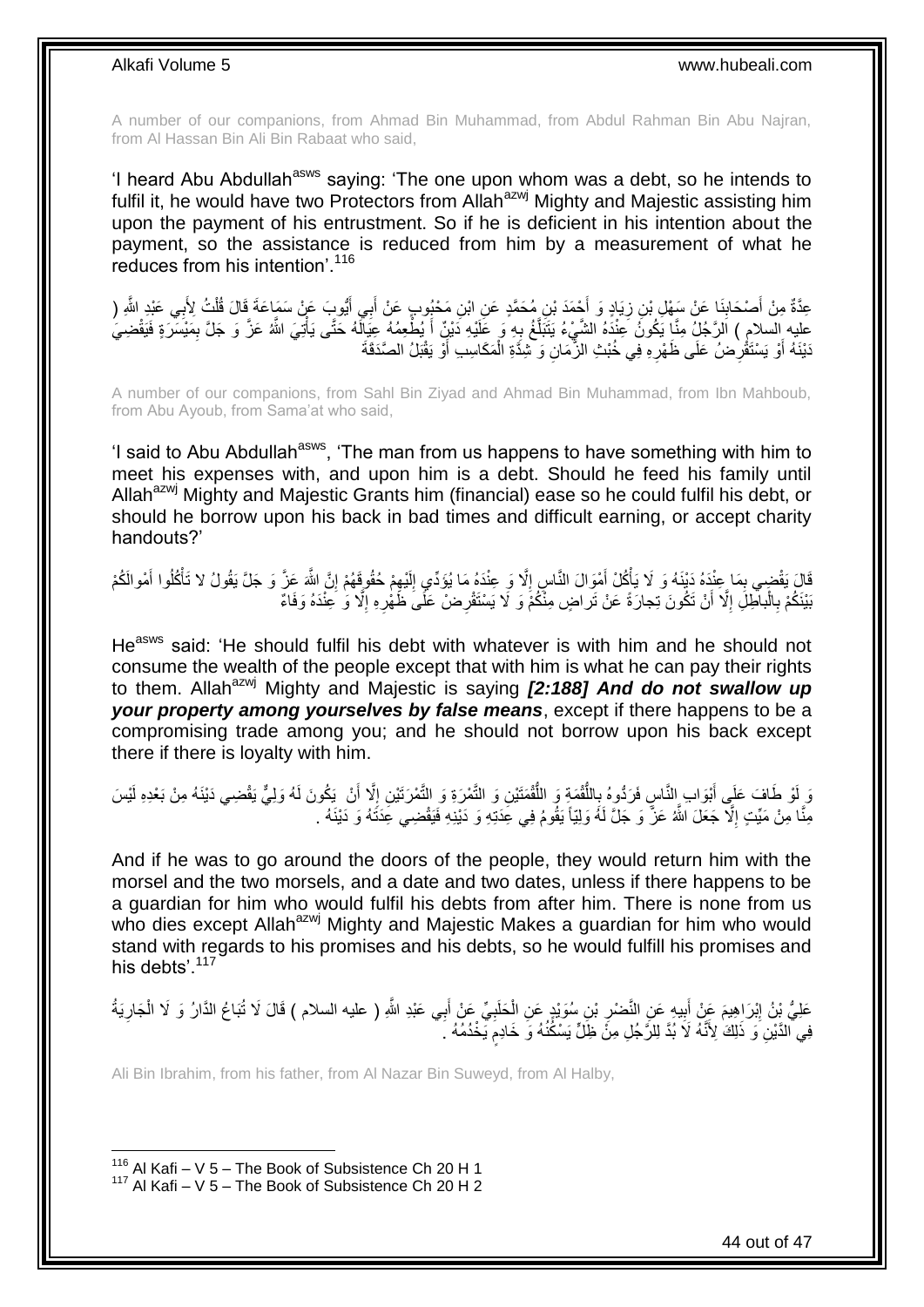(It has been narrated) from Abu Abdullah<sup>asws</sup> having said: 'Neither sell the house nor the slave girl regarding the debts, and that is because it is a must for the man a shelter which he can dwell in, and a servant who serves him'.<sup>118</sup>

عَلِيُّ بْنُ مُحَمَّدِ بْنِ بُنْدَارٍ عَنْ أَحْمَدَ بْنِ أَبِي عَيْدِ اللَّهِ عَنْ أَبِيهِ عَنْ عَيْدِ اللَّهِ بَنِ الْمُغِيرَةِ عَنْ بُرَيْدٍ الْعِجْلِيِّ قَالَ قُلْتُ لِأَبِي عَبْدِ اللَّهِ ْ **!** َ َ ْ ْ ( عَليه السلام ) إِنَّ عَلَيَّ دَيْناً وَ أَظُنُّهُ قَالَ لِأَيْتَامٍ وَ أَخَافُ إِنْ بِعْثُ ضَيْعَتِيَ بَقِيتُ وَ مَا لِي شَيْءٌ فَقَالَ لَا تَبِعْ ضَيْعَتَكَ وَ لَكِنْ **∶** ِ َ ٍ ِ أَعْطِهِ بَعْضاً وَ أَمْسِكٌ بَعْضاً . َ َ

Ali Bin Muhammad Bin Bundar, from Ahmad Bin Abu Abdullah, from his father, from Abdullah Bin Al Mugheira, from Bureyd Al Ijaly who said,

'I said to Abu Abdullah<sup>asws</sup> that, 'There are debts upon me', and I think he (the narrator) said, 'For the orphans, and I fear that if I were to sell my remaining place, there would be nothing left for me'. So heasws said: 'Do not sell your place, but give some of it and withhold some'.<sup>119</sup>

َعْلِيُّ بْنُ مُحَمَّدٍ عَنْ إِبْرَاهِيمَ بْنِ إِسْحَاقَ الْأَحْمَرِ عَنْ عَبْدِ اللَّهِ بْنِ حَمَّادٍ عَنْ عُمَرَ بْنِ يَزِيدَ قَالَ أَتَى رَجُلٌ أَبَا عَبْدِ اللَّهِ رِإِ عِليهِ ¦ ِ ِ َ َ ِ السلّام ) يَقْتَضِيهِ وَ أَنَا حَاضِرٌ فَقَالَ لِهُ لَيْسَ عِنَّدَنَا الْيَوْمَ شَيْءٌ وَ لَكِنَّهُ يَأْتِينَا خِطْرٌ وَ وَسَمَةٌ فَتُبَاعُ وَ نُعْطِيكَ إِنْ شَاءَ اللَّهُ فَقَالَ ا<br>ا َ ِ ْ لَهُ الرَّجُلُ عِدْنِي فَقَالَ كَيْفَ أَعِدُكَ وَ أَنَا لِمَا لَا أَرْجُو أَرْجَى مِّنِّي لِمَا أَرْجُو . َ اُ َ َ َ

Ali Bin Muhammad, from Ibrahim Bin Is'haq Al Ahmar, from Abdullah Bin Hammad, from Umar Bin Yazeed who said,

'A man came over to Abu Abdullah<sup>asws</sup> asking for help, and I was present, so he<sup>asws</sup> said: 'There is nothing with us<sup>asws</sup> today, but we<sup>asws</sup> shall be getting *Khitr* and *Wasima*, so we<sup>asws</sup> would sell (those) and give you, Allah<sup>azwj</sup> Willing'. So the man said to him, 'Promise me'. So he<sup>asws</sup> said: 'How can l<sup>asws</sup> promise you to what lasws am myself<sup>asws</sup> hoping for, so you may hope from me<sup>asws</sup> from what l<sup>asws</sup> am expecting'.<sup>120</sup>

ْي َما َن ِن ُسلَ ِن ُم َح َّمِد ْب ِن ال ُّس ْخ ِت َع ْن َعلِ ِّي ْب ْح َمَد َع ْن ُيو ُس َف ْب ِن أ ْي َما َن َع ِن ُم َح َّمُد ْب ُن َي ْحَيى َع ْن ُم َح َّمِد ْب ِن ُسلَ َف ْض ِل ْب َع ِن ال ْ َ الْعَنَّاسِ بْنِ عِيسَى قَالَ ضَبَاقٍ عَلَى عَلِيِّ بْنِ الْحُسَيْنِ ( عِليهِ السلامِ ) ضِيقَةٌ فَأَتَى مَوْلَى لَهُ فَقَالَ لَهُ أَفْرِضْنِيَ عَشَرَةَ آلَافَ ْ ِ َ َدِرْ هَم َإِلَى مَيْسَرَةٍ فَقَالَ لَا لِأَنَّهُ لَيْسَ عِنْدِي وَ لَكِنْ أُرِيَّدُ وُثِيقَةً قَالَ فَشَقٌّ لَهُ مِنْ رِدَائِهِ هُدْبَةً فَقَالَ لَهُ هَذِهِ الْوَثِّيقَةُ ِ ِ ُ  $\frac{1}{2}$ ٍ ْ

Muhammad Bin Yahya, from Muhammad Bin Ahmad, from Yusuf Bin Al Sukht, from Ali Bin Muhammad Bin Suleyman, from Al Fazl Bin Suleyman, from Al Abbas Bin Isa who said,

'Ali<sup>asws</sup> Bin Al-Husayn<sup>asws</sup> was straitened with financial straitness, so he<sup>asws</sup> went over to a friend of his<sup>asws</sup>, so he<sup>asws</sup> said to him, 'Lend me one thousand Dirhams until financial ease'. So he said, 'No, because I do not have it, but I want a bond'. He (the narrator) said, 'So he<sup>asws</sup> tore out a piece of his<sup>asws</sup> robe and said to him: 'This is the bond'.

قَالَ فَكَانَ مَوْلَاهُ كَرِهَ ذَلِكَ فَغَضِبَ وَ قَالَ أَنَا أُوْلَى بِالْوَفَاءِ أَمْ حَاجِبُ بْنُ زُرِارَةَ فَقَالَ أَنْتَ أُوْلَى بِلَاقَاءِ أَمْ حَاجِبُ بِأَنْ زَلَيْهِ وَقَالَ أَنْتَ أُوْلَى بِلَاقَاءِ أَمْ حَارَ َ َ ْ ِ َ َ ِ حَاجِبٌ يَرْ هَنُ قَوْساً وَ إِنَّمَا هِيَ خَشَبَةٌ عَلَى مِائَةِ حَمَاَلَةٍ وَ هُوَ كَافِرٌ فَيَفِي وَ أَنَا لَا أَفِي بِهُدْبَةِ رِدَانِّي ِ ِ ِ َ َ

 $118$  Al Kafi – V 5 – The Book of Subsistence Ch 20 H 3

 $119$  Al Kafi – V 5 – The Book of Subsistence Ch 20 H 4

 $120$  Al Kafi – V 5 – The Book of Subsistence Ch 20 H 5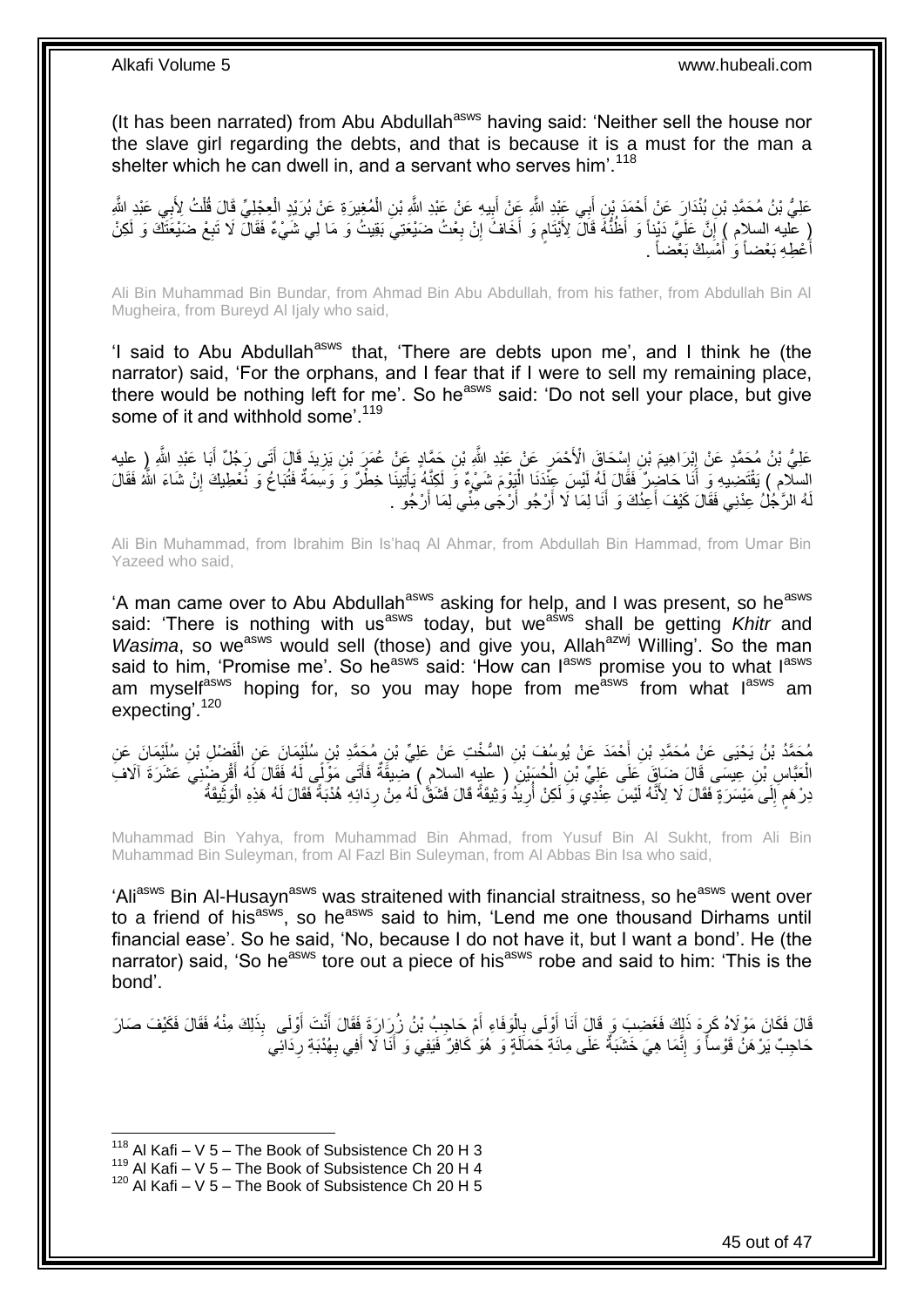He (the narrator) said, 'His<sup>asws</sup> friend disliked that, so he<sup>asws</sup> was angered and said, 'Am I<sup>asws</sup> higher with the entrustment or Hajib Bin Zurara?' So he said: 'You<sup>asws</sup> are higher with that than he is'. So he<sup>asws</sup> said, 'So how come Haijb came to mortgage a bow, and rather it is only a stick, upon one hundred carriers, and he is an Infidel, so he was loyal, and  $I^{asws}$  would not be loyal to a piece of my<sup>asws</sup> own robe?'

قَالَ فَأَخَذَهَا الرَّجُلُ مِنْهُ وَ أَعْطَاهُ الدَّرَاهِمَ وَ جَعَلَ الْهُدْبَةَ فِي حُقٍّ فَسَهَّلَ اللَّهُ عَزَّ وَ جَلَّ لَهُ الْمَالَ فَحَمَلَهُ إِلَى الرَّجُلِ ثُمَّ قَالَ لَهُ َ َ ا پایا<br>سال ِ ْ ْ قَدْ أَحْضَرْتُ مَالَكَ فَهَاتِ وَثِيقَتِي فَقَالَ لَهُ جُعِلْتُ فِدَاكَ ضَيَّعْتُهَا فَقَالَ إِذَنْ لَا تَأْخُذُ مَالَكَ مِنِّي لَيْسَ مِثْلِي مَنْ يَسْتَخِفُّ بِذِمَّتِهِ ْ ْ ِ ْ

He (the narrator) said, 'So the man took it from him<sup>asws</sup>, and gave him<sup>asws</sup> the Dirhams, and made the piece of the robe to be in a container'. So Allah<sup>azwj</sup> Mighty and Majestic Eased the wealth for him<sup>asws</sup>, so he<sup>asws</sup> carried it to the man, then said to him: 'I<sup>asws</sup> have presented your wealth (back to you), so give my<sup>asws</sup> bond'. So he said to him<sup>asws</sup>, 'May I be sacrificed for you<sup>asws</sup>! I have lost it'. So he<sup>asws</sup> said: 'Then do not take your wealth from me. The like of me<sup>asws</sup> cannot be taken lightly with his<sup>asws</sup> entrustment'.

قَالَ فَأَخْرَجَ الرَّجُلُ الْحُقَّ فَإِذَا فِيهِ الْهُدْبَةُ فَأَعْطَاهَا عَلِيُّ بْنُ الْحُسَيْنِ ( عليه السلام ) الذَّرَاهِمَ وَ أَخَذَ الْهُدْبَةَ فَرَمَى بِهَا وَ ْ َ ْ ْ َ ِ ْ َ صَرَفَ . انْ

He (the narrator) said, 'So the man brought out the container, and the piece of the robe was in it. So Ali<sup>asws</sup> Bin Al-Husayn<sup>asws</sup> gave him the Dirhams and took the piece of the robe and threw it away, and left<sup>'.121</sup>

عَنْهُ عَنْ يُوسُفَ بْنِ السُّخْتِ عَنْ عَلِيِّ بْنِ مُحَمَّدِ بْنِ سُلَيْمَانَ عَنْ أَبِيهِ عَنْ عِيسَى بْنِ عَبْدِ اللَّهِ قَالَ احْتُضِرَ عَبْدُ اللَّهِ فَاجْتَمَعَ ِ َ عَلَيْهِ غُرَمَاؤُهُ فَطَالَئِوهُ بِدَيْنِ لَهُمْ فَقَالَ لَا مَالَ عِنْدِي فَأُعْطِيَكُمْ وَ لَكِنِ ارْضَوْا بِمَا شِنْتُمْ مِنِ ابْنَيْ عَمِّي عَلِيٍّ بْنِ الْحُسَيْنِ (ِ عليه ِ اب<br>ا **∣** ْ ْ السلام ) وَ عَبْدِ اللَّهِ بْنِ جَعْفَرٍ فَقَالَ الْغُرَمَاءُ عَبْدُ اللَّهِ بْنُ جَعْفَرٍ مَلِيٌّ مَطُولٌ وَ عَلِيُّ بْنُ الْحُسَيْنِ ( عليه السلام ) [رَجُلٌ] لَا مَالَ ْ هُ صَدُوقٌ وَ هُوَ أَحَبُّهُمَا إِلَيْنَاً لَ ِ لَ

From him, from Yusuf Bin Al Sukht, from Ali Bin Muhammad Bin Suleyman, from his father, from Isa Bin Abdullah who said,

'(Death) presented itself to Abdullah, so his creditors gathered around him so they sought the debts which were for them. So he said, 'There is no wealth with me so I can give it to you, but turn to whoever you like from the son of my uncle Ali<sup>asws</sup> Bin Al Husaynasws and Abdullah Bin Jaffer'. So the creditors said, 'Abdullah Bin Ja'far delays and prolongs (matters), and Ali<sup>asws</sup> Bin Al-Husayn<sup>asws</sup> is a man with no wealth for him<sup>asws</sup>, (but) is a truthful one, and he<sup>asws</sup> is the more beloved of the two to us'.

فَأَرْسِلَِ إِلَيْهِ فَأَخْبَرَهُ الْخَبَرِ فَقَالَ أَضْمِنُ لَكُمُ الْمَالَ إِلَى غَلَّةٍ وَ لَمْ تَكُنْ لَهُ غَلَّةٌ تَجَمُّلًا فَقَالَ الْقَوْمُ قَدْ رَضِينَا وَ ضَمِنَهُ فَلَمَّا أَتَتِ َّ َّ ِ ْ َ ْ َ لَ יִי (ו َ َ ْ الْغَلَّةُ أَتَـاَحَ اللَّهُ عَزَّ وَ جَلَّ لَهُ الْمَالَ فَأَدَّاهُ . َ ْ َ َّ ْ

So he sent for him<sup>asws</sup>, so he<sup>asws</sup> said: 'I<sup>asws</sup> take the responsibility for you for the wealth to a harvest (time)' as a show of kindness, and there was no harvest for him<sup>asws</sup>. So the people said, 'You<sup>asws</sup> have pleased us', and they held him<sup>asws</sup> as a guarantor. So when the time of harvest came, Allah<sup>azwj</sup> Mighty and Majestic Gave him<sup>asws</sup> the (required) wealth, so he<sup>asws</sup> paid it<sup>'.122</sup>

 $121$  Al Kafi – V 5 – The Book of Subsistence Ch 20 H 6

 $122$  Al Kafi – V 5 – The Book of Subsistence Ch 20 H 7